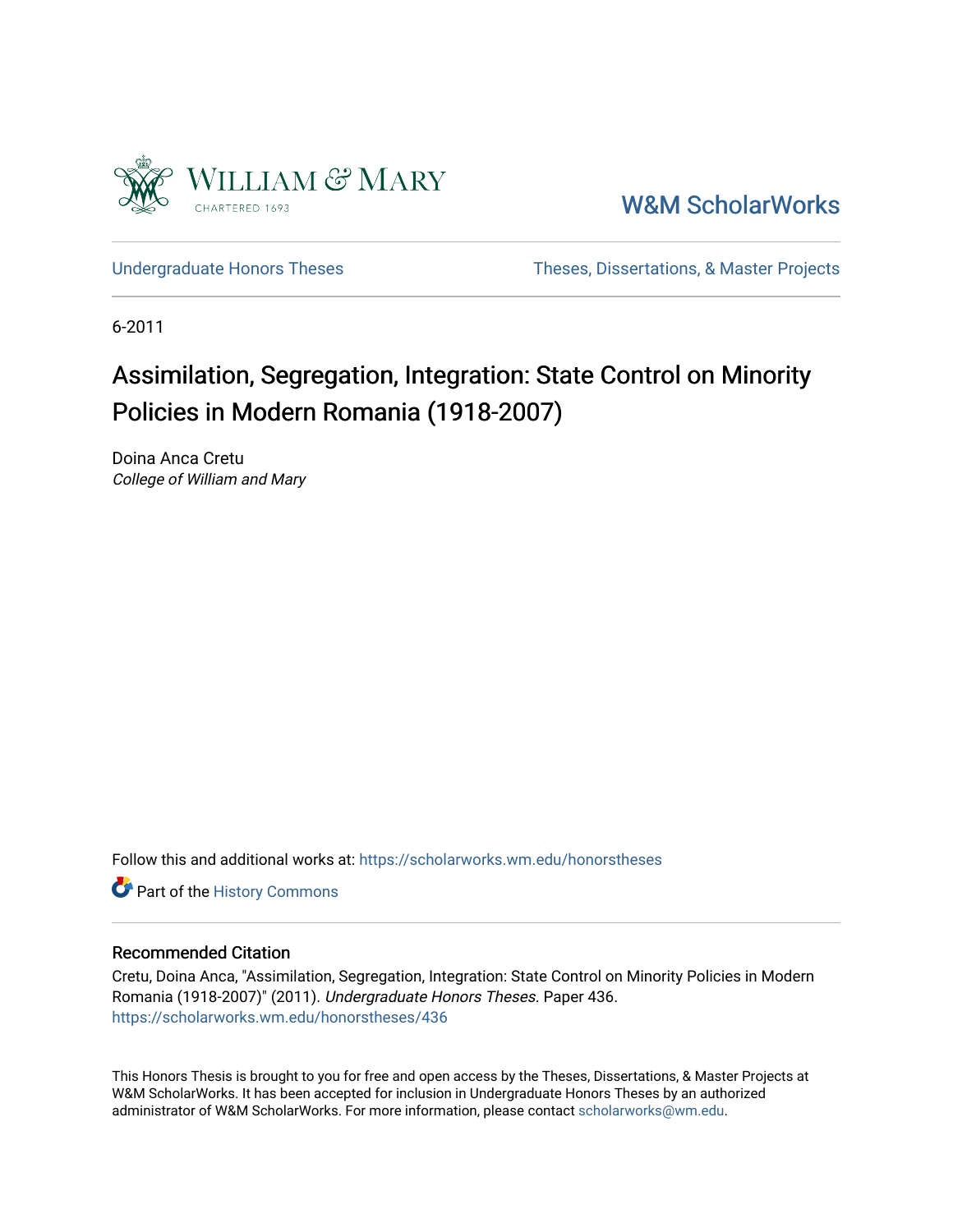## Assimilation, Segregation, Integration: State Control on Minority Policies in Modern Romania (1918-2007)

A thesis submitted in partial fulfillment of the requirement for the degree of Bachelor of Arts with Honors in History from The College of William and Mary

by

Doina Anca Cretu

HONORS Accepted for (Honors, High Honors, Highest Honors) Gregor J. Kranje, Disector Tuska Benes **Paula Pickering** 

Williamsburg, VA April 25, 2011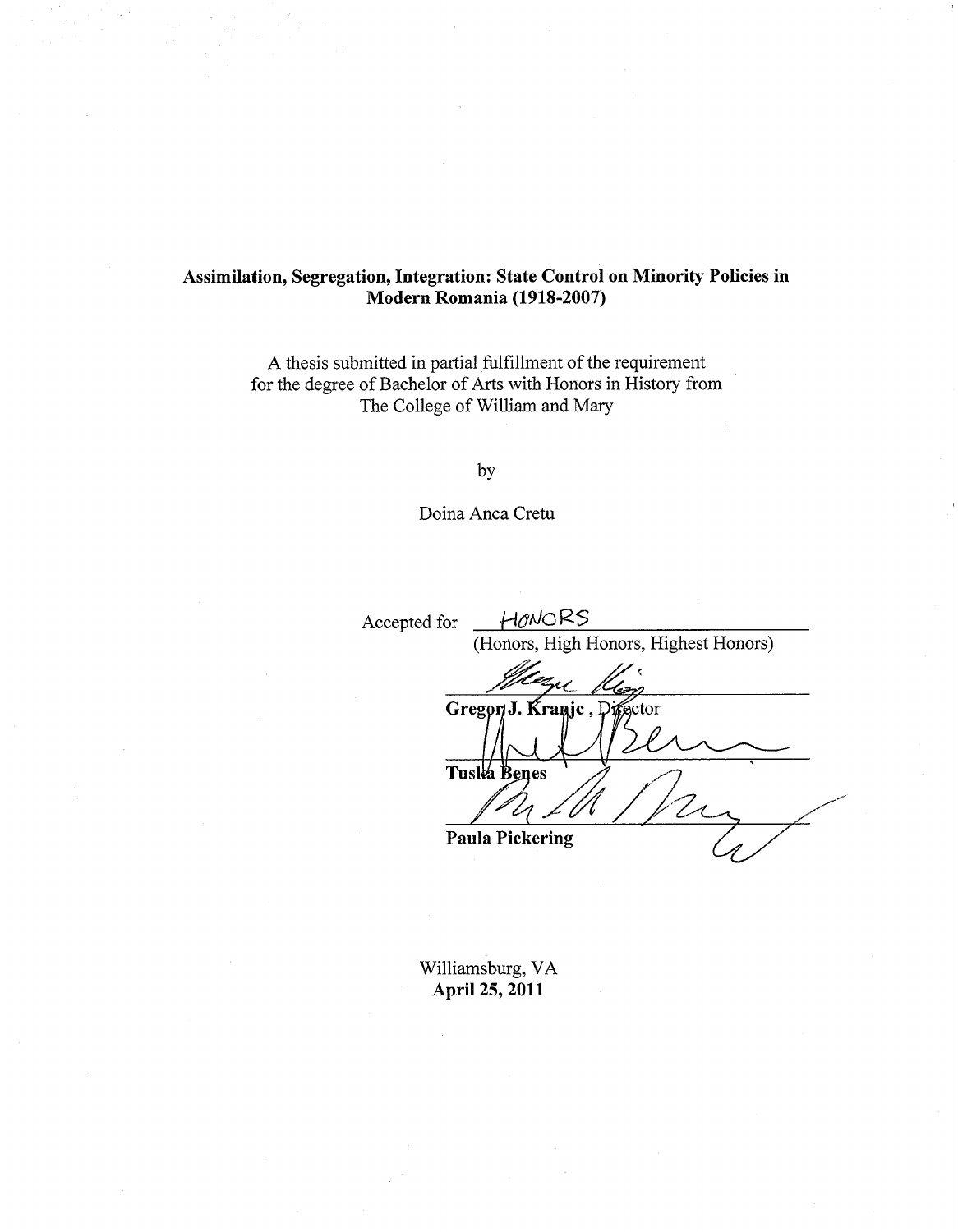#### **Introduction**

 $\overline{a}$ 

Looking back across Romania"s twentieth century, Romanian philosopher Emil Cioran once said: "Some countries are blessed with a sort of grace: everything works for them, even their misfortunes and their catastrophes. There are others for whom nothing succeeds and whose very triumphs are but failures. When they try to assert themselves and take a step forward, some external fate intervenes to break their momentum and return them to their starting point."<sup>1</sup> Interestingly enough, this particular concept of *fate* has always been part of socio-political discourse in Romania. Often times the focus shifted towards the benefits of a *suprastate*, mirrored by what is often called a Romanian inability for decisionmaking. The idea of the impossibility for Romanians to make their own decisions and determine their own fate has, in fact, become a national cliché as of late. What many call the tragedy of the Romanian people in the twentieth century has more often than not been used either as a scapegoat or as a political tool.<sup>2</sup> Without a doubt, the need for legitimization within a specific foreign political context has been crucial for Romanian governments. However, it is false to assume that external factors (League of Nations, Nazi Germany, Soviet Union or the European Community) have managed to *dictate* or have a decisive role when it comes to the framing of the minority policies in Romania.

 $1$  E.M. Cioran, "Petite Théorie du Destin" (from La Tentation d'Exister), Oeuvres, p. 850. The French original reads: "Il y a des pays qui jouissent d'une espèce de bénédiction, de grâce: tout leur réussit, même leurs malheurs, même leurs catastrophes; il y en a d'autres qui ne peuvent aboutir, et dont les triomphes équivalent à des échecs. Quand ils veulent s'affirmer, et qu'ils font un bond en avant, une fatalité extérieure intervient pour briser leur ressort et pour les ramener à leur point de départ."

 $2$  Traian Basescu has been reelected as president in 2008, despite the poor economic and social performance. The campaign discourse often related to the relationship between the Social Democrats and Communists, as a large number of the old guard of the party was made of reformed communists. Opposition media often criticized Basescu for using elements of the past in his discourse and thus, taking away the focus from the precarious state of Romania in 2008. His re-election finally led to controversial comments, particularly from popular media figures (e.g. Mircea Badea), about the ability of the Romanian electorate to separate from its past and focus on the future.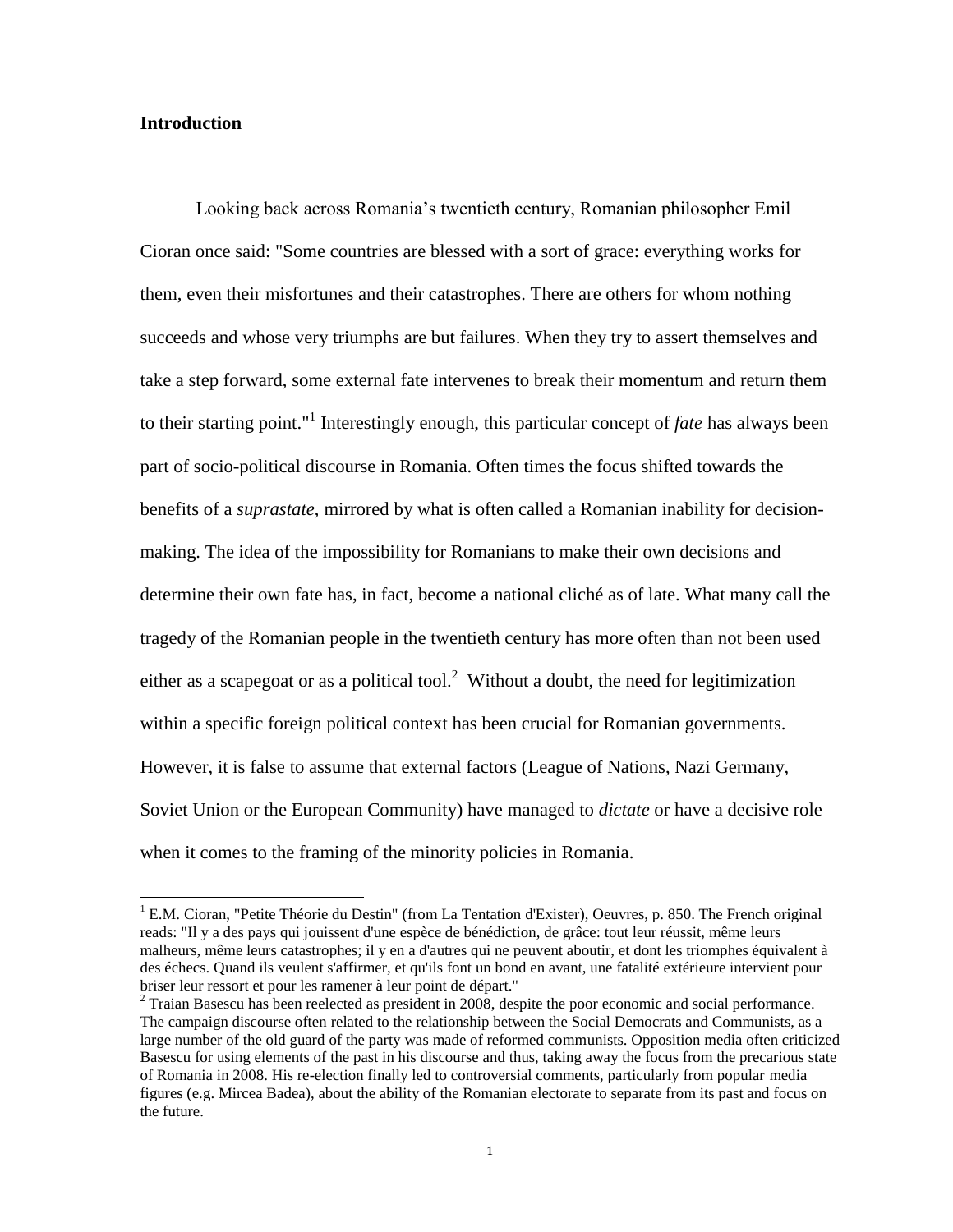The legitimate impetus for policies vis-à-vis ethnic minorities has come from within the state, whereas the external factor has been mostly reactionary to the historical context. Hence, this study will emphasize a series of internal elements that have had a fundamental role in the drafting of minority policies, shadowing the potential external pressure between 1918 and 2007. For example, during the interwar period minority policies were a large part of the nation-building strategies, whereas political interests of the state leaders were crucial for the period between 1938 and 1989. Romania went through a long period of authoritarianism that started with King Carol II, continued with Marshal Ion Antonescu, followed by a communist period which reached its epitome during Nicolae Ceausescu"s rule. Throughout these periods the minority policies were consequences of power centralization, but socio-economic benefits played an important part as well. In the post-1989 era there is a clear attention given to domestic legitimization<sup>3</sup> particularly in the period between 1990 and 1995. However, international legitimization $4$  that would lead for internal development became an important incentive for state reforms, which included a series of policies that targeted minorities.

There has been much research on causes and effects of minority politics in Romania in the twentieth century. Unsurprisingly, the heavy focus has been on the post-1918 Unification, the starting point of this thesis, when the Old Kingdom made of Moldova and Wallachia, unified with Transylvania, Bukovina and Bessarabia, ultimately gaining a large number of minorities. The arguments concerning the existence of direct pressure exercised by the League of Nations are scarce, largely due to its failure of implementing the Minority Treaties or the Wilsonian principle of "self-determination." There is also a tendency to

 $3<sup>3</sup>$  I define "domestic legitimization" the vote of trust given by the population of the country.

<sup>&</sup>lt;sup>4</sup> I define "international legitimization" the international recognition of the main powers in a specific time frame.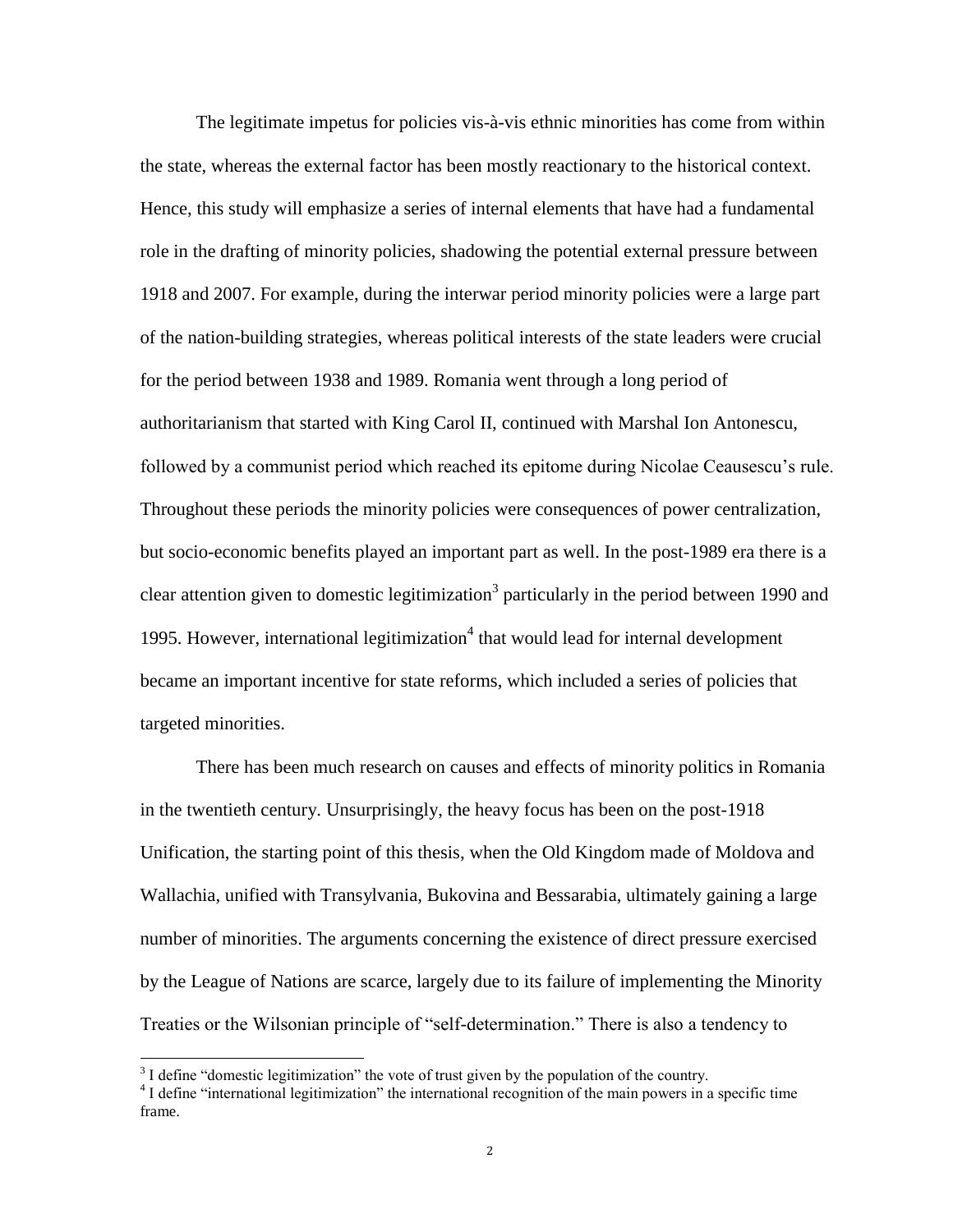dismiss the process of assimilation that the Romanian governments imposed during the interwar period. This can be largely seen in reports of human rights organizations, which mention the fact that Romanian governments *ignored* the ethnic minorities. However, historian Irina Livezeanu, for example, in her book *Cultural Politics in Greater Romania* offers a particularly insightful perspective on the process of cultural assimilation during this period. Furthermore, Maria Bucur in *Eugenists and Modernization in Interwar Period* draws on the racial politics that emerged at the end of the 1930s, an element of important influence on the relationship between state and minorities.

Nevertheless, it seems that scholars have been more interested in the authoritarian regimes of Romania. Even so, the historiography on King Carol II has been relatively weak. Therefore, my analysis is largely centered on his published daily notes, which demonstrate an acute interest in centralization of power in the style of Hitler or Mussolini. However, his successor, Marshal Ion Antonescu, has been the object of intense analysis. Nonetheless, in his case, the politics behind historiography played an important role in the building of the "Antonescu controversy." During the communist period, Romanian historiography on the Holocaust was extremely weak, leading post-communist analysts to conclude that this was a period of rehabilitation of Antonescu"s image. In fact, the bulk of the analyses concerning Antonescu came after 1989, particularly after 1995. This was largely due to the fact that up until 1995 there was a sense of approval of Antonescu as a great patriot who was forced to preserve national unity and integrity. Historians Jean Ancel and Dennis Deletant offer a more objective perspective on Antonescu"s rule. Their interpretations differ however: Ancel in his study *Antonescu and the Jews* emphasizes the internal impetuses for minority policies versus Hitler"s pressure, whereas Deletant in *Hitler's Forgotten Ally* focuses more on the

3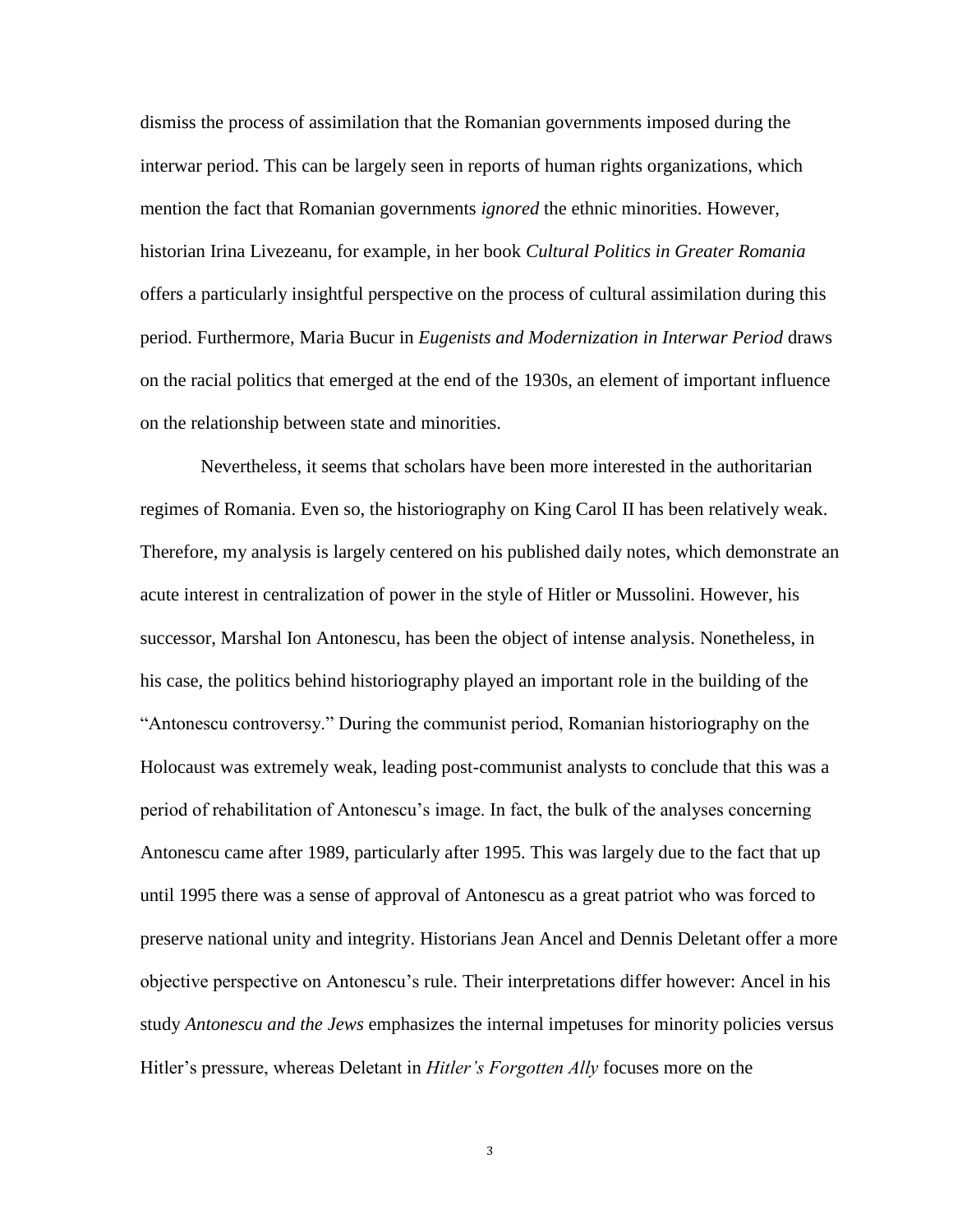relationship between Hitler and Antonescu as an element of influence in the shaping of these policies. The debates centered on Antonescu"s political figure beg for analyses of primary sources. Hence, in this study I will attempt to shed light on the real impetuses behind his minority policies by using monographs, letters, stenograms and reform points.

The fascist period however has not been analyzed to the extent of the communist period. Social anthropologist Katherine Verdery in her study *National Ideology under Socialism* particularly emphasizes one of the central points of this thesis: the emergence of nationalist communism, which strongly influenced the minority policies of the time. In fact, it seems that the majority of analyses when it comes to minority issues during the communist period seem to come from foreign scholars. In the case of the Magyar population for example, there have been extensive studies carried by Hungarian scholars, such as Ferenc Glatz or Laszlo Antal. While their studies could make a case for an underlying interest in the Hungarian Diaspora, these analyses have a high degree of objectivity.

The last chapter of this thesis focuses on the relevance of the more imposing external factors in the relationship between government and ethnic minorities. With the emergence of the importance of the European Union, there have been a number of enthusiasts such as Martin Brusis or Laurence Whitehead who largely emphasized the crucial and singular role of this international organization. However, the degree of pressure of the EU in the case of the minority politics in Romania is greatly debatable, as seen in a series of analyses from political scientists such as Judith Kelley or Peter Vermeersch. Other scholars, such as Milada Anna Vachudova attempt to find explanations that touch on the continuous dynamics between policies in Eastern European states in general and the EU.

Considering the large differentiation in analyses, it is my belief that there needs to be

4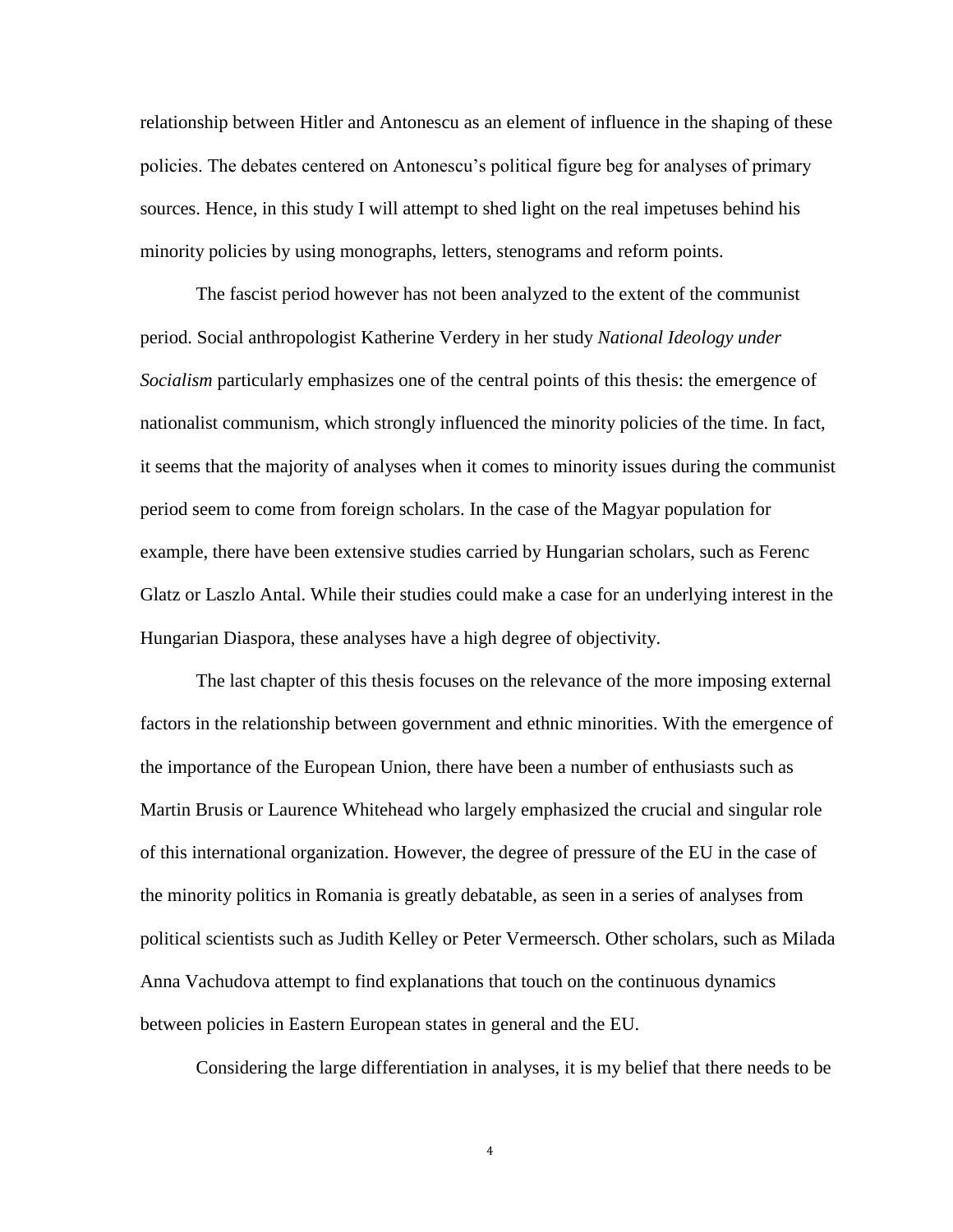a study of recurrent points for policies vis-à-vis ethnic minorities. The aim of this study is to uncover *common patterns in minority policies* throughout the twentieth century. This is a peculiar and often ignored aspect of the Romanian history, considering that since 1918 until the EU accession in 2007 Romania went from a liberal monarchy to a royal dictatorship to a fascist state, continuing with a communist regime and finally reaching the status of democracy. By separating these phases in chronological order, I am creating a general image of specific minority policies in Romania and their main causes.

Internal factors created the major impetuses in the drafting and implementation of these policies. This analysis dismisses the belief that twentieth century external pressure has been fundamental in this case. In fact, it seems that the policy drafting of Romanian governments could largely be described as simply *reactionary* to the historical context. In essence, external factors influenced minority policies in Romania, but did *not* pressure and thus, did not have a decisive role. By ultimately defining external pressure as exertion of direct constraints or forceful impositions of various treaties and criteria, I finally argue that when it comes to its minorities, Romania was, in fact, able to determine its own fate.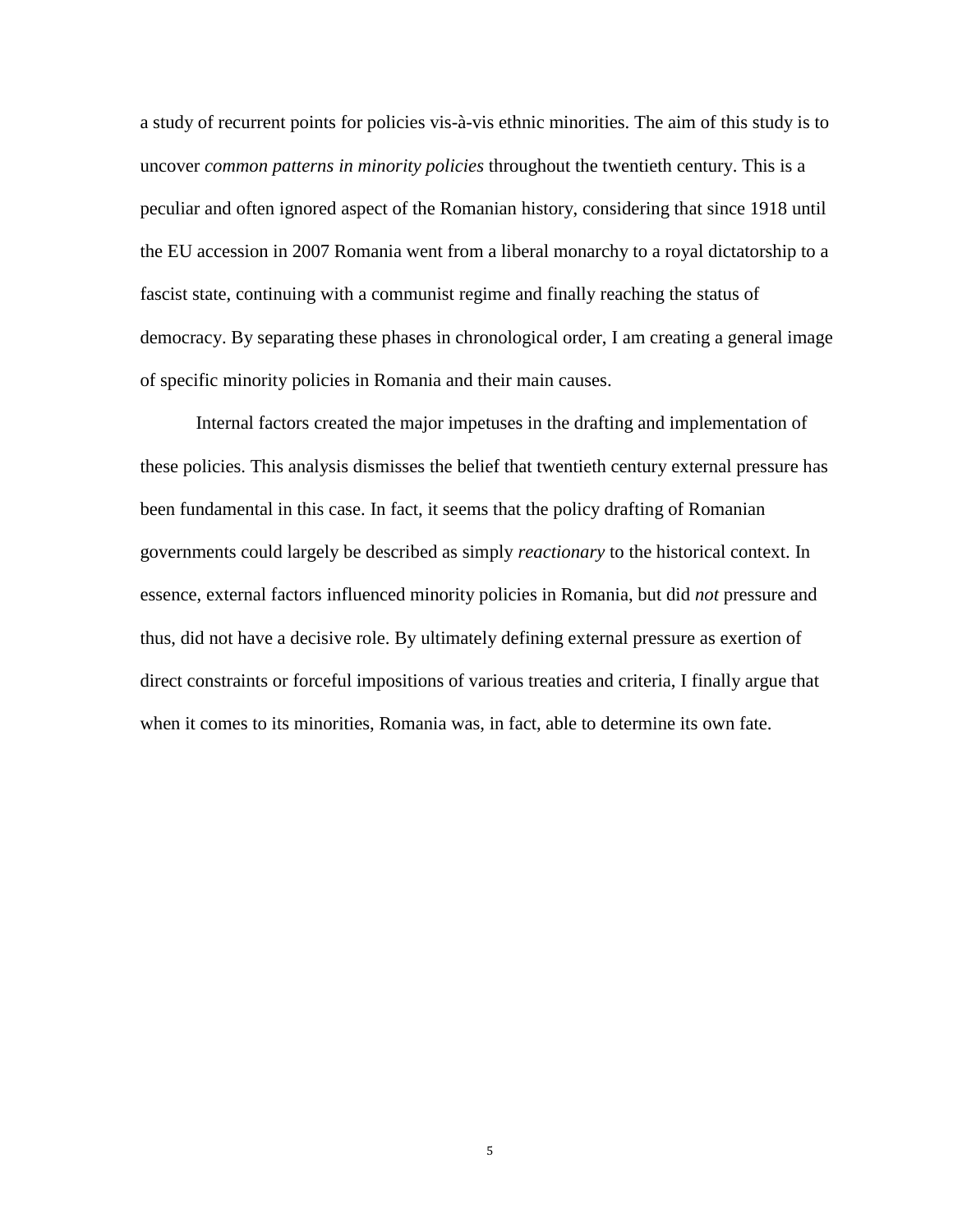## **Chapter 1**

l

## **The Interwar Period and Politics of** *Romanianization***: 1918-1938**

Ever since the 1848 European Revolution, Romanians created an ideal of a unitary and ethnically homogeneous nation. At the end of the nineteenth century, Romania defined itself in ethnic terms. In fact, the ethnic conceptualization grew in popularity. It was believed that after World War I, and the ultimate fall of Empires, the dream of homogeneity and assimilation of non-Romanians would be made real. Transylvania, Bukovina and Bessarabia were the three main provinces that unified with the Old Kingdom, and Greater Romania became larger and far more diverse. How would the ideal nation come to fruition in a context where there was so much political, social, and cultural separation between Romanians and non-Romanians? The initial attempt to reconcile ethnic differences in Eastern Europe came externally, with the formation of the League of Nations and the imposition of the Minority Treaties. However, in essence, while the League of Nations managed to determine the framework under which minority policies were created, their fundamental nature came from the internal needs of Romanian nation- building. The interwar process of Romanianization also argues against the contemporary idea that Romania ignored its minorities during the interwar period.<sup>5</sup> This chapter seeks to analyze the basis of the Romanian Government's national minority policies and the effect of these policies upon the national minorities during the interwar period. In the first part of the analysis, I will focus on the international factors and the importance of their role in the policy structures. In the second part, I will analyze the internal factors and pressures that determined the creation of a series of policies heavily

 $<sup>5</sup>$  This idea is often emphasized by civil society organizations that focus on minority rights, such as Minority</sup> Rights Group International.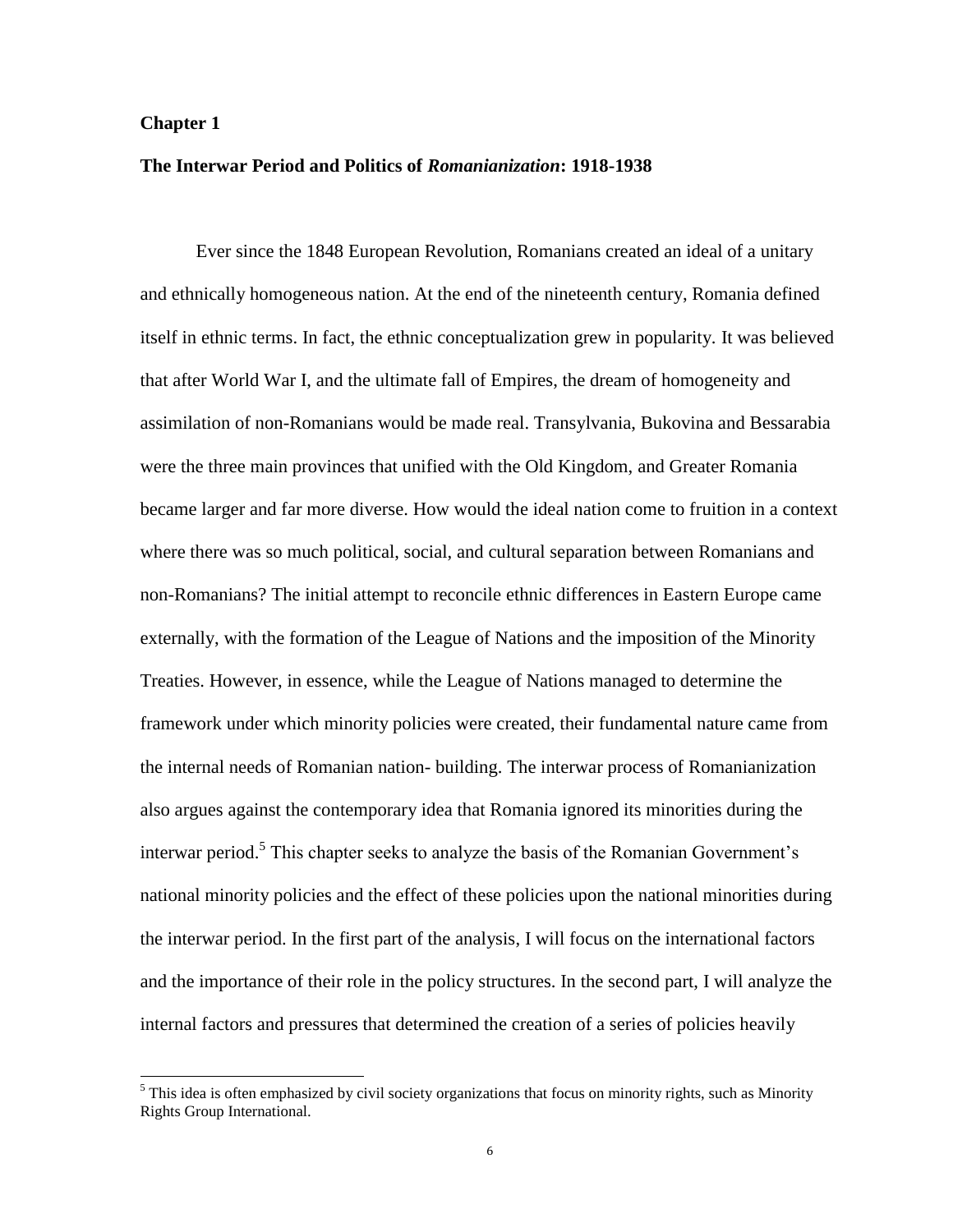based on the minority-majority relationship notably Romanian citizenship policies, educational and cultural policies. The third part of this chapter will focus on the Jewish population and policies that were heavily influenced by the radical anti-Semitic trend pushed by the newly formed extremist right wing.

# **1.1. Post World War I Status and the League of Nations**

After World War I Romania emerged as a multiethnic state patched together from pieces of very different European empires. The concept of Greater Romania had originated among the members of the National Liberal Party, most of them being products of the 1848 Revolutions against Turkish, Greek and Russian domination in Moldavia and Wallachia.<sup>6</sup> After the Wars of Independence in 1877-1878, the outcome of the Congress of Berlin and the post-war treaties spurred even more vehemence among the Romanian elite against foreign domination. On 13 July  $1878<sup>7</sup>$  Romania's independence was recognized, but two conditions were set: elimination of all religious restrictions on the exercise of civil and political rights contained in Article 7 of the Constitution of 1866, and acceptance of the return of Southern Bessarabia to Russia.<sup>8</sup> Romania was supposed to receive the Danube Delta, Serpent Island, Dobrogea (Dobrudja) and South Mangalia. Despite officially receiving independence, the Liberals in power<sup>9</sup> believed that it was necessary to have a full unification, which would have

l

<sup>6</sup> Irina Livezeanu, *Cultural Politics in Greater Romania: regionalism, nation-building, and ethnic struggle, 1918-1930* (Ithaca and London: Cornell University Press, 1995), 4.

<sup>&</sup>lt;sup>7</sup> Romania (Moldavia and Wallachia) managed to gain independence after a war against the Ottoman Empire, although they, in essence, secured de facto independent in 1859.

<sup>8</sup> Keith Hitchins, *Rumania: 1866-1947* (Oxford: Clarendon Press; New York: Oxford University Press, 1994), 50.

 $9^9$  The National Liberal Party was in power in the second half of the nineteenth century up until the 1930s. This is the period I will emphasize in the chapter.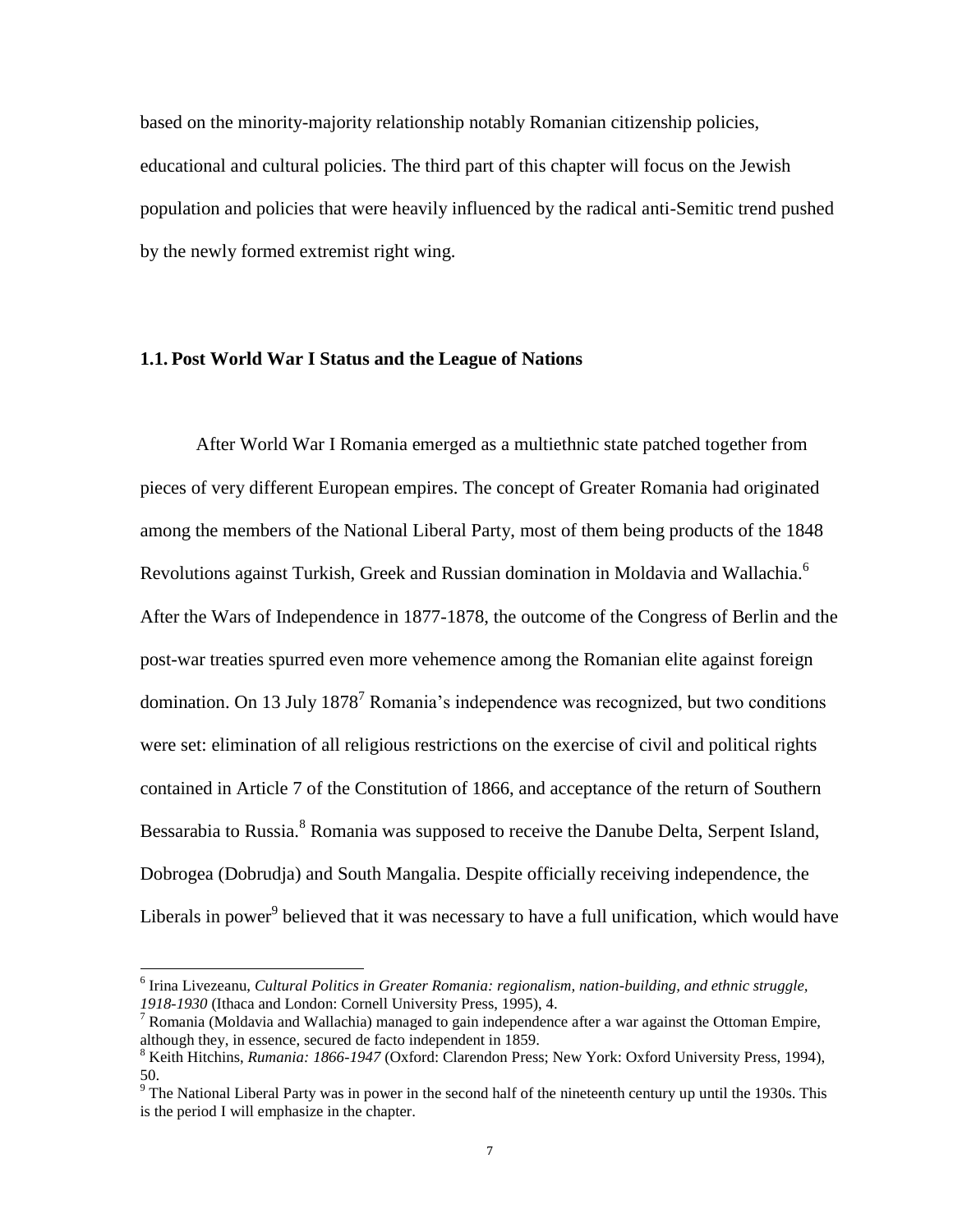included Transylvania, Bukovina and Bessarabia.<sup>10</sup> Even more so, the role of international factors was put under question: how interested were the foreign powers in helping countries in Eastern Europe develop? In fact, the question arose, once again, after World War I.

The implications and reasons behind the involvement of the international community played a crucial role in how they influenced the process of nation building in post-World War I Romania. An important moment was the Paris Peace Conference in 1919, where Ion Brătianu, the Liberal Prime Minister of the time, was received with great hostility from the Western Allies. The Big Four found it necessary to punish Romania for the 1918 capitulation to the Great Powers by not receiving Brătianu as an equal at the negotiation table. Perhaps the most difficult aspect, however, was the fact that they excluded Romanian representatives from two commissions: those dealing with territorial boundaries and minorities.<sup>11</sup> Nevertheless, Brătianu was fully committed to the idea of Greater Romania, and appeared in front of the Supreme Council, pleading for acceptance of unification. Despite this initial disdain from the Great Powers towards the idea of unification, the mobilized population managed to push forward the creation of Greater Romania. On 1 December 1918, Transylvania, Bukovina and Bessarabia united with the Old Kingdom at the expense of now revolutionary Russia and of defeated Austria-Hungary. The national expansion had serious implications both geographically and demographically, as Romania more than doubled its territory and population after World War I.<sup>12</sup> They added 156,000 square kilometers (in 1919) Romania had 269,000 square kilometers in total) and 8.5 million inhabitants (in 1919, the

<sup>10</sup>Stephen Fischer-Galati, "Romanian Nationalism" in *Nationalism in Eastern Europe*, ed. Peter Sugar and Ivo Lederer (Seattle: University of Washington Press, 1969), 389.

 $11$  Hitchins, 282.

<sup>&</sup>lt;sup>12</sup> Livezeanu, 8.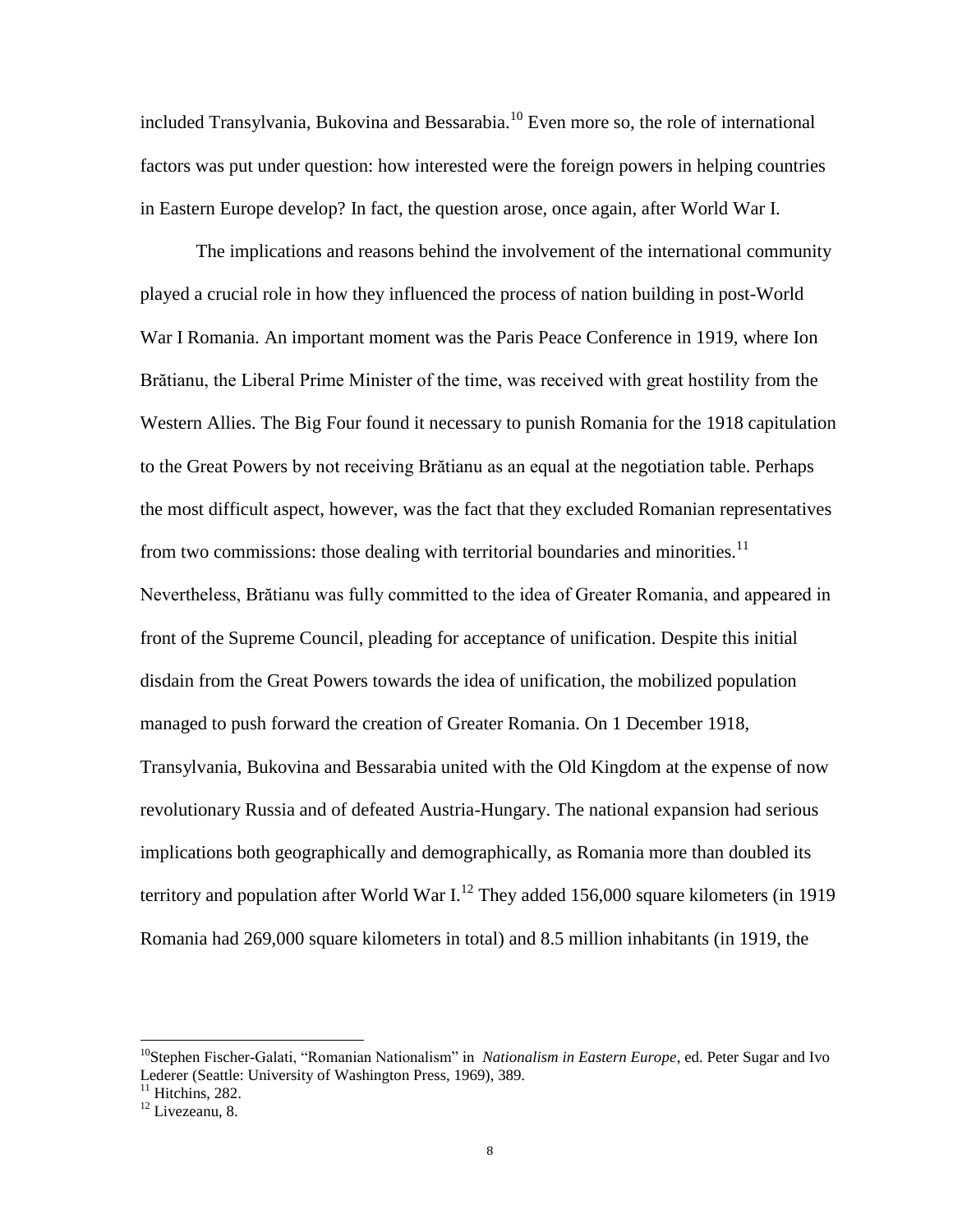population stood at  $16,250,000$  inhabitants) to the pre-war Old Kingdom.<sup>13</sup> However, while the gains in territory, population and economic capacity were welcome in a country that had suffered a lot of human and economic losses during the war, the acquisition of a substantial number of minorities became an obstacle in the process of creating the long-desired homogeneous Greater Romania. In the interwar period, the most important minorities were the Magyars, Jews, Ukrainians and Germans:

|                   | Number     | Percentage of total |
|-------------------|------------|---------------------|
| Romanians         | 12,981,324 | 71.9                |
| Hungarians        | 1,425,507  | 7.9                 |
| <b>Germans</b>    | 745,421    | 4.1                 |
| Jews              | 728,115    | 4.0                 |
| <b>Ukrainians</b> | 594,571    | 3.3                 |
| <b>Russians</b>   | 409,150    | 2.3                 |
| <b>Bulgarians</b> | 366,384    | 2.0                 |
| Roma              | 262,501    | 1.5                 |
| Others            | 544,055    | 3.0                 |

*Table: The population of Greater Romania, by ethnicity, 1930<sup>14</sup>*

With a country as ethnically diverse as Romania, a balanced source of decisionmaking was imperative. It was thus expected that the several treaties concluded after World War I would have an important influence on the protection of minorities, which were placed under the guarantee of the League of Nations.

The League of Nations defined minorities as "groups of persons who differ in race,

religion or language from the majority of the inhabitants of the country.<sup>"15</sup> The principle that

 $13$  Hitchins, 290.

<sup>14</sup> "Institutul central de statistica," *Anuarul statistic al Romaniei 1937 si 1938,* 58-61. Taken from Livezeanu, 10.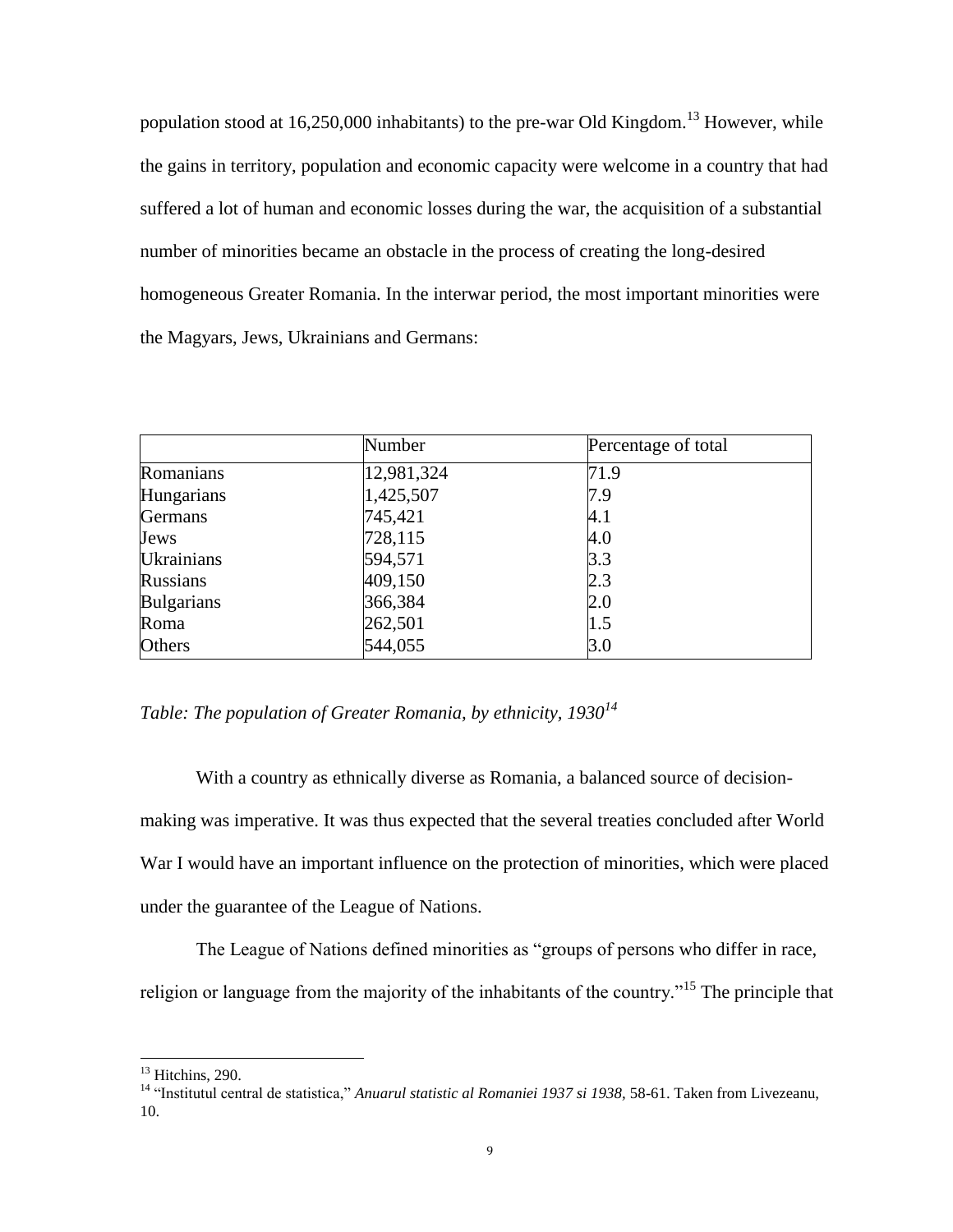underlay the minority issues at the Paris Peace Conference was Woodrow Wilson"s idea of self-determination, which gave birth to the independent states of Eastern Europe. However, Romanian policy-makers had to deal with the challenge of reforms that would function for everybody. In Bukovina, the majority of the population was of Ukrainian descent, whereas Russians and Russified Romanians were largely represented in Bessarabia. In Transylvania, the minorities, particularly Hungarians and Germans, were separated from their nations as a result of political settlements, designed to counter German and Hungarian claims. Hungary suffered the most.<sup>16</sup> The Treaty of Trianon of  $1920^{17}$  was extremely painful: Hungary lost two-thirds of its territory and approximately 60 percent of its population. Most of the Hungarian population in Romania was based in Transylvania, the largest and most diverse province in the newly formed country.<sup>18</sup> While tagged as national minorities, they were entitled to have separate ethnic identities through guarantees of linguistic, cultural and religious rights. But the shift from ruling nation status to national minority was difficult for Hungarians. The subsequent policies brought a systemized differentiation in terms of political, social and economic systems. The Treaty of Trianon and the negative public response of the Hungarians played an important role in the bilateral relationship between Romania and Hungary. The instability in foreign affairs between losers and winners however was just one part of the failure of the League of Nations and its direct impact on Romanian minority policies.

l

<sup>&</sup>lt;sup>15</sup> Helmer Rosting, "Protection of Minorities by the League of Nations," *The American Journal of International Law*, Vol. 17, No.4 (Oct., 1923), 641.

<sup>16</sup> Thomas D. Musgrave, *Self-determination and national minorities* (Oxford: Clarendon press; New York: Oxford University Press, 1997), 37-38.

<sup>&</sup>lt;sup>17</sup> "Treaty of Peace Between The Allied and Associated Powers and Hungary And Protocol and Declaration, Signed at Trianon June 4, 1920," *The American Journal of International Law* 15, No. 1 (January 1921), 1-4. <sup>18</sup> Sharon L. Wolchik and Jane L. Curry, eds. *Central and East European Politics: From Communism to* 

*Democracy* (Lanham: Rowman and Littlefield, 2007), 9.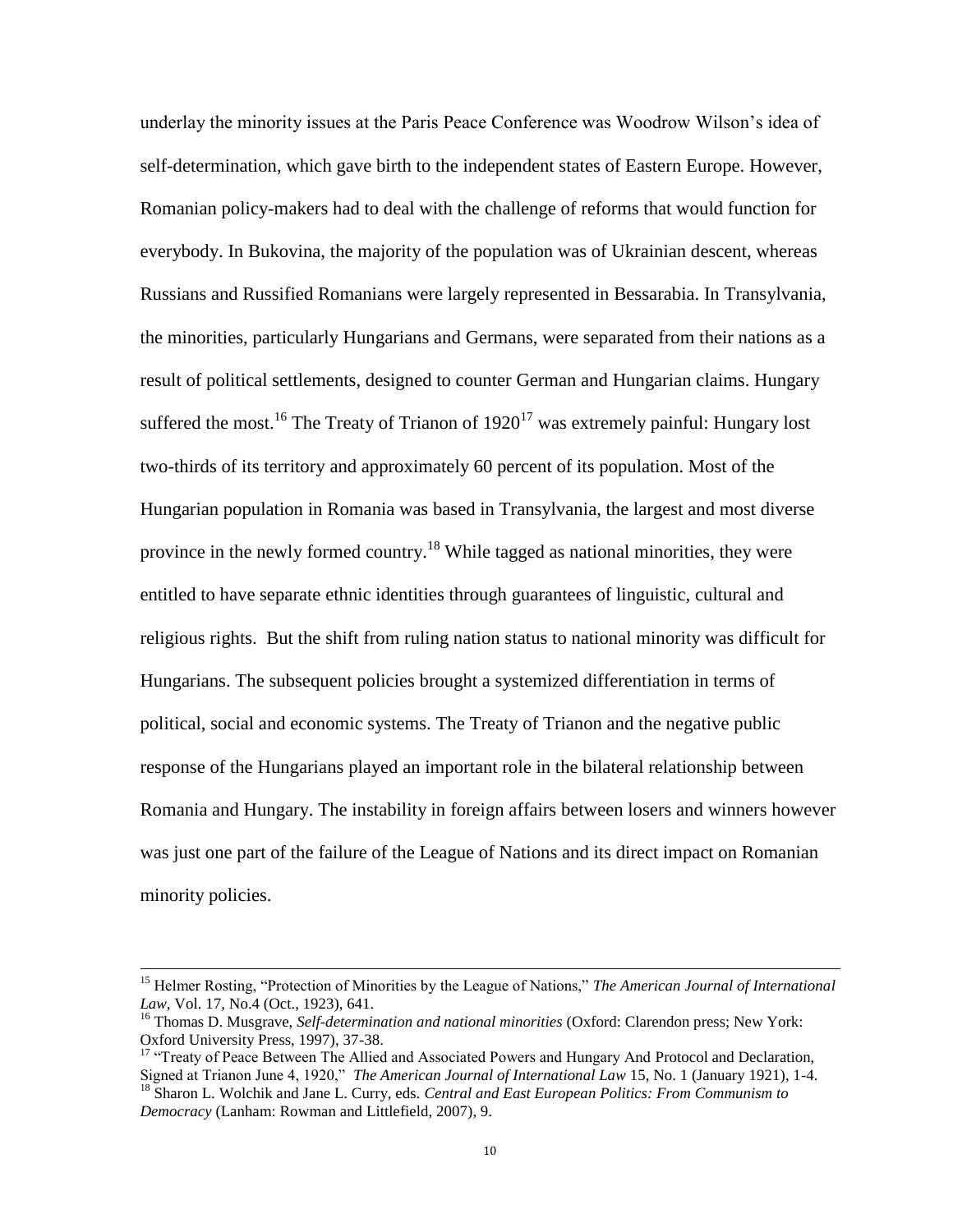The initial methods of the League of Nations in operating with the minority protection were extremely vague, if not non-existent. This can be clearly seen in the 1919 Treaty of Minorities.<sup>19</sup> The treaty itself emphasizes a series of state policies that needed to be implemented, including citizenship, educational and cultural policies, all leading to levels of autonomy for the new ethnic minorities.<sup>20</sup> The Committee on New States was the institution that was designed to ensure the good functioning of the new system on minorities. It was assumed at the time that this system would ensure impartiality due to its juridical profile.<sup>21</sup> However, the only role the League of Nations had in policing the treaty was as a potential mediator and conflict resolving party. In essence, minority issues were not a matter of international scrutiny, leaving a lot of freedom to the successor states. International monitoring was surprisingly weak. Thus, the influence of the League was extremely limited in the upcoming state policies concerning minorities.<sup>22</sup> Considering that Romania was a noncommunist and pro-status quo state, the attitude of the international community proves its unwillingness to get fully involved in the Romanian domestic turmoil. Besides the general requirements, the local governments determined the policies. The internal need to create a strong nation is what triggered Romania"s particular minority policies during the interwar period. The League of Nations and the other Western democracies were not as involved as expected, the local government being forced to push for reformist policies that would clarify the minority status at political and social levels.

<sup>19</sup> "Minorităţile Naţionale din România.1918-1925*," Documente,* 174-178.

<sup>&</sup>lt;sup>20</sup> Seen in Article 4,9,10,11 in the Minority Treaty of December 9, 1919

<sup>&</sup>lt;sup>21</sup> La société des Nations et de la protection des minorités de race de langue et de réligion (Geneve :Société des Nations, 1927), 10.

<sup>22</sup> Jennifer Jackson Preece, *National Minorities and the European Nation-States System* (Oxford: Clarendon Press, 1998), 90-91.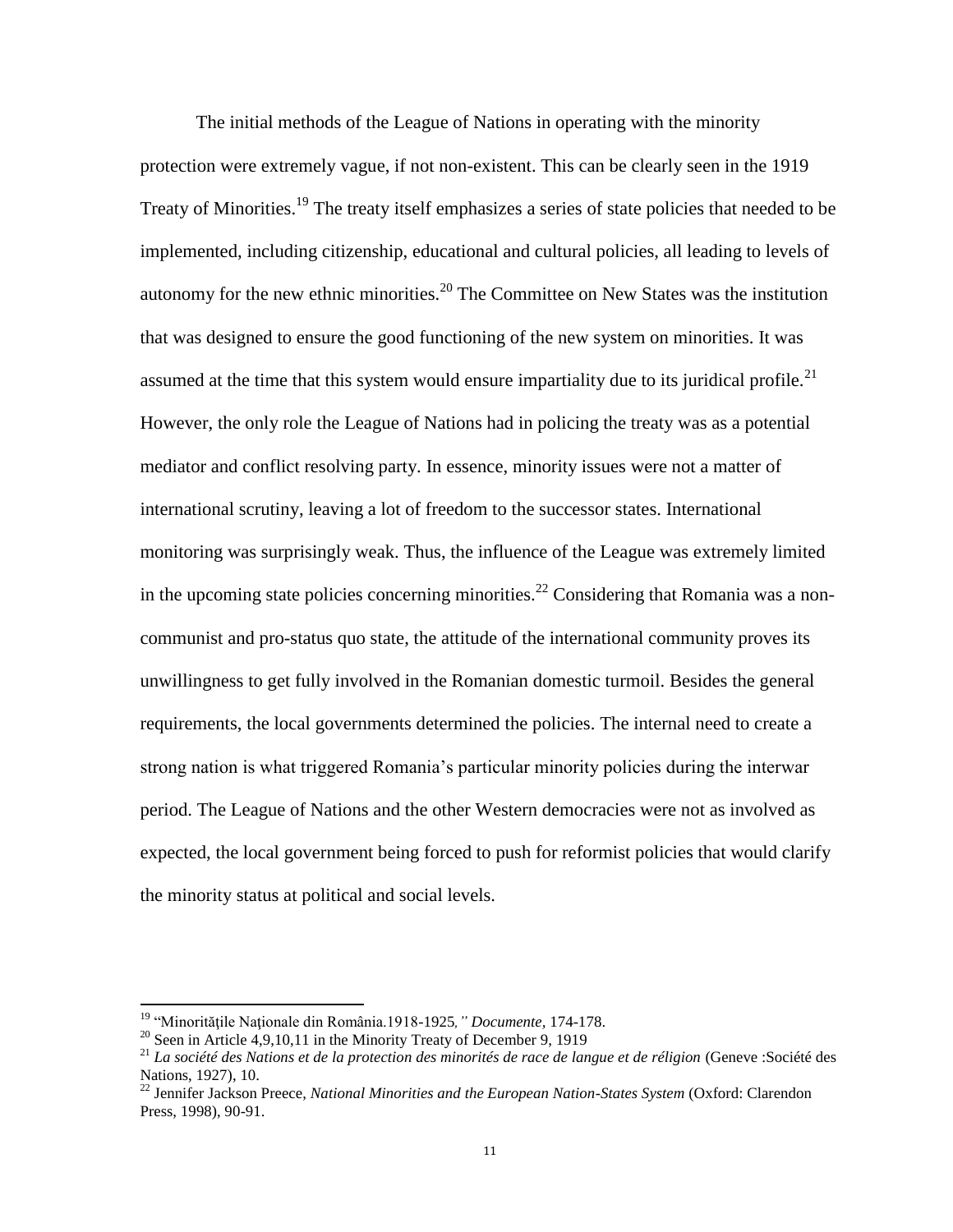#### **1.2. Citizenship**

 $\overline{a}$ 

Since external involvement was scarce, the minorities' solution had to come internally. This pushed the political institutions and elites to create a framework for assimilation, based on the notion of Romanianization. First, they needed to clarify the concept of citizenship and what it actually meant within the Romanian legislature; secondly, there was a need for a bottom-up approach, focusing on education and training as ways to engineer the idea of Romanianness.

The main features of Romanian citizenship in the interwar period were chiefly determined by the idea of national identity. It is by policies of citizenship that ethno-national structures could have been defined more clearly. In this contest, it was assumed that clarification of citizenship would imply social stability.

World War I determined a radical liberalization of access to Romanian citizenship.<sup>23</sup> The first important law, "The Law on Acquiring and Losing Romanian Citizenship," was established on 23 February 1924.<sup>24</sup> It was perhaps the most important domestic regulation of what Romanian citizenship meant. It was supposedly decided based on descent (*jus sanguinis*), by marriage or by naturalization. Additionally, the law also granted citizenship to all the inhabitants of Bukovina, Transylvania, Banat, Crişana, Maramureş and Bessarabia.<sup>25</sup> This brought forward an extension of *jus sanguinis*, dismantling the narrowness of laws of citizenship that existed in the Old Kingdom. This particular aspect received a peculiar connotation, especially when compared to the Citizenship Law of 1913

<sup>23</sup> Constantin Iordachi, "Citizenship and National Identity in Romania. A Historical Overview." *Regio Yearbook* (2003) , 17.

<sup>24</sup> In Romanian: Legea privitoare la dobândirea şi pierderea naţionalităţii române; Art. 17-20, Capitolul 2, *Codul Civil al Romaniei din 27/07/1993, Versiune Actualizată la data de 02/05/2001* [Civil Code of Romania from 27 july 1993. Updated on 2 May 2001.]

<sup>25</sup> "Constituţia din 1923," *Monitorul Oficial* (29 March 1923) [Constitution from 1923]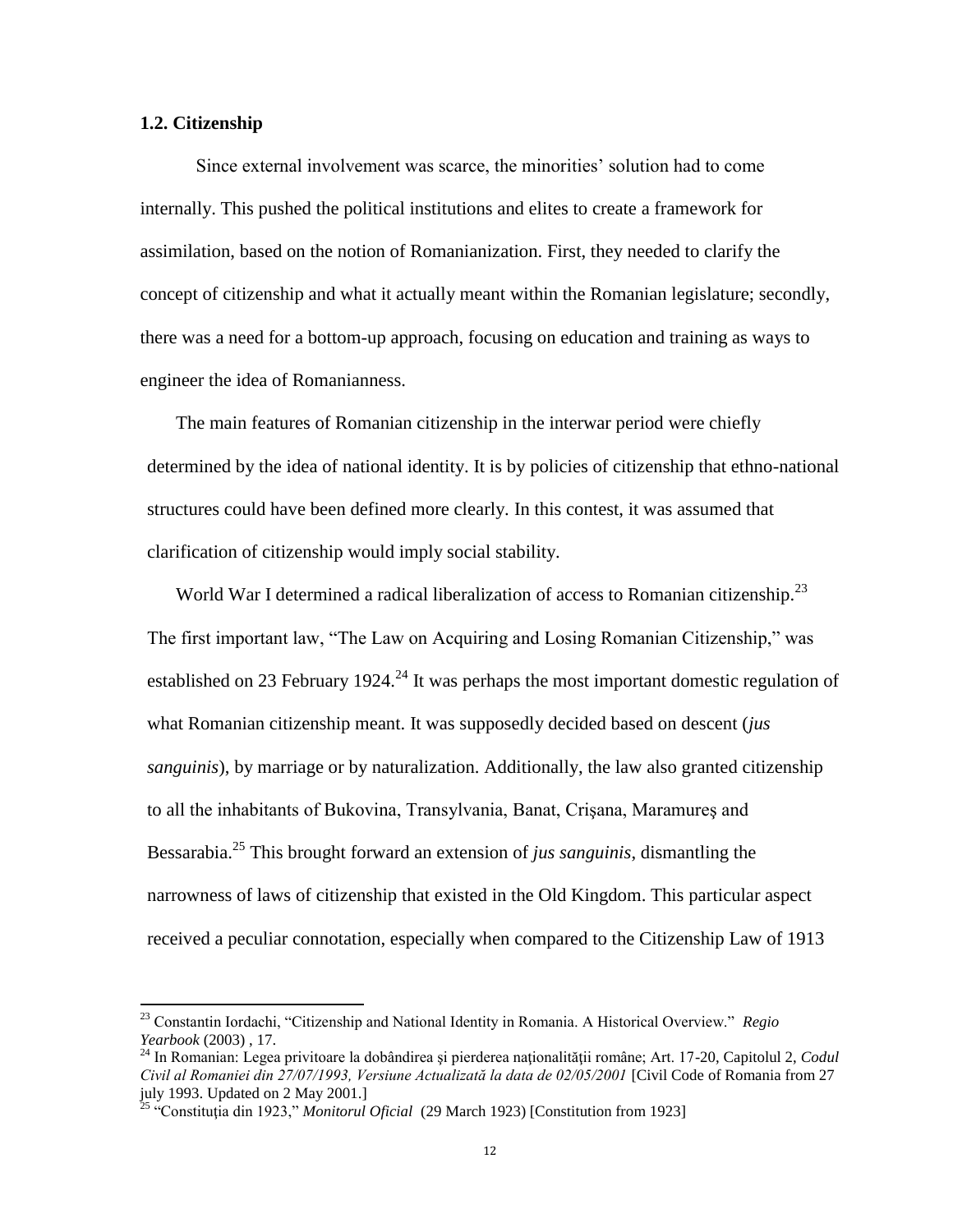in Germany, descent being the only way one could acquire German citizenship. The law was in fact yet another step towards the emancipation of non-citizens in Romania, the citizenship being transformed into a "multi-ethnic and multi-confessional community."<sup>26</sup> When compared to the Romanian Constitution of 1866, which declared that only foreigners of the Christian rite may attain the status of Romanians,  $27$  it seems that the socio-political upheaval of World War I stirred a liberalization of access to Romanian state citizenship.

### **1.3. Cultural Nationalism**

In order to clarify the problems of nationalism and the concept of nation building in the newly formed Greater Romania, educational and cultural policies became central factors, the government choosing a bottom-up approach. These educational policies were products of a Westernized vision, emphasizing the development within. In essence, as Irina Livezeanu points out, the nation-building concept became a problem of the aspirations of the Romanians themselves.<sup>28</sup> Even more so, the particular national cultural struggles that came with the unification determined an imperative internal, independently developed social solution. Consequently, during the post-war period, government stimulated school reforms that could work towards the creation of a viable national policy. Constantin Angelescu, Liberal Minister of Education in 1919, 1922-1927, and 1933-1937, worked under a National Liberal platform of cultural emphasis. This platform implied the development of an educational network, but most importantly, the unification of four different systems and traditions in the formerly distinct regions. In this context, the Liberal government imposed a policy of education, which

 $26$  Iordachi, 19.

 $27$  Karen Barkey, "Negotiated Paths to Nationhood: a Comparison of Hungary and Romania in the Early Twentieth Century," *East European Politics and Societies,* Vol. 14 (2000), 507.

<sup>28</sup> Livezeanu, 25.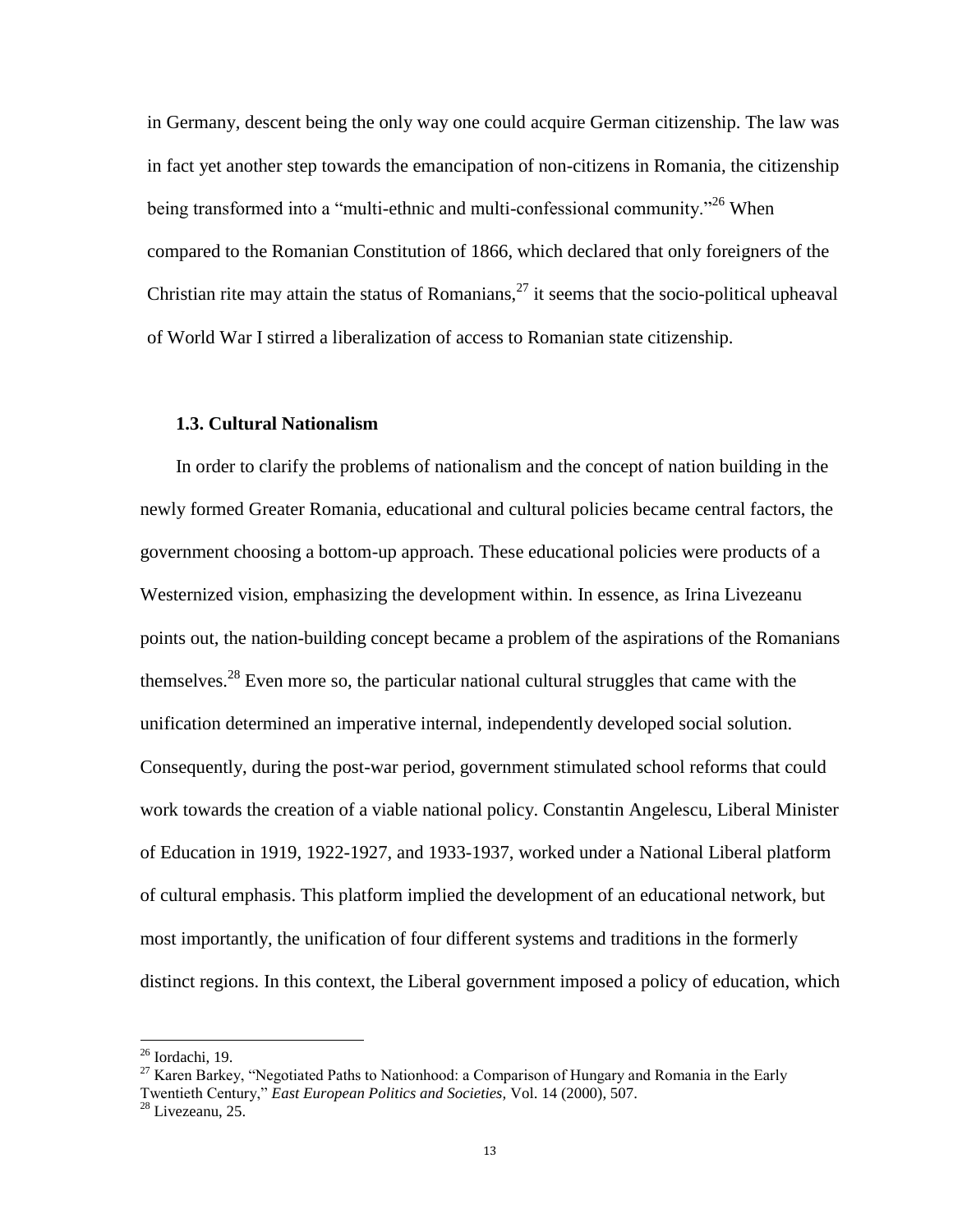was a policy Romanianization that led to critical changes in the lives of national minorities in Transylvania, Bukovina and Bessarabia.

Angelescu, whose discourse was continuously focused on "spiritual unification of all citizens,"<sup>29</sup> promoted reforms in 1924, 1925, and 1928. The primary school reform of 1924 lengthened primary education to seven grades, elementary education became mandatory, and created a number of courses for adult illiterates.<sup>30</sup> The 1928 secondary education bill reduced secondary school from eight to seven grades, created a one-track type of high school and limited numbers in both gymnasium and high school. It was the reform of 1925 however, that directly concerned the minorities and private schooling in languages other than Romanian.<sup>31</sup> For example, schools in which the majority of population was Jewish, the languages used were to be both Romanian and Hebrew.<sup>32</sup> The structure of the educational policies had a unifying goal: creation of a Romanian national consciousness. The policies of centralization however provoked the disgruntlement of many national minorities in all three provinces: Bukovina, Bessarabia and Transylvania.

#### **1.3.1. Bukovina**

Of the three provinces newly incorporated by Romania in 1918, Bukovina was the least ethnically Romanian. In 1910, the Ukrainians formed the largest group in Bukovina, with 38.4 percent of the population. Ethnic Romanians came second with 34.4 percent, followed

 $29$  Livezeanu, 35.

<sup>&</sup>lt;sup>30</sup>" Ministerul Instrucțiunii." Taken from Livezeanu, 44.

<sup>31</sup> "Draft of Act Concerning Private Teaching," *Board of Education* (Bucharest: Editura Cartea Romaneasca, 1927)

<sup>32</sup> "Monitorul Oficial nr. 283 din 22 decembrie 1925," *Colecţia Hamangiu, Codul general al României, legi şi regulamente*, Vol. 9-13 *(*Bucharest, 1926), 582-587.[Hamangiu Collection. General Code of Romania, laws and regulation]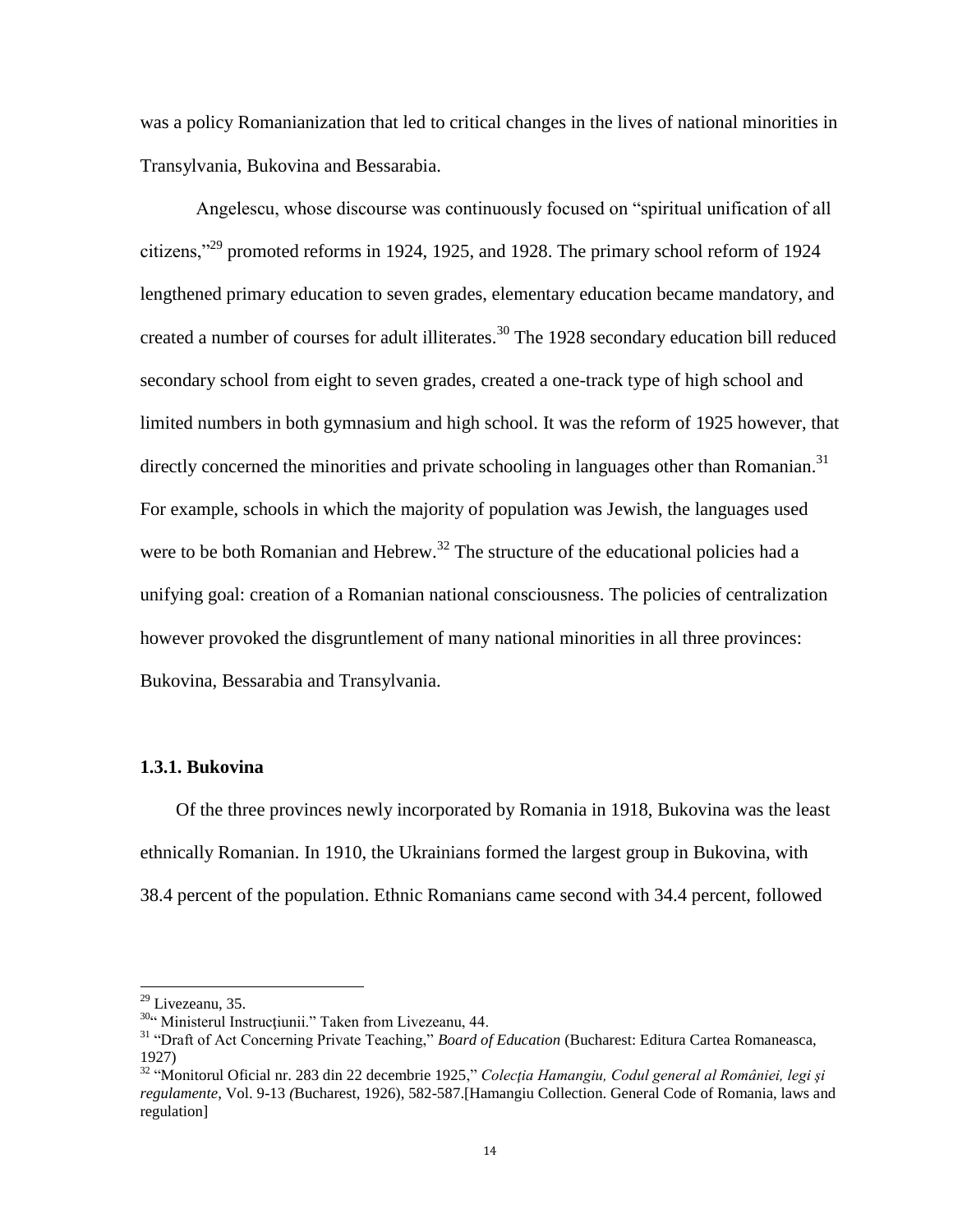by Jews and German with 12 and 9.3 percent, respectively.<sup>33</sup> In this context, Romanian schools advanced at the expense of other minorities, particularly at the expense of Ukrainians. The educational and cultural policies were aggressively created and used in the direction of Romanianization. This meant an increase in the number of Romanian schools and a decrease of other schools where the language and the student population was largely Ukrainian, German or Polish.<sup>34</sup> As much as Ukrainians protested, their demands of a return to the Ukrainian system of schooling, including use of language, were extensively ignored. Romania reinterpreted, however, the Minority Protection Treaty, by claiming that the Ukrainians were Ruthenized Romanians who needed to be brought back to the original identity.

The experience of Bukovina proves that the post-War Minority Treaties almost had no value when it came to their implementation in the Romanian political culture. Political institutions used a discourse centered on the inability of the international factors to comprehend the domestic context, including who was Romanian and who was not. It can be argued that, they took advantage of the international community's ignorance of Romanian domestic issues and its inhabitants. It would have been difficult to predict how ethnic minorities would have reacted to the unification, even if the Minority Treaties and the platform of the League of Nations had functioned. However, the aggressive Romanian campaign left Bukovina in a civil collapse. This was even more determined by socio-political repression: the gerrymandering of administrative districts and the prohibition of the use of Ukrainian in local government, courts and commerce. The aggressive cultural policies also determined the transfer of teachers from Bukovina to the Old Kingdom. The groups that were

<sup>33</sup> Livezeanu, 49.

<sup>&</sup>lt;sup>34</sup> German and Polish populations were not directly targeted because their number was significantly lower than that of the Ukrainians.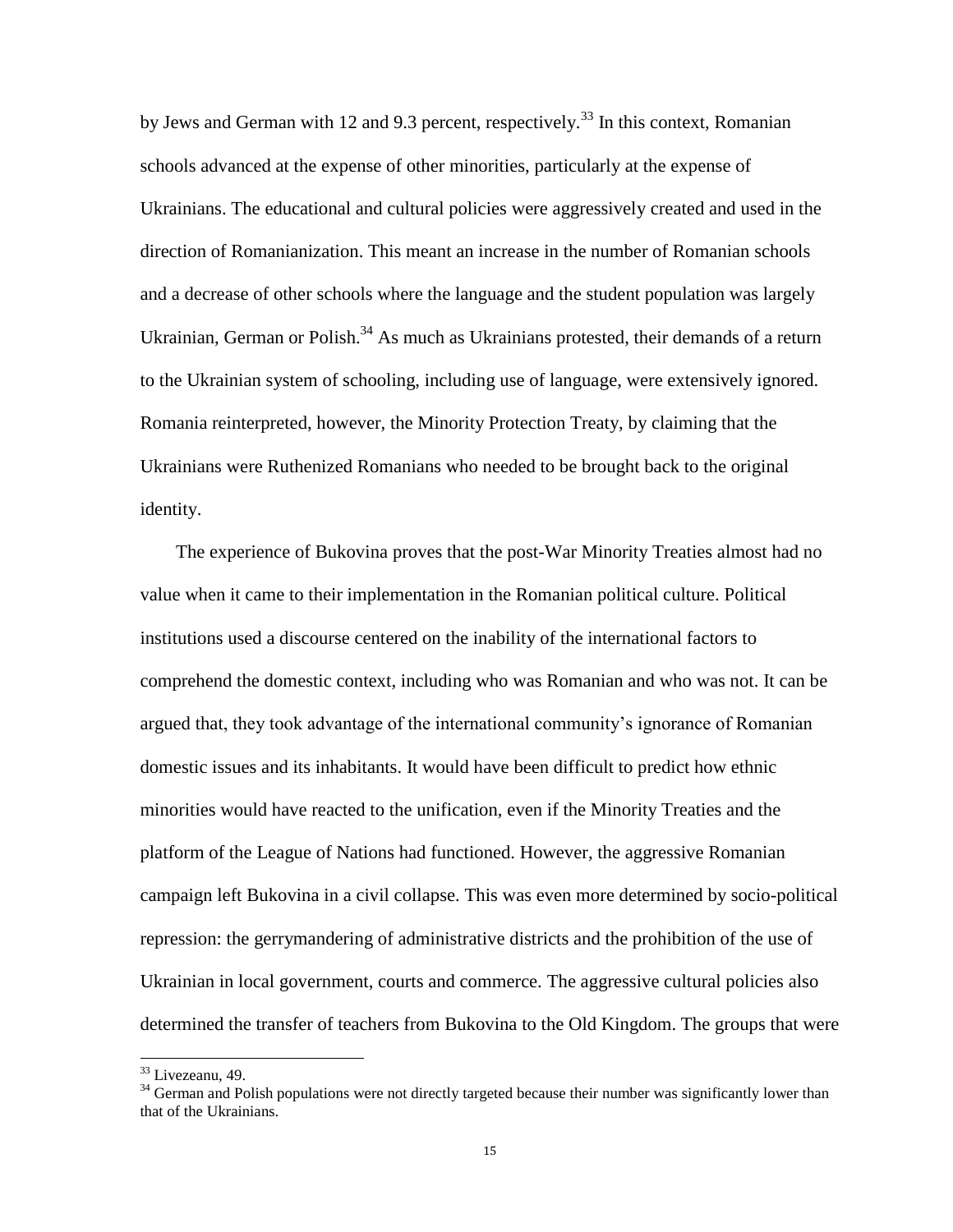supposed to be transferred were mainly Ruthenian teachers who were against these strategies of nation building. $35$ 

#### **1.3.2. Bessarabia**

Bessarabia had been separated for 106 years under Russian rule, before it unified with Romania in 1918. Throughout this time, ethnic and linguistic aspects became inherently different than the Romanian ones. The long processes of Russification after Moldavia"s partition in 1812 had been far too invasive, and this became a factor of concern for Romanian authorities. Bessarabia was, in fact, not as connected with the Old Kingdom as Bukovina or Transylvania was. Russian was often considered the proper culture and language, and Romanian was simply disregarded even by the Moldavian elites. Thus, the propaganda and policies that determined the cultural assimilation were extremely difficult to implement.

The school system did not suffer immense transformations, mostly because the Romanian government knew that administrative changes could not have been implemented too suddenly. There was an intrinsic need to get closer to Moldavians through other methods. Thus, the initial policies were designed in order to tackle the language issue: teachers learned the Latin alphabet, studied Romanian grammar, and Romanian history and literature became important subjects that they had to master. The Bessarabian peculiarity, however, was that, unlike Bukovina, the cultural life was mostly designed by activities outside school. In this context, the Department of Extracurricular Activity published and distributed books, pamphlets, calendars, periodicals, pictures, or maps that were designed to support the

<sup>&</sup>lt;sup>35</sup> Livezeanu, 74.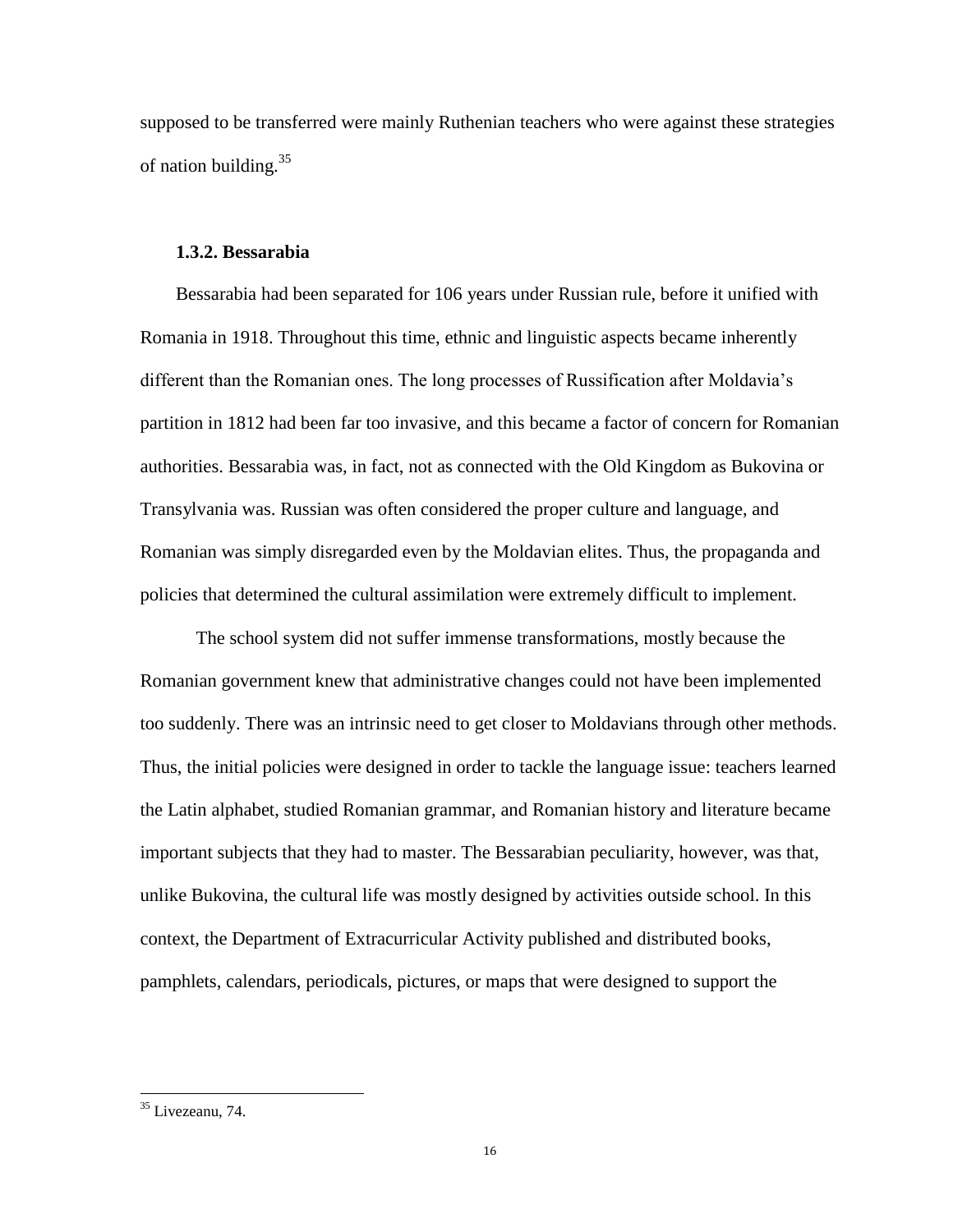campaign of Romanianization.<sup>36</sup> These changes managed to be implemented also due to the initial tolerance of the Moldavians, who did not dismiss the Romanian presence.

However, in almost twenty years of imposed Romanian domination, there had been no crucial changes in schools, Russian remaining the main influence in the educational spectrum. This can be easily interpreted as a failure of the extensive campaign of Romanianization due to the Bessarabians' natural sense of belonging. Even though they did not respond aggressively to the campaigns, they simply did not see themselves culturally speaking as part of Greater Romania. Despite these circumstances, Romanians tried to change this unique cultural autonomy and impose assimilation in an extremely short period of time.<sup>37</sup> In this case, it is difficult to imagine how the implemented cultural policies could have changed in only twenty years certain ways of life and self-definition that had developed over a hundred years.

# **1.3.3. Transylvania**

Transylvania was the largest province to join Romania in 1918. Largely under Austro-Hungarian influence, it had often been subjected to a process of Magyarization in the nineteenth century. Unlike Bessarabians, Transylvanian Romanians had a deep sense of belonging to Romania, which led to clashes with the other ethnic minorities: Magyars, Germans, and Jews. Even today, both Romanians and Hungarians often debate the provisions of the Trianon Treaty. The former believe in its justice, whereas the latter contest its legitimacy.

l

<sup>&</sup>lt;sup>36</sup> Livezeanu, 103.

<sup>&</sup>lt;sup>37</sup> The loss of Bessarabia will be discussed in the second chapter.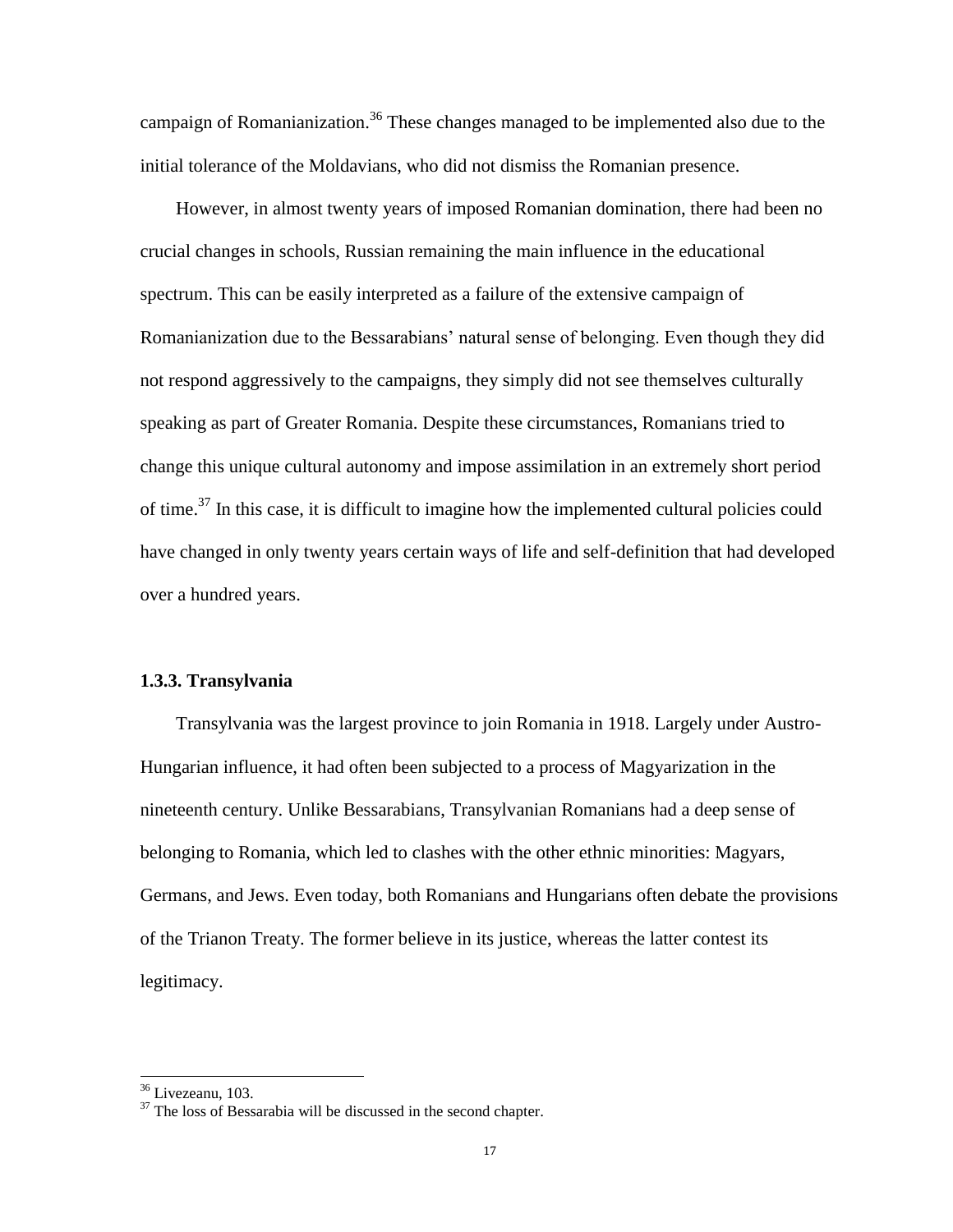The unification of the educational system was, once again, the main aim. Generally, there was a consensus that the intense Magyar influence required an immediate form of Romanianization. The Romanian state took over the entire primary education system of Hungarian state. In Hungarian districts, the language of instruction in these schools was Hungarian, but they fully became Romanian schools. The state put a lot of pressure especially on confessional schools. This was a process of encroachment, as Romanian was supposed to be taught as a subject. It pressured students into attending schools and prevented persons of Romanian origin, who had been Magyarized before World War I and had lost their mother tongue, from attending Hungarian schools.<sup>38</sup> The Directing Council's Public Education and Religion Department also created new schools. In this context, it organized training courses for minority teachers in order to immerse them in Romanian history, geography and language. The Directing Council signed the first decree on 24 January 1919. It established Romanian as the official language. However, the minority interests were not completely excluded. In state primary schools the language of instruction would be that of the majority of the population in a community. In essence, the Romanian state took over the primary education system of the Hungarian state. In Hungarian districts, in secondary school they would use the language of the majority of population of the county. On the other hand, higher education would be subjected to teaching in the language of the majority population in the whole Transylvanian region.<sup>39</sup>

The minorities in Transylvania, particularly the Magyars, received the educational nationalism policy with suspicion. They had been greatly overrepresented in public secondary and higher education, which now became substantially Romanian. In a

<sup>38</sup> Rogers Brubaker, *Nationalist Politics and Everyday Ethnicity in a Transylvanian Town* (Princeton: Princeton University Press, 2006), 72-73.

 $39$  Livezeanu, 156-157.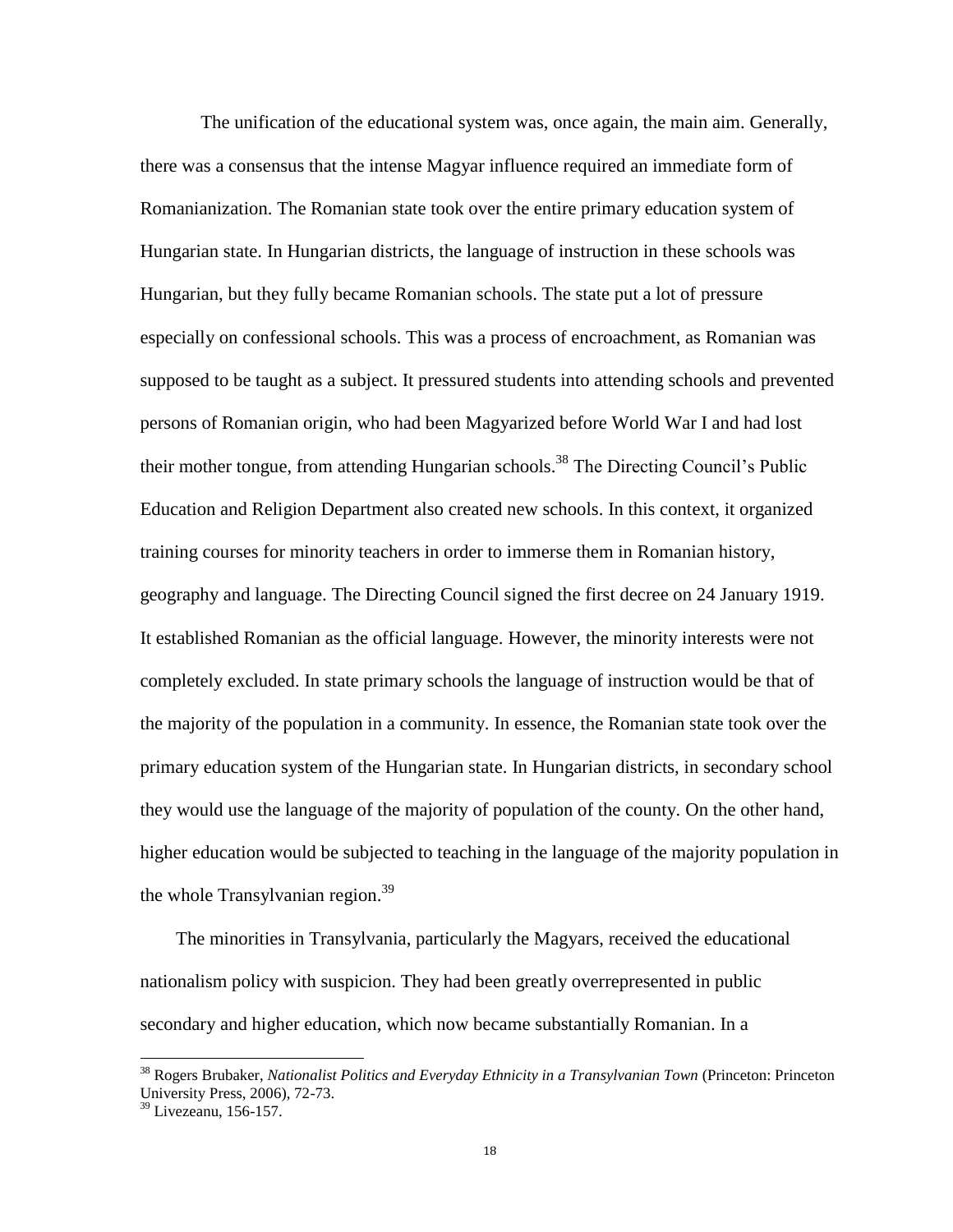geopolitical sense, they simply refused to accept the fact that they lost a big part of their territory, and immediately after the unification they were still hoping for a diplomatic resolution. In fact, the Hungarian language continued to be heavily present in many towns. But since education was under a strong reformist policy, Hungarian churches and confessional schools became places of autonomy, which heightened their already pervasive ethnic nationalism.<sup>40</sup> Fundamentally, education policies and Romanianization complemented one another.

## **1.4. The Jews of Greater Romania**

Even before World War I, the Romanian approach to the Jews had had a peculiar trajectory. Romania wanted to maintain a strong political and economic relationship with the West, who pressed for civil rights for Romania"s Jews. The Congress of Berlin in July 1878 emphasized, thus, both the independence of Romania, but also Jewish emancipation. However, Romanian authorities refused to agree with the dictate of the Congress and announced that "there were not, and that there never have been, any Romanian Jews; there were merely Jews who had been born in the Principality, but who had never been assimilated, either in speech or in custom, by the Romanian nation.<sup> $1/41$ </sup> Nevertheless, economic dependence played a crucial role in the subsequent developments: the need for Western support led to a compromise. Jews had the possibility of becoming naturalized citizens of Romania, but only individually, based on the qualities of each applicant.<sup>42</sup> From then on, the Jewish population was subjected to a process of social integration, based entirely

 $40$  Livezeanu, 177.

<sup>41</sup> Fritz Stern, *Gold and Iron: Bismarck, Bleichroeder, and the Building of the German Empire* (New York, 1977), 385.

<sup>42</sup> Emil Dorian, *The Quality of Witness: A Romanian Diary, 1937-1944* (Philadelphia: The Jewish Publication Society of America, 1982), XXV.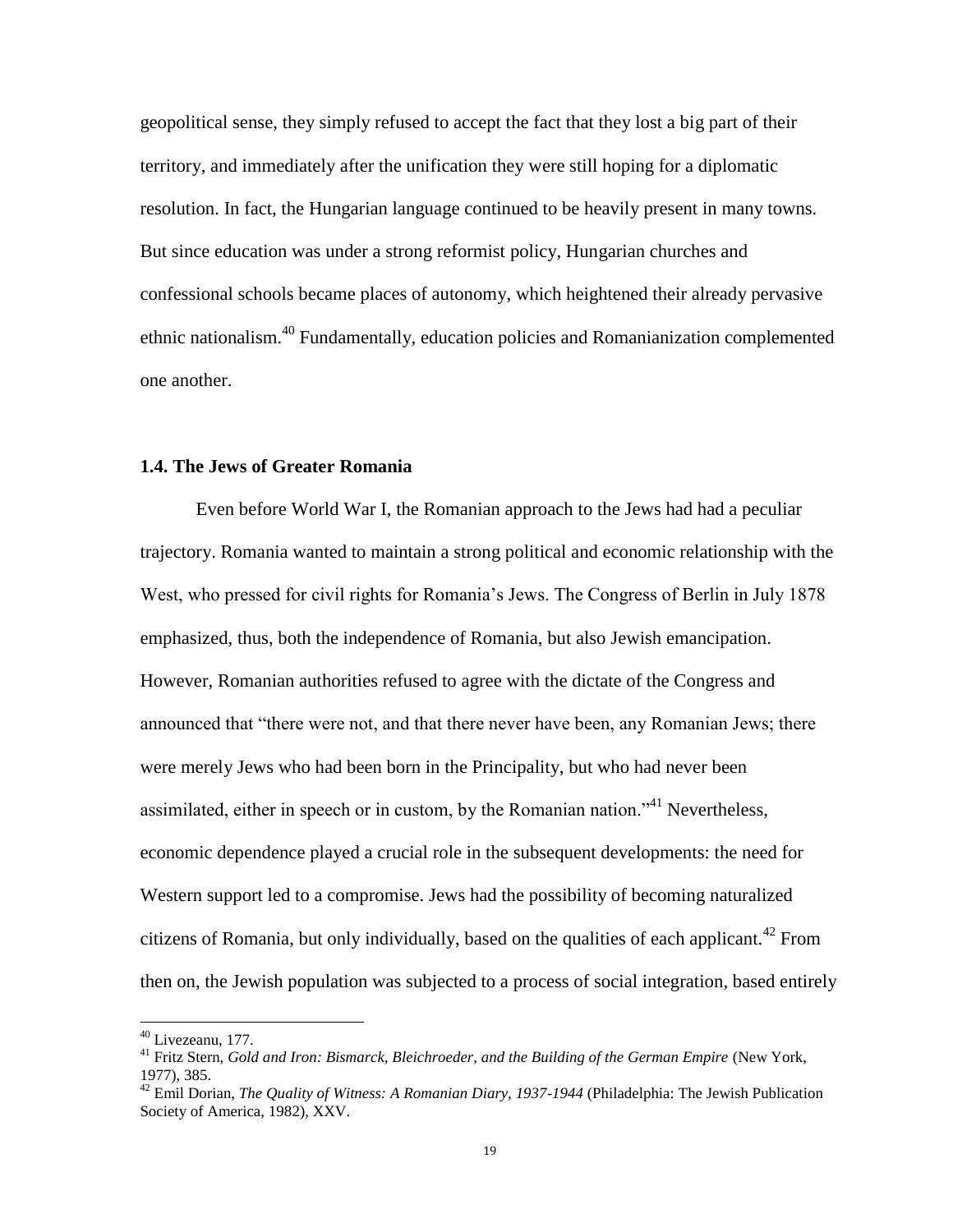on an economic process of *embourgeoisement*. Consequently, a good part of Jews found success in areas such as commerce, industry, medicine, and journalism. In this context, a considerable portion of the Jewish population adopted language and culture of the Romanian middle class of the urban areas.<sup>43</sup> As a result, it can be argued that anti-Semitism and ethnic nationalism were exacerbated by feelings of insecurity among the elite who believed that they were losing control over their own society and institutions.

In the post World War I era, the status of Romania changed dramatically both geographically and ethnically speaking. The Western powers put pressure once again on Romanian officials to grant civil rights to its Jews. Once more, Romanians regarded this as an unfair attitude towards their internal issues. However, on 22 May 1919, the Romanian government promulgated a law granting citizenship to all Jews born in the country, those who held no other citizenship, and those who had served in the army at the front, as well as their families.<sup>44</sup> On the surface, the international leverage determined the policies surrounding the citizenship of the Jewish population. Nevertheless, I argue that the new geographical and ethnic profile led to the necessity of a cohesive population, culturally and linguistically speaking. Therefore, nationalistic aims played a more crucial role in the upgrading of the Jewish population immediately after the Unification of 1918.

The policies around Jews were developed within a context of a poor, agricultural economy, where the process of industrialization had just begun. Furthermore, the conflict between Conservatives and Liberals also had an influence on perceptions and policies concerning Jews. The Liberals, who were in power in the pre-war period, because of their opposition to the Conservatives and their distaste for foreigners, developed a platform mainly

l

<sup>43</sup> Dorian, XXVI.

<sup>&</sup>lt;sup>44</sup> Dorian, XXVII.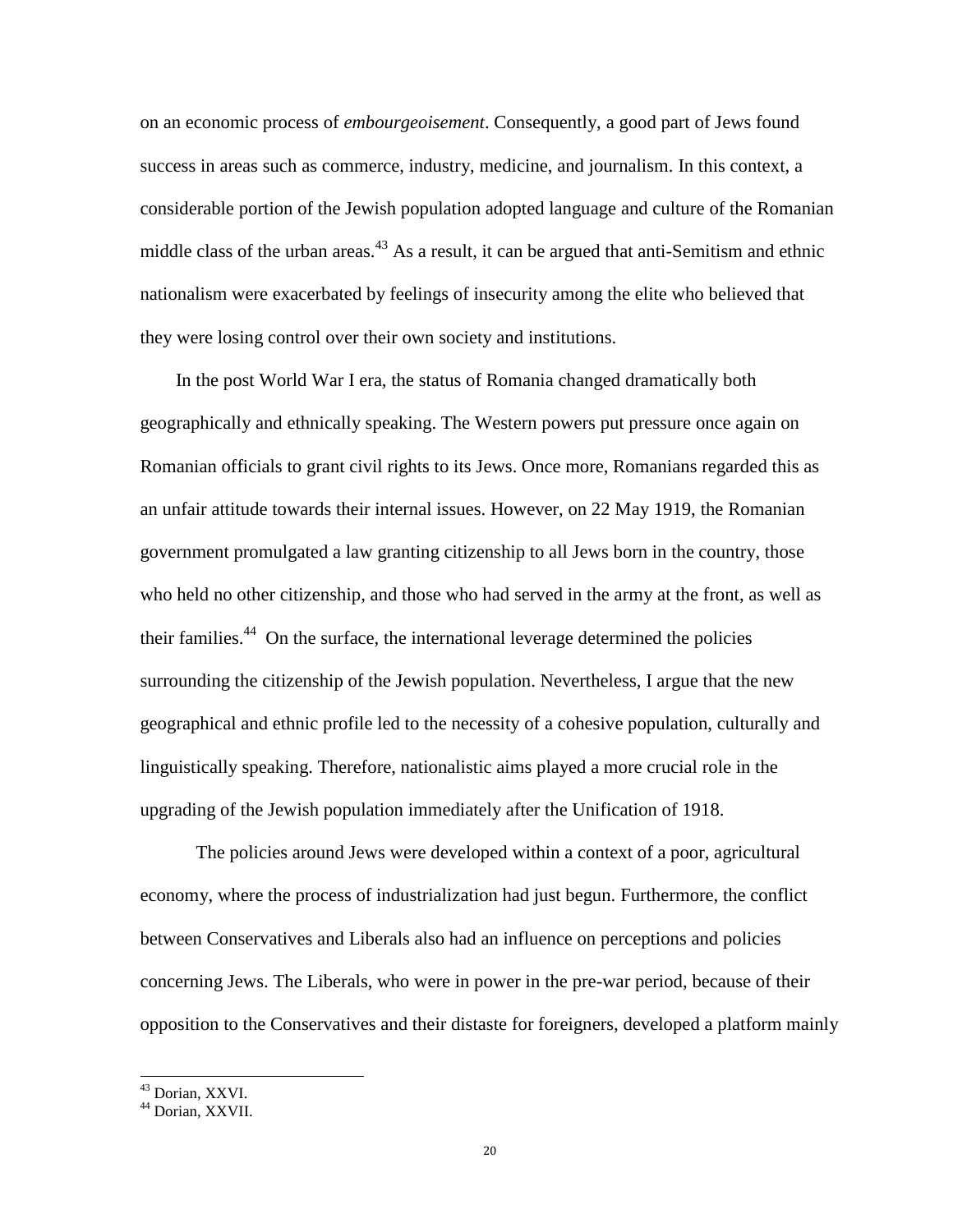focused on the peasantry, heavily ignoring the middle class, including Jews. Finally, the focus on the realm of development in internal affairs and Romanianism took its toll on the Jewish population. If the other minorities became the governmental focus, the Jews became the pariah of the society, the group that did not qualify under the concept of the ideal Romania. Even more so, despite the existence of a Jewish Party during the 1930s, full incorporation of Jews into the political body was never discussed since it was never an option in the minds of Romanian politicians and intellectuals.<sup>45</sup>

Livezeanu points out that the Jews were the "minority most defended by the Western governments and international institutions, and the most urban and most overrepresented minority on Romanian university rolls."<sup>46</sup> The new cultural policies subjected the Jewish minority to a series of changes that disrupted the social dynamics. If the Jews had had free access to all Austrian schools in Bukovina, they were ghettoized into Jewish schools that were in turn being subjected to the process of Romanization. By the mid-1920s, the Jewish community in Cernăuți<sup>47</sup> was already angry about anti-Semitic measures based on discrimination in education. In essence, Jewish primary and secondary school administrators were being fired or simply underemployed. Moreover, the state did not sustain normal financial support for the reconstruction of Jewish schools and other public buildings. In this context, the Jewish parents had to pay for the construction of Jewish schools, but the Jewish community did not receive its fair share of taxes for rebuilding prayer houses damaged during the war. This basically signaled the end of a period in which, in theory, on a strictly legal level, Jews had enjoyed both equal rights and social privileges.  $^{48}$ In 1924, the citizenship

 $45$  Barkey, 509-510.

 $^{46}$  Livezeanu, 13.

 $47$  Cernăuti was the capital of Bukovina.

 $48$  Livezeanu, 73.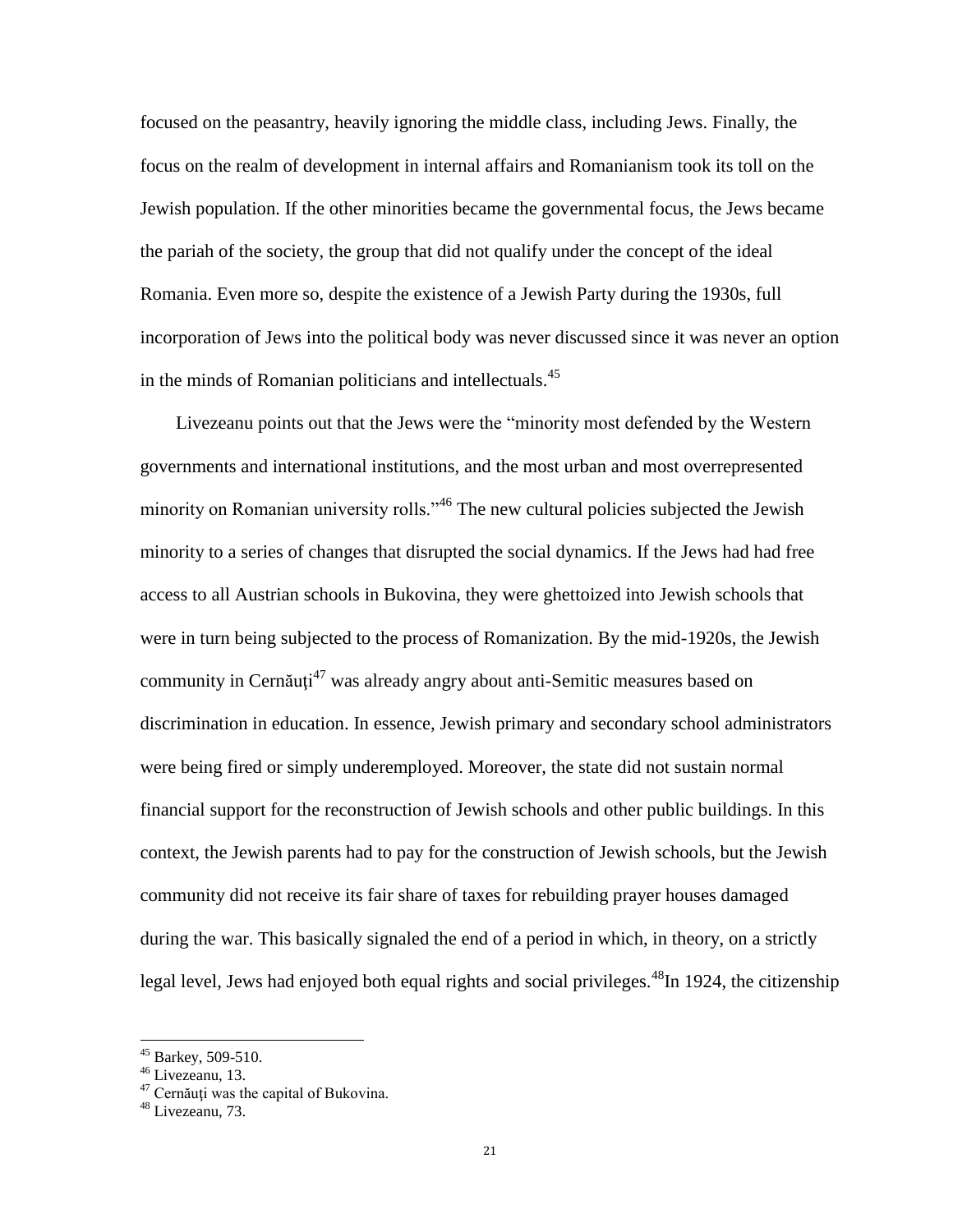of the "new"<sup>49</sup> Jews was limited by the Romanian parliament, whereas in January 1938, forty percent of the Romanian Jews were deprived of the naturalization right. Writer Emil Dorian<sup>50</sup> wrote in his diary in 1938:

Of all the steps taken against Jews, none seems to me more insulting and underhanded than the latest decree: to reevaluate their right to citizenship. I never expected persecution to take this form. If the Jews had any courage and dignity left, not a single one would go through with it. Citizenship was granted once and for all. It is an historic act meant for all eternity. How can one conceive such an inept thing as a reevaluation of this law, which created for the Jews moral, political, and socioeconomic realities? (…) What value can be attached to citizenship when it can be withdrawn at any minister"s whim? What guarantee is there that other governments will not imitate this shameful action? $51$ 

Despite the controversy around xenophobia and anti-Semitism, the initial anti-Jewish measures were far more directed at the assimilation of the other minorities, and to the development of the process of Romanianization. It was the nation-building governmental ideology that lay at the core of the minority treatment. In Bukovina, for example, as Jews played an important role in the elite within the Austrian system, the subsequent unseating of the Jewish population was a symbol of Romanian achievements. It was also a way to involve the other minorities in the elite layer of the society, by giving them new jobs and status previously held by the Jewish population. Anti-Semitism was "in one sense a by-product of Romania"s efforts to assert its interests. It created and supported extreme forms of nationalism, which translated in great tensions both locally and nationally.<sup>552</sup>

One of the movements that had serious social and political implications was the student movement. Post-war Romania met a dual role of nationalism: on one hand it facilitated the basis of nation-building policies, but on the other hand it facilitated the

<sup>&</sup>lt;sup>49</sup> The "new" Jews are the Jews who lived in the newly received territories: Transylvania, Bukovina, Bessarabia. <sup>50</sup> Emil Dorian was a physician and writer, secretary general, Jewish Community of Bucharest, following World War II; director[, Documentary](http://www.novelguide.com/a/discover/rghl_01/rghl_01_00059.html) Archives of the Federation of Jewish Communities of [Romania](http://www.novelguide.com/a/discover/rghl_01/rghl_01_00059.html)  $\mathbb{R}$ , following World War II.

<sup>51</sup> Dorian, 15-16.

 $52$  Livezeanu, 78.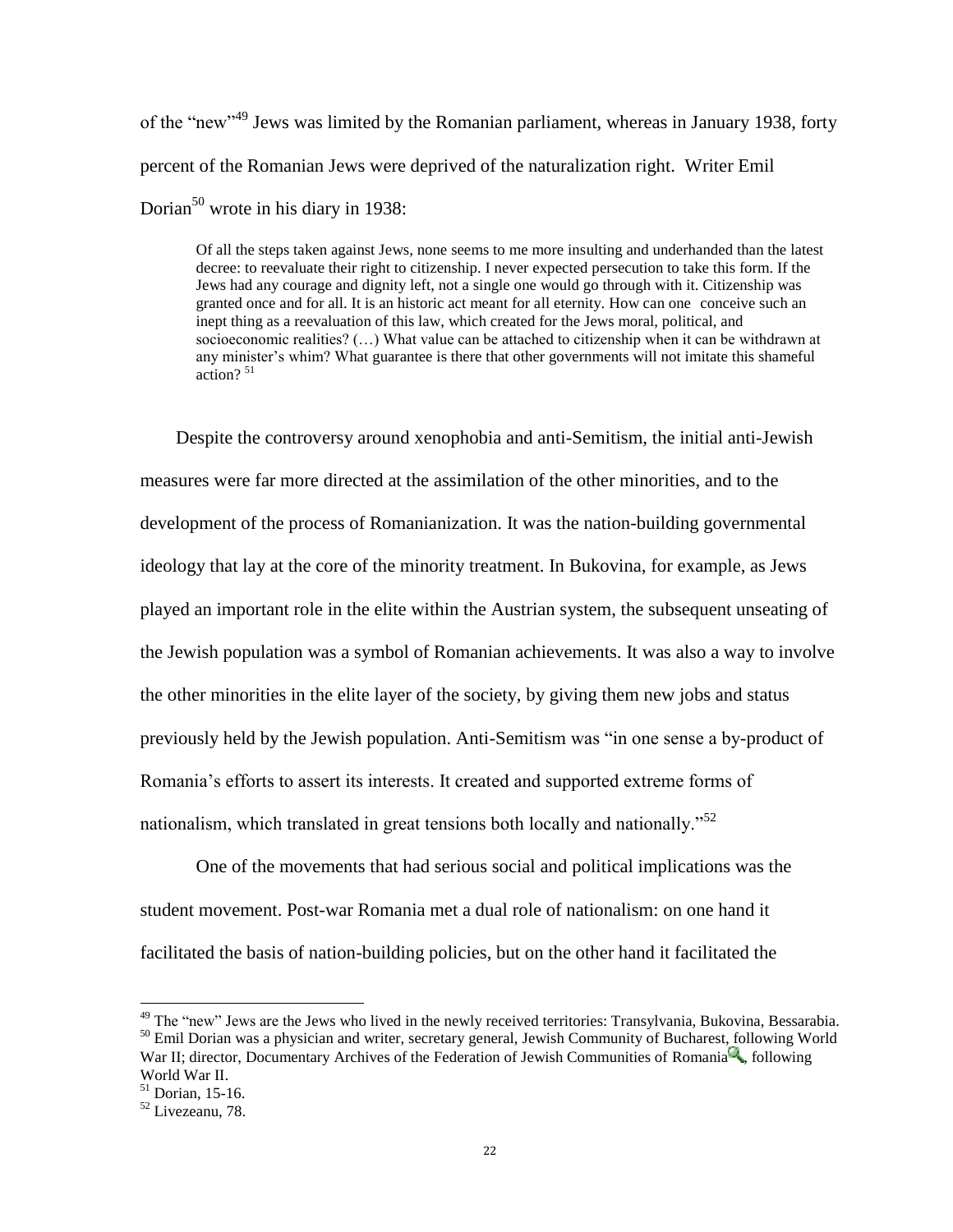emergence of extreme nationalistic social and political groups, such as the Generation 1922 and the Legion of the Archangel Michael or the Iron Guard, with the former being determined by the nationalist student movement. The students often condemned the National Liberal Party for complying with the demands of Minority Treaties by creating the 1923 Constitution. However, this nationalistic group became so radical that even the League of National Christian Defense, a rather conservative party, was not able to cover their demands. Consequently, the conservative wing gained an extremist party, the League of Archangel Michael, led by Corneliu Zelea Codreanu. Fascist ideology became an answer to a period of crisis and ethnic clashes.

Theoretically, Codreanu"s ideology was heavily based on the European-wide belief that Jews were connected to Bolshevism. At the same time, the Legion was unusual for Fascism, as it was a religious movement that considered Orthodoxy a way towards validation of beliefs. Its ideology was focused on the creation of the new man, who was to embody Orthodoxy at a moral level.<sup>53</sup> The Legionnaires who died in the Spanish Civil War were generally seen as saints. Thus, Jews were seen as the ultimate evil on an ethnic or religious basis, a foreign corruption poisoning Romania. They were the Antichrist and the future of the nation was defined as a battle against the Bolshevik-Judaic alliance.<sup>54</sup> Scholars such as S.G. Payne have considered Romanian fascist parties as vehemently anti-Semitic as the Germany Nazi Party.<sup>55</sup> It is no mean feat, considering that the Iron Guard, led by Codreanu, in the December 1937 national elections obtained sixteen percent of the popular vote, making it the third strongest party. On the 28 December 1937, an anti-Semitic government was appointed

<sup>&</sup>lt;sup>53</sup> James Frusetta and Anca Glont, "Interwar fascism and the post-1989 radical right: Ideology, opportunism and historical legacy in Bulgaria and Romania," *Communist and Post-Communist Studies*, 42 (December 2009), 555.

 $54$  Frusetta, 556.

<sup>55</sup> Seen in S.G. Payne, *A History of Fascism (*Madison:1995)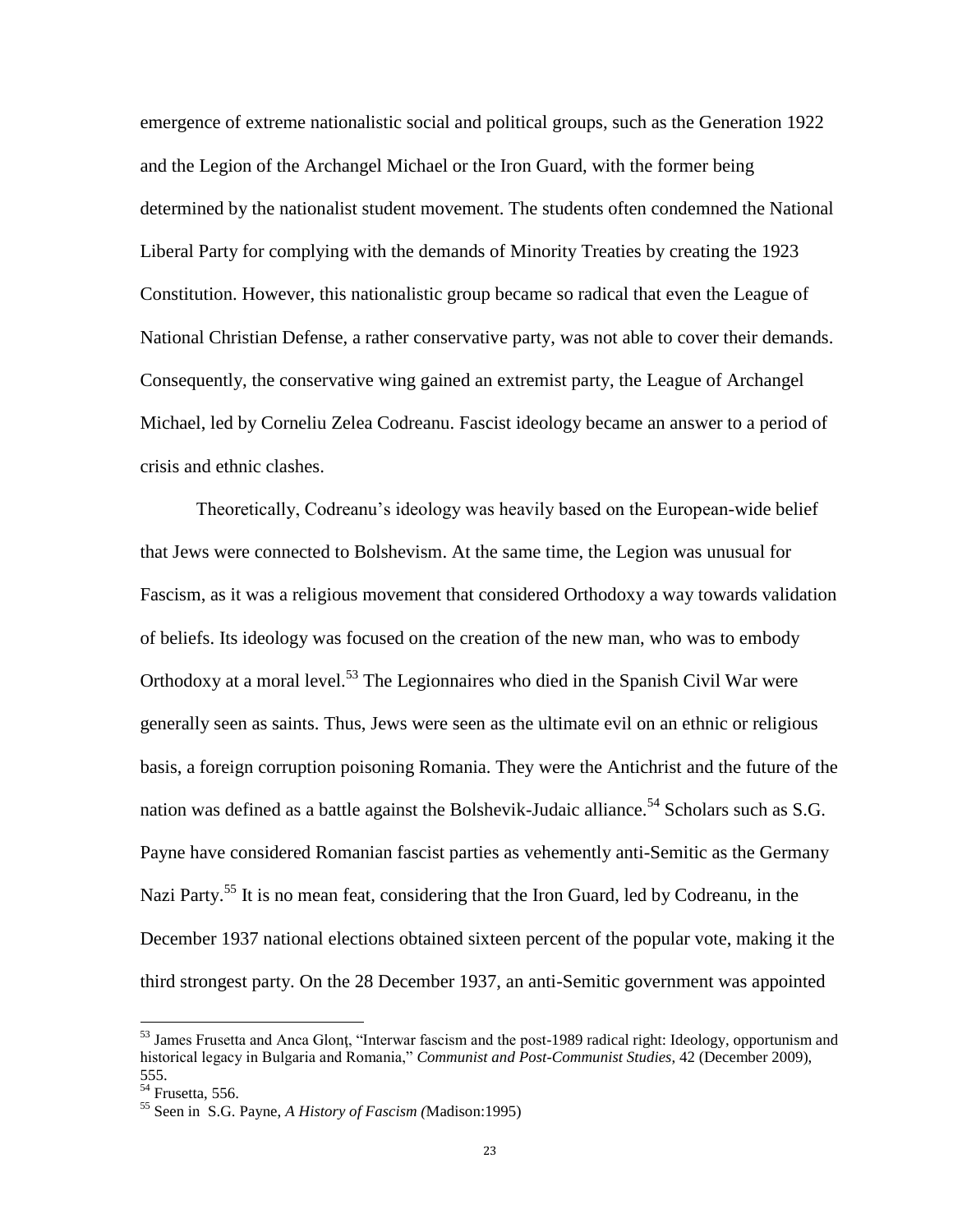to lead Romania. In one of its first acts, the new government undermined the Jewish minority residing in Romania by banning Jewish newspapers, Jewish public servants, cutting off state aid to Jewish institutions, and invalidating Jewish citizenship documents issued after the start of the World War I. Later on, by King Carol II' s decree,  $56$  approximately 225,000 Jews or approximately 36 per cent of Romania's Jewish population lost their citizenship.<sup>57</sup>

Policies of eugenics also played an important role in defining the state policies towards minorities in the interwar period, specifically towards Jews, heavily connecting Romania of the second half of the 1930s to Nazi Germany. Eugenists based their policy proposals on discourses of cohesion and homogeneity, on the creation of the "new man" Codreanu was aiming for. In this sense, non-Romanians formed the largest group that became a focus of exclusion from the healthy nation. Several eugenists also focused on defining Romanianness in biological and anthropological terms. Two of the most prominent "scientists" were Sabin Manuilă and Iordache Făcăoaru.<sup>58</sup> In an article published in 1938, Făcăoaru depicted Jews as "dead weight…a mortal danger for the nation." He was specifically aiming towards complete exclusion from society by controlling marriages and by sterilization of the "unwanted population."<sup>59</sup> Sabin Manuilă on the other hand believed that by nature of their cultural and social traditions, Jews had already segregated themselves; hence, they did not pose such a great threat to the Romanian population. In Manuilă's view, the Jewish danger was economic rather than racial. Thus, he believed in the exploitation of these resources for the greater needs of the Romanian state, a measure implemented by the

<sup>&</sup>lt;sup>56</sup> This will be extensively discussed in the second chapter.

<sup>57</sup> Michael R. Marrus, *The Unwanted: European Refugees in the Twentieth Century* (Oxford: Oxford University Press, 1985)

<sup>58</sup> Maria Bucur, *Eugenists and Modernization in Interwar Period* (Pittsburgh: University of Pittsburgh Press, 2002), 145.

<sup>59</sup> Bucur, 146.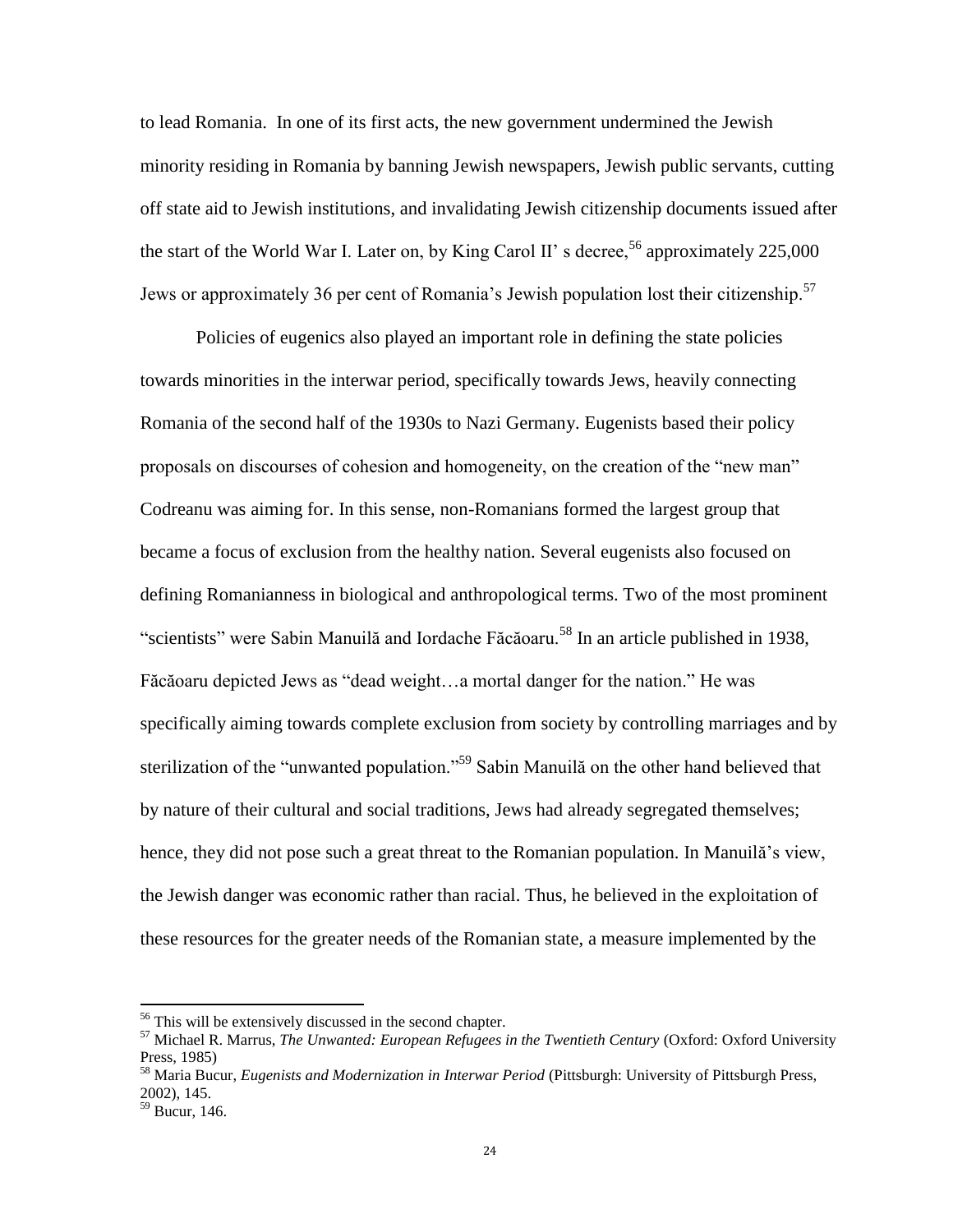Antonescu regime after 1940. His discourse was largely based on Nazi ideology, identifying the source of corruption and degeneracy not within the system, but rather in the shape of these "impostors," who were intoxicating the elite, and the state as a whole.<sup>60</sup>

Fundamentally, the Jews became a growing "problem" for Greater Romania. It seemed that in the second half of the 1930s the Jewish population became the main obstacle for the goals for extreme nationalists. For this reason nationalism played a crucial role vis-àvis the policies that targeted the Jewish; hence, anti-Semitism and policies surrounding it became elements of social fracture.

After the First World War, Romania found itself in a peculiar position: the long awaited unification had happened, but the social, economic and political difficulties seemed to overshadow the national enthusiasm. The problems of the minorities in Transylvania, Bukovina and Bessarabia had to be fixed in order for the newly formed country to have a legitimate sense of identity. The Western pressures, created largely under the form of the League of Nations, played a rather weak role in the policy-making process. Despite a series of Minority Treaties, Romanians turned to their own polity and interests, determining the creation of concepts such as Romanianness and Romanianization. In this context, there was a need to clarify what citizenship was and how Romanians and non-Romanians were defined within the new Romanian borders. By opening citizenship to a large percentage of the population, Romanians were re-defining their identity. In this sense, the government took an assimilative approach towards Romanianization, largely focusing on ethno-cultural and

 $60$  Bucur, 147.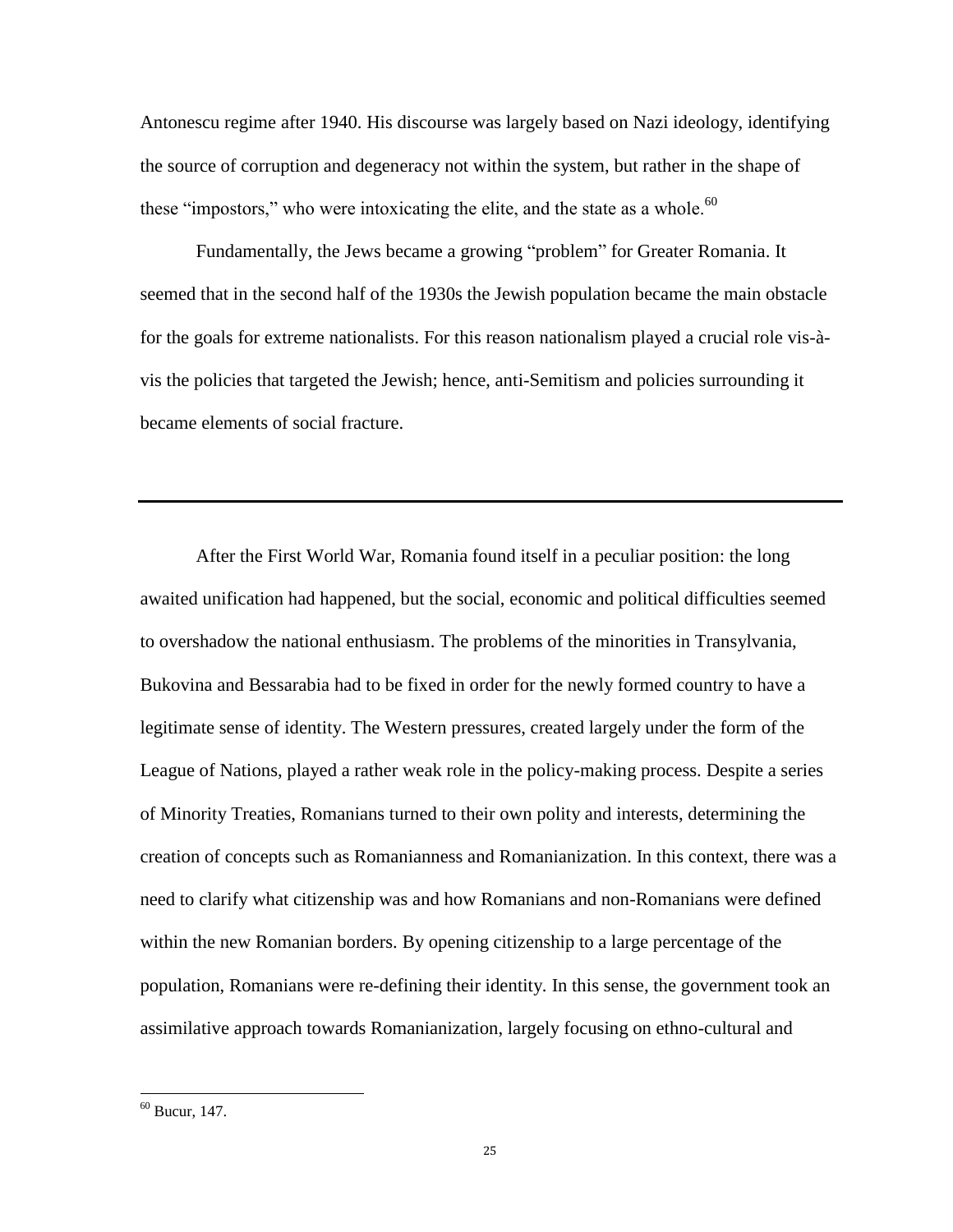educational policies, which led to a re-education of students from Transylvania, Bukovina and Bessarabia. However, if Hungarians, Germans, Ukrainians or Russians had largely been under a process of assimilation, the Jews were victims of social segregations.

The status of the Jews within the society and the response of the Romanian population had been debatable ever since the second half of the nineteenth century. Nevertheless, the attempts to define Romanian identity put great pressure on the Jews, who were largely seen as corrupting factors of society. In this context, it was the Romanian extremist nationalism that developed anti-Semitic discourses and policies of eugenics.

Thus, it can be argued that nationalism played a dual role when it comes to the process of nation building in interwar Romania. On one hand, it led to a largely liberal form of integration and even assimilation. On the other hand, it was heavily supporting separation and segregation, as seen in the case of Jews. In essence, while by the end of the 1930s the Nazi vision played an important role in the Romanian policy-making spectrum; it is by the inner-need for security and uncorrupted Romanianness that anti-Semitic policies came to fruition.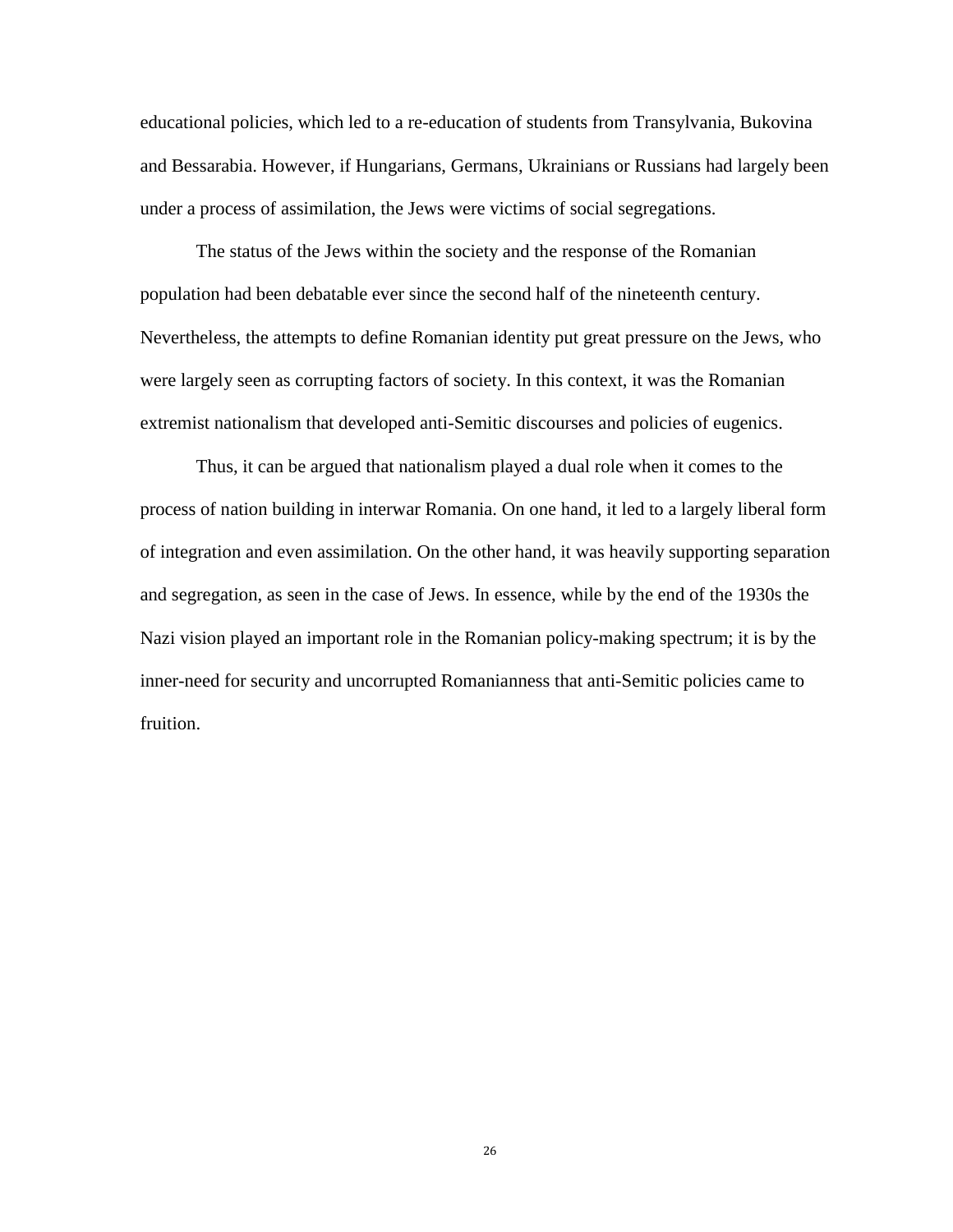## **Chapter 2**

 $\overline{a}$ 

#### **Carol II: Between Political Expediency and Nazism: 1938-1940**

In the context of an emerging right wing, the status of the monarchy was significantly changing. While Carol II, Ferdinand"s nephew, was taking over the power, Codreanu was augmenting the anti-Semitic discourse. But, in fact, most other rightists systematically targeted Jews as the main enemies of Romanians. These rightists saw themselves gravitating towards Carol, who ultimately orchestrated a radical shift to the right in domestic policy and to the pro-German orientation in foreign policy. In the following section, I will be discussing Carol"s political expediency as the main engine of the relationship between the state and its minorities.

In standard Romanian history, the era of Carol II is known for its economic development.<sup>61</sup> In comparison to the long Communist period, which receives the bulk of popular disapproval, the Carol era has often been misjudged, especially since 1989, as a comparatively ideal period. However, political extremism and centralization began to take shape, a predicament that Romania struggled with for the next 50 years.

Theoretically, Carol"s ideas centered on concepts of what I will call a "quasidictatorship." These ideas came about slowly and they were mostly consequences of his attempts to take Romania closer to Germany and Spain to a certain extent, an idea fully supported by his government. In one of his daily notes, he mentions a dialogue with Constantin Argetoianu, prime-minister during the interwar period: $62$ 

<sup>&</sup>lt;sup>61</sup> For example, successive Romanian governments used oil to earn as much convertible Western currency as possible. There was a sharp rise in oil exports to Germany in 1935, but it plummeted to the 1929 levels by 1937. Taken from Dennis Deletant, Hitler"s Forgotten Ally: Ion Antonescu and His Regime, Romania 1940-1944 (New York: Palgrave MacMillan, 2006), 26.

 $62$  Constantin Argetoianu was a Romanian politician and prime-minister in the interwar period.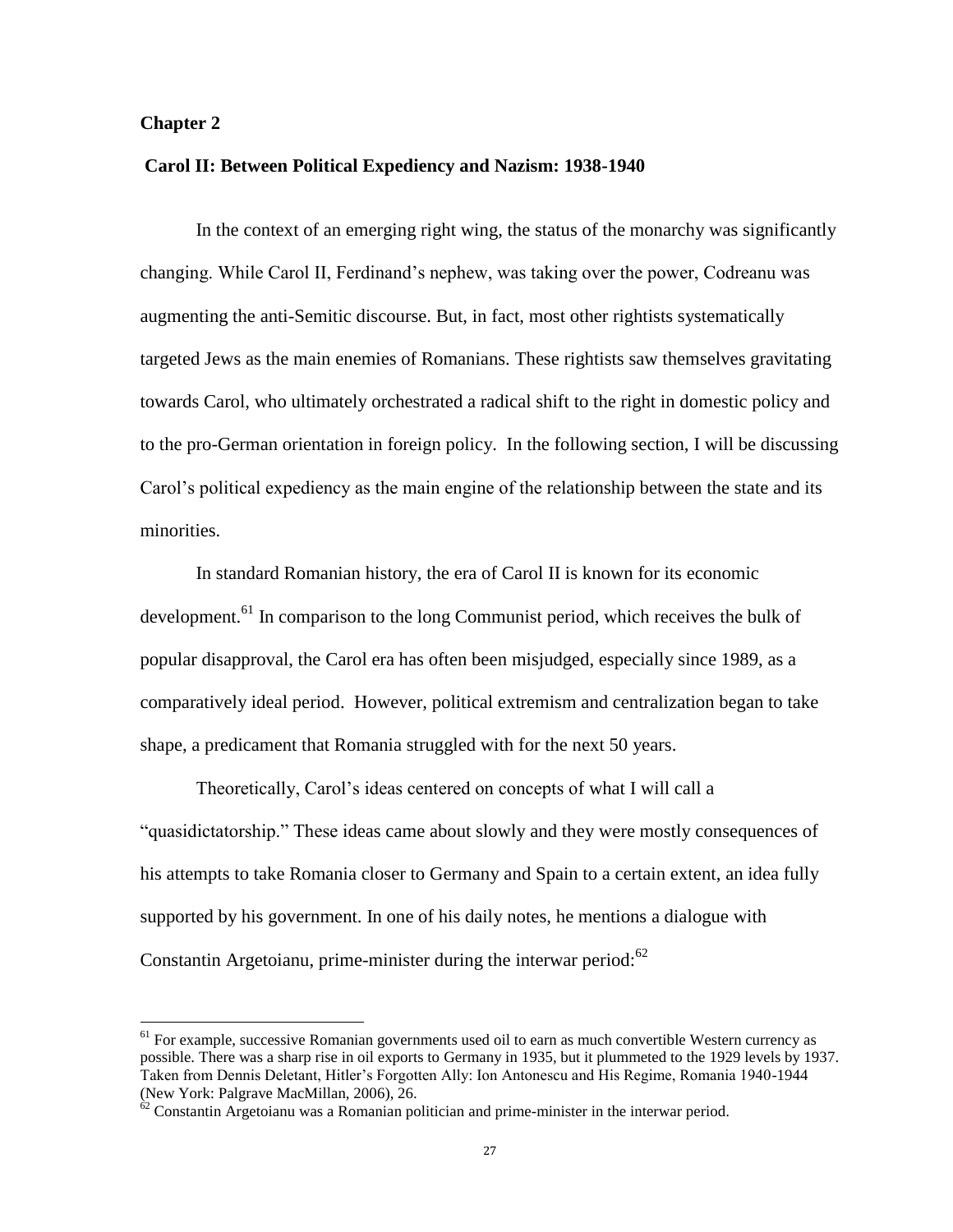Argetoianu believes in a tough government, he believes that the dissoluteness so-called democratic is not what the country needs. His solution is that I, personally, take power in hand, some sort of quasidictatorship, with a constitutional change. I was rather impressed by what he said. $63$ 

His enthusiastic speeches about Hitler, Mussolini or Salazar have forced some assumptions that underlying fascist ideas triggered his policies. Historian Vladimir Solonari, however, argues that he did not like the "revolutionary" dimension of their regimes, but rather the authoritarian style of their government.<sup>64</sup> Furthermore, I argue that in Carol's case, the involvement of the international factors, particularly fascist states and leaders, in the early part of his reign<sup>65</sup> was minimal. The theoretic level of these regimes—authoritarianism, rejuvenation, purity of race—only matched his political personality and self-perception. His reign could easily be described as erratically controlled, focused on the process of centralization and the need to turn himself into the main actor in the decision-making process. This can be clearly seen in the relationship between the Crown and the rest of the Romanian political environment. Purposefully abusing the Constitution, Carol named prime ministers that were mostly flexible and ready to be submissive to his wishes. In fact, there is a belief that Carol could have been easily controlled had his authoritarian tendencies been resisted by Romanian politicians.<sup>66</sup> In fact, this cult of expediency and the impetus to create a great monarchic state from a socio-economic and political standpoint were the elements that determined the policies towards national minorities.

It would be fairly simple to describe Carol"s anti-Semitic politics as being influenced by the Nazis or perhaps forced by the necessity to have an ally. However, the domestic

<sup>63</sup> Regele Carol al II-lea al Romaniei, *Insemnari Zilnice*, Vol. 1 (Bucuresti: Editura Scripta, 1995), 47[King Carol II, *Daily Notes*]

<sup>64</sup> Vladimir Solonari, *Purifying the Nation: Population Exchange and Ethnic Cleansing in Nazi-Allied Romania* (Baltimore: The Johns Hopkins University Press, 2010), 23

 $65$  Carol II came to power in 1927.

 $66$  Solonari, 25.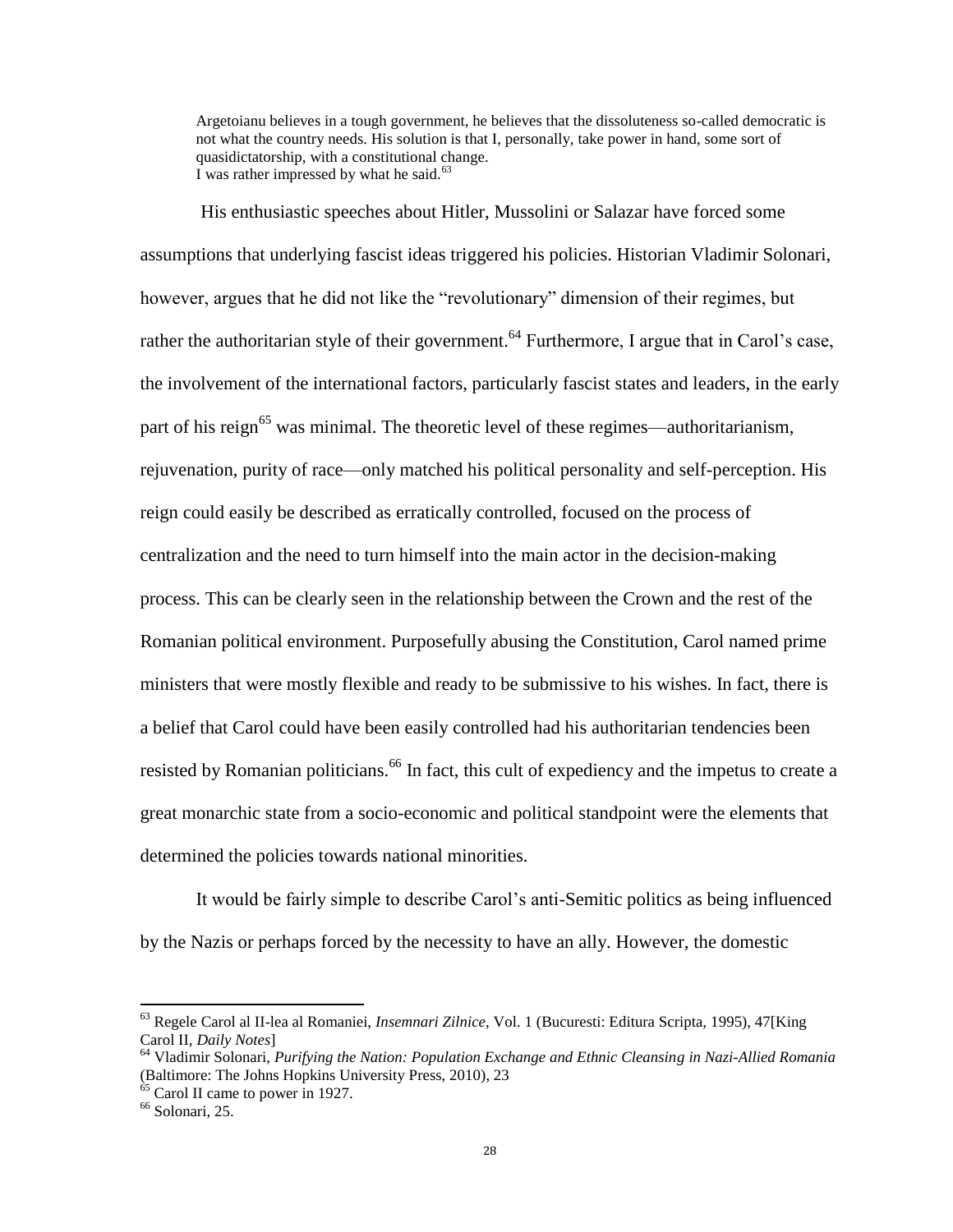political turmoil and his authoritarian capacities lead to think otherwise. By the end of the 1930s, anti-Semitism was an incredibly popular trend domestically, complying perfectly with the events of the international arena. Furthermore, Carol"s popularity plummeted due to his on-going affair with Elena Lupescu, a woman perceived as vulgar and corrupt. However, her main flaw was considered to be the fact that she was born Jewish, a proof of the boiling social anti-Semitism in Romania. Additionally, Romanian political life suffered a crisis moment when the Gheorghe Tatarascu government resigned in December 1937. Carol reappointed Tatarascu because he embodied everything the King liked in a prime minister: flexibility, submission, and full collaboration. In this context, Iuliu Maniu, the leader of the National Liberal Party and Codreanu signed a nonagression pact, which reached its immediate result: the government lost the election, for the first time in Romanian history. Consequently, Carol abolished the constitution and established a royal dictatorship between 1938 and 1940. Otherwise, any type of opposition would have been problematic for his power. However, while politically this might have been seen as a direct and obvious victory for Carol, he still had a great problem left in his way to fully attain power: the Jews. <sup>67</sup> This was rather surprising, as he emphasized in his personal notes that anti-Semitism was not to be desired from a government:

With Codreanu it is impossible. He wants to create a full destruction of social order and of our traditional foreign policy. (…) Normally, after the picture of the electoral presence, I should have called Codreanu. Nobody, except for the Legionnaires, would have approved this. To me, it was an impossible issue. The terrorist methods he had adopted, violent anti-Semitism, their ideas obviously radical in foreign policy, the destruction of alliances, the anti-natural desire to approach Germany only, in general in every radical and anti-social methods."<sup>68</sup>

His subsequent policies diminish this initial approach. On 22 January 1938, Carol signed the Decree Law 169 on reviewing Jews" citizenship status. Through this law, all Jews

l

<sup>67</sup> Solonari, 47.

<sup>68</sup> Carol al II-lea, 137-138.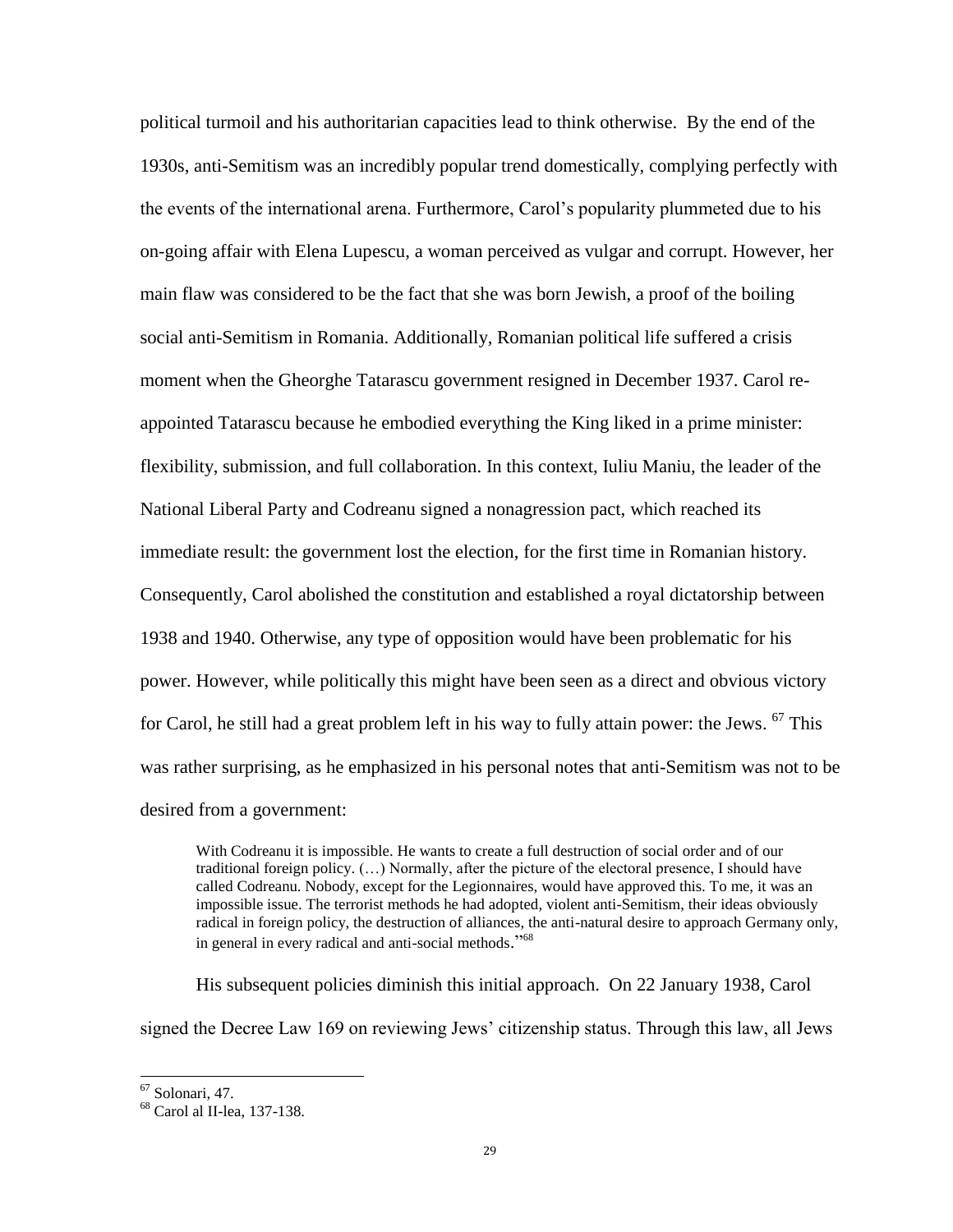who received citizenship after World War I (i.e. a great majority of the Jewish residents of Romania since the 1866 constitution virtually barred them from gaining Romanian citizenship) had to submit their papers for verification within forty days.<sup>69</sup> As a result, approximately 73, 253 Romanian Jewish families, or 225, 220 individual Jews lost their citizenship.<sup>70</sup> Furthermore, the government adopted other anti-Semitic measures, including shutting down a number of national newspapers that were seen as being controlled by "selfserving Jews." Jews closed their businesses, stocks plummeted, and Western democratic governments subjected the King to intense diplomatic pressure. Istrate Micescu, the foreign minister who was responsible for leading the campaign to exclude Jewish lawyers from the Bucharest bar, while defending the anti-Semitic programme to the British and French ministers in Bucharest as necessary to avoid an Iron Guard government and promising moderation in its application, was at the same time telling the German counterpart that "anti-Semitic measures would be intensified."<sup>71</sup> The decree was designed to enhance emigration of the Jews, which would have led, in the government"s view, to domestic peace. But, in fact, the country was on the brink of collapse from a civil and economic standpoint.

The way the other minorities were treated questions, once again, the growing Nazi impact on Carol"s regime and the potential goal of population homogeneity. The other minorities were, in fact, treated better than under democracy. For example, their representatives were encouraged to enter the National Renaissance Front (FRN).<sup>72</sup> In 1939, the Ministry of National Economy stipulated that the 1934 Law on the usage of enterprise

<sup>69</sup> Solonari, 48

<sup>70</sup> Solonari, 50

<sup>71</sup> Dennis Deletant, *Hitler's Forgotten Ally: Ion Antonescu and His Regime, Romania 1940-1944* (New York: Palgrave MacMillan, 2006), 34-36

 $72$  Frontul Renasterii Nationale; party created by Carol II, often times considered the first mass-party in Romania.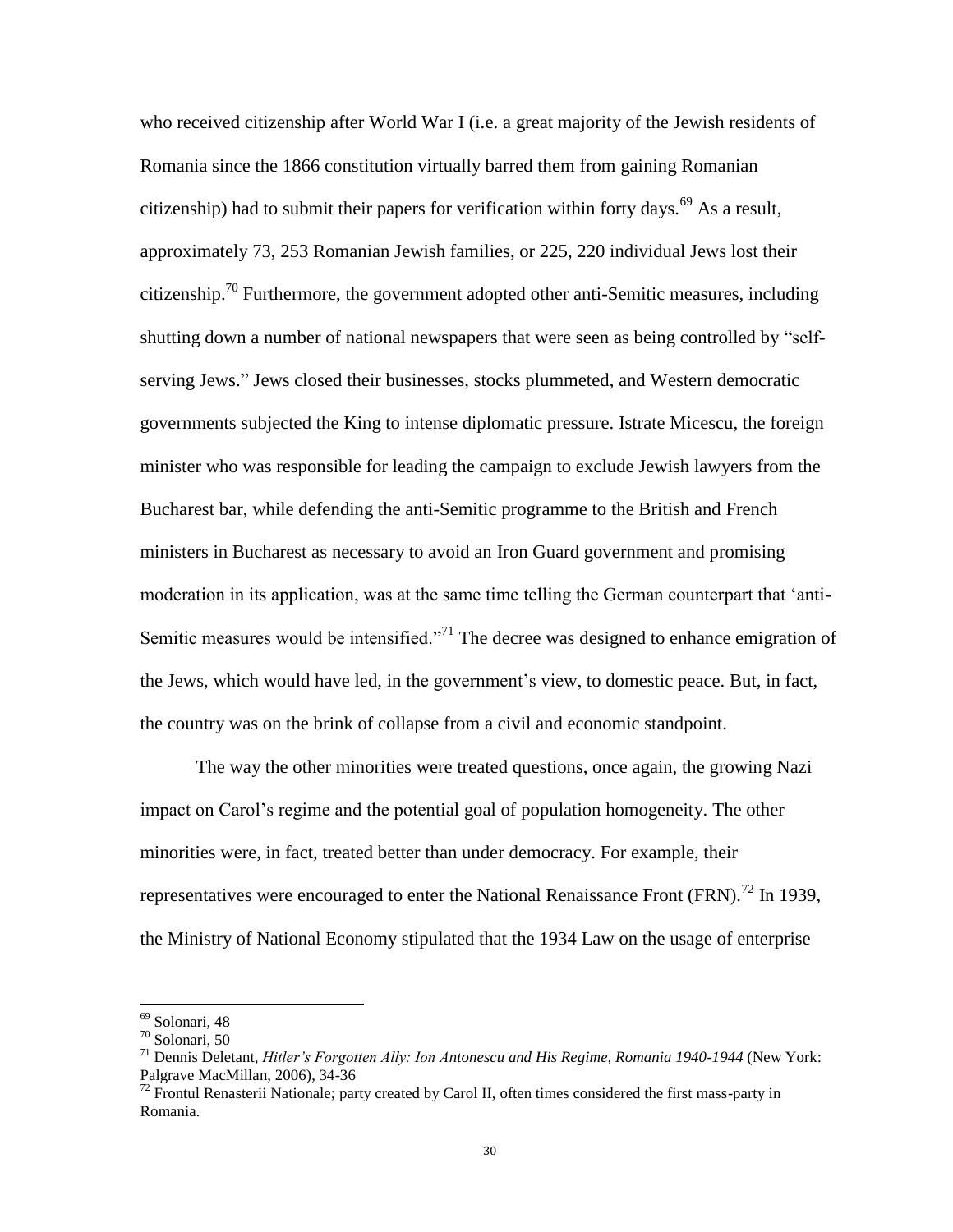personnel limited employment of foreign citizens only. The term *Romanian* had to be understood according to constitutional provisions, as being equivalent with that of Romanian citizen.<sup>73</sup> What Carol did when it came to minorities was to continue the same interwar pattern of assimilation vs. segregation. He wanted to centralize his power as much as possible; therefore, the solution seemed easy at the time: anti-Jews policies on one hand, and support of the rest of the minorities on the other. Evidently, this is not a nationalistic attempt to re-inforce the importance of Romanian identity. It is an attempt to augment the legitimacy of the centralized state, a major internal impetus. The change in approach can be considered a form of hypernationalism, his discourse often times being centered on ideas of "tyranny that needed to be destroyed, lack of patriotism, and benefits of the country."<sup>74</sup> In Carol's case, nationalism became a tool in the greater plans of personal power. It is also unarguably true that Carol"s concerns about minorities were initially based on what was happening at a domestic level, crises that were deeply rooted in the issues that had transpired during the first decade after unification. But the erratic way of leading the country, all directed for selfpurposes, is a basic proof of political and monarchical interest. Carol primarily used political schemes in order to maintain power and this is what led to a foreign policy that was hitched to Nazi Germany.

It was clear by the end of the 1930s that the balance of power in Europe had drastically changed. Carol needed economic links<sup>75</sup> with Germany so that his dream of the greatest monarchy could have been reached. Furthermore, he hoped that Germans would defend Romania against the Soviet threat. Finally, he aimed to convince the Germans to guarantee Romanian territorial integrity, mostly against the Hungarians" revisionist claims on

<sup>73</sup> Solonari, 50-51

<sup>74</sup> Carol al II-lea, 138

<sup>&</sup>lt;sup>75</sup> Great Depression cut access to Western markets. Germany however was willing to increase bilateral trade.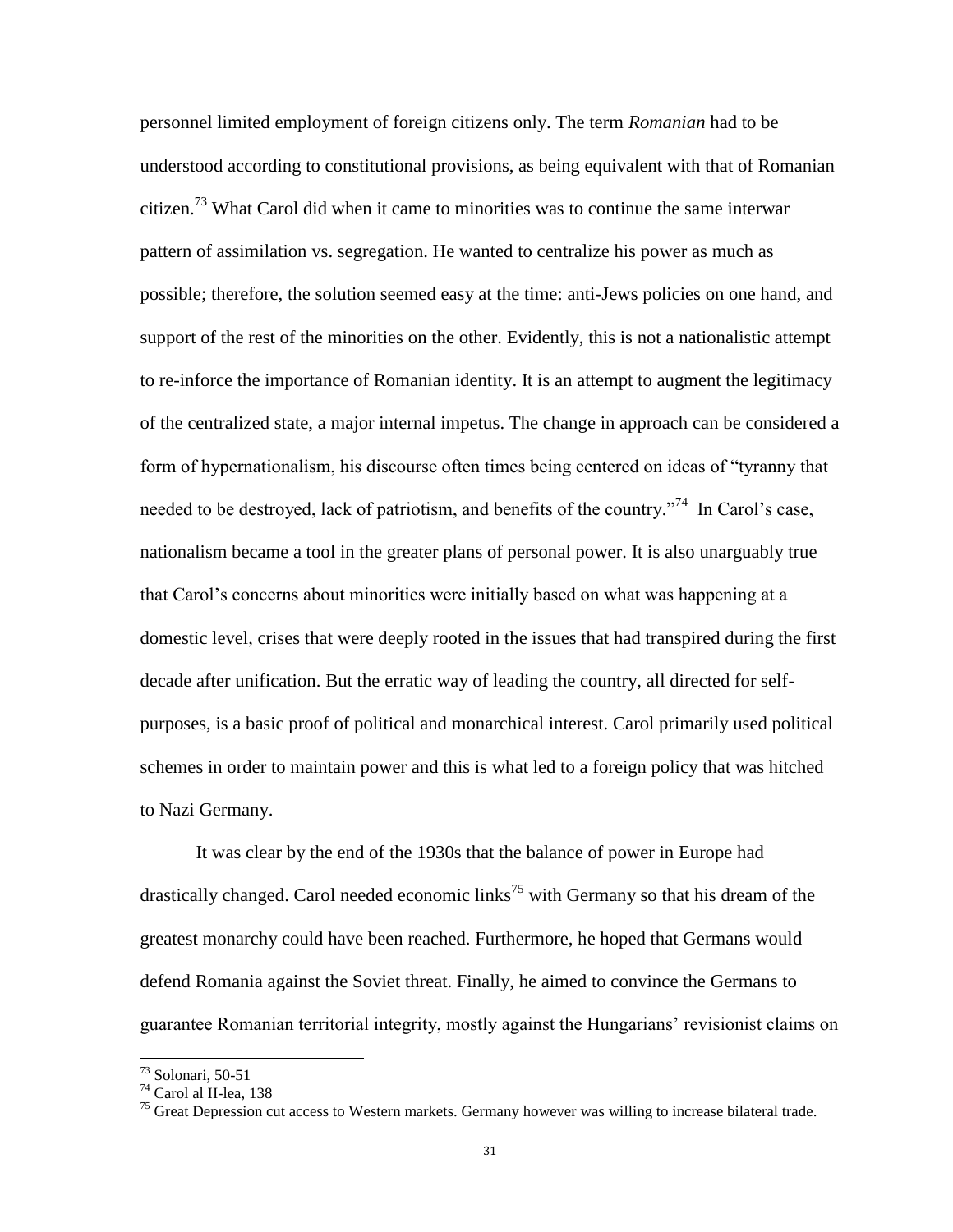Transylvania.<sup>76</sup> Politically, Romania, a secondary power, was merely reacting to events in the international arena. After the start of World War II, on 26 June 1940, the Soviet Union demanded immediate cession of Bessarabia and Bukovina. Much to Carol"s surprise, however, the Germans advised them to concede. The country was left in a deeply rooted crisis at an international level too.

The fear of the Soviets was extremely prevalent domestically. Thus, the Germans were chosen against the Soviets, and not because they put immense pressure at this stage or because of an ideological affinity. On 3 July 1940, Carol named Ion Gigurtu as the new prime-minister. Backing the collective idea that Jews were the allies of the Soviets, Gigurtu Government is known for two crucial anti-Semitic laws of 8 August 1940. The first law introduced the new legal definition of a Jew and severely restricted civil and political rights of thus defined persons. The second law banned marriages between Romanians "by blood" and Jews. Jews who naturalized under the legislation of the Old Kingdom were the least discriminated against, whereas those subjected to the post-1918 naturalization were the most affected. The reasoning behind it was perfectly emphasized in the official expression of the Jewish community"s attitude regarding loss of Bessarabia and northern Bukovina:

The Jews in the Old Kingdom-native Romanian Jews-born and raised in generations on the land of Romania, are and remain bound wholeheartedly to the Romanian soil, soil generously watered with the blood of their best sons, fallen in the War of Independence of 1877, in that of 1913, and in the Great War of 1916-1918. Their ideals have always meshed with those of all Romanians, and whatever may happen, and whatever they may endure, as always they are ready to be alongside the Romanian people, in understanding of their destiny which binds them inextricably to this land.<sup>77</sup>

The state was now founded on a new, biological concept of nation.<sup>78</sup> According to

Ion V. Gruia, professor of law at University of Bucharest, and one of the promoters of the

<sup>76</sup> Rebecca Haynes, *Romanian Policy towards Germany, 1936-1940* (New York: St. Martin"s Press, 2000), 167- 169, 177.

<sup>77</sup> *Curierul Israelit*, No. 22 (10 July 1940). Taken from Deletant, 19.

 $^{78}$  Solonari, 54-55.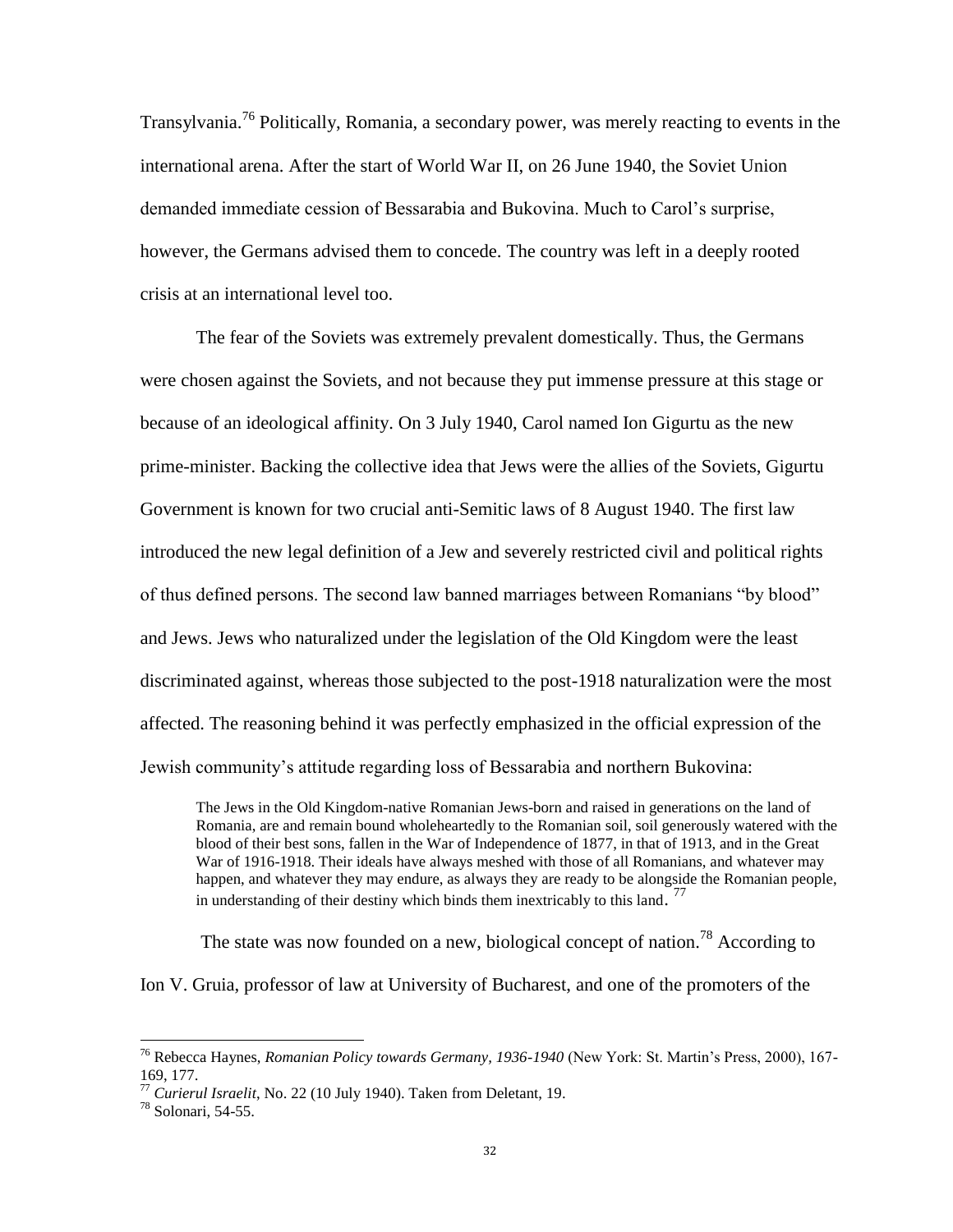two anti-Jews laws, "the nation…had become less of a legal or political community and more of a spiritual and organic community, relying on the law of the blood, from which a hierarchy of political rights stems."<sup>79</sup>

However, once Hitler started to win territory in Europe, he started pressuring Carol to agree on the "ethnic principle" and start negotiating with Hungary and Bulgaria. The "ethnic principle" was a concept based on the idea that territories and populations would be exchanged, leading to a purification of race. This idea was not particularly hurtful for Romania, since it had to cede 10,000 square kilometers if all ethnic Hungarians would leave the country, or 7,000 square kilometers if only ethnic Hungarians residing in rural areas would have been expelled. Those were low numbers. In a change of action, however, there was to be German-Italian arbitration, the conclusion being: Romania was to cede Hungary 42, 243 square kilometers with a population of 2.6 million of which, according to Romanian data, 1.3 milion were Romanians and 975,000 Hungarians. $^{80}$ 

It could be argued that, on the surface, it seemed that Romanians indeed were subjected to direct external influences and constraints. However, an alliance with the Nazis and the subsequent "ethnic principle" implications were something that the radical nationalists in the government had sought after since the early 1930s. Mihail Manoilescu, the foreign minister at the time, declared:

Only by moving along this road can one guarantee the preservation and fortification of the thing which is the most precious for a people, namely its ethnic substance… To bring within the Romanian state all Romanians from outside its borders…so that not even one Romanian is left outside of its frontiers, and to diminish as much as possible the numbers of the [members of] minorities in Romania, constitute two best measures for the attainment of which any effort is welcome and any means is fitting.

<sup>79</sup> Lya Benjamin and Sergiu Stanciu, *Legislatia antievreeasca, Evreii din Romania intre anii 1940-1944: Izvoare si marturisiri referitoare la evreii din Romania*, Vol.1( Bucharest: Editura Hasefer, 1993), 39, 51.[Anti-Jewish Legislation. Jews from Romania between 1940-1944: Confessions concerning the Jews in Romania] <sup>80</sup> Solonari, 59-60.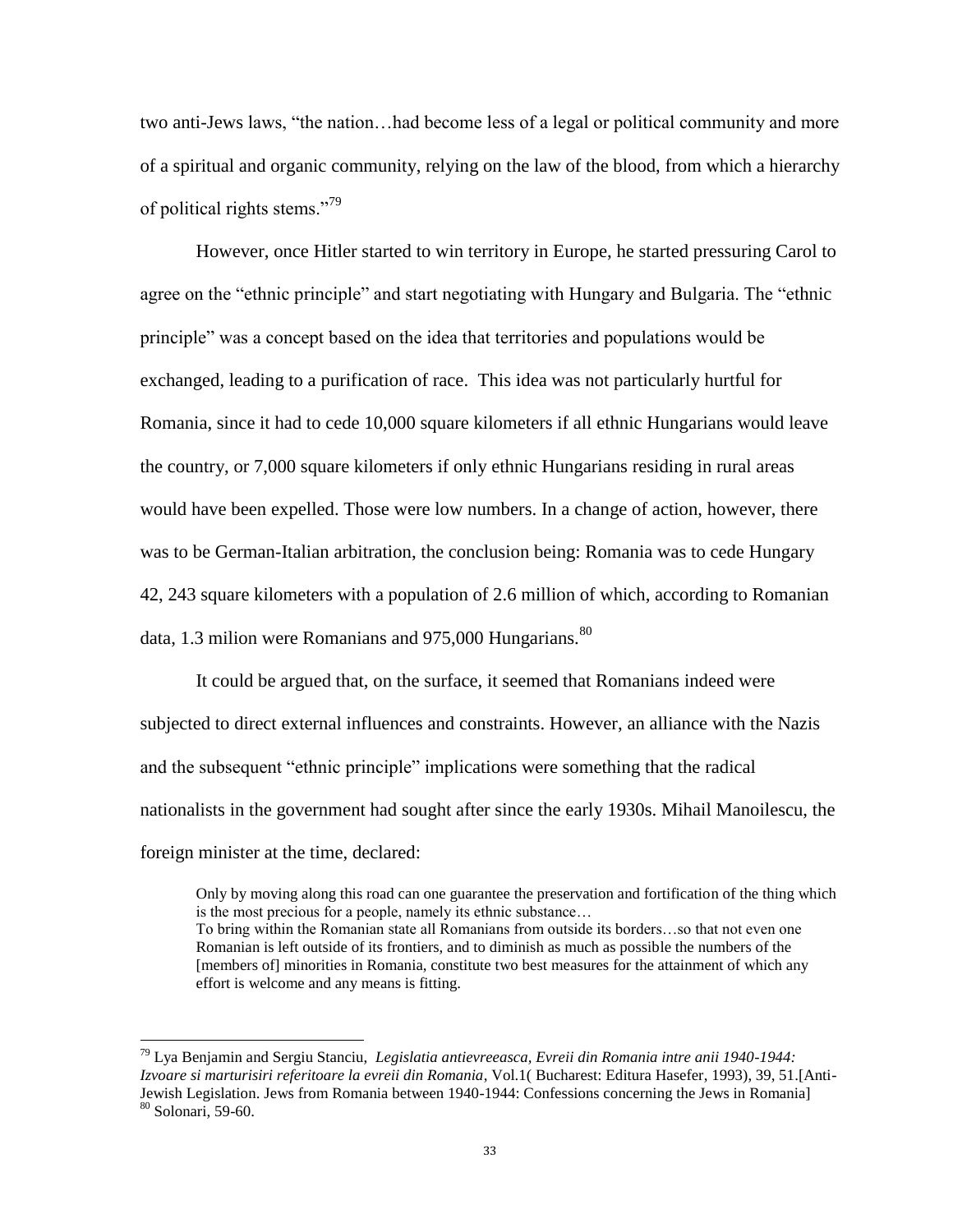On the other hand [,]…the country can attain a perfect Romanian homogeneity and Romanians can start feeling themselves…masters in their own home only if the problem of our Jewish element is solved by categorical and determined measures.<sup>81</sup>

No other government had proclaimed such extreme laws concerning minorities beforehand, because, simply put, no extreme nationalists had been in power up to that point. In the end, Carol was surrounded by a great number of right-wingers, who promoted the existence of a racial state. Furthermore, his efforts to create a strong alliance with the Third Reich failed. Finally, he was forced to give up Bessarabia and northern Bukovina to the Soviet Union (June 26-28, 1940), northwestern Transylvania to Hungary (The Second Vienna Award-August 30, 1940) and southern Dobroudja to Bulgaria (The Treaty of Craiova-September 8, 1940). As a result, he was forced to abdicate. His son Michael (Mihai) became king and General Ion Antonescu prime minister. In reality, Antonescu became dictator of the country with the title of *Conducator*, Leader, a translation of the German Fuehrer.

<sup>81</sup> Lya Benjamin, *Problema evreeasca in stenogramele Consiliului de Ministrii. Evreii din Romania intre anii 1940-1944: Izvoare si marturisiri referitoare la evreii din Romania*, Vol. 2 (Bucharest: Editura Hasefer, 1996), 52-53.[Jewish Problem in the Stenograms of the Council of Ministers. Jews in Romania between 1940-1944]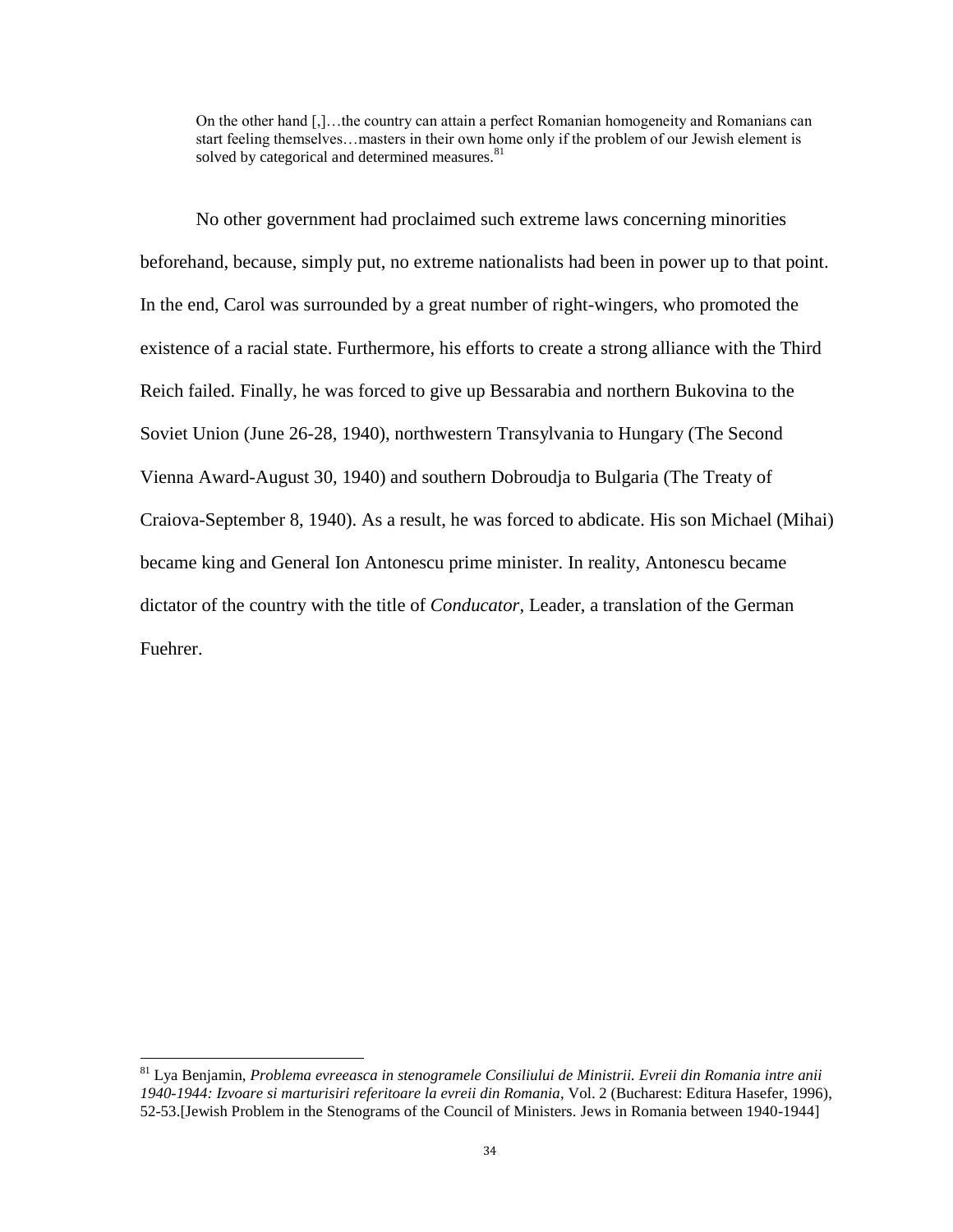## **Chapter 3**

l

# **Ion Antonescu's Racial Romanian State: 1940-1944**

By the end of the 1930s, Germany started a new conflict, as Hitler was attempting to impose German hegemony across Europe.<sup>82</sup> It is without doubt that Hitler used an aggressive foreign policy, leading to the debate on the true responsibility for the death of the Jews within the Romanian territory, specifically in Bessarabia, Bukovina and Transnistria.<sup>83</sup> Ion Antonescu"s power of decision-making in Romania is unarguable. The quality of his role has been however relatively debatable: on one hand his policies were heavily anti-Semitic and hypernationalist. On the other hand, he contributed decisively to the survival of Jews in Walachia, Moldova and Transylvania due to his 1942 decision to postpone indefinitely the deportation of the Romanian Jews to Poland. During his trial in 1946, Antonescu emphasized that if the Jews of Romania are still alive, this is due to Ion Antonescu."<sup>84</sup> To a certain extent, Antonescu's role in the minority policies of the time has been consistently blurred because of its presence in political and media discourse. Historian Constantin Iordachi identified two trends of interpretation: the *functionalist* trend, which emphasizes the role played by the external factors in the destruction of the Romanian Jews and the *intuitionalist* trend, which focuses on the internal political factors.<sup>85</sup> On the other hand, Irina Livezeanu argues that the fall of the Communist regime determined a new interest in the issues associated with the near destruction of Romanian Jews and in Antonescu"s role. Due to a

<sup>82</sup> Ian Kershaw, *Hitler, 1889-1936: Hubris* (New York: Norton, 1999) ,422 - 423 and Joachim C. Fest, *Hitler*, (New York: Harcourt, 1974) , 367.

 $83$  A strip of land between the Dniester River and the eastern boreder of Moldova with Ukraine.

<sup>84 &</sup>quot;Procesul Marii Tradari Nationale: Stenograma desbaterilor de la Tribunalul Poporului asupra Guvernului Antonescu" (Bucharest: Eminescu, 1946), 71. [The Trial of the Great National Treason: Stenogram of Debates at the People"s Court on the Antonescu Government]

<sup>85</sup> Constantin Iordachi and Viorel Achim, *Romania si Transnistria: Problema Holocaustului. Perspective istorice si comparative* ( Bucuresti: Editura Curtea Veche, 2004), 75-76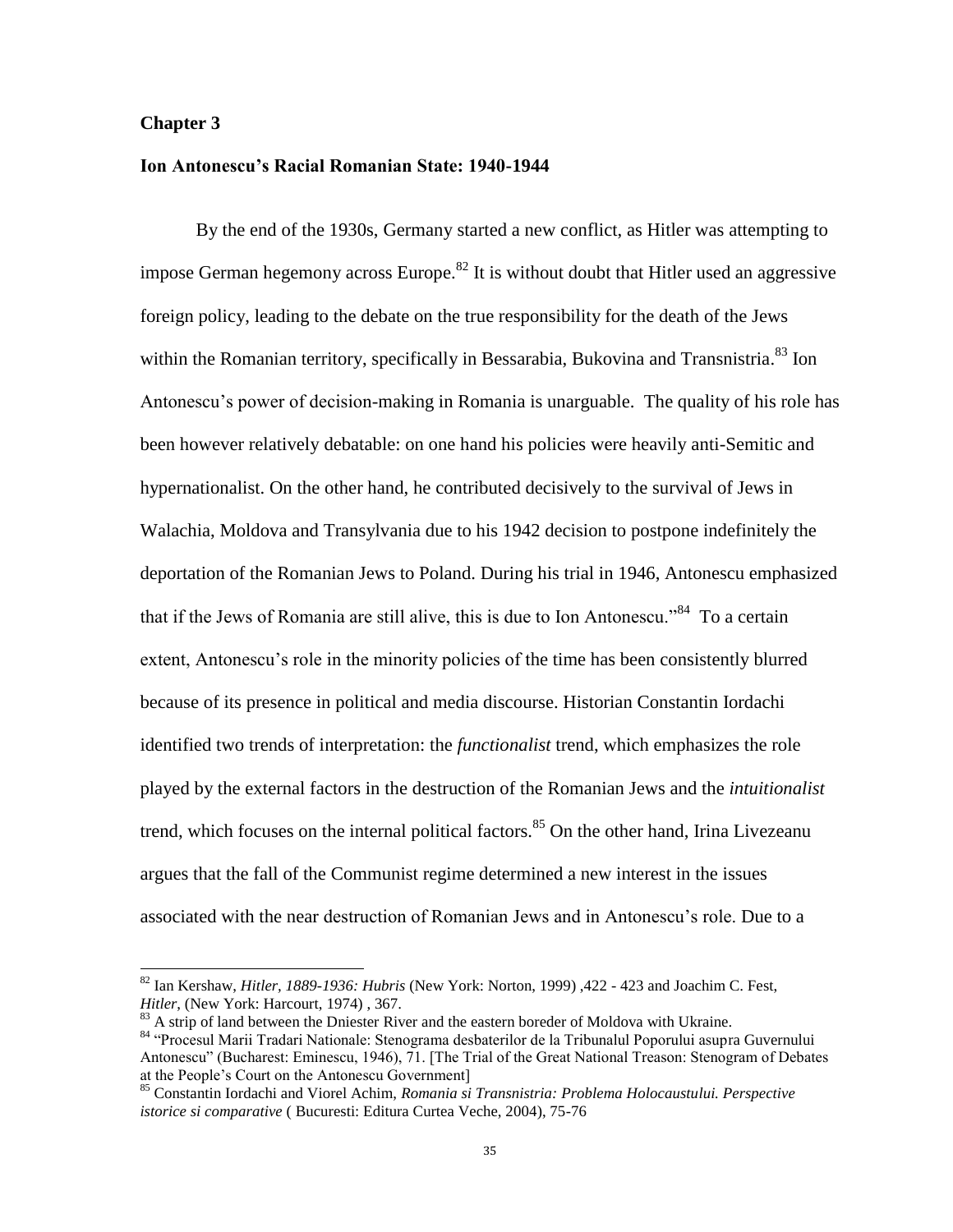post-Ceausescu resurgence of nationalism, there has been an attempt to minimize the role of Ion Antonescu in his anti-Jewish policy.<sup>86</sup> Romanian Holocaust and Antonescu became focuses of political rhetoric in the post-1945 period.

### **3.1. Antonescu's Anti-Jewish Policies: Defending the Sacred Space**

At the beginning of the 1940s Romania had already been going through a phase of extreme political centralization due to Carol"s Royal Dictatorship (1938-1940). In essence, Ion Antonescu came to power in a time of crisis. Theoretically, this authoritarian regime tried to imitate Fascist Italy and reoriented the foreign policy according to the European context of polarization of powers on the eve of the outbreak of World War II. Furthermore, the fall of France, Romania"s traditional ally, in June 1940 left Romania between Nazi Germany and the Soviet Union.<sup>87</sup> The subsequent abdication of Carol II led to the establishment of the National Legionary State on 13 September 1940, with Ion Antonescu as *Conducator* and Horia Sima, the leader of the Iron Guard, as vice-prime minister.<sup>88</sup> The main goal of the newly formed state was a continuation of the interwar process of Romanianization. Between 6 September 1940 and 22 January 1941, fifteen Jews were murdered in Romania.<sup>89</sup> These activities of the Iron Guard exacerbated the political fracture between Antonescu and the Iron Guard. Although a fascist in his convictions and behavior, Antonescu was revolted by the administrative and economic disorder brought on by the Legionnaire"s corruption and

<sup>&</sup>lt;sup>86</sup> Irina Livezeanu, "The Romanian Holocaust: Family Quarrels," East European Politics and Society 16 (Fall 2002): 934-947.

<sup>87</sup> Maria Bucur, "Carol II of Romania." Taken from *Balkan Strongmen. Dictators and Authoritarian Rulers of South Eastern Europe*, ed. Brend J. Fisher (West Lafayette: Purdue University Press, 2007), 87-117 <sup>88</sup> Deletant, 48-50.

<sup>89</sup> Radu Ioanid, "The Pogrom of Bucharest 21-23 January 1941," *Holocaust and Genocide Studies*, Vol. 6, No. 4 (1991), 375.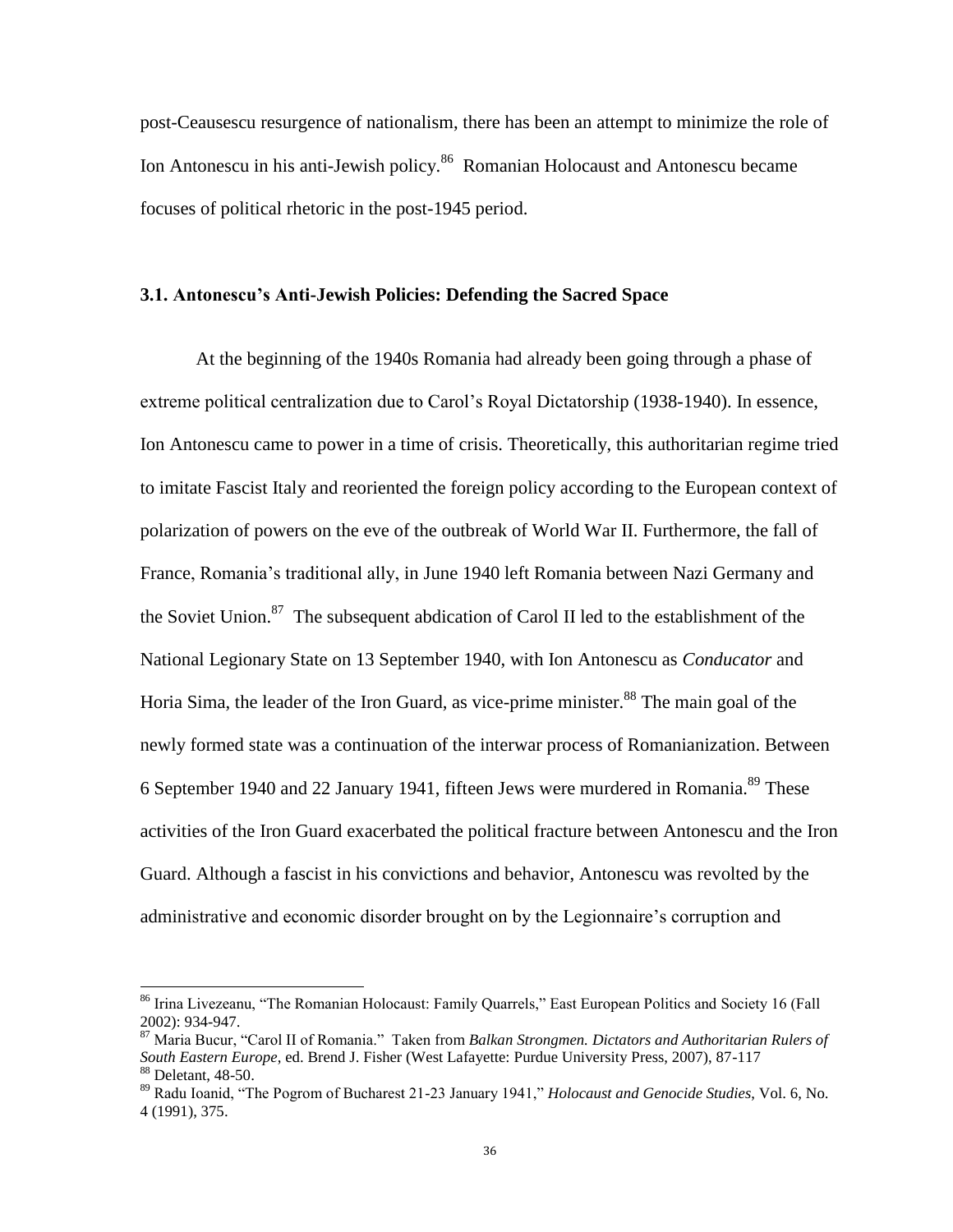incompetence, which created confusion and difficulties everywhere in the country's system.<sup>90</sup> In the end, the alliance did not last due to these differences in political vision and Antonescu decided to oust the Legionnaires. Antonescu forbade the activities of the Iron Guard *commissars* responsible for the ongoing process of Romanianization.<sup>91</sup>

The main concern for Antonescu was the economic disaster the Legionnaires left Romania in. For many of them, the process of Romanianization was merely a means to acquire wealth. In this context, the General"s interests were affected. He aimed for full control of economy and Jews in a perfectly legal context. The Romanian interests coincided with the ones of Germany, which also needed a strong Romanian economy. In the summer of 1938 Romanian oil became one of the greatest interests for Germany diplomacy.<sup>92</sup>

The conflict between Antonescu and the Legionnaires peaked during the Bucharest pogrom (21-23 January 1941). It can be considered a suicidal act of the Legionnaires. The aftermath of the pogrom of Bucharest was unexpected. The Iron Guard started a series terrorist actions played a crucial part in the development of the subsequent events.  $93$ Antonescu"s political self-interest led to the underlying necessity to restore order in the country. For an extremely centralized state like Romania, the Legionnaires were a great danger for the society; hence, their destruction was imperative. Antonescu crushed the fascist movement, "denounced their terrorist methods and even obliquely portrayed them as Nazi underlings."<sup>94</sup> In a study on the fascist regimes in Europe, Mihai Fatu and Gheorghe Zaharia describe Antonescu as a progressive figure due to the fact that he silenced the Iron Guard.<sup>95</sup>

 $90$  The Legionnaires were also assassinating non-Jewish Romanian politicians and public figures.

<sup>&</sup>lt;sup>91</sup> Ioanid, "The Pogrom," 375-376

<sup>92</sup> Philippe Marguerat, *Le III-e Reich et le parole roumain*, 1938-1940 (A.W. Sythoff: Leiden, Geneva), 75

<sup>93</sup> Ioanid, "The Pogrom," 373

<sup>94</sup> Jean Ancel, "Antonescu and the Jews," *Yad Vashem Studies*, Vol. 23 (1993), 217

<sup>95</sup> Gheorghe Zaharia and Mihai Fatu, *Regimurile fasciste si totalitare in Europa*, Vol. 2 (Bucharest: Editura Militara, 1980)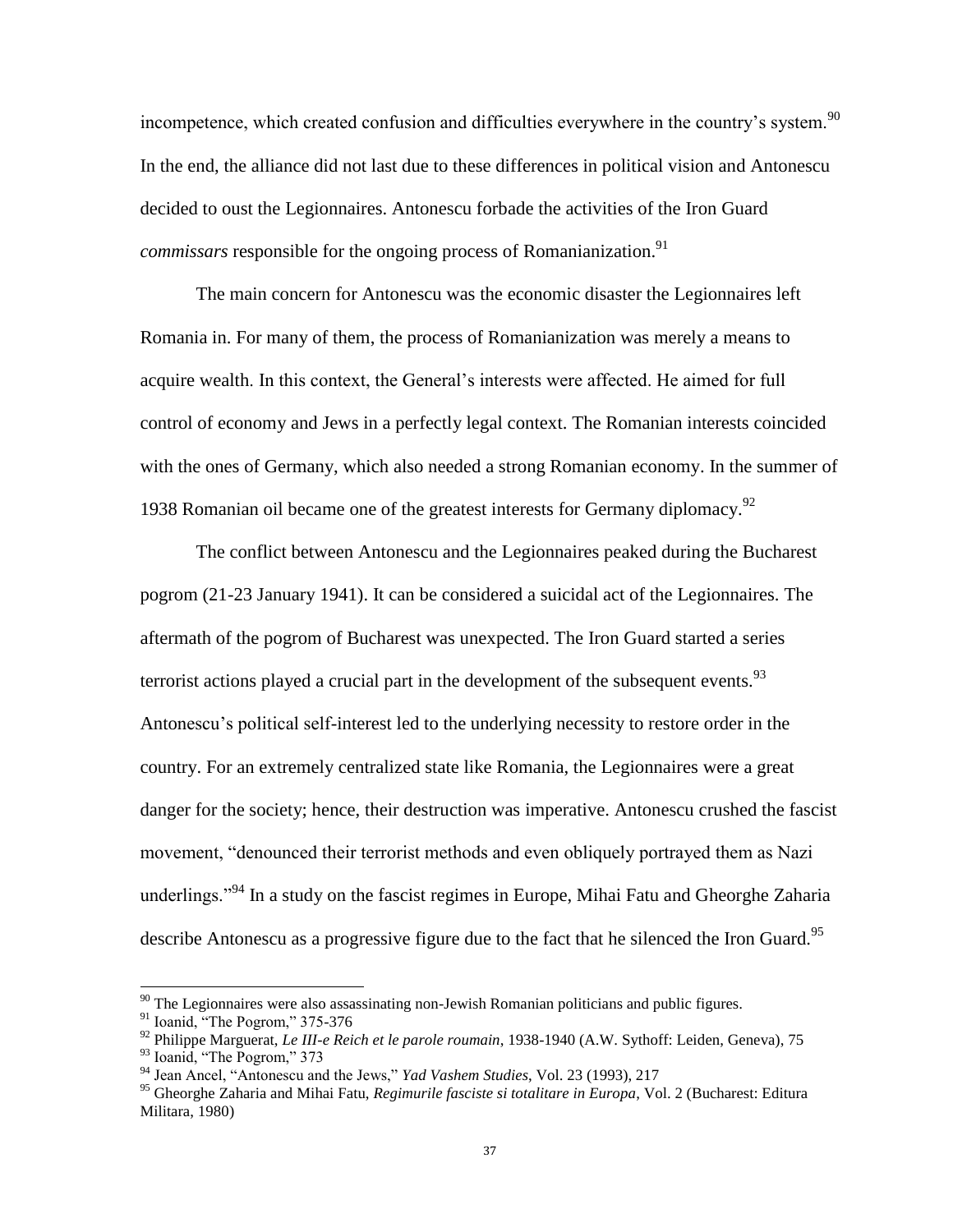The National-Legionary state was abolished on 14 February 1941 and was replaced with an authoritarian regime in which senior officers and ministers took orders directly from Antonescu, a further step in the process of power centralization in Romania.

The events in Bucharest put into question Antonescu"s image as both a radical anti-Semitist and a puppet who worked for Hitler"s interests. In this case, it seems that the need to protect the state, the nation and the personal political interests of the Marshal played a greater role in his decision-making process. Also, the initial lack of minority policies and the focus on the Legionnaires in the early days of his state-power also raise underlying questions about the policy impetuses at this point. In fact, although it adopted some elements of Nazi Germany and Fascist Italy, the regime was a military dictatorship. The monarchy did not have any further prerogatives and was transformed into a symbol of statehood.<sup>96</sup>

It can further be argued that the relationship between Hitler and Antonescu was also problematic. Prior to September 1940, Antonescu 'had no close ties to the Reich. He came to power in a vacuum, inheriting a situation created by Carol"s aims of aligning with German foreign policy: "I went with Germany because I found the country committed to this policy, and no one then, whoever he might have been, could have given it a different direction without the risk of bringing ruin to the entire country"<sup>97</sup> Also, his anti-communist feelings played a crucial role in choosing his allies. In 1941, following Pearl Harbor, Antonescu noted: "I am an ally of the Reich against Russia. I am neutral in the conflict between Great Britain and Germany. I am for America against the Japanese."<sup>98</sup>

<sup>96</sup> Florin Constantiniu, *O istorie sincera a poporului roman* (Bucuresti: Editura Univers Enciclopedic, 1997), 394

 $97$  Deletant, 51

<sup>98</sup> Deletant, 92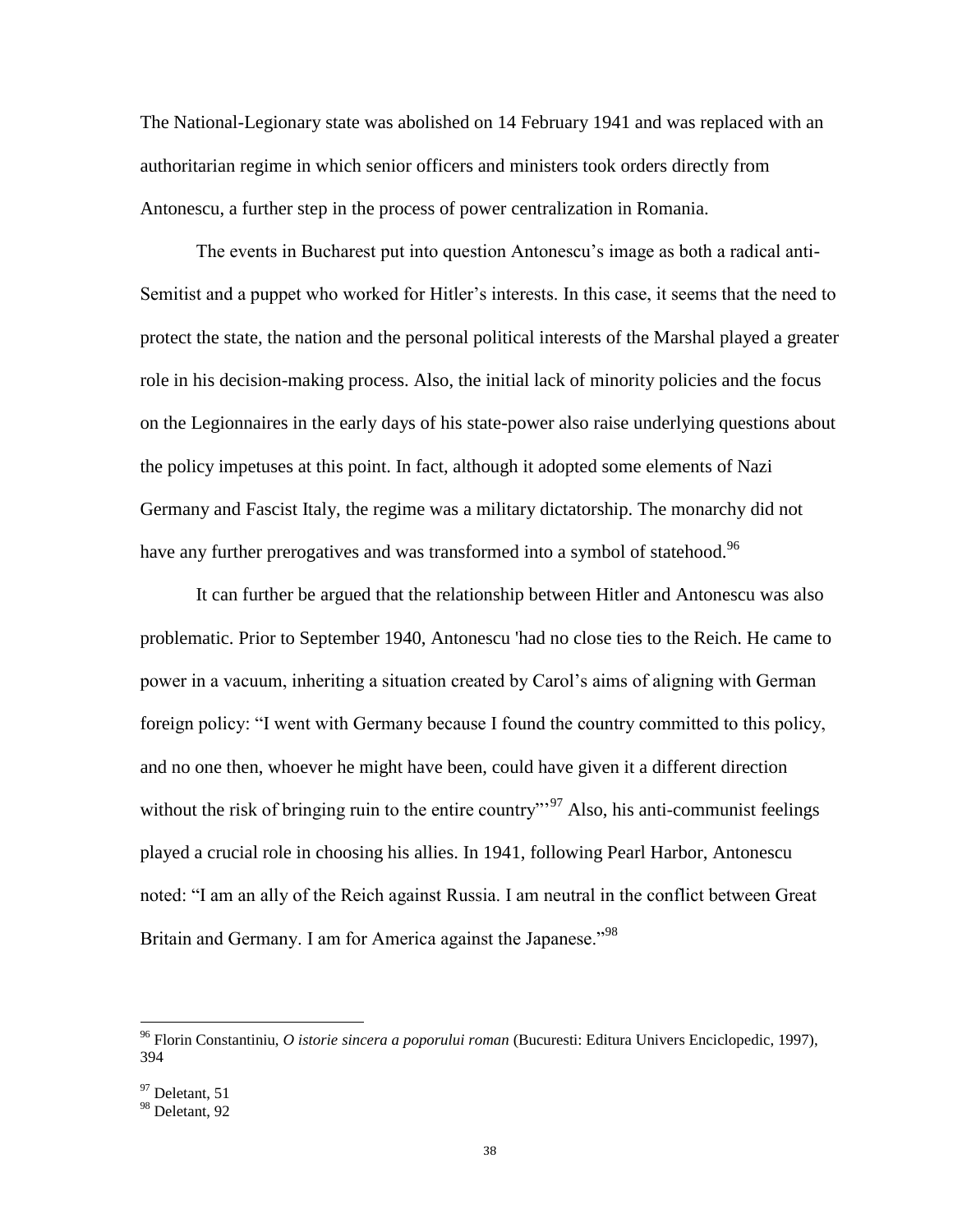Another theory besides the German pressure on Antonescu"s anti-Semitic policies was based on his inherent loathing of Judaism. On 6 September 1941, in a letter to Mihai Antonescu, his Deputy Prime Minister and Foreign Minister during World War II wrote:

Everybody should understand that this is not a struggle with the Slavs but one with the Jews. It is a fight to the death. Either we will win and the world will purify itself, or they will win and we will become their slaves…The war, in general, and the fight for Odessa, especially have proven that Satan is the Jew. $99$ 

One of the most revealing documents in this sense is the letter he sent on 29 October 1942 to Liberal Party leader C.I.C. Bratianu, after canceling his decision to deport the Jews from southern Transylvania, Moldova and Wallachia to Poland:

The Romanian people are no longer subject to the servitude imposed by the Congress of Berlin in 1878, by the amendment of Article 7 of the Constitution [granting Jews citizenship], nor the [humiliation] imposed after the last war as concerns the minorities.<sup>100</sup>

Without a doubt Antonescu *was* anti-Semitic. He was a product of his time and Romania was an anti-Semitic country by and large. The extent to which his policy making decisions were ultimately influenced by this hatred is debatable. While the personality analysis approach could offer an interesting and plausible explanation, the contradictions within Antonescu's policies demonstrate a more complex issue.

A close look at Antonescu"s anti-Semitic comments in the Council of Ministers" meetings reveals a more comprehensive picture of the actual reasons behind his policies towards ethnic minorities. On several occasions, Antonescu presented his plans for the restructuring of the country's social and economic life, in which the need to maintain public

<sup>&</sup>lt;sup>99</sup> "The Role of Ion Antonescu in the Planning and Implementation of Antisemitic and Anti-Roma Policies of the Romanian State," *Final Report of the International Commission on the Holocaust in Romania* (2004), 187.

<sup>100</sup> "23 August 1944," *Documente*, Vol.1(Bucharest: Stiintifica si Enciclopedica, 1984), 429.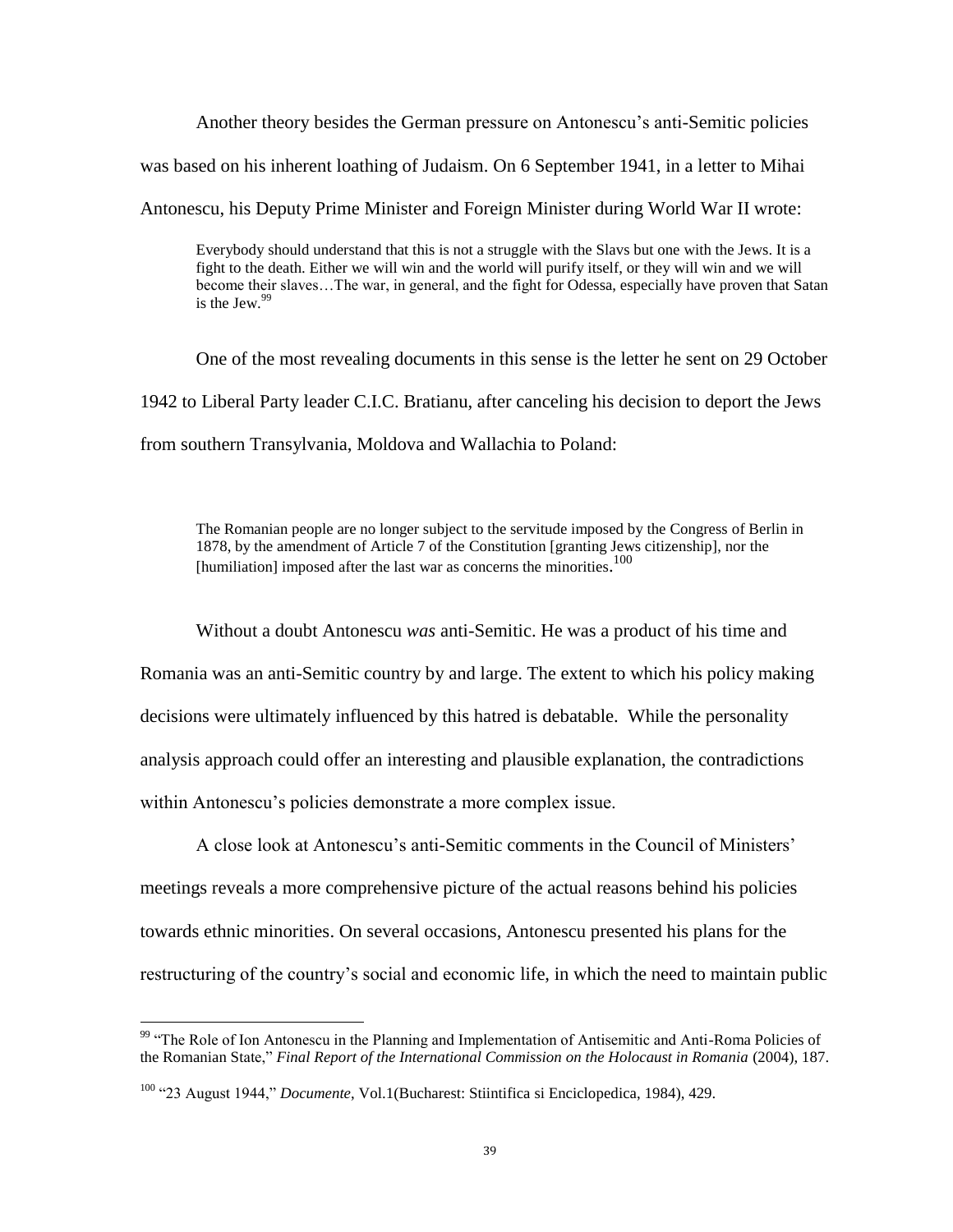order and to *romanize* the economy were part of a more ambitious project of purifying Romania of Jews and Roma and creating an ethnocentric state. <sup>101</sup> According to Antonescu's personal secretary Gheorghe Barbul, Hitler asked the general to restore order during the pogrom in Bucharest. The reply was simply: "Please do so; I have no use for fanatics. I need a healthy Romanian army."<sup>102</sup> This ultimately proves that his aims to protect the country went beyond his inner beliefs. In fact, it can be argued that domestic interests flanked by hypernationalistic personal ideologies, along with a deep understanding of the international context played a crucial role in what Antonescu saw as a necessity for the survival of the state: a crusade against ethnic minorities, particularly Jews, and against communism.

Antonescu"s policy against Jews was clearly explained in a letter to Wilhelm Filderman, the leader of the Jewish community:

All the Jews who came to Romania after 1914 will have to leave, as will all the Jews in the liberated territories without exception. Jews in the Old Kingdom who came here before 1914 will be allowed to stay provided they abide by the laws of our national state. But the Communists, as well as those who engage in subversive propaganda or join forces with the country"s enemy, and all those who in one way or another try to sabotage the interests of the state and the Romanian people-all those will have to leave.

We decided to defend our Romanian rights because our all-too-tolerant past was taken advantage of by the Jews and facilitated the abuse of our rights by foreigners, particularly the Jews…We are determined to put an end to this situation. We cannot afford to put in jeopardy the existence of our nation because of several hundred thousand Jews, or in order to salvage some principle of humane democracy that has not been understood properly."<sup>103</sup>

A few days before the outbreak of war Antonescu sent an informal resolution to the

Ministry of Propaganda demanding that "all the Jewish-communist coffee houses in

Moldavia are to be shut down, the names of all Jewish and communist agents or

sympathizers are to be listed (by county). The Ministry of Interior is to restrict their freedom

<sup>101</sup> Lya Benjamin, *Anti-Semitism as Reflected in the Records of the Council of Ministers, 1940-1944: An Analytical Overview in The Destruction of Romanian and Ukrainian Jews during the Entonescu Era*, ed. Rudolf Braham (Boulder: Social Science Monographs, 1997), 10.

<sup>102</sup> Ancel, 231.

<sup>&</sup>lt;sup>103</sup> Ancel, 247.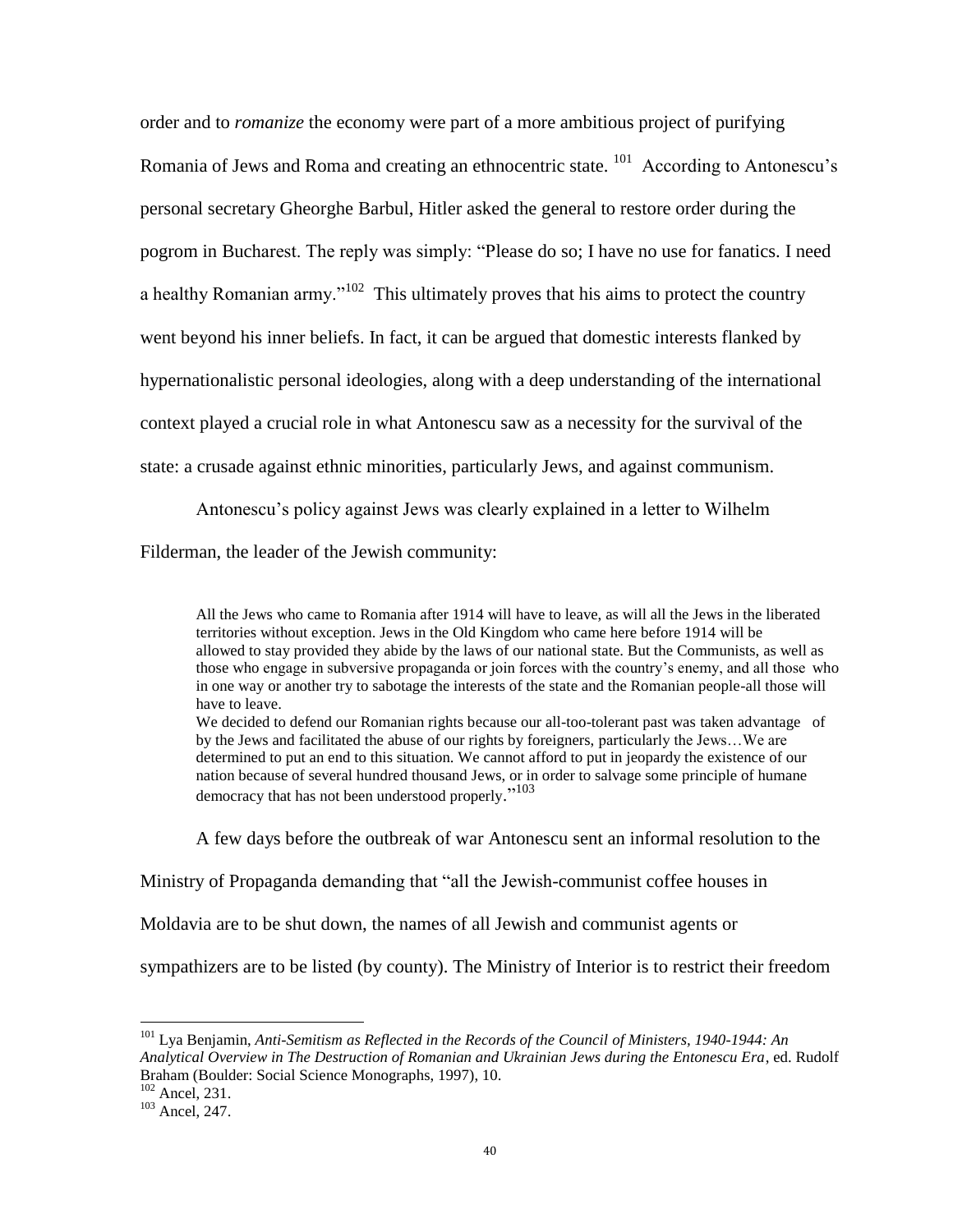of movement, so as to ensure that the Ministry will be able to execute further orders to be given by me concerning them, when the suitable time comes."<sup>104</sup> Three days before the outbreak of the war, Ion Antonescu ordered the deportation within forty-eight hours of Jews from villages and townships in Romania itself, and the incarceration of men, and sometimes also women and children in camps in the south of the country.  $^{105}$  On 21 June, acting on Antonescu"s special orders, the Romanian Secret Service, the SSI, set up a special unit modeled after the Einsatzgruppen. Antonescu issued Ordonance No. 4147, directing that all Jews between the ages of eighteen and sixty years who resided in the villages between the Siret and Prut rivers be evacuated to the Targu Jiu camp in the South of Romania; the first trains were to leave on exactly June 21. Members of the families of those deported were evacuated to several towns. A time-limit of forty eight hours was set for the execution for this operation: "It is a military principle that the population in the area of the front must be moved."<sup>106</sup> On the afternoon of June 26, the leaders of the Jewish community of Iasi were ordered to present themselves at the Chestura, the central headquarters of the Iasi police, where they were told that the Jews of Iasi were guilty of collaborating with "downed Jewish Soviet pilots."<sup>107</sup> This determined the context for the Iasi pogrom. The nature of Antonescu's nationalistic policies is explicitly presented when he emphasizes the main reason for expropriation of the Jews and the cooperation with German: "the permanent interests of our living space (*spatial nostru vital*)."<sup>108</sup> Between 10,000 and 12,000 Jews lost their lives in Iasi, most within one day-June 29-and the remainder during their transport in freight cars. These

 $\overline{a}$ 

<sup>107</sup> Radu Ioanid, "The Holocaust in Romania: The Iasi Pogrom of June 1941," *Contemporary European History*, Vol. 2 (1993): 126

<sup>104</sup> Matatias Carp, *Holocaust in Rumania: facts and documents on the annihilation of Rumania's Jews, 1940-44* (Budapest: Primor Publishing, c1994), 170

 $h$  Ancel, 234

<sup>106</sup> *Procesul Marii Tradari Nationale* , 53

<sup>108</sup> Ancel, 235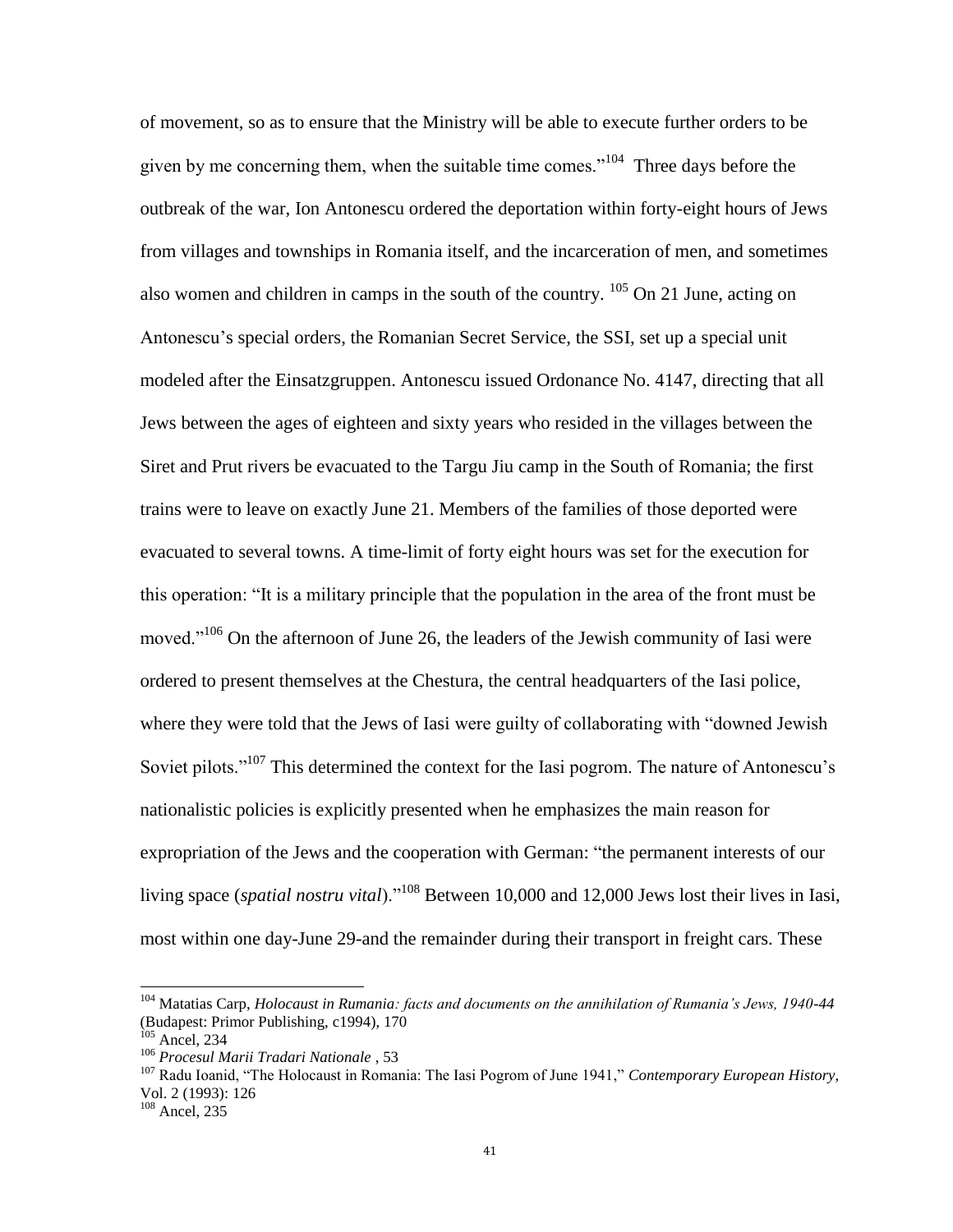became death chambers and were in fact called *death trains*. Romanian civilian and military authorities supplied the pretext for the pogrom. They accused the Jews of having signaled to Soviet planes that carried out bombing raids against the city and then having opened fire from their homes on Romanian and German soldiers stationed there, inflicting losses.

In general, Antonescu maintained he did now know what was going on in Iasi: "At the time the massacre was taking place in Iasi, I was at the front in south Moldova and afterward I went to Iasi."<sup>109</sup> Later on, he added that he knew only about 2,000 Jews who had been packed into freight cars at the railroad station in town and subsequently died of suffocation inside. Nevertheless, it is without doubt that Antonescu"s previous policies induced this conflict. In the case of the Iasi pogrom, there was a combination of traditions long-time anti-Semitic, terror spread by the military operations, official anti-Semitic propaganda and the manipulations organized by SSI (Serviciul Special de Information, the Special Information Service), which made the Jewish population of Iasi an easy target for the pogromists."<sup>110</sup>

However, Antonescu realized that in order to purify the nation, he needed to start a process of ethnic cleansing. It is difficult to predict whether he could have been acquitted had Hitler or the Nazis not been anti-Semitic. Nevertheless, as seen in the previous years, the context mattered for the governments. Their policies were largely reactionary to the events in Europe. But in fact, the implications of these events were crucial for the domestic politics. The first crucial stage of the specific cleansing process was not finalized until August 1941. At least 150,000 Jews were murdered on Antonescu"s orders. According to Mihai Antonescu, the objective was to carry out ethnic and political cleansing in Bessarabia and Bukovina. At

l

<sup>&</sup>lt;sup>109</sup> Ancel, 262

<sup>&</sup>lt;sup>110</sup> Ioanid, "The Holocaust in Romania," 127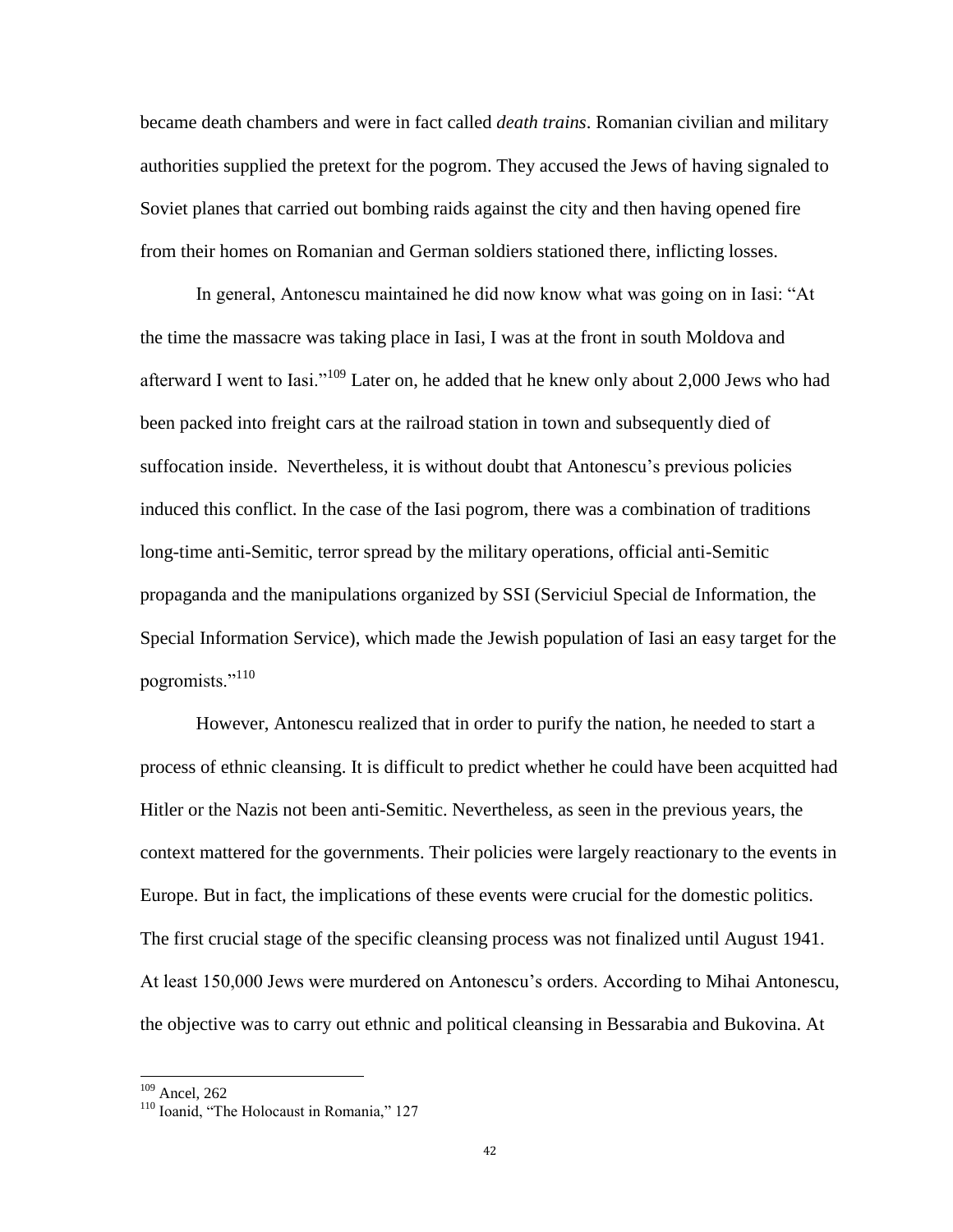the conference in Bucharest of the administration heads of the areas in question, Mihai Antonescu outlined the next stages of the operation and said that steps must be "taken toward forced emigration of the Jewish element, in particular and foreign elements in general."<sup>111</sup> On July 11, he issued a secret directive to the governor of Bessarabia, General Voiculescu, in which he demanded "the Jews be put under a regime which would suit their acts and attitudes during the ceding of Bessarabia...to the Soviets."<sup>112</sup> On July 18, he issued an order to "put to" work at hard labor all the Jews in labor and detention camps. In case of escape one out of ten must be shot. If they don"t work properly they must be denied food and now allowed to receive food or to buy it."<sup>113</sup> Early in August 1941, Antonescu demanded that the SSI take a census of the Jews incarcerated in the camps and forward the figure to Mihai Antonescu. The deportation commenced on 6 September 1941, and proceeded more or less to Antonescu"s satisfaction with the exception of criminal acts by the soldiers and attacks by Romanian peasants on Jews in the convoys. In fact, socially, these policies had an extremely negative impact, paving the way to a great number of crimes. In Bessarabia, for example local residents used to buy Jews from the gendarmes for 2,000 lei in order to get their clothes after the soldier shot them. On October 6, at a government meeting, Antonescu summed up the operation to cleanse Bessarabia of Jews:

As for the Jews, I decided to remove all of them once for all from these areas. The operation is going on. There are still some 10,000 Jews left in Bessarbia, and they too will be moved across the Dniester within several days. If circumstances allow me, they will be moved across the Ural Mountains."<sup>114</sup>

Politically, the deportations involved a series of changes within the government. "Since some of the deportees were transported aboard trains, the Ministry of Transportation also had to be involved in the deportations, and the Railroad Authority was therefore placed

 $111$  Ancel, 237

 $\frac{\text{Area}}{\text{Area}}$ , 239

<sup>113</sup> Ancel, 240

<sup>114</sup> Ancel, 244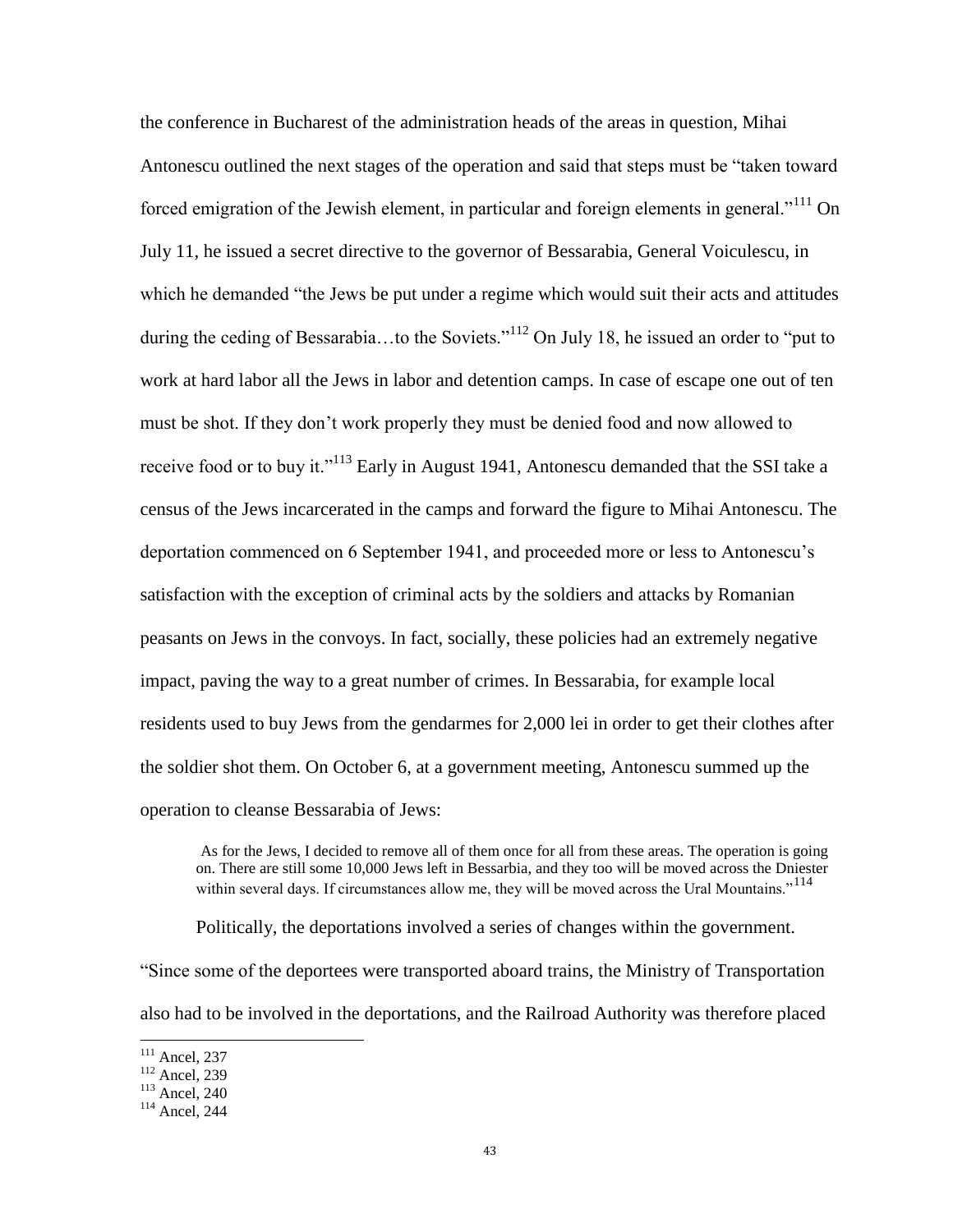under the jurisdiction of the General Staff in order to facilitate the conduct of the war."<sup>115</sup> The practical aspects of the deportations were discussed not at government meetings but in Order Council and with other ministers whose areas of jurisdiction had a bearing on the matter. At the postwar trial of Romanian war criminals, one of the former ministers said that the Council "did not discuss the deportations in the sense of decisions, proposals, or debates."<sup>116</sup> Antonescu alone was responsible for these matters.

In essence, Antonescu"s attitude towards the Jews alternated. He even compared the policies with a war against the Jews:

The fight is bitter. It is a fight to life or death. It is a fight between us and the Germans, on the one hand, and the Jews, on the other…I shall undertake a work of complete cleansing, of Jews and of all others who have snuck up on us…Had we not started this war, to cleanse our race of these people who sap our economic, national, and physical life, we would be cursed with complete disappearance…Consequently, our policy in this regard is to achieve a homogenous whole in Bessarabia, Bukovina, Moldavia, and…in Transylvania. 117

But in September 1941, Antonescu told Filderman that he would rescind the order forcing Jews in Romania to wear the Star of David, allow Jews to emigrate to Spain or Portugal, and not deport the Jews of Moldavia and Wallachia.<sup>118</sup> In 1942 however, he signed the April 1942 order to deport the remaining 425 Jews of Bessarabia to Transnistria. It was his decision to carry out the second deportation of Jews from Bukovina, formally enacted on 28 May  $1942.<sup>119</sup>$ 

There is no doubt that Antonescu cared about the image of Romania abroad, especially

after the events of Stalingrad. Reports from the Romanian Ministry of Foreign Affairs

asserted that Romanian Jews under Nazi occupation were treated worse than Hungarian

 $115$  Ancel, 245.

<sup>116</sup> Ancel, 245.

<sup>117</sup> *Final Report*, 97.

<sup>&</sup>lt;sup>118</sup> Jean Ancel, *Documents Concerning the Fate of Romanian Jewry During the Holocaust*, Vol. 3 (New York: Beate Klarsfeld Foundation, 1986), 130-132.

<sup>119</sup> Lya Benjamin, *Evreii din Romania intre anii: 1940-1944,Vol.3* (Bucharest:Editura Hasefer), 228.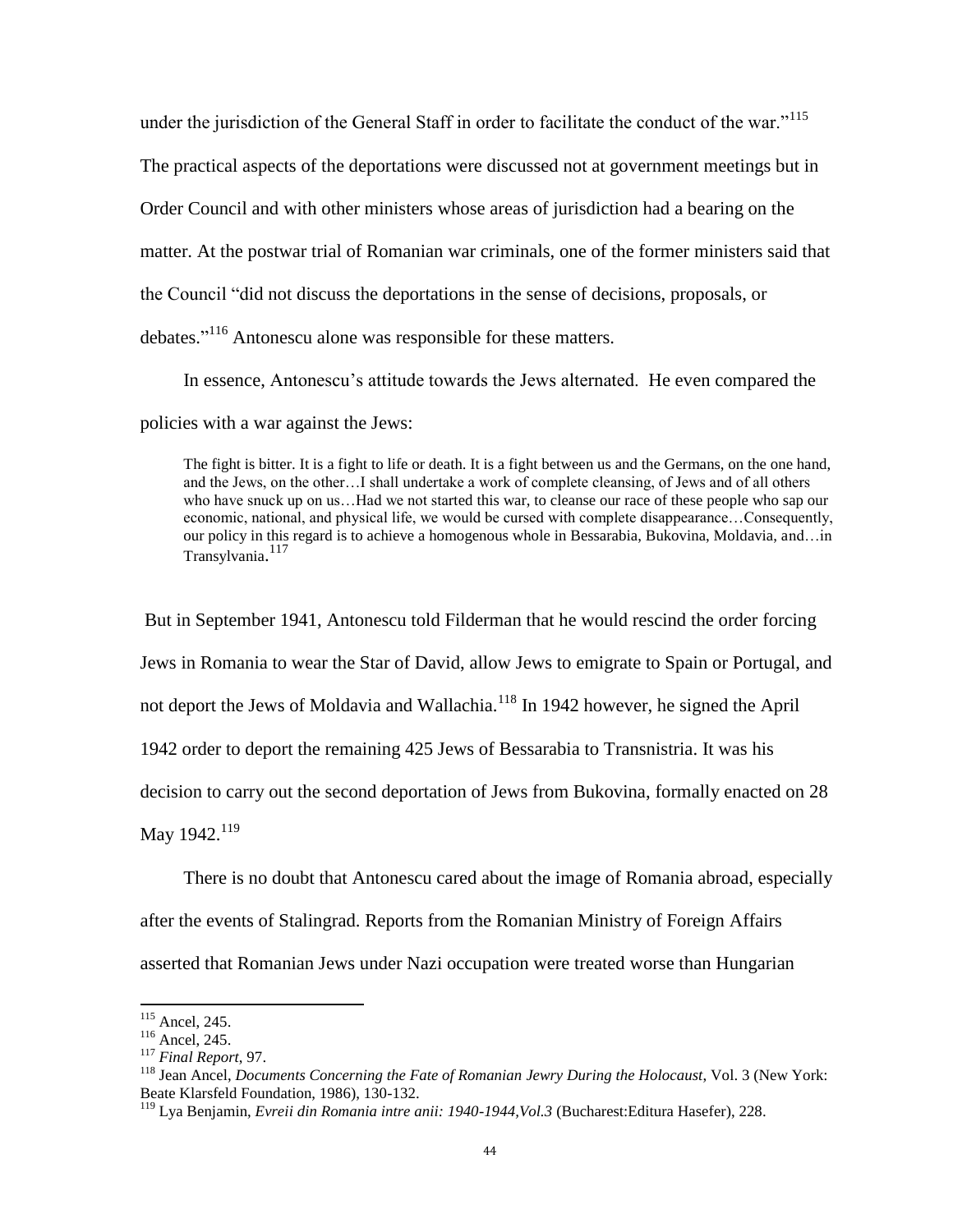Jews; this simply annoyed Antonescu. During his trial, he claimed that the deportation was actually intended to save the allegedly pro-communist Jews from the population"s wrath and that he could state with certainty that had he not dispatched them to Transnistria, none of them would have survived. He repeatedly emphasized that deportations were based upon military security reasons and for their own safety. It is without a doubt that Antonescu"s name has been rehabilitated in the scholar and political circles in Romania since 1989 because of his anti-Sovietism. However, if that were the real explanation of the deportations of the Jews and not an extreme hatred against minorities, nationalism would still be the main impetus. Hitler and Nazism simply cannot be considered fundamental and decisive. The main proof is in Antonescu"s variation in terms of policy-making decisions.

### **3.2. The Increasing Focus on the Roma**

The political interest in the Romani population had been relatively weak in the pre-1918 era. The lack of previous integrative measures after abolition of any forms of slavery<sup>120</sup> in Romania negatively impacted this particular ethnic group. Most of the Roma population did not manage to find a "good" and stable way of living and a good number went back to their owners, offering themselves for sale. It is believed that this situation heavily affected their demographic dynamics, leading to a nomadic life and on inability to have a secure form of income.<sup>121</sup> The First World War and the peace treaties led to the growth of the number of minorities to over 18% (28% of the total population), out of which 133,000 were ethnic Roma (0.8% out of total population). As Irina Livezeanu and Maria Bucur emphasize, the enlarged Romanian state suffered through a series of anxieties manifested in growing

l

 $120$  Owning Romani slaves had been practiced before.

<sup>&</sup>lt;sup>121</sup> Ian Hancock, "The Struggle for the Control of Identity," *The Patrin Web Journal* (1997): 37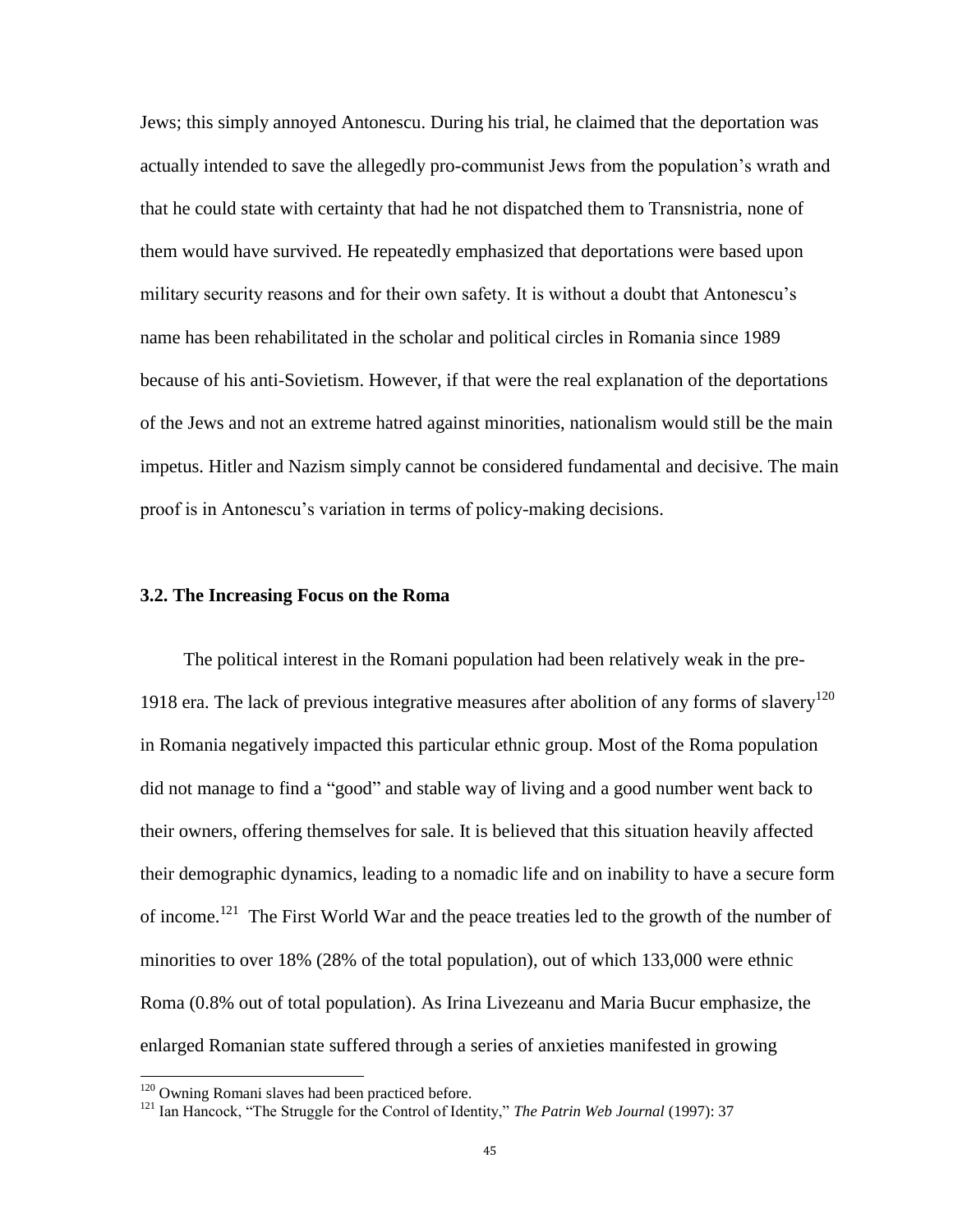ethnonationalism at an institutional and policy level during the interwar period.<sup>122</sup> In essence, the Romani population was vital to Romanian ethnonational identity. According to the 1930 census, 262,051 people declared themselves to be of Gypsy descent and many had the status of Romanian peasants. In a state that was mainly focused on creating a unitary state and on socio-economic development along the lines of nationalism, the Roma population found itself diminished. The authorities believed that Roma did not have the same rights as the other minorities, because they did not have a written culture and history.<sup>123</sup> Even more so, they were treated as a social category, which led to inapplicability of minority legislation. For example, The General Commissariat for Minorities (Comisariatul General al Minoritatilor), established in 1938, never considered the Roma within the scope of its jurisdiction.

 After coming to power, the Legionary movement was the first to consider adopting a racial policy toward the Roma. The Legion journal *Cuvantul* published an article on 18 January 1941 that stressed the "priority of the Gypsy issue" on the government agenda and suggested that appropriate legislation be passed to make marriages between Romanians and Roma illegal and to gradually isolate the Roma into ghettos.<sup>124</sup> Finally, it can be argued that the violent pro-Romanian fascism led by Codreanu and the Iron Guard peaked under Antonescu, when the Romani population became a national "problem" for the first time.

Antonescu"s idea to deport Roma to Transnistria was only conceived after Romania obtained Transnistria, as a step toward national purification. The biological racialization of the Holocaust emphasized the concerns vis-à-vis the Romani population. The 1942 census

 $122$  Largely discussed in Livezeanu and Bucur.

<sup>123</sup> D.A. Crowe, "The Gypsy Historical Experience in Romania," in D.A. Crowe and John Kolsti, *The Gypsies of Eastern Europe* (London: M.E.: Sharpe, 1991), 68-69

<sup>&</sup>lt;sup>124</sup> Lucian Stan, "Rasism fata de tigani", *Cuvantul*, Vol. 18, No. 53 (18 January 1941): 1-9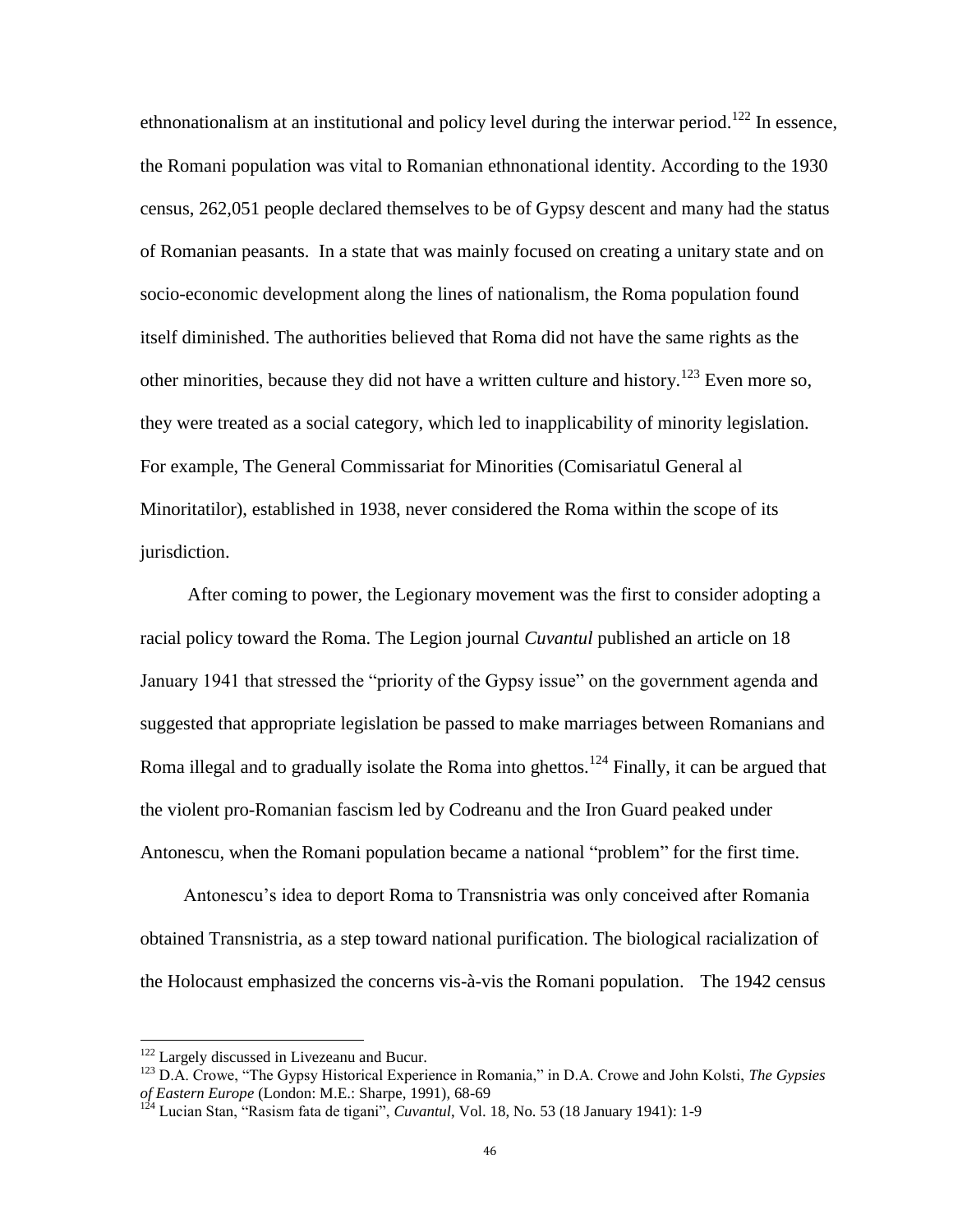validated the newly found "problem" status of the Roma population. Antonescu saw the nomadic Roma and those sedentary Roma with criminal records, recidivists, and those with no means of subsistence particularly problematic. A total of 40,909 individuals were registered on these lists: 9,471 nomadic Roma and 31,438 sedentary Roma. The order of the Ministry of Internal Affairs of 17 May 1942 stated that the Roma on the list were to be kept under close surveillance by local authorities and prevented from leaving the country until further instruction. The decree that specifically ordered the census emphasized that the population targeted was the "sedentary nomads (especially those who, being non-nomadic, are convicts, recidivists, or have no means of existence or precise occupation from which to live honestly through work, and thus constitute a burden and a danger to public order)."<sup>125</sup> The previous confusion in relation to their political status led to the inability of the Gendarmerie to pinpoint this specific group. Therefore, a census of "all sedentary Gypsies who have had prior convictions, are recidivists, or live without a means of existence"<sup>126</sup> was created. Finally, on August 15, the General Inspectorate of the Gendarmerie ordered the return of the censuses of "convicted, dangerous, etc. gypsies" by the following day.<sup>127</sup>

The subsequent deportation consisted of the Roma registered in this census. The total number of Roma deported to Transnistria from June 1942 to December 1943 reached slightly over 25,000. In early October 1942, after both major deportations, there were 24,686 Roma in Transnistria: 11,441 were nomadic, 13,176 were sedentary, and another sixty-nine had been deported after having been released from prison.<sup>128</sup>

<sup>125</sup> Taken from Shannon Woodcock, "Romanian Romani Resistance to Genocide in the Matrix of the *Tigan* other," *Anthropology of East Europe*, Vol. 26, No. 1 (2008): 11.

 $126$  Woodcock, 11.

 $127$  Woodcock, 11.

<sup>128</sup> Viorel Achim, *Documente privind deportarea tiganilor in Transnistria*, Vol. 1 (Bucharest: Editura Enciclopedica, 2004), 268-271. [Documents concerning the deportation of the gypsies in Transnistria].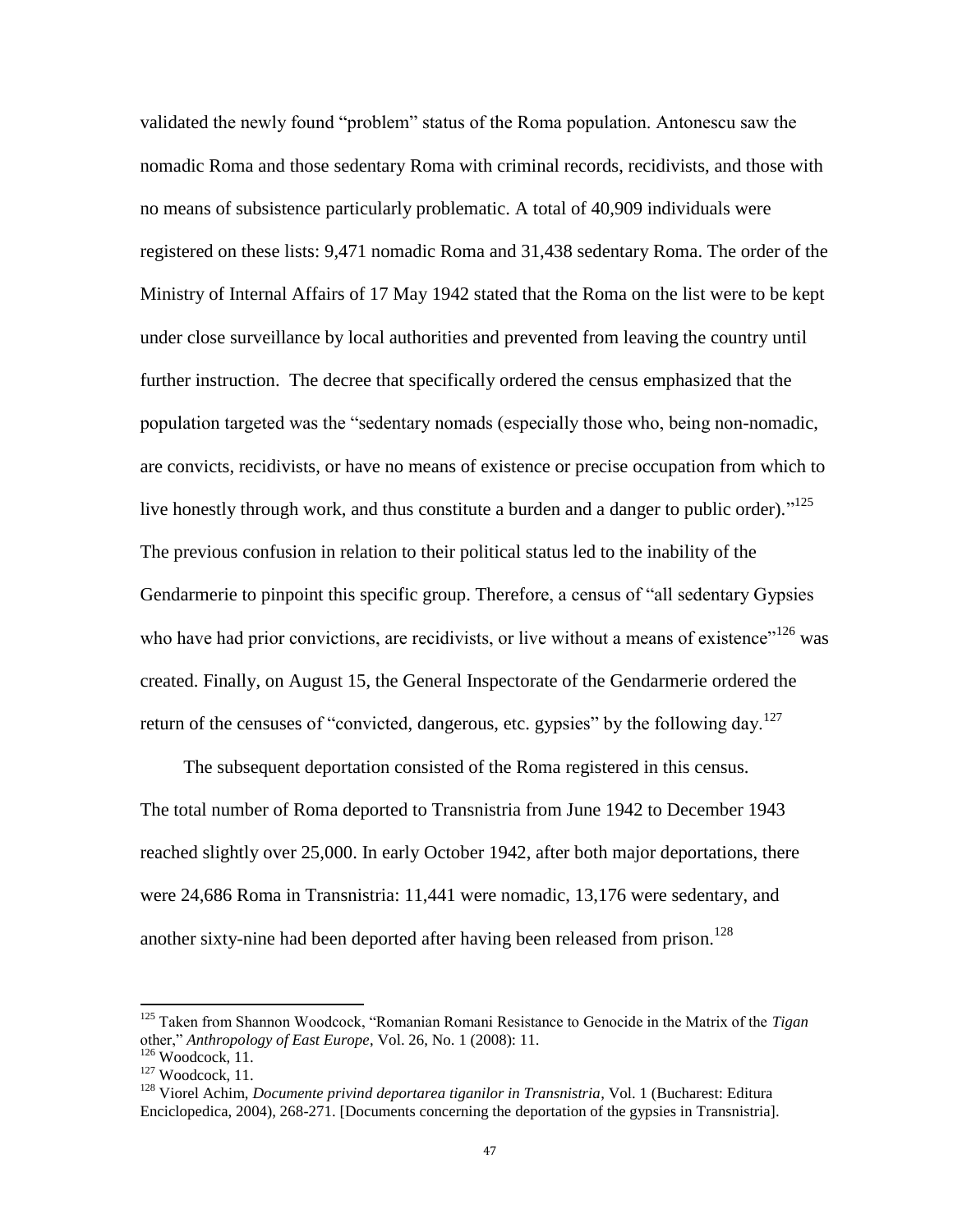The growing importance of the Roma proves that policies *against* minorities reached a major point. Discourses of social integration or assimilation had been relatively non-existent when it came to the Jewish population. The evolution of political discrimination and subsequent segregation of the Romani population generally demonstrate that Romania had become a racial state and its engine was Antonescu"s hypernationalist policies towards homogenization.

## **3.3. Hungarians and the Failure of the Policy Exchange**

With the racialization of ethnicity becoming more central, the minorities with specific kin-states seemed relatively safe. That is not to say that Antonescu did not attempt to remove the rest of the ethnicities out of Romania. Perhaps the boldest program was drafted by demographer and "scientist" Sabin Manuila. His project entailed a comprehensive population exchange, a systematic and aggressive demographic policy. On 15 October 1941 Manuila presented the project to Ion Antonescu. He believed that this project was worth undertaking because it was largely an alternative to potential wars with neighbors. He believed that "Hungarians are as fanatical as [Romanians are]," and thus, it would be likely to be a war of extermination. He further emphasized that the return of Transylvania would have to be accompanied by a population exchange between the two countries if a stable settlement was to be pursued.<sup>129</sup> The exchanges were to be based on the borders of Greater Romania (1918-1940) and not those of 1941. According to him, revision would restore most of the territory

l

<sup>&</sup>lt;sup>129</sup> "Manuila Plan." 609. In Vladimir Solonari, "An Important New Document on the Romanian Policy of Ethnic Cleansing During World War II," *Holocaust and Genocide Studies*, Vol. 21, No. 2 (2007).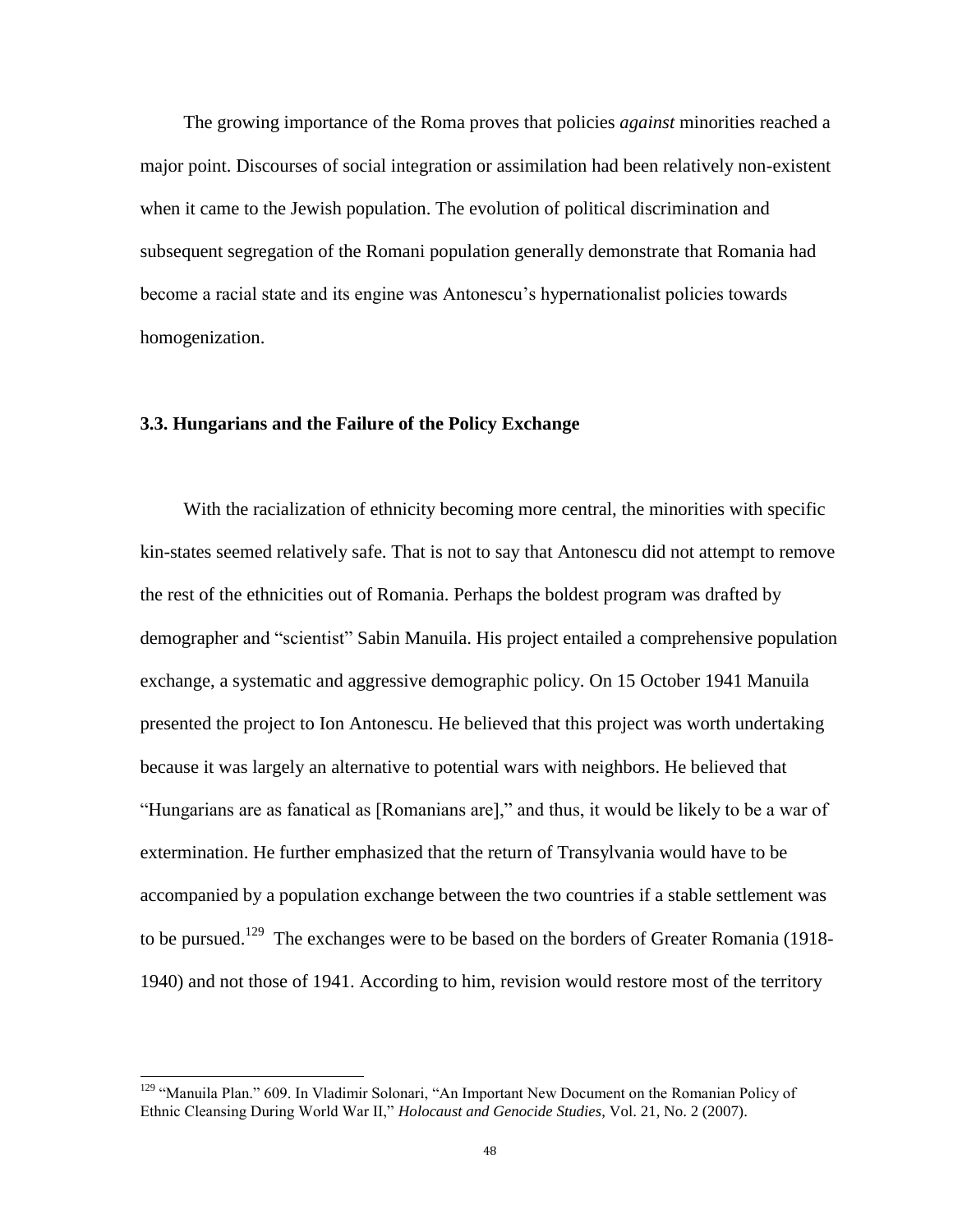Romania had lost in 1940.<sup>130</sup> All in all. Manuila's plan aimed for the removal of  $3.581,618$ non-ethnic Romanians from the country and bringing in of 1,979,059 "Romanians by blood" from surrounding countries.<sup>131</sup>

The plan materialized only to a minor degree, entailing the repatriation of part of the Hungarian-speaking population from Moldova. However, the influence of this program in Antonescu"s policies seems to have been minimal. Firstly, the plan was simply not realistic. Secondly, as Solonari argues, Manuila failed to take into consideration the ambitions of the *Conducator*, who besides homogenization of the population, also aimed at the territorial annexation of Bessarabia, Northern Bukovina and Northern Transylvania. He even had plans to annex Transnistria to Romania.<sup>132</sup> Antonescu's acute xenophobia, racialization of ethnicity and the pervasive existence of a national ideal of homogeneity led, in the end, to a prioritization of removal of the Jews and Roma and less of a concern vis-à-vis Hungarian population.

Ion Antonescu post-1989 portrayals as a great patriot are not surprising. It can be argued that, indeed, Antonescu had a vision for Romania. In fact, it seems that his personal political interests had a secondary role when it came to controlling the minority population. Nevertheless, his patriotism was extreme and even culpable. The policies of segregation or pure elimination in the case of the Jewish and Romani populations were largely stemmed in previous attempts of homogenization. The European context definitely helped Antonescu in

<sup>130</sup> "Manuila Plan," 611-617; Hitchins, Rumania, 450

<sup>131</sup> "Manuila Plan," 617, 610

<sup>&</sup>lt;sup>132</sup> Vladimir Solonari, "An Important New Document on the Romanian Policy of Ethnic Cleansing During World War II," Holocaust and Genocide Studies 21, No. 2 (Fall 2007): 268-297; 278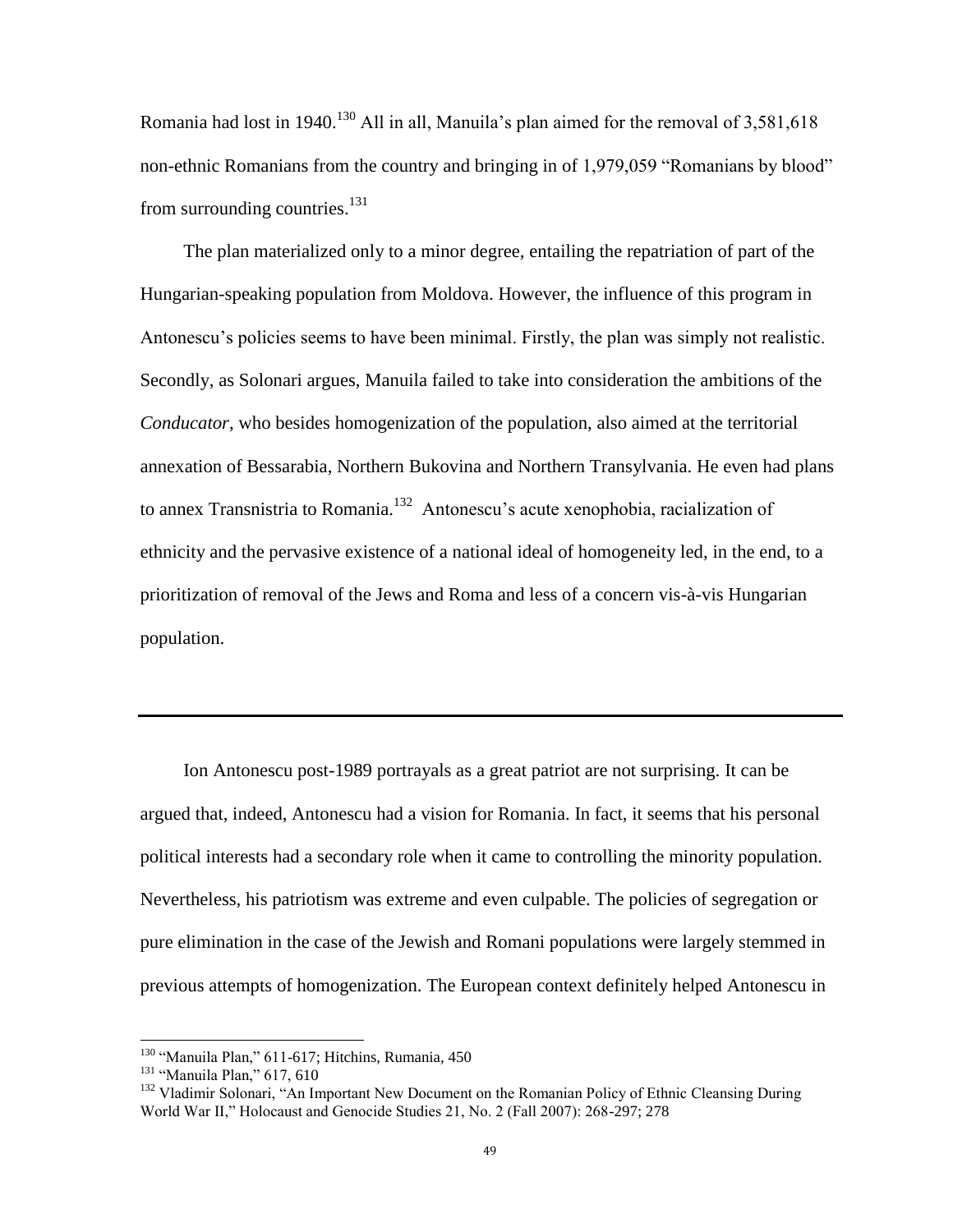partially achieving his plans. But the lack of continuity of his campaign, as seen in the halting of the deportation of the Jews in 1942, demonstrates that he also focused on his image abroad. Germany was losing the war, so the ties with Hitler had to be loosened, in order to maintain a level of international legitimization, but also to save Romania from collapse.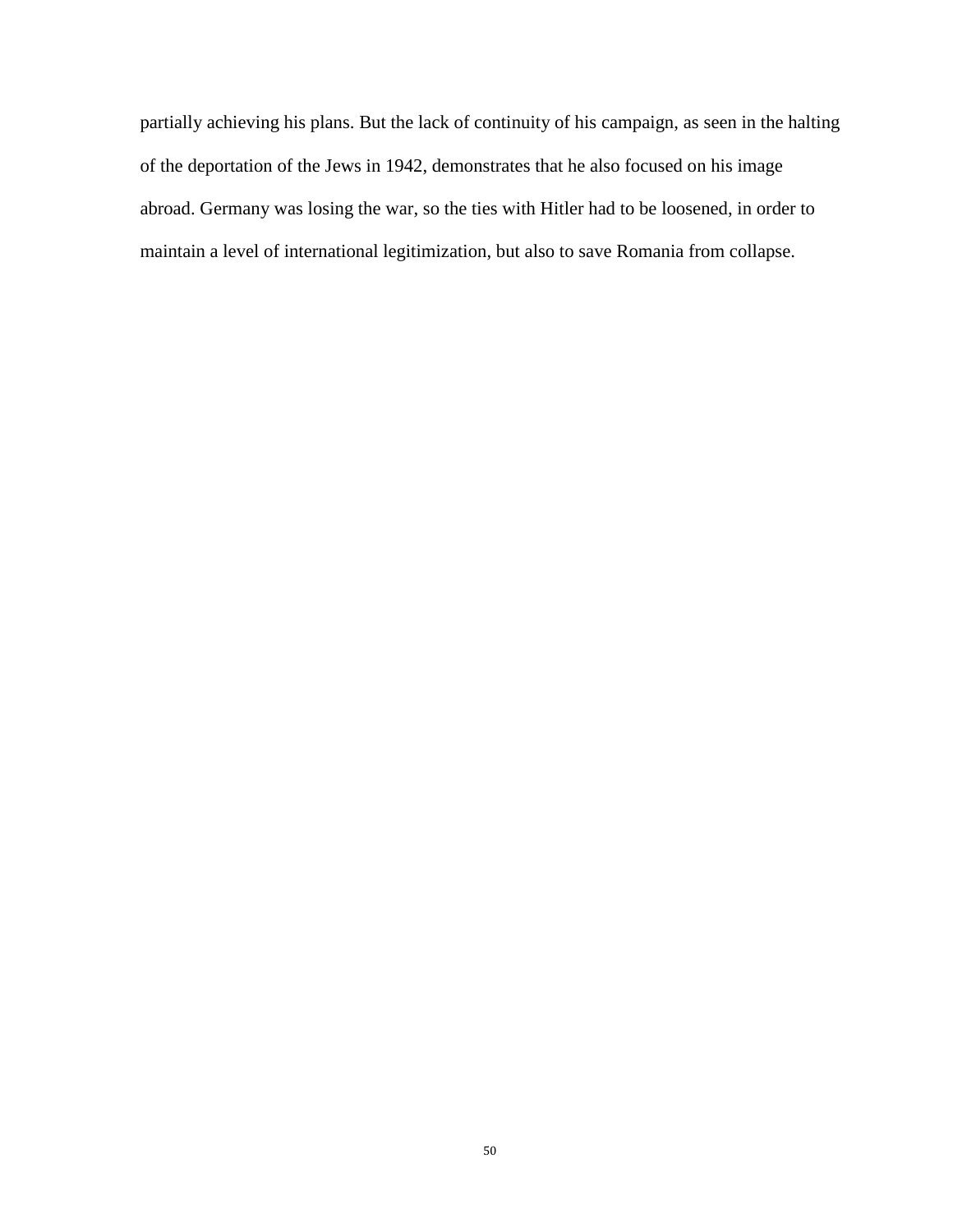### **Chapter 4**

#### **The Communist Period and Erratic Fluctuation of Minority Policies: 1945-1989**

At the end of World War II, Romania found itself in a rather precarious position. Geographically the situation had changed, albeit not to the same extent as after World War I. Politically, however, the change had extreme consequences, as the Soviets had taken over the country in a relatively short period of time. Politically, Romania switched from an orientation of extreme right to extreme left. However, nationalism remained a constant in terms of shaping minority policies. During the communist period, I argue that minority policies were determined by the necessity of the newly formed communist government to gain legitimacy, create alliances and critically centralize political power. This approach towards minorities allowed for a peculiar manifestation of a national ideology under communism. Considering these elements, the dilemma is in the degree of influence and the pressure of the external powers, particularly Moscow, before and after the withdrawal of the Red Army in 1958. I argue that, once again, the international pressure was relatively minimal in the relationship between the Romanian state and its minorities. The erratic fluctuation between policies of integration and segregation lead to the theory that, in fact, domestic political interest played the main role in policy drafting. The following section will discuss these particular approaches to minority policies in the communist period and how they determined the development of a particular Romanian identity under a socialist regime.

51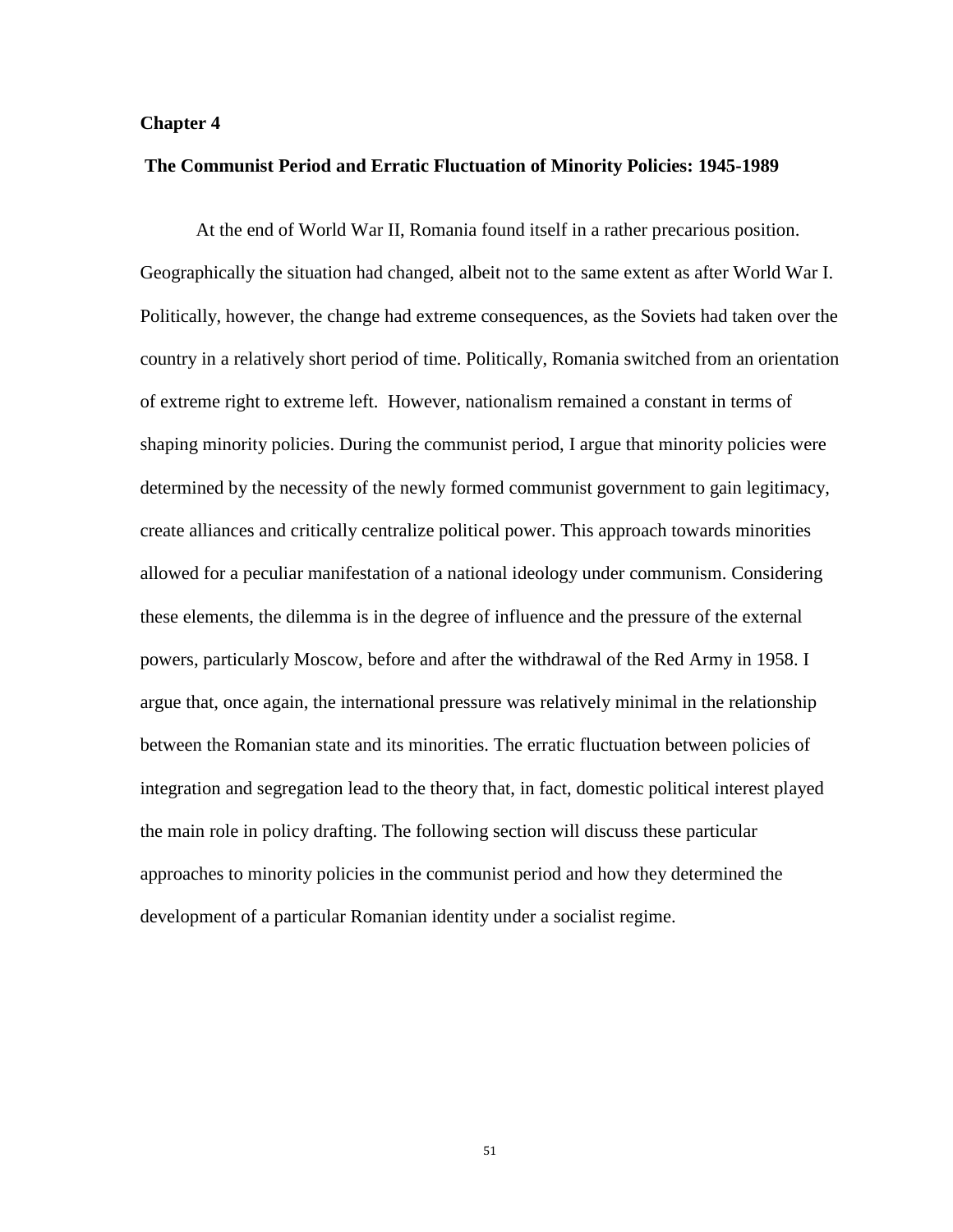#### **4.1. From neo-stalinism to nationalist communism**

In the immediate post-1945 period, we can see a switch in approach concerning national minorities. The political discourse changed from the emphasis on full elimination of some ethnic minorities to a focus on integration. The new government led by Petru Groza was to be a leftist government that initiated a positive approach. The communists needed the minorities to be their allies, in order to strengthen their newly achieved power in Romania. Nevertheless, from an ideological standpoint, the arrival of communism also meant a more prominent focus on "stateness" and less on "nationness."<sup>133</sup> Also, nationalism and communism are ideologically in conflict. The underlying question is how much of the relationship with minorities was imposed from Moscow in the early stages and how much was a domestic or self-interested political impetus. The erratic process of decision-making in the first half of communist rule, the development of nationalist communism and the emergence of the cult of personality during Ceausescu's rule points to the fact that in Romania internal factors once again had the strongest role behind minority policies. While communist ideology played a substantial role in the policy framework in the first part of its rule, the Communist Party ultimately needed alliances from minorities that had been persecuted by previous rightist nationalists.

It is without doubt that on the theoretical level, in the early days of communist rule, particularly in the period between 1947 and 1956, Romania was influenced by ideas of "Socialist patriotism." This was extensively based on Stalin"s theses on national identities.

 $133$  I define "stateness" as institutional dynamic and nationness as national identity dynamic of the population.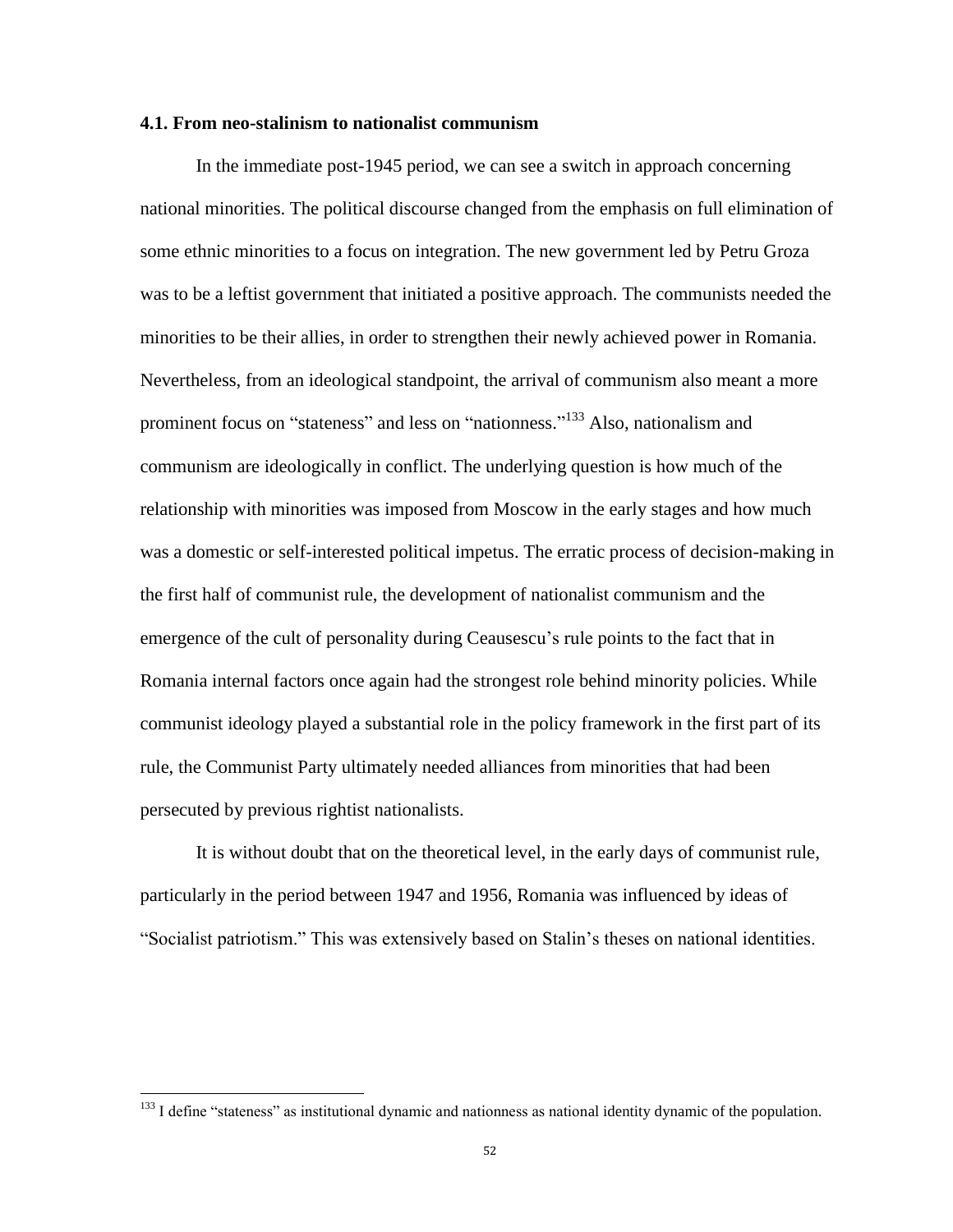The strength of Soviet patriotism -- said Comrade Stalin -- lies in the fact that it is based not on racial or nationalist prejudices, but on the people's profound loyalty and devotion to their Soviet Motherland, on the fraternal partnership of the working people of all the nationalities in our country. Soviet patriotism harmoniously combines the national traditions of the peoples and the common vital interests of all the working people of the Soviet Union.<sup>134</sup>

I describe this approach as being neo-stalinist. Thus, the new Romanian socialist state focused heavily on acquiring legitimacy through cultural and socio-economic communist values. Minority policies became part of this process particularly in the first half of the communist era.

Scholars generally agree that national ideology played a crucial role during the second half of Ceausescu's dictatorship. It has been argued that he extensively used it for the development of his cult of personality. Social anthropologist Katherine Verdery, in fact, emphasizes that national rhetoric and focus on language and culture contributed heavily to the symbolic force of the particular ideology put into practice by Nicolae Ceausescu.<sup>135</sup> Verdery, however, argues that nationalism was not one of Ceausescu"s strategies to legitimate his rule and to keep "the intellectuals coopted or subservient."<sup>136</sup> In fact, she notes that the Party was "forced onto the terrain of national values (not unwillingly) under pressure from others, especially intellectuals, who it could fully engage in no other manner(…) Romanian intellectuals were utilizing something-the Nation-that we might call a master symbolic, one having the capacity to dominate the field of symbols and discourses in which it was employed, pressing the meanings of other terms and symbols in its own direction."<sup>137</sup> She also adds: "National discourse in Romania is more than something used instrumentally by the Communist party but as rather, inscribed in and emanating from many quarters of

<sup>134</sup> J.V. Stalin, *On the Great Patriotic War of the Soviet Union*. In *Works*, Vol. 15 (London: Red Star Press, 1984), 422-423.

<sup>135</sup> Katherine Verdery, *National Ideology under Socialism* (Berkeley: University of California Press, 1995), 99 <sup>136</sup> Verdery, 12

 $137$  Verdery, 122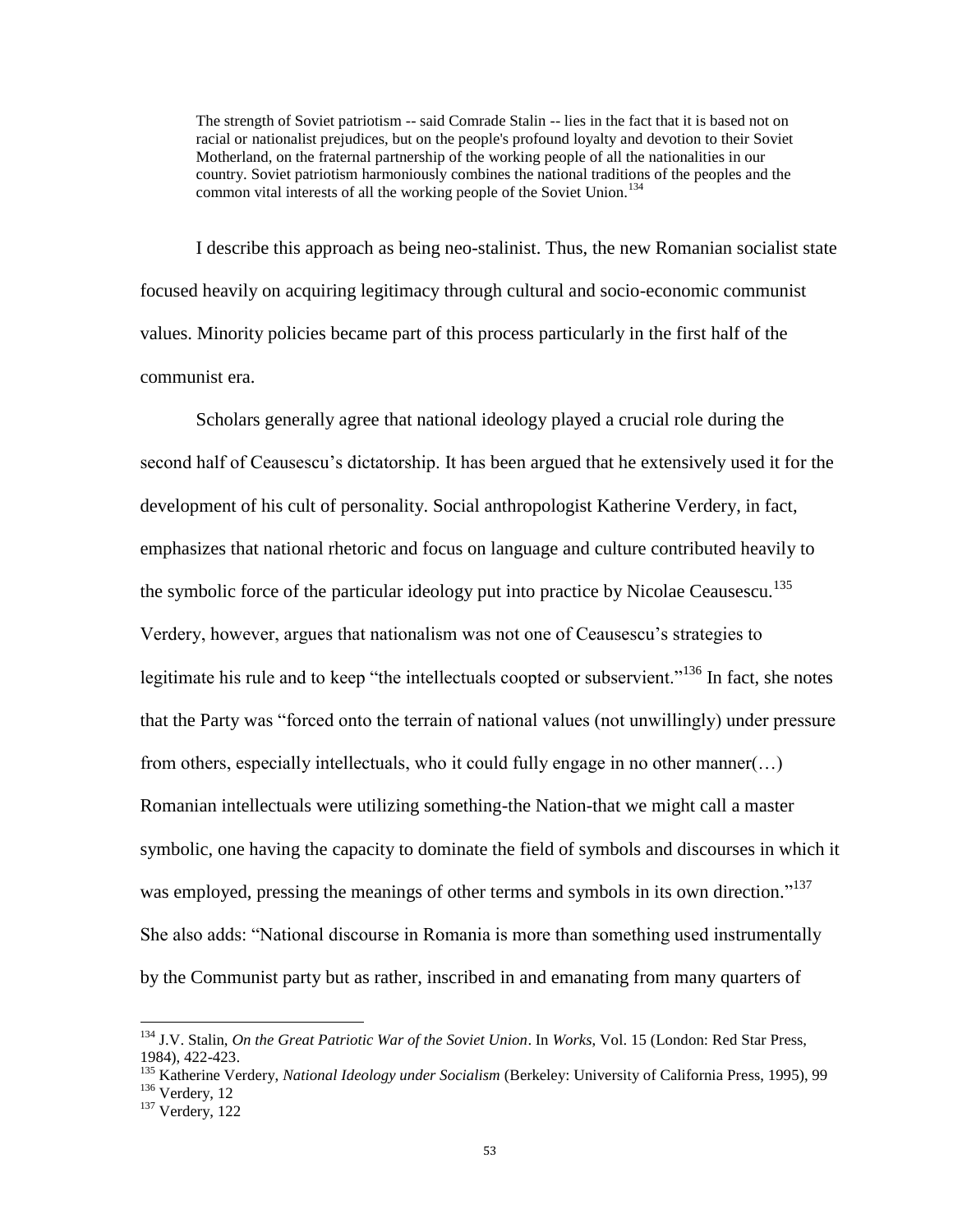Romanian society."<sup>138</sup> There is no doubt that the Romanian intelligentsia was, indeed, a strong force in coercing Party national discourse. Nevertheless, the intelligentsia could have not used its rhetoric without a favorable context. The minority policies created this framework. They simply did not allow any forms of mobilization that could have affected Romanian national identity. By eliminating the foreign factor, either by assimilation or segregation, Romanian governments allowed the successful spread of national ideology in rhetoric. It is fair to assume that national symbols could not have had the same impact in a state plagued by ethnic conflicts. Thus, both liberalization and coercion of minorities played a significant role in the evolution of national ideology in Romania.

### **4.2. Erratic Policies towards Hungarians**

In the post-war period, Hungarians became, once again, the center of attention for the newly formed government. The Hungarian population was, in fact, the most prominent, leading to serious political concern. I am tracing a number of crucial policies that affected the Hungarian population directly.  $^{139}$ 

Hungarians were immediately targeted in the initial stages of a somewhat populist approach of the Government that came to power in 1944, the immediate post-Antonescu era. There was a necessity for alliances with minorities for the Communist Party, because it was a relatively small party in the immediate post-war period. This led to an official collaboration between the Popular Magyar Union (Uniunea Populara Maghiara/UPM) and the Romanian Communist Party (PCR). The principles included in the collaboration between the UPM and

l

<sup>&</sup>lt;sup>138</sup> Verdery, 132

<sup>&</sup>lt;sup>139</sup> A number of these policies were applicable to other minorities as well: e.g. Germans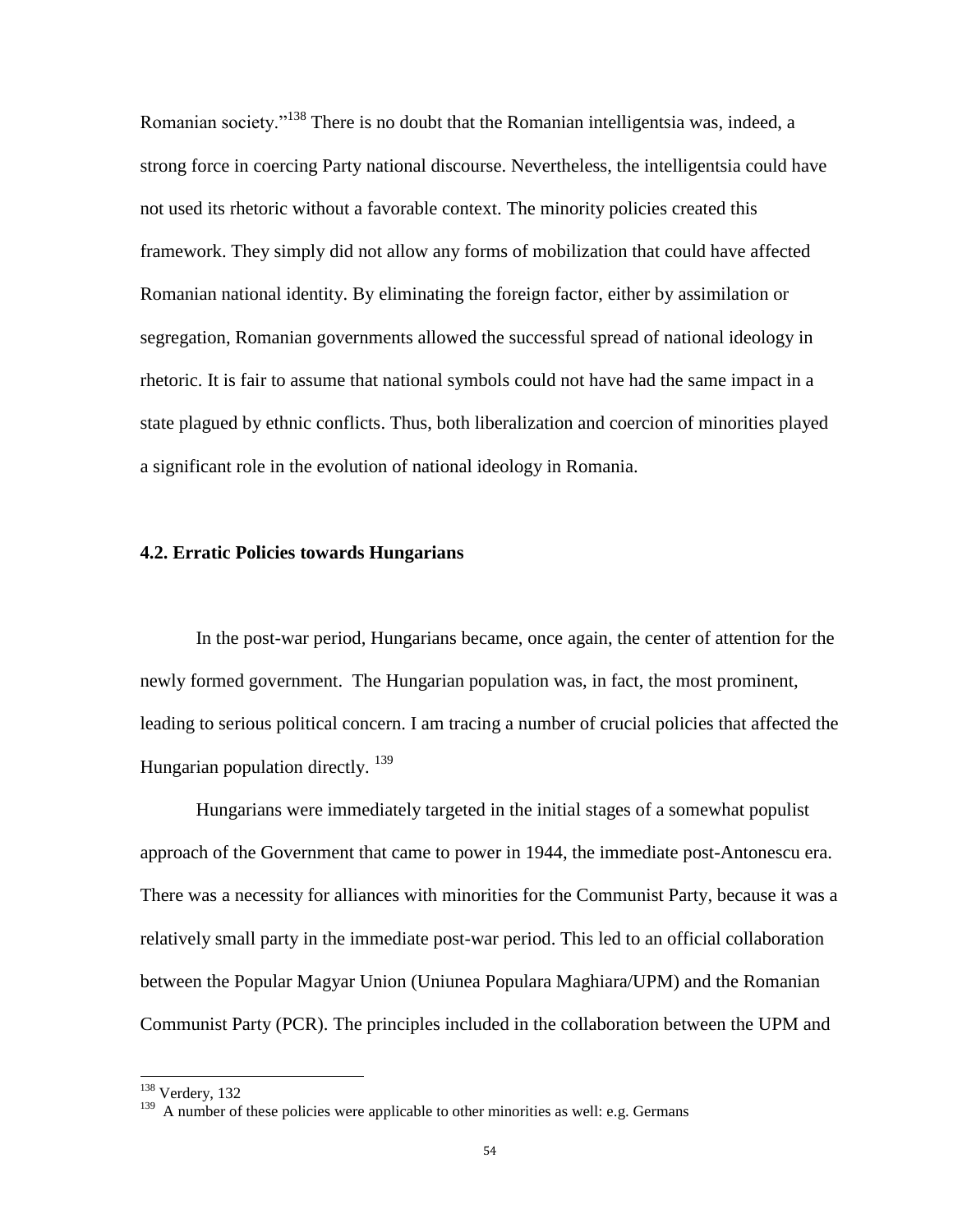PCR were: representation in the government, self-government in areas in which the Magyar population was above fifty percent, the recognition of Hungary as an official language, public education in Hungarian from primary school to universities, equality in rights of the Churches (Hungarian and Romanian Orthodox), the maintaining of Hungarian cultural institutions and freedom to use national symbols without restrictions.<sup>140</sup> Furthermore, the state would support schools, kindergartens and community centers. In essence the Hungarian community was not integrated as a result of acceptance of ethnic individualism-either administrative or cultural, but based on its status as a functioning community within the Romanian space. In the end, it was a matter of integration that would have served the political purposes of the Party and not a matter of concern for the Hungarians and their sociopolitical status at that time. From the perspective of the Magyar population, there was a necessity for normalization of the minority status in the post-war period. Hence, a series of Magyar leaders started collaboration with the Communist Party. The preferred collective solution led to the elaboration of a document on the Status of National Minorities.<sup>141</sup>

Once the Communist ensured their relative legitimacy, the heads of the UPM and their minority collaborators were heavily investigated under the accusation of fraud or treason against the state. In May 1947, the year when the PCR fully seized power, a new campaign of Romanianization reminiscent of the interwar period began. Autonomous economic institutions were eliminated, and starting with 1947-1948 traveling in Hungary became almost impossible. In 1952, the Autonomous Hungarian Region was created and the UPM ended its activity in 1953. Furthermore, nationalization was the central policy between

<sup>140</sup> Antal László, *Situaţia minorităţii etnice Maghiare în România* (Odorheiu Secuiesc, A.C.H.R. 1993) [The Status of the Ethnic Magyars in Romania]

<sup>&</sup>lt;sup>141</sup> This document remains to be the basis of the legislative framework as of 2005; Guvernul Romaniei, "Aviz referitor la proiectul de Lege privind statutul minoritatilor nationale din Romania" (20 May 2005). [Notice concerning the law vis-à-vis the status of national minorities in Romania.]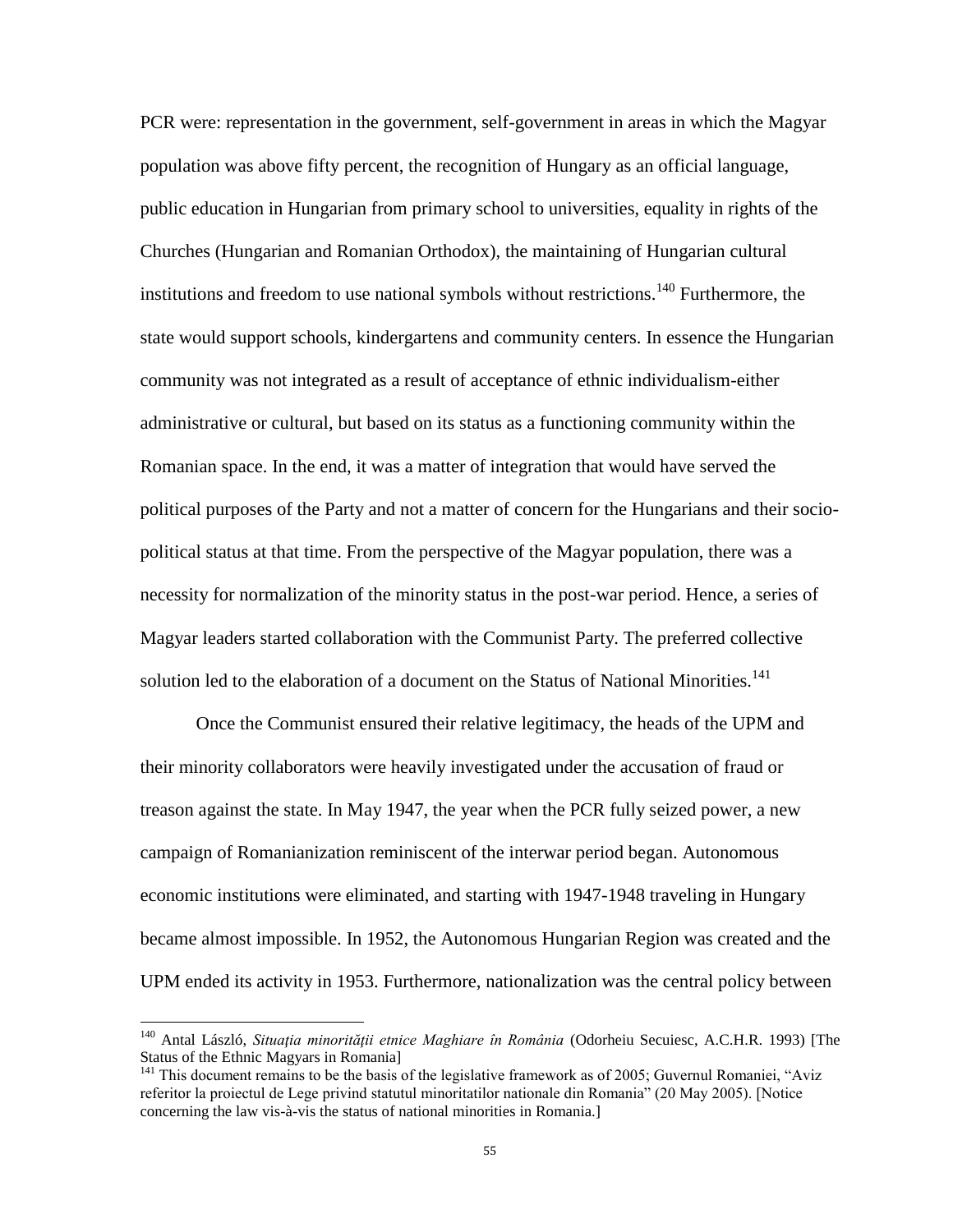1948 and 1956. It had massive consequences on the policies concerning minorities as well, as it led to a progressive destruction of the Hungarian community. For example, according to the Governmental Decree 176 from 1948, 1593 schools were subjected to nationalization. 81.6% were confessional Magyar schools. Furthermore, the decision no. 150/1950 of the Ministry of Culture and 2698/1952 of Ministry of Internal Affairs elaborated the confiscation of the archives or the nationalization of culture groups (e.g. Cultural Complex Batthyaneum in Alba Iulia).<sup>142</sup> At this stage, Magyars were deprived of the possibilities to maintain their national identity.

The 1956 Hungarian Revolution was a key moment in the relationship between the state and the Hungarian minority. If in the first periods of the communist regime we can discuss about concern for legitimacy and power strengthening, the centralized control over the Hungarian community developed heavily in 1956. The sympathies between Romania"s Hungarian community and the ideals of the Hungarian Revolution were interpreted by the Romanian regime as nationalist manifestations against the state. When political dissent emerged and the Hungarian intelligentsia in Transylvania started organizing anti-communist activities, thousands of protesters were arrested and incarcerated.<sup>143</sup> The unrest was blamed on a series of bad policies concerning the minorities. The fact that most protesters were young people led to the conclusion that the existence of institutions where teaching in the mother tongue was allowed was a great policy mistake. Ultimately, the teaching of Hungarian language in high schools was restricted.<sup>144</sup> Even more so, minimum quotas for number of students in a class were imposed; but even when these were met, classes were

<sup>&</sup>lt;sup>142</sup> "Liga Pro Europa."

<sup>143</sup> "Minorities in Southeast Europe." *Center for Documentation and Information on Minorities in Europe - Southeast Europe (CEDIME-SE)*, Accessed on 10 December 2010.

<sup>144</sup> Dennis Deletant, *Ceausescu and the Securitate: Coercion and Dissent in Romania, 1965-1989* (Hurst and Company: London, 1995), 112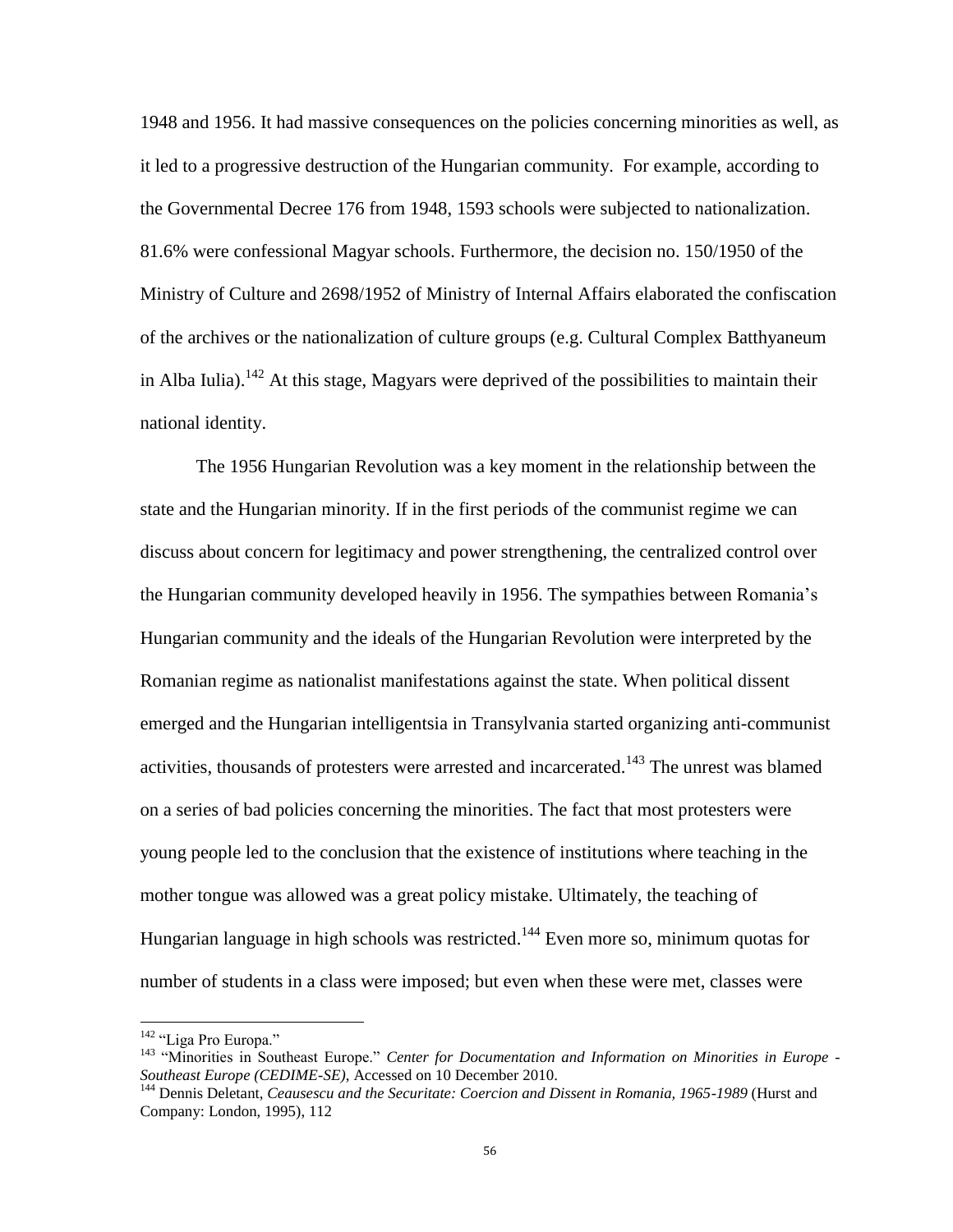cancelled.<sup>145</sup> Furthermore the Hungarian-speaking University, Bolyai University, and the Romanian Babes University were forced to merge in 1959. Consequently, the number of subjects that could be studied in Hungarian decreased considerably at the level of higher education.<sup>146</sup> In essence, the only career opportunities for Magyars were in teaching and medicine.<sup>147</sup>

When Nicolae Ceausescu was elected as the First Secretary of the Central Committee of PCR in 1965, a new stage of the communist period began. This was an episode of relaxation and, ironically, of liberalization concerning the policy towards minorities. However, it can be argued that there was a clear dichotomy when it came to political discourse and actions in relation to the Magyars. On the surface, it was assumed and even promoted that, in fact, the nationality issues had been solved. The cultural concessions were astounding: Hungarian magazines started publishing, Hungarian language newspapers appeared in counties with a predominant Hungarian population. The Hungarian elites were also consistently attracted in Ceausescu"s circles of interest. Ultimately, minority rights would gradually diminish, as Ceausescu"s focus was to turn Romania into a personal dictatorship. However, in the 1965 Constitution, the term *nationalitate conlocuitoare* or "coexisting nationality" was added. Article 22 showed that the government allowed the use of the mother tongue in books, newspapers, magazines, theater or within the education system. The media also began playing an important role, as the government allowed the opening of publishing houses and broadcasting of television shows in Hungarian. Language rights were

<sup>145</sup> "SOS Transylvania," *International Helsinki Federation* (Vienna: International Helsinki Federation for Human Rights, 1988), 35.

 $146$  Antal, 19.

<sup>&</sup>lt;sup>147</sup> Juliana Geran Pilon, *The Bloody Flag: Post-communist nationalism in Eastern Europe* (London: Transaction, 1992), 63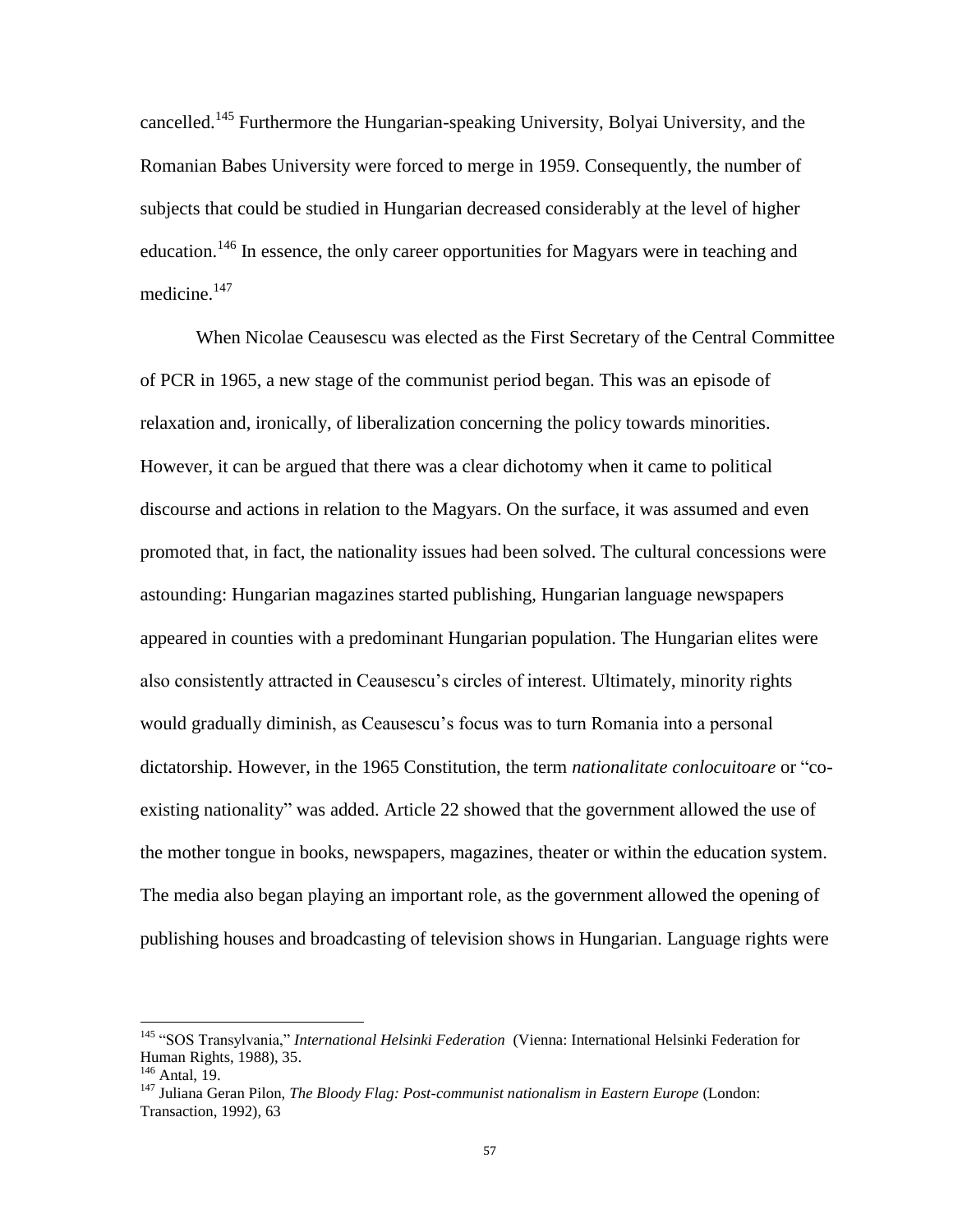to be kept as part of a policy of integration.<sup>148</sup> However, at the beginning of the 1970s, the situation of the minorities gradually worsened. There is a consensus that Romania became a nationalist communist state between  $1971^{149}$  and 1989.

After Ceausescu"s July Theses in 1971, a speech on "Proposed measures or the improvement of political ideological activity, of the Marxist-Leninist education of Party members, of all working people, " an unprecedented period of radical *re-stalinization* and the construction of a personality cult without precedent followed. In 1968 Romania had distanced itself from Moscow by refusing to support the military suppression of the Revolution in Prague. Ties were maintained based only on the common communist ideology. This allowed Ceausescu to create an iron curtain between Romania and the rest of the USSR. Interestingly enough, the ties with the West reversed, as he became a favorite of the Western leaders. Nevertheless, the practice of dictatorship was extremely prominent in this period. For the Hungarian population, severe travel restrictions were imposed.<sup>150</sup> Hungarians attempted to cross the guarded border into Hungary, but they were often arrested and charged with disloyalty or attempted subversion against the state.<sup>151</sup> The process of assimilation determined the creation of forced policies: Hungarian schools and departments were reduced in number, Hungarian publications were put under ideological censorship, broadcast of local radio stations in Hungarian was stopped, geographical and Christian names in the native

<sup>&</sup>lt;sup>148</sup> "Articolul 22." *Constitutia Republicii Socialiste Romania din 1965*. [The Constitution of the Socialist Republic of Romania since 1965] In Romanian, this reads: "In Republica Socialista Romania, nationalitatilor conlocuitoare li se asigura folosirea libera a limbii materne, precum si carti, ziare, reviste, teatre, invatamintul de toate gradele, in limba proprie. In unitatile administrativ-teritoriale locuite si de populatie de alta nationalitate decit cea romana, toate organele si institutiile folosesc oral si scris si limba nationalitatii respective si fac numiri de functionari din rindul acesteia sau al altor cetateni care cunosc limba si felul de trai al populatiei locale."

<sup>&</sup>lt;sup>149</sup> After a visit to North Korea in 1971, Ceausescu was favorably impressed by the effectiveness of the personality cult in controlling and keeping an iron grip on the population

<sup>150</sup> Ferenc Glatz, *A Kisebbségi kérdés Közép-Európában tegnap és ma: Tanulmány* (Budapest: Europa Institute, 1992), 51.

<sup>151</sup> Istvan Szonyi, *Hungary as a security risk: no major concerns* (Berlin: Forschungsinstitut für Internationale Politik und Sicherheit, 1993), 13.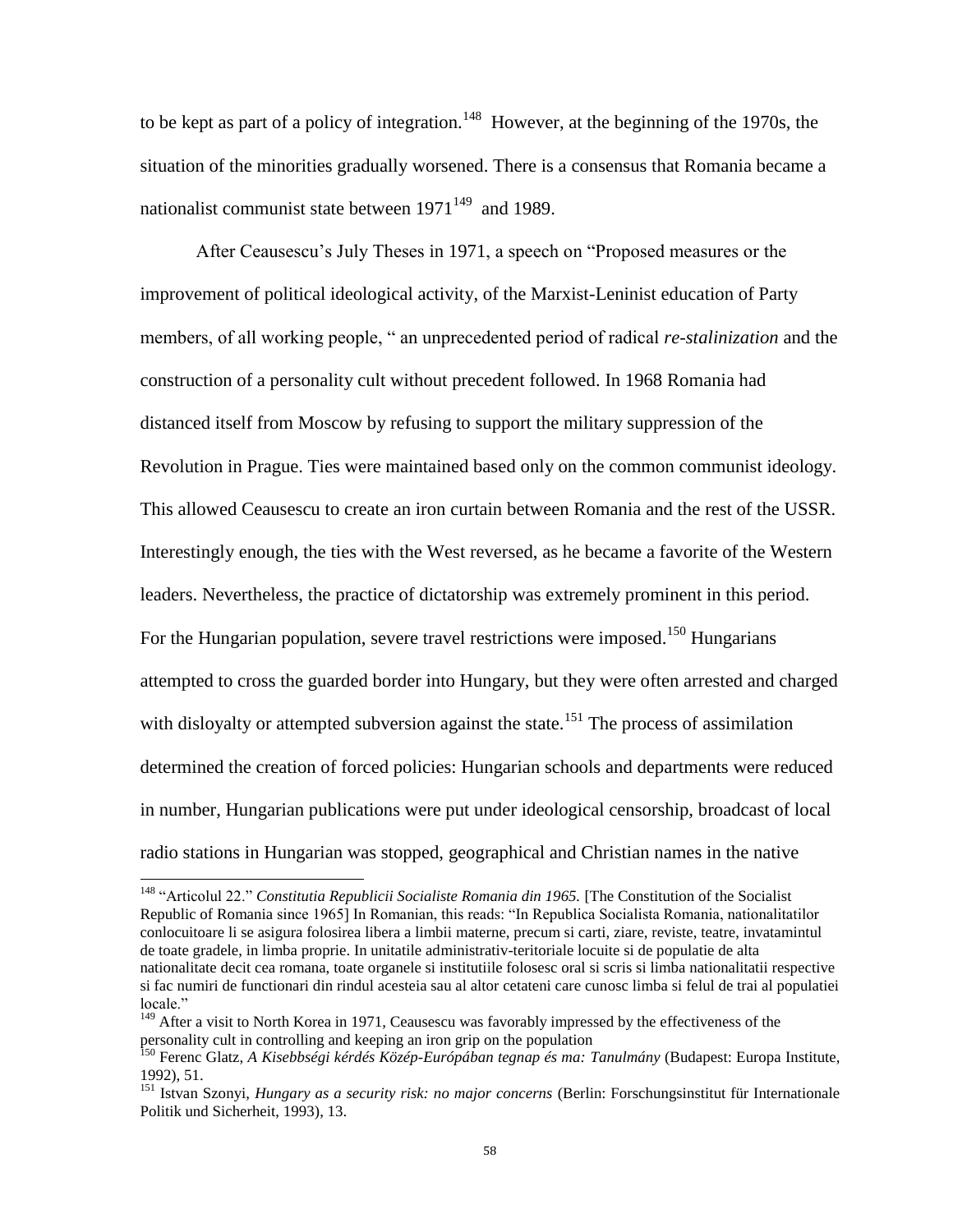language were prohibited, and villages began to be demolished, an initiative that Hungarians perceived as being aimed at them.<sup>152</sup> Perhaps the strongest policies of assimilation refer to education, such as Decree No. 278/1973 issued by the Romanian State Council on 13 May 1973: "in townships where primary schools offer instruction in the languages of cohabiting nationalities, (…) sections or classes taught in Romanian shall be organized, irrespective of the number of students.(…) the minimum number of children in a class shall be at least 25 in primary school classes [for minorities] and 36 in secondary school classes for minorities."<sup>153</sup> Restrictions culminated with the closing of the Hungarian Consulate in Cluj in 1988 after a diplomatic scandal. By the end of the 1980s the "co-existing nationalities" were replaced by "Romanians of Hungarian language."<sup>154</sup>

#### **4.3. Migration of Germans**

In the post-1945 period, Romania did not expel Germans, unlike Poland or Hungary. However, 70,000 ethnic male Germans had been deported to labor camps in Ukraine and approximately 100,000 fled with the German army. The German community, however, remained relatively intact. Furthermore, in the immediate post-war period, the liberal minority policies used for Hungarians were extensively used for the German population also: access to mother-tongue education, their own weekly press and book publication, cultural programmes, and airtime for German-language radio and television broadcasts.<sup>155</sup> At the

<sup>152</sup> Deletant, *Ceausescu*, 267-268..

<sup>153</sup> Rudolf Joo, *The Hungarian Minority's Situation in Ceausescu's Romania* (Boulder, 1994), 48

<sup>154</sup> Antal, 225-260

<sup>&</sup>lt;sup>155</sup> Stefan Wolff and Karl Cordell: Ethnic Germans as a Language Minority in Central and Eastern Europe: Legislative and Policy Frameworks in Poland, Hungary and Romania, 14. Taken from Stefan Wolff Official Website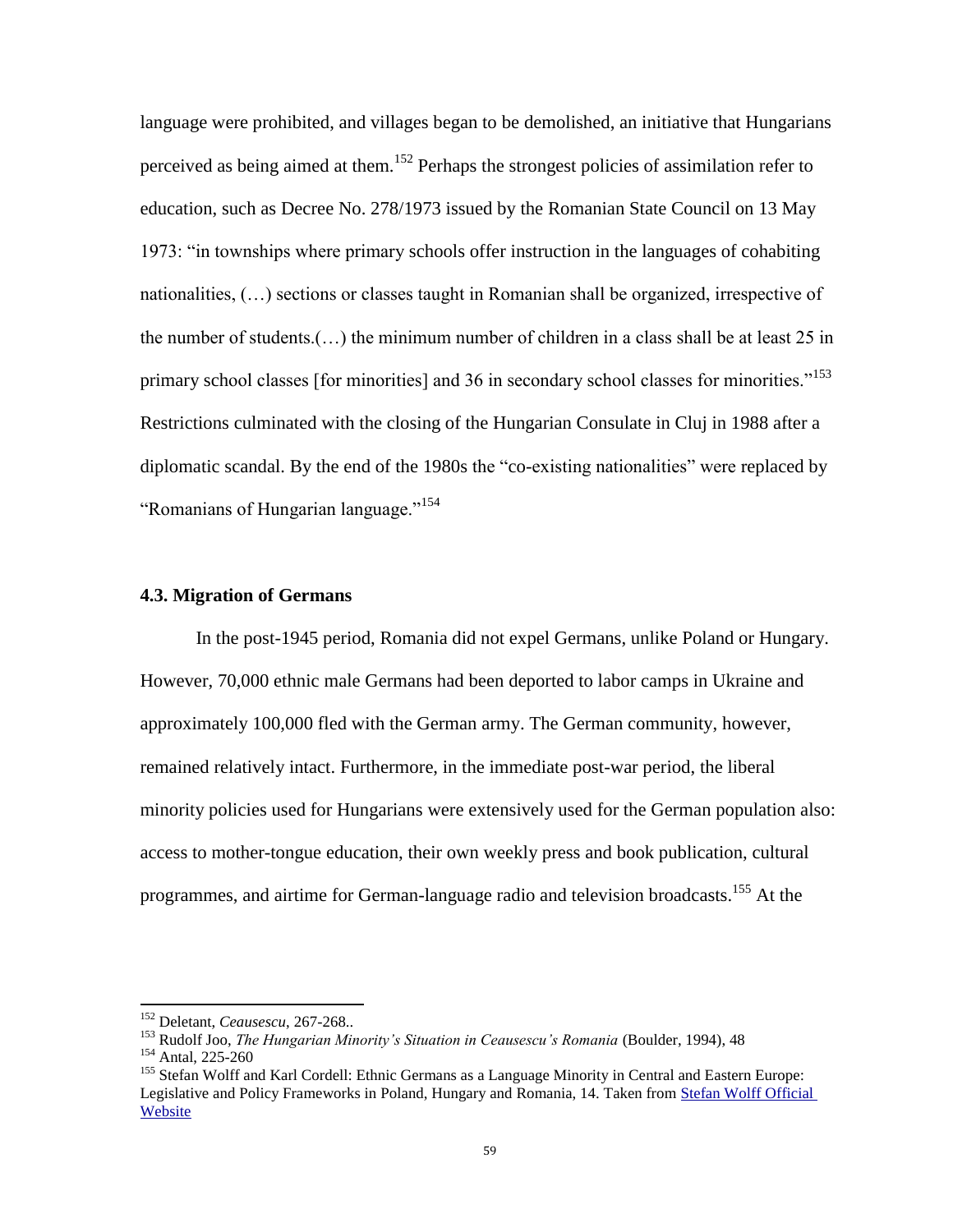same time, nationalization affected the German population to a similar extent as the Hungarian population. Nationalization led the mostly rural German population to poverty. <sup>156</sup>

When Ceausescu signaled the departure from multiculturalism in the early 1970s, the Germans were also affected, however, not nearly as severely as the Hungarian population. Germans continued to enjoy a relative freedom of expression of their ethnocultural identity. Historian Stefan Wolff argues that, this was connected to the fact that, the Romanian communist regime had discovered that its German minority was a source of hard-currency income. The regime also wanted to benefit from Willy Brandt's *neue Ostpolitik*, as over 150,000 ethnic Germans were given exit visas to the federal Republic between 1977 and 1988, against a per-capita fee of between 8,000 and 12,000 Deutschmarks.<sup>157</sup> All post-war censuses show a decline in the number of ethnic Germans in Romania largely because of the profit incentives that triggered the government to let Germans leave.<sup>158</sup>



In essence, there were a series of factors that led to the migration-oriented policies: the small German population could not have a big role within the state. There were not dangerous  $\overline{a}$ 

<sup>156</sup> "Neamul Svabilor din Banat Sta Sa Piara," *Jurnalul National*, 26 April 2004.

 $157$  Wolff 14

<sup>&</sup>lt;sup>158</sup> The Census in 1992 is included in order to emphasize the decline of the German population. [Taken](http://www.kia.hu/konyvtar/erdely/supplem.htm) from Varga E. Arpad."Hungarians in Transylvania between 1870 and 1995: Supplementary Tables." *Teleki Laszlo Foundation* (1999). Accessed on 12 December 2010.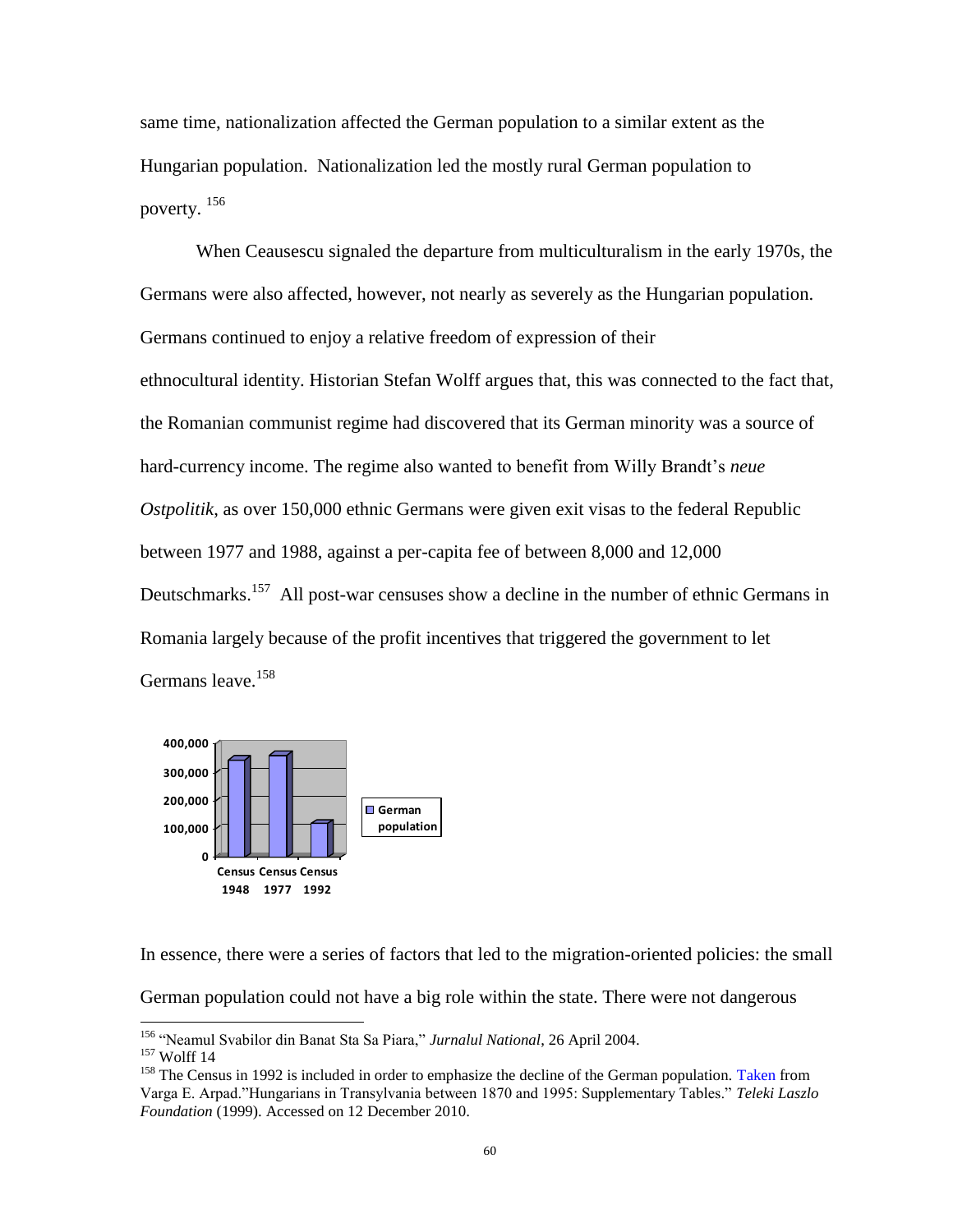either, as seen in the case of the Hungarians. Like in many of the countries in Eastern Europe, the economic situation was difficult. When Germany offered the possibility of this exchange, the government embraced it.

## **4.4. Early Policies of Inclusion and the Migration of the Jews**

After the Holocaust, there were approximately 400,000 Jews in Romania. By 1977, as a result of mass emigration, approximately 20,000 remained.



The status of the post-war Jewish population rested heavily on restitution policies. It was a way for the population to go back to normality after the Antonescu era. However, nationalization delayed return of houses and other Jewish-owned property. As was the case with the other minorities, this state policy affected a large number of Jewish entrepreneurs. Consequently, Romania found itself dealing with a mass exodus to Israel. Emigration would, in fact, lessen the risk of ethnic conflict. However, the authorities prevented the departure of educated persons or those who could have contributed to the new socialist economy. Opinions were divided on the emigration issue leading to the regime"s shifting policy vis-à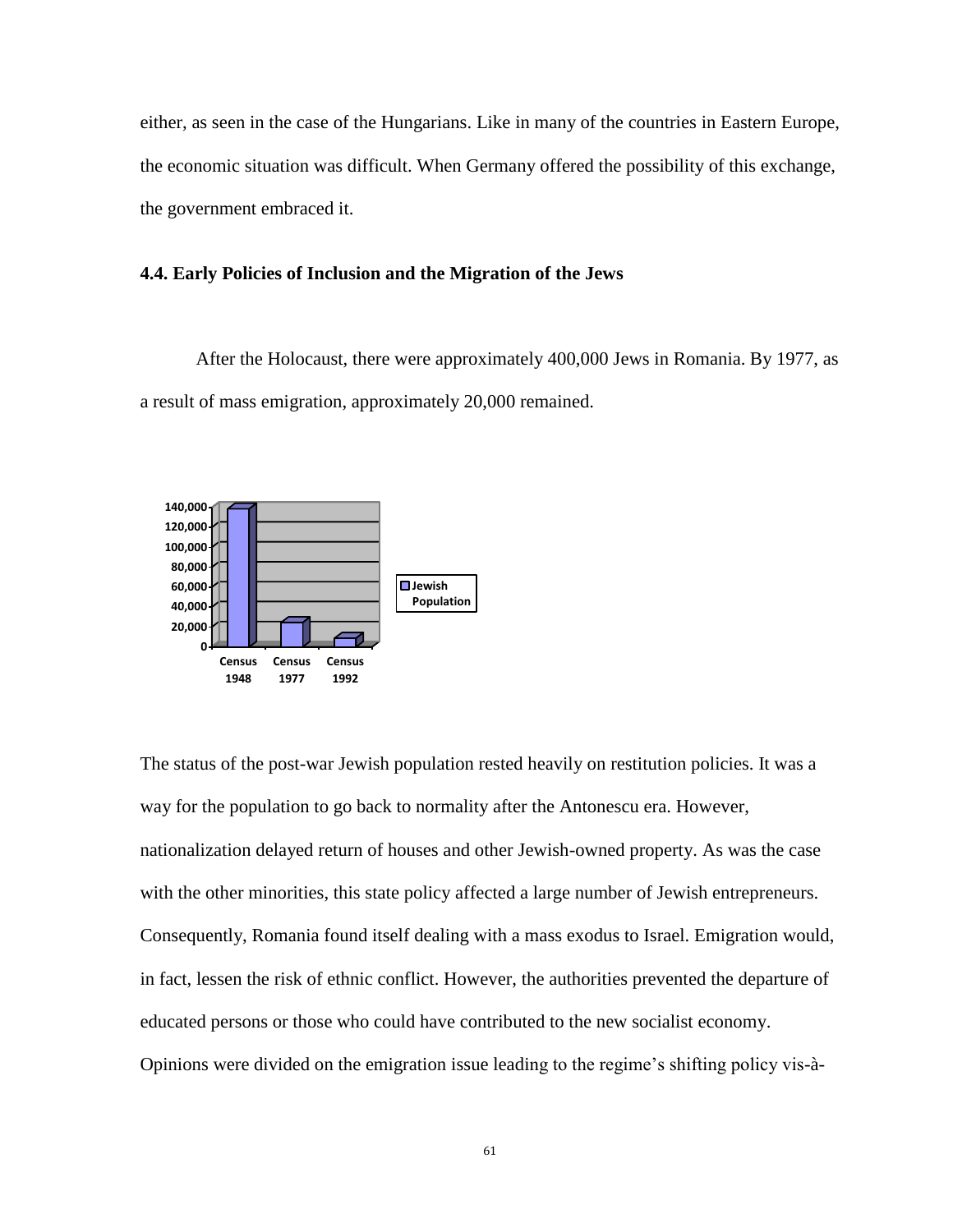vis the exodus of the Jewish population.<sup>159</sup> The interests of the Party managed however to offer an unprecedented set of privileges: ability to enter the Communist Party and have important positions at a local or administrative level. There was not a policy of aggressive segregation.<sup>160</sup>

However, due to the halting of the emigration policy between 1952 and 1956, Romania had to deal with a form of social anti-Semitism. In essence, the Jews were, once again, accused of spreading communism and communist values. In this context, the Party restrategized its ethnic composition at the beginning of the 1950s, as the Jews were removed from political life. The community entered a period of marginalization.<sup>161</sup>

Improvement in the relations between Romania and Israel led to a change of status of the Jewish community. It is not a matter of Israeli pressure however, as it generally refrained from interfering in Romanian domestic policies, but a matter of economic concerns that had appeared even before Ceausescu took power. The economic benefits of an association with Israel and the United States were appealing to the governments of the time.<sup>162</sup> The opening of borders followed and a great number of the Jewish population fled to Israel. As Romanianborn Jewish mathematician Egon Balas described it, the Jews, "who had been traditionally discriminated against, now had an enormous privilege and advantage over non-Jews in that they could apply to emigrate."<sup>163</sup>

Ceausescu"s liberal policy on Jewish emigration was appreciated extensively at an international level. Historian Leon Volovici argues that these open policies would have

<sup>159</sup> Leon Volovici, "Romanian Jewry under Rabbi Moses Rosen during the Ceausescu Regime" in *Jews and the state: dangerous alliances and the perils of privilege*, ed. Ezra Mendelsohn (Oxford University Press, 2003), 183

<sup>160</sup> Volovici, 184.

<sup>&</sup>lt;sup>161</sup> Volovici, 184.

<sup>162</sup> Volovici, 185.

<sup>163</sup> Volovici, 186.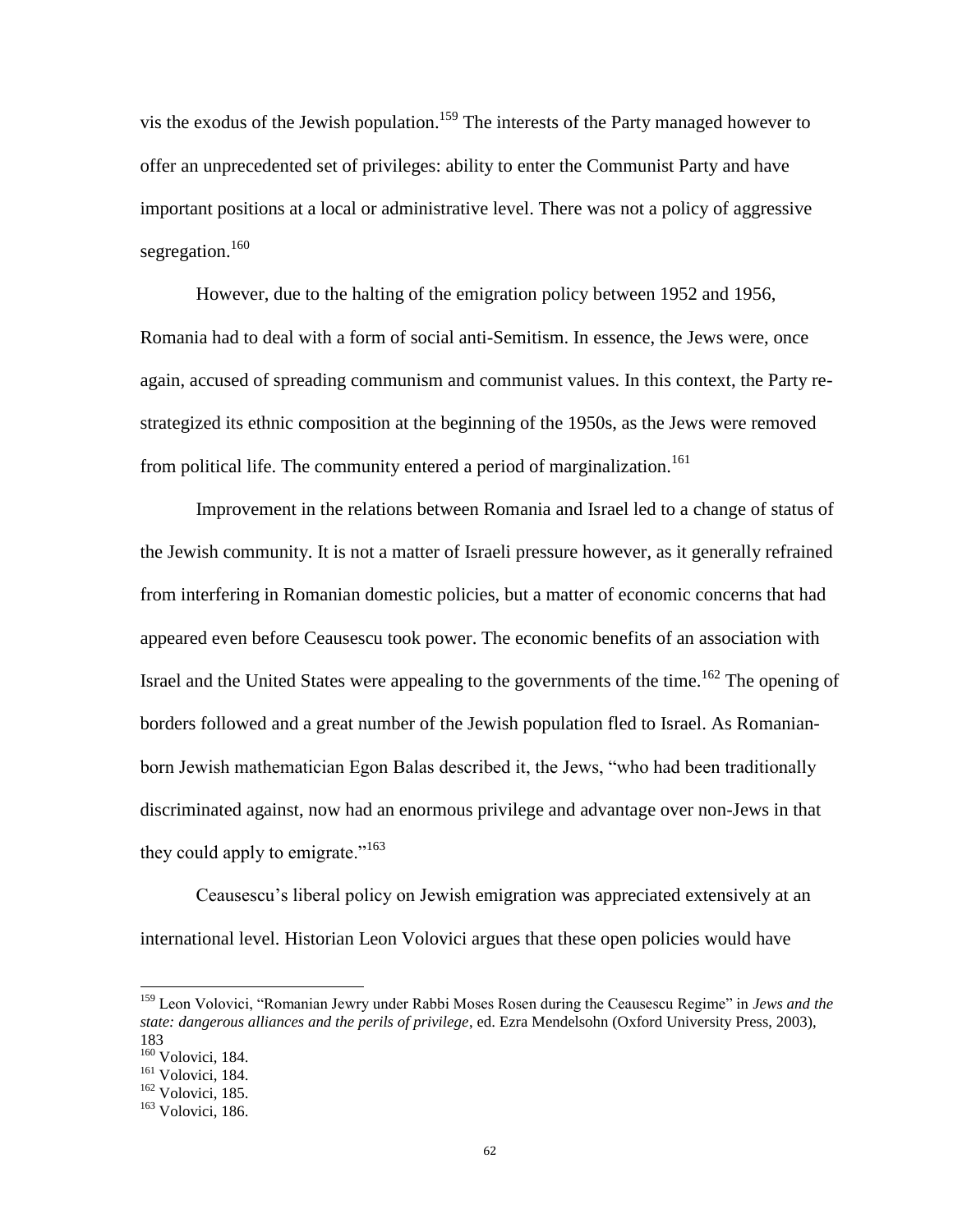influenced the greater spread of national ideology, since the population was to be far more homogeneous as a result of these exoduses.<sup>164</sup> The Jewish population was massively crippled after the war and despite a series of policies that might have emphasized its definite role on a political level the community was far too weak to pose any real threats to the regime, unlike the Hungarian population. On the contrary, it offered unexpected benefits, which Ceausescu ultimately took advantage of. Paradoxically, the Jews and the Germans had the same status within Romania which led to similar policies.

### **4.5. The status of the Roma**

During the war, the Roma became an important focus for the Romanian racist state. However, their deportation was not seriously considered in the discourses of the communist leaders. The previous anti-Semitic and anti-Jewish policies were of greater importance to the communists. In fact, the Roma were not categorized as either a social or ethnic priority for the authorities. They were not discussed in relation to postwar minority policies. Furthermore, they were not mentioned in the policy towards "co-inhabiting nationalities."<sup>165</sup> Roma were first considered a minority during the war, but were highly neglected as such before and after. Nevertheless, there was a preoccupation with the Roma, especially in the late 1970s and early 1980s, when a program that focused on social integration was launched. We can only assume that its quick abandonment was related to the inability or lack of interest in acknowledging them as ethnic minorities.

<sup>164</sup> Volovici, 186.

<sup>165</sup> Viorel Achim, "Romanian Memory of the Persecution of Roma" (paper presented at the Symposium *Roma and Sinti Understudied: Victims of Nazism*, Center for Advanced Holocaust Studies, United States Holocaust Memorial Museum, Washington DC, 2002): 59-77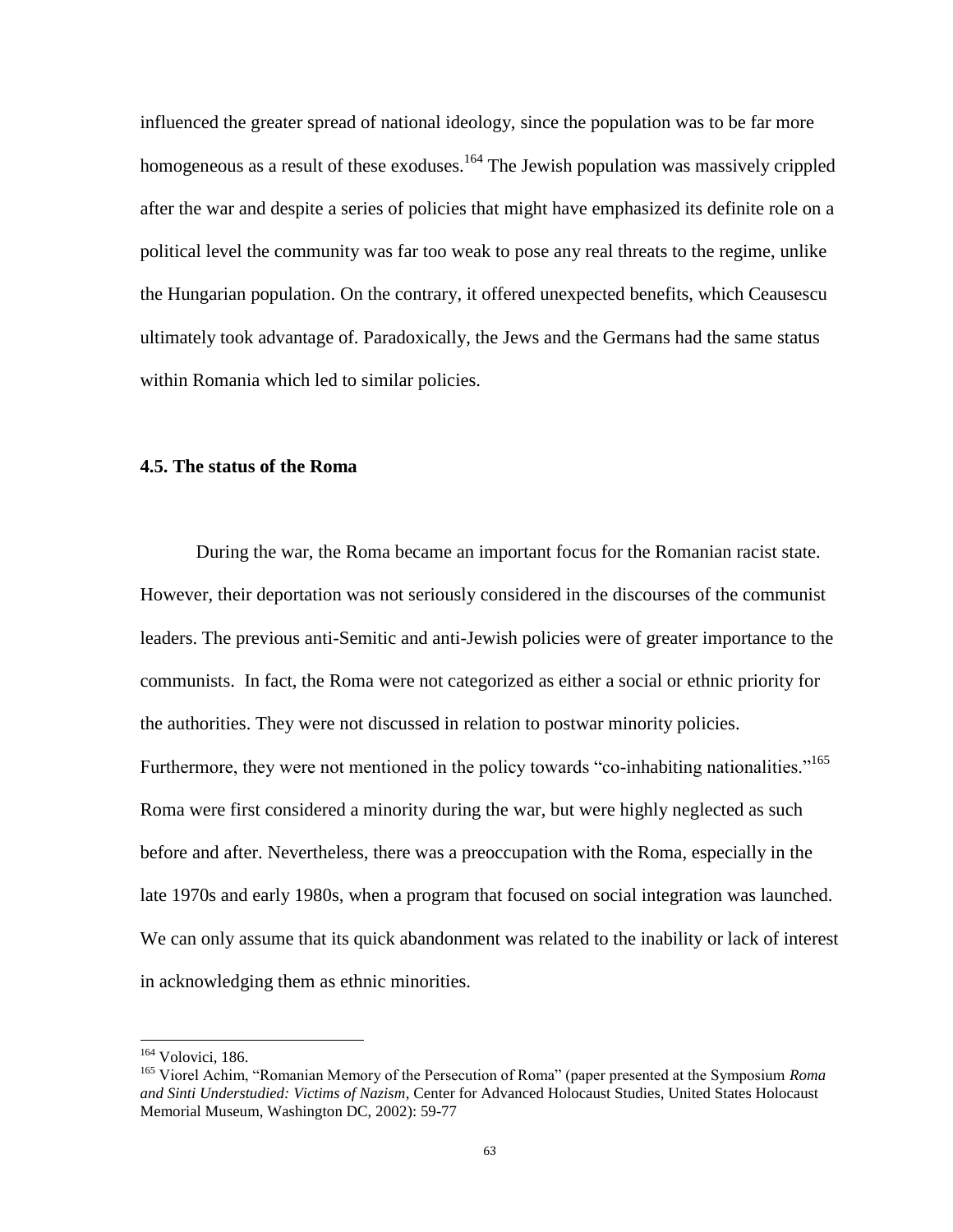Minority policies during the communist period were triggered by a combination of previous causes. The internal engines were a mix of attempts for nation-building, centralization of power and economic interests. While the first half of the communist period had an ideological basis framed by the Soviet Union and generally controlled from Moscow, the need for domestic support of the relatively weak communist party in the early years cannot be ignored. However, the year 1968 played a definite role in the relationship between Romania and the rest of the USSR. Subsequently, Ceausescu "blocked" the country creating the perfect framework for a manifestation of an extreme national ideology. These elements reflected largely on the evolution of the minority policies, which heavily fluctuated between liberalization and constraints.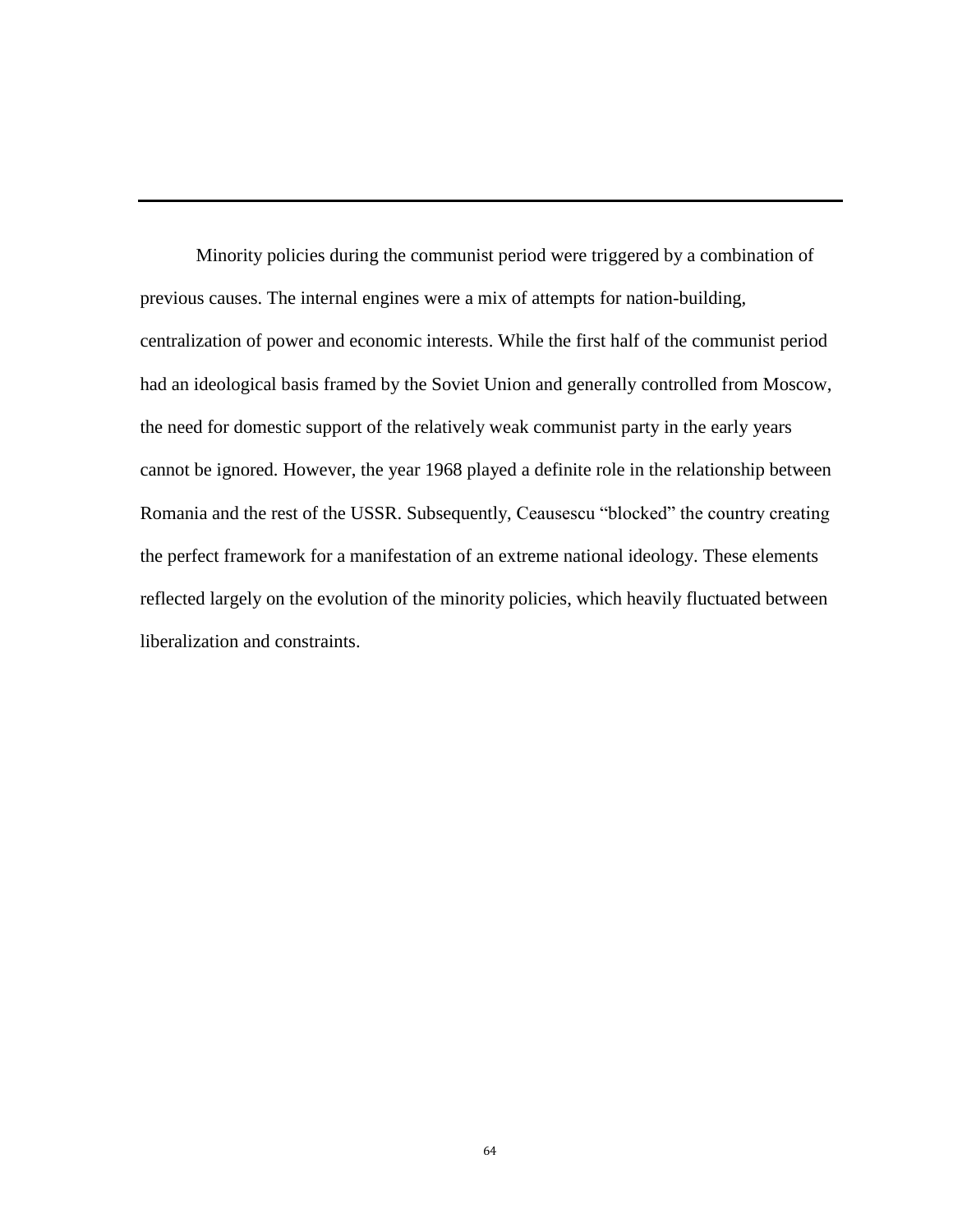## **Chapter 5**

 $\overline{\phantom{a}}$ 

## **Postcommunist Period and The Struggle for Legitimacy: 1989-2007**

Scholars have extensively debated the involvement of the EU in the development of new democracies in Eastern Europe. Political scientist Laurence Whitehead emphasized the powerful impact of EU accession by stating that the organization:

…generates powerful, broad-based and long-term support for the establishment of democratic institutions because it is irreversible, and sets in train a cumulative process of economic and political integration that offers incentives and reassurances to a very wide array of social forces…it sets in motion a very complete and profound set of mutual adjustment processes, both within the incipient democracy and its interactions with the rest of the Community, nearly all of which tend to favor democratic consolidation…<sup>166</sup>

While the main idea of this argument is valid, one should not assume that the process of democratization would have external impetuses only. In the case of Romania and its minorities, one cannot ignore the resources for democratization that came from within. This aspect argues against Martin Brusis" positive rating of the impact exerted by the EU on shared power between ethnicities.<sup>167</sup> A look at the patterns of impetuses for minority policies in Romanian history also demonstrates a prevalence of internal factors and reactionary attitudes to external contexts. While the role of the EU in the drafting of the minority policies cannot be ignored, it should not be assumed that it was singular or decisive. In fact, the internal coordinates of these policies were maintained throughout the post-communist period.

The main concern of Romanian citizens in the aftermath of the Ceausescu regime was how to create a strong, lasting democracy based on political pluralism and social acceptance.

<sup>166</sup> Laurence Whitehead, *The International Dimensions of Democratization: Europe and the Americas* (Oxford: Oxford University Press, 1996), 19.

<sup>&</sup>lt;sup>167</sup> He also defines Romania as an "exemplary" accession country. Martin Brusis, "The European Union and Interethnic Power-sharing Arrangements in Accession Countries," *Journal on Ethnopolitics and Minority Issues in Europe*, Vol. 1 (2003): 1.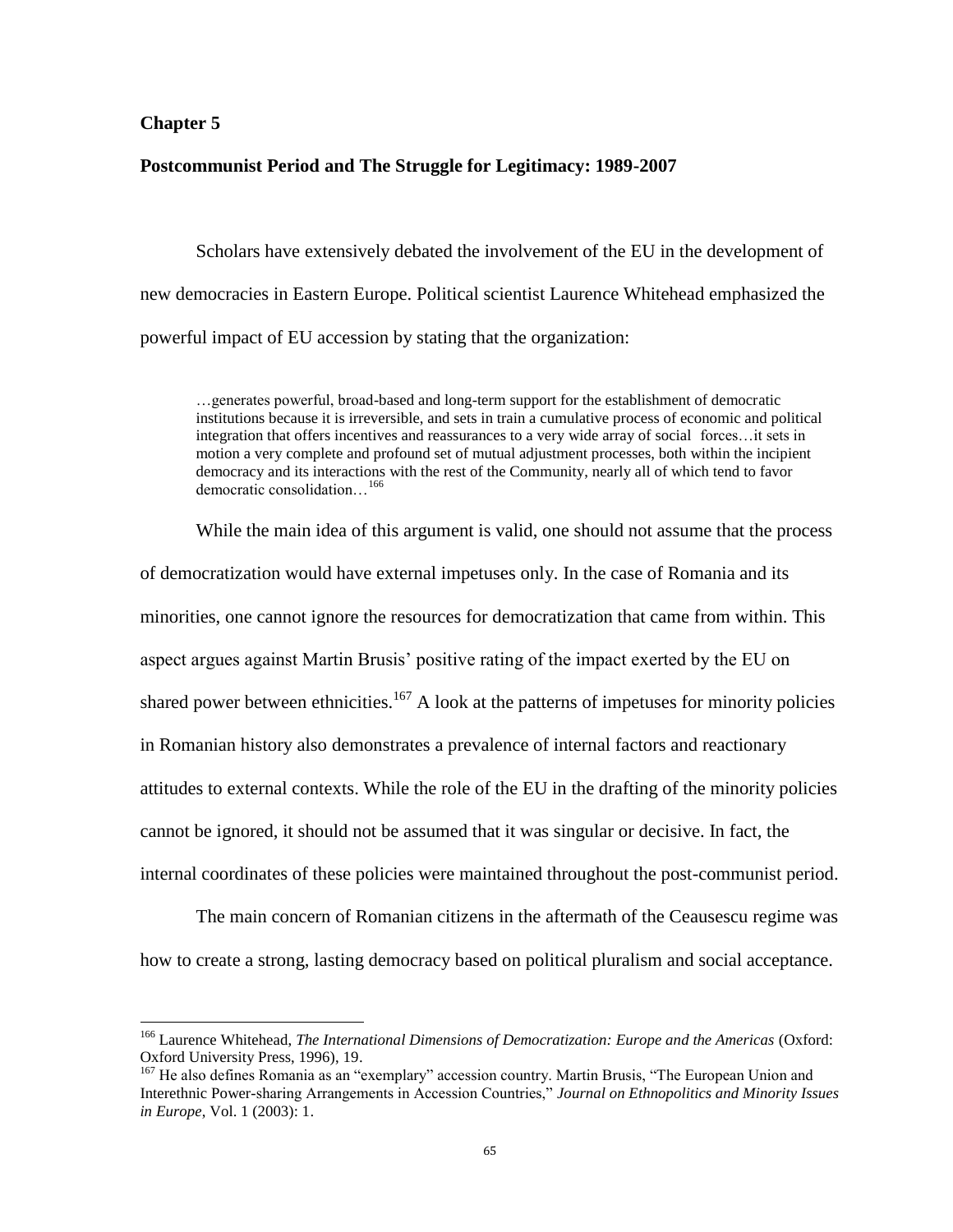In this context, a great point of interest was how to transform an ethnic state, with a tradition of xenophobic fascism and nationalist communism, into a *civic state*. During the revolution of December 1989, <sup>168</sup> a number of reformed communists formed the National Salvation Front (NSF) and assumed the majority of political responsibilities. It has been argued however that their communist heritage slowed the process of democratization in the beginning, nationalism and centralization of power playing an important role between 1990 and 1996. The political change came in 1996 when the rightist Romanian Democratic Convention (CDR) won the electoral majority, what some have called part of the second wave of democratization in the past communist region.<sup>169</sup> The main characteristic of this new government was the use of an *openness* policy. If the government of the early years of the transition period showed a centralized focus on internal affairs, often dismissing the intervention of the European Community, the CDR opened towards the West, emphasizing integration in the EU and NATO. The economic, political and social incentives proposed by the European Community determined a series of changes at the domestic level. Hence, I argue that the EU did not *impose* direct pressure when it comes to policies vis-à-vis minorities.<sup>170</sup> The socio-economic and political goals became the main catalyst for post-1996 governments to insure minority rights. This chapter focuses on the early post-communist nationalism, ideals of democratization and European institutional integration as the main impetuses for minority policies in post-communist Romania.

 $\overline{\phantom{a}}$ 

<sup>&</sup>lt;sup>168</sup> The only violent 1989 Revolution in Eastern Europe.

<sup>&</sup>lt;sup>169</sup> Valerie Bunce, "Political Transition," In Wolchik and Curry, 33-54.

<sup>&</sup>lt;sup>170</sup> This is different than European Union pressure in areas such as ruling justly or economic performance. For example, the European Union directly pressured Romania in creating the National Agency of Integrity, an institution created as part of a national anti-corruption strategy. Geographically, in post-conflict regions (e.g. Croatia, Bosnia-Herzegovina), the pressure has been more prominent.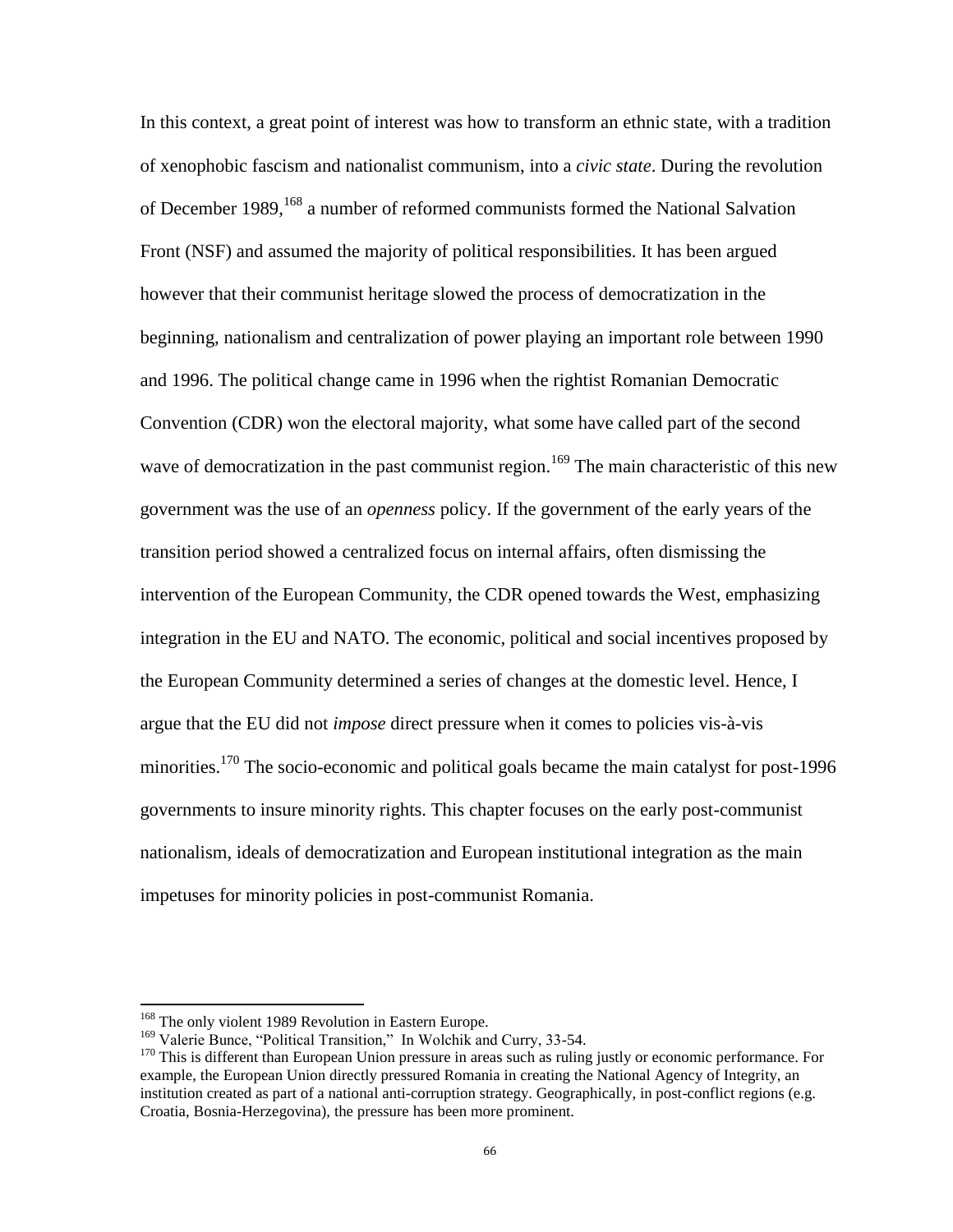#### **5.1. Early Internal Changes and the Status of the Hungarians**

The remains of Ceausescu"s nationalist communism survived to a great extent in the early transition period. Former members of the communist party mostly formed the National Salvation Front, the party that took over power in Romania in 1990. They have often been called "reformed communists." In this context, the implications for minorities were vague. The Romanian government further focused on centralization, albeit moderate, drawing criticism from both the international community and from internal opposition. Nevertheless Ion Iliescu, the new president realized that the state needed legitimacy both internally and externally. In fact, it can be argued that the relationship between the government and the Hungarian population emphasized both the nationalist character of the state and the need for internal and external legitimacy. The first step in separating from communist policies towards minorities was the acknowledgment of the role of the Hungarian minority in the 1989 Revolution. Thus, the government started offering more rights, a stimulus to internal legitimacy.<sup>171</sup> An element that was to be considered in the drafting of the new policy frame was the fact that the Hungarian minority sparked the Timisoara events, the initial riot of the revolution. The Hungarian bishop Laszlo Tokes, an outspoken critic of the Ceausescu regime, was the central figure of this riot. The Securitate attempted to move him to a less prominent parish, but he refused to leave and on 17 December 1989 the police undertook an action to evict him from his house. This incident sparked riots in Timisoara leading to a general uprising in other areas of the country. In fact, in four days, genuine anti-communist

 $\overline{\phantom{a}}$ 

 $171$  I define internal legitimacy as people's trust and confidence in the newly formed government.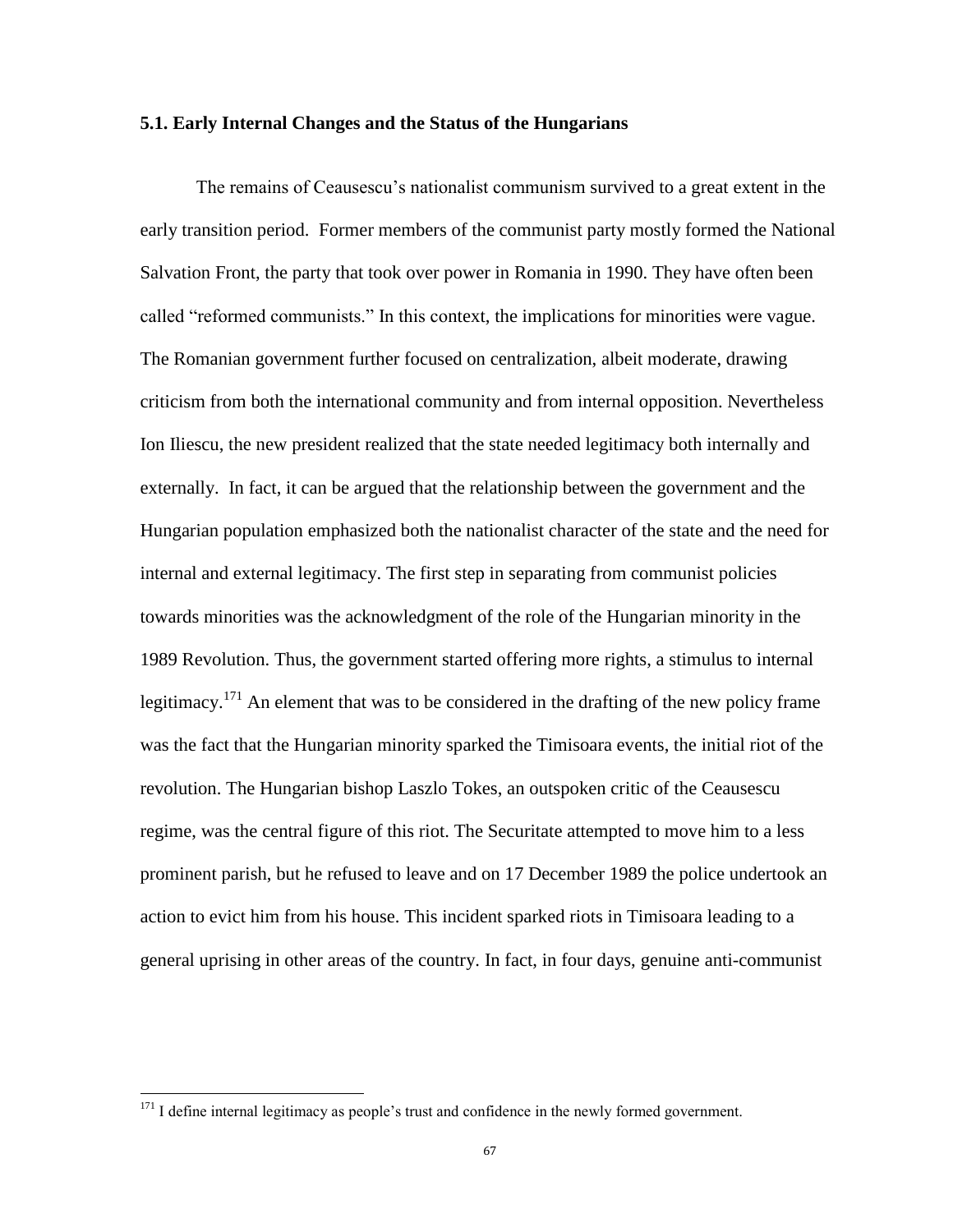demonstrations spread to Bucharest, throwing the country in a bloody revolution that led to the fall of the regime change. $172$ 

When the Ceausescu regime fell, the newly formed NSF created a ten-point program on 22 December, a first hint of openness towards minority rights. The document was a plan for democratization.  $173$  The first point of the program emphasized the establishment of political pluralism.<sup>174</sup> Another major point was point nine of the program, in which European integration and positive collaboration with neighboring countries become a clear interest of foreign policy.<sup>175</sup>

With the relationship between Romania and its neighboring countries becoming a major point in the process of early institutional democratization, Hungary played an interesting and unexpected role. Hungary was, in fact, the first state to recognize the new government on 23 December 1989. The goal was, primarily, to diminish the perception that Hungary still harbored territorial claims against Romania.<sup>176</sup> In essence, the shaping of policy towards the Hungarian minority in the early days of the transition period was heavily influenced by the relationship with Hungary, as it promoted democratic legitimacy and openness in foreign policy. On 11 January 1990 the countries signed a trade agreement, which stipulated the removal of restrictions on the sale of Hungarian books and newspapers

l

<sup>172</sup> D.E.M. Mihas, "Romania Between Balkan Nationalism and Democratic Transition," *Politics,* Vol. 17 (1997): 178.

<sup>173</sup> "Comunicat catre tara al CSFN," *Monitorul Oficial*, *Partea I, Nr. 1* ( 22 decembrie 1989) [Communique to the country of the National Salvation Front].

<sup>&</sup>lt;sup>174</sup> Point Number 1: The abandoning of the role of the one-party leader and the creation of a democratic system based on political pluralism; in Romanian: "Abandonarea rolului conducator al unui singur partid si statornicirea unui sistem democratic pluralist de guvernamint;"

<sup>&</sup>lt;sup>175</sup> Point Number 9: The foreign policy of a country to serve good neighboring, friendship and peace in the world, integrating itself in the process of building a united Europe, a common "home" for all the peoples of the continent. In Romanian: "Intreaga politica externa a tarii sa serveasca promovarii bunei vecinatati, prieteniei si pacii in lume, integrindu-se in procesul de construire a unei Europe unite, casa comuna a tuturor popoarelor continentului."

<sup>176</sup> Tom Gallagher, *Romania after Ceausescu: the politics of intolerance* (Edinburgh: Edinburgh University Press, 1995), 75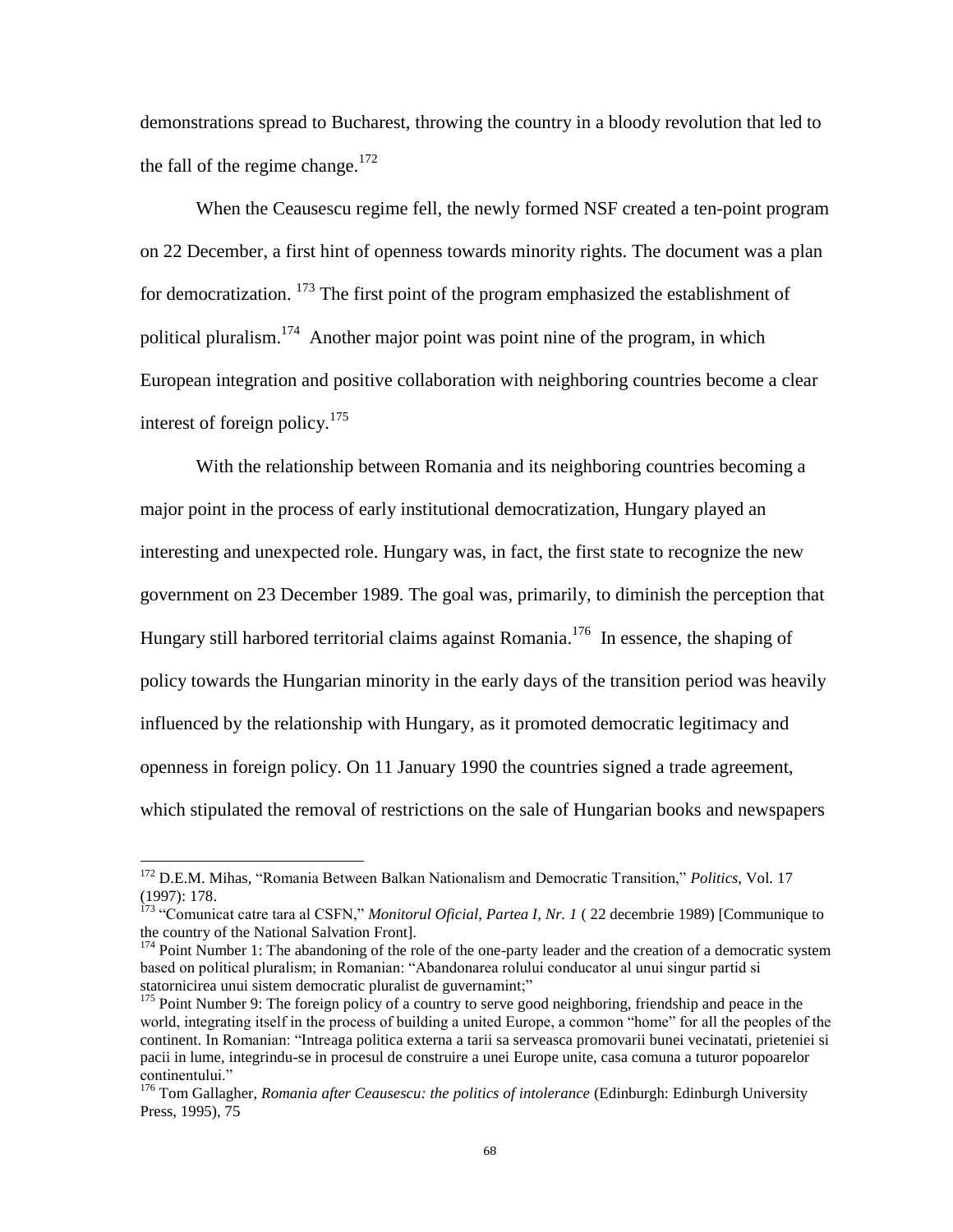in Romania.<sup>177</sup> Furthermore, Budapest had agreed to provide for the educational needs of the minority in Romania. These events contextualized the signing of declaration on the status of the national minorities in Romania. The NSF released this declaration on 5 January 1990, emphasizing the importance of the Hungarian involvement in the revolution and the open approach concerning the neighborly relations:

The revolution in Romania, an historic act of the entire people, of the Romanian nation and of the national minorities, attests to the unity and solidarity of all the homeland"s sons who have wished freedom and authentic democracy. The bloodshed in common has shown that the policy of hatemongering based on a chauvinistic policy of forced assimilation as well as the successive attempts to defame neighboring Hungary and the Hungarians in Romania, could not succeed in breaking the confidence, friendship and unity between the Romanian people and the national minorities. The National Salvation Front solemnly declares that it shall achieve and guarantee the individual and collective rights and liberties of all the national minorities. 178

The declaration also emphasized that a Ministry of National Minorities would be created in order to "provide the appropriate institutional framework for the exercise of the minorities' major rights, the use of their mother tongues, and the promotion of the national culture and the safeguarding of ethnic identity."<sup>179</sup> This was, in fact, a strong addendum to the process of integration that had also been laid down through a law on local government. This decree emphasized that in areas of Romania inhabited by ethnic minorities, the mother language would be used in framing the decisions of the local state. Broadcasting in Hungarian (and German) was resumed, and radio stations from Bucharest and in the bigger cities of Transylvania had approximately twelve hours a week of transmissions in Hungarian. A process of restoring teaching in Hungarian in Targu Mures and Cluj, cities with a large Hungarian population, also emerged. However, despite a positive approach towards minority rights, the social implications were relatively negative in the early period of the 1990s.

 $\overline{\phantom{a}}$ 

<sup>&</sup>lt;sup>177</sup> Gallagher, 76

<sup>178</sup> *Rompres*, 6 January 1990. Taken from Gallagher, 76

 $179$  Gallagher, 76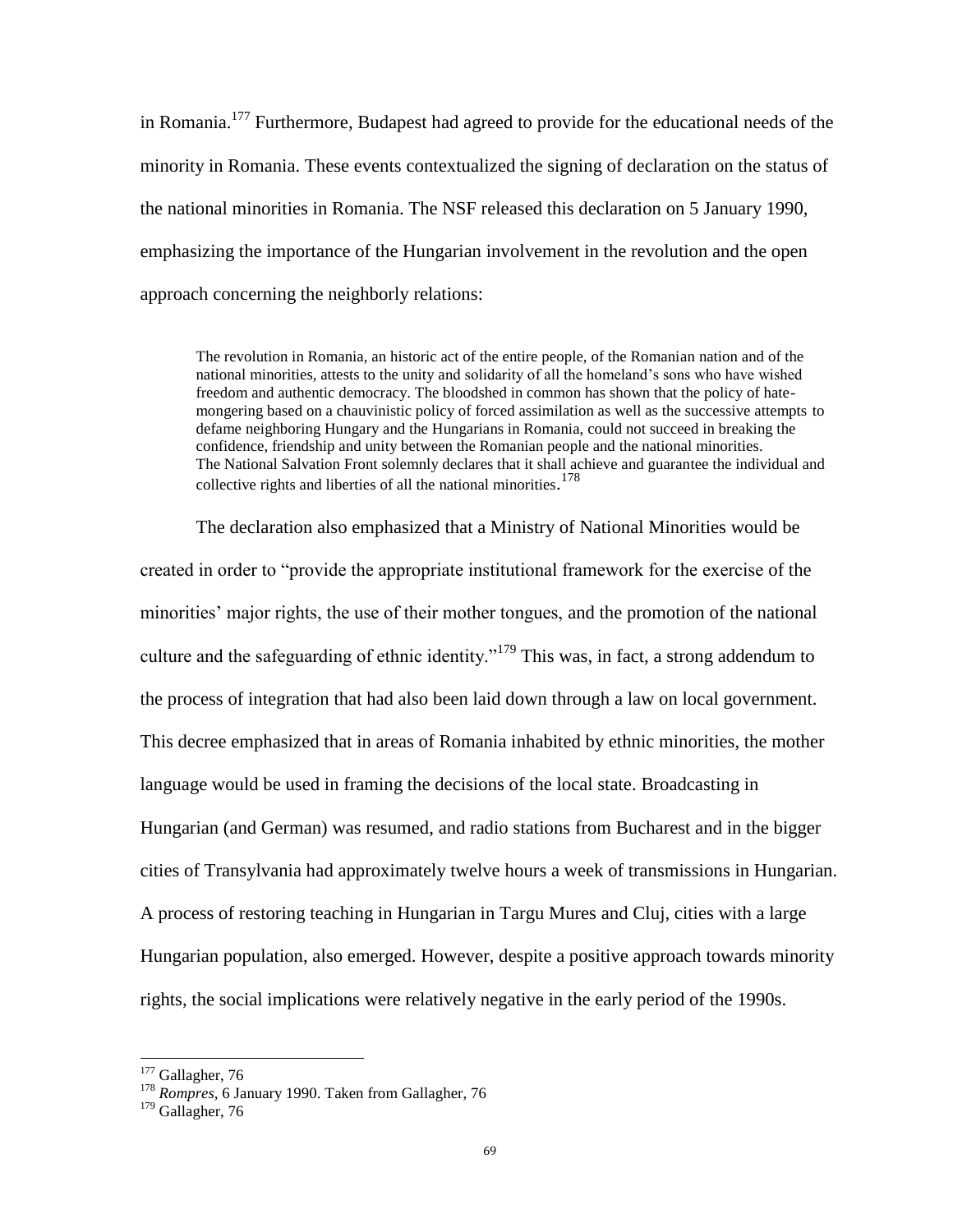On 15 March 1990 the Hungarian population in Targu Mures replaced Romanian flags and place names with the Hungarian version and chanted aggressive anti-Romanian slogans. On 19 March 1990, the headquarters of established Romanian parties, such as the National Liberal Party, were under siege. The Hungarian Democratic Union of Romania (UDMR) was also attacked, a symbol of the disdain of the Hungarian minority towards compromise with the party in power. Finally, on 20 March 1990, street violence emerged. The aftermath of the events counted five casualties, 278 people injured; an Orthodox Church burned down and vandalized party headquarters. Petre Roman, the Romanian prime minister at the time, claimed "Hungarian nationalism had been revived in Transylvania by the actions of parties competing in the Hungarian general election which took place shortly after the Targu Mures events."<sup>180</sup> However, despite the initial concerns expressed, there were no further radical positions, as both Romania and Hungary were attempting to implement political pluralism. The Romanian newspaper *Adevarul* published an analysis in March 2010 of the main causes for this conflict. One of the alternative assumptions was that these events were a result of the nationalist communism promoted by Ceausescu and the subsequent social and ethnic segregation.<sup>181</sup> After these events, the Romanian government promoted a nationalist rhetoric about threats from minorities and unfriendly neighboring states, making Andrei Cornea describe them as manipulations of nationalism that led to "an enormous diversion destined…to indefinitely delay the democratization of Romanian society and the alternation of power."<sup>182</sup> In fact, nationalist symbolism from the pre-1945 era was heavily rehabilitated. The Iliescu regime began using historical commemorations that implied the

 $\overline{\phantom{a}}$ 

<sup>180</sup> Gallagher, 93-94

<sup>&</sup>lt;sup>181</sup> Mihaela Stoica, "Targu Mures 1990: Conflict intre maghiari si romani sau reactivarea fostei Securitati?" *Adevarul*, March 17, 2010.

<sup>182</sup> Andrei Cornea, "Targu Mures dupa 7 ani," *22*, June 3-9, 1997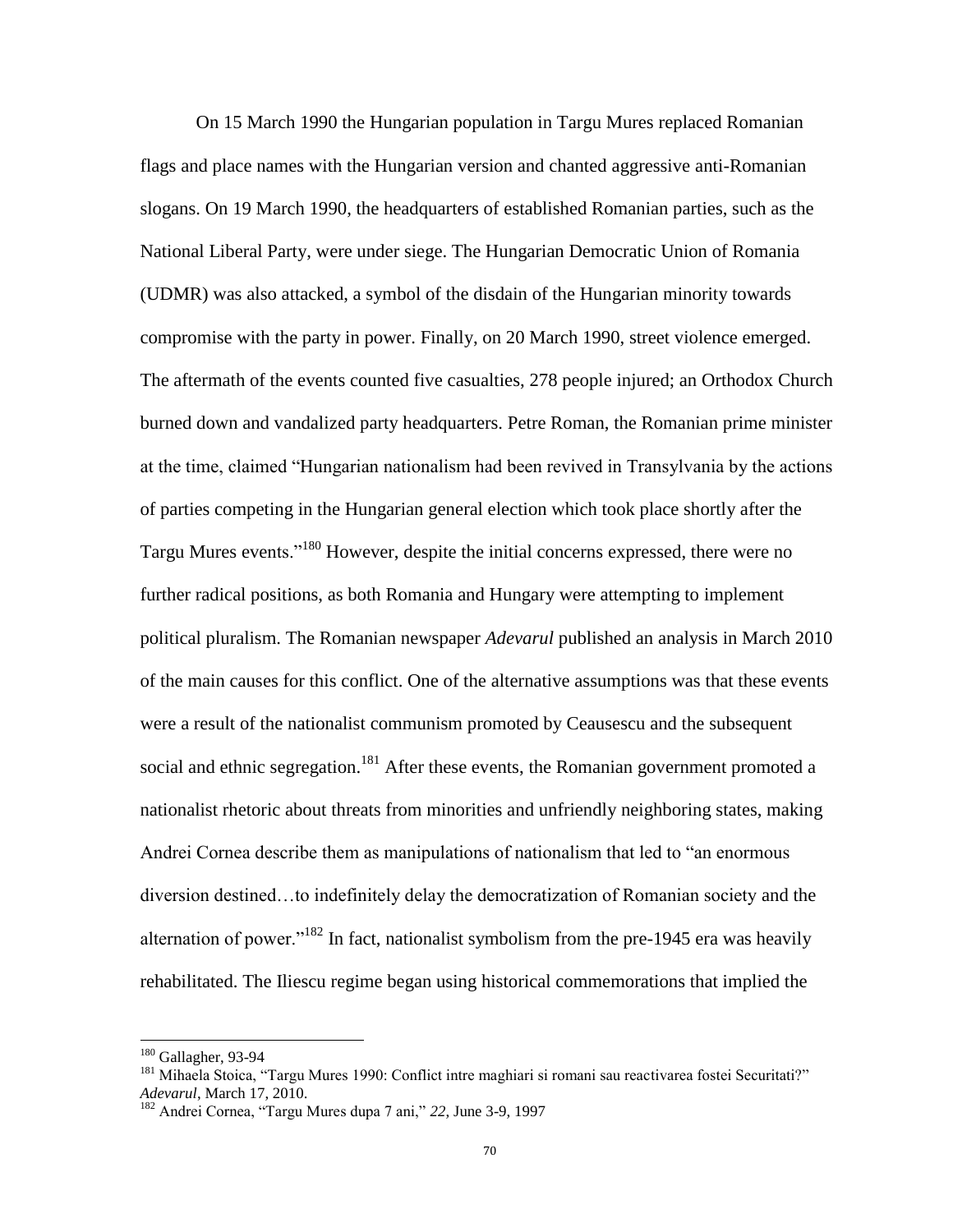country"s past greatness in the pre-communist period. During the 1990s, six to eight statues of the interwar dictator Marshal Antonescu were put up around Romania, and twenty-five streets and squares were named after him.<sup>183</sup> These proofs of nationalism, along with a series of anti-opposition movements<sup>184</sup> attracted a lot of concern from the international community. In the end, however, the international interest of the Romanian government had more influence on the subsequent minority policies. A revival of Ceausescu"s anti-minority policies or an emulation of Slobodan Milosevic"s ethnocentrism would have been lethal in an international context. In essence, the weak economy, the need for foreign support from a socio-political standpoint and domestic need for legitimization played a more important role in the relationship with minorities. In the end, Romania accepted that the governing principle would have to be "respect for the democratic principles and human rights established by the Helsinki Final Act and the [1991] Charter of Paris for a New Europe.<sup>"185</sup> One of the most poignant political implications of these approaches was the allowance of the Hungarian minority to have a full role in state affairs. In post-communist Romanian elections held in May 1990, the Hungarian Democratic Union of Romania (UDMR) received over 7% of the national vote and became the largest opposition party in Romania.<sup>186</sup> It is also without a doubt that Hungarians developed more freedom of expression than in the communist period. Analyst Tom Gallagher argues that, in fact, the "minority concerns figure more prominently on the NSF policy agenda earlier rather than later because Hungarians had organized themselves into a political body which soon showed that it was able to speak on the behalf of

 183 Michael Schafir, "Varieties of Antisemitism in Post-Communist East Central Europe: Motivations and Political Discourse, " *Jewish Studies at the Central European University* 3 (2002-2003): 175-210. <sup>184</sup> Violent interventions of miners in Bucharest in 13-15 June 1990. These actions have been labeled as forms

of state-led violence/terrorism against opposition groups.

<sup>&</sup>lt;sup>185</sup> Article 6 of the EC-Romania Europe Agreement. Taken from Geoffrey Pridham and Tom Gallagher, *Experimenting with Democracy: Regime Change in the Balkans* (Routledge: New York, 2000), 160

<sup>186</sup> Mary E. McIntosh, Martha Abele Mac Iver, Daniel G. Abele, David B. Nolle, "Minority Rights and Majority Rule: Ethnic Tolerance in Romania and Bulgaria," *Social Forces*, Vol. 73 (March 1995): 944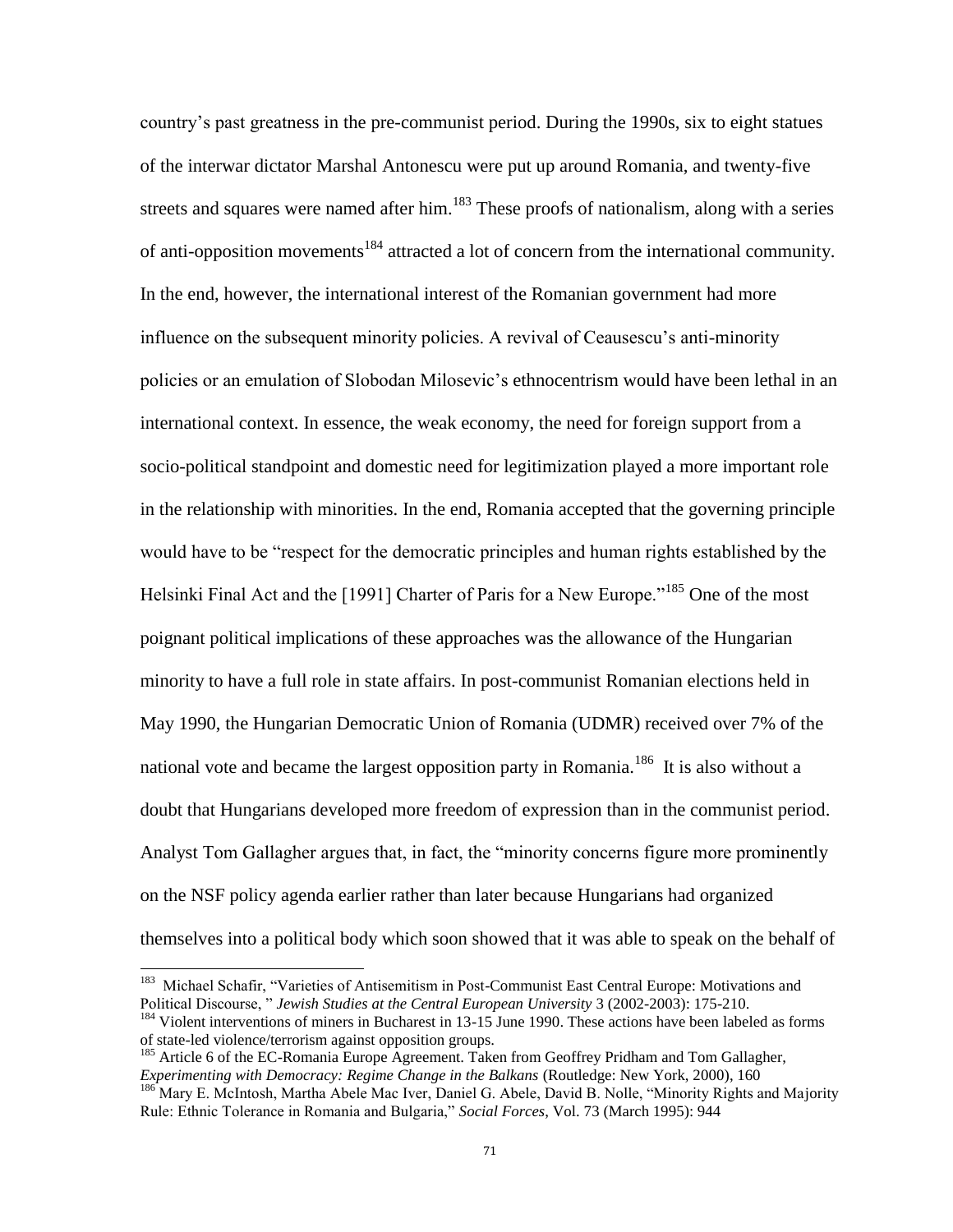a large section of the Hungarian population."<sup>187</sup> In essence, there was a need to hold control domestically without interfering with foreign interests. Nevertheless, Iliescu"s attempts were weak: domestically, Romania was still fragile and the EU did not have enough power in a context in which ethnic nationalism, even though relatively subdued, clashed with attempts of foreign policy opening towards the West. In 1996, however, a new rightist government came to power offering Romania a new ray of hope. For Hungarians, this change was the most radical.

Iliescu"s successor, Emil Constantinescu, emphasized the domestic concerns that would eventually hinder the post-communist transition period in Romania. This was yet another focus on fixing the internal problems caused by fifty years of communist rule and a government made of political "remnants" of that period. After the events in Targu Mures, the interethnic relations between Romanians and Hungarians were tenser than before and the government believed that there was a need for reconciliation.<sup>188</sup> Consequently, UDMR joined the four-party coalition. Furthermore, a trade relationship flourished between Hungary and Romania. In his visit in March 1997, Prime Minister Victor Ciorbea emphasized the importance of economic cooperation, a switch from the Iliescu era when investment from Hungary was generally perceived as negative.<sup>189</sup> The international interests of the Romanian government were starting to take shape, as the image of Romania abroad strongly improved.

In the 2000 election, Ion Iliescu came back to power, but the leftist parties, particularly the Social Democrats, also known as the reformed NSF, went through an intense period of modernization. In fact, Iliescu kept the policies focused on institutional European

 $\overline{\phantom{a}}$ 

<sup>&</sup>lt;sup>187</sup> Gallagher, 77

<sup>188</sup> In the article published in *Adevarul* fear and the relationships strains are considered to be main consequences of the conflict.

<sup>189</sup> Tom Gallagher, "Nationalism and Romanian Political Culture in the 1990s." In *Post-Communist Romania: coming to terms with transition*, ed. Duncan Light and David Phinnemore (New York: Palgrave, 2001), 109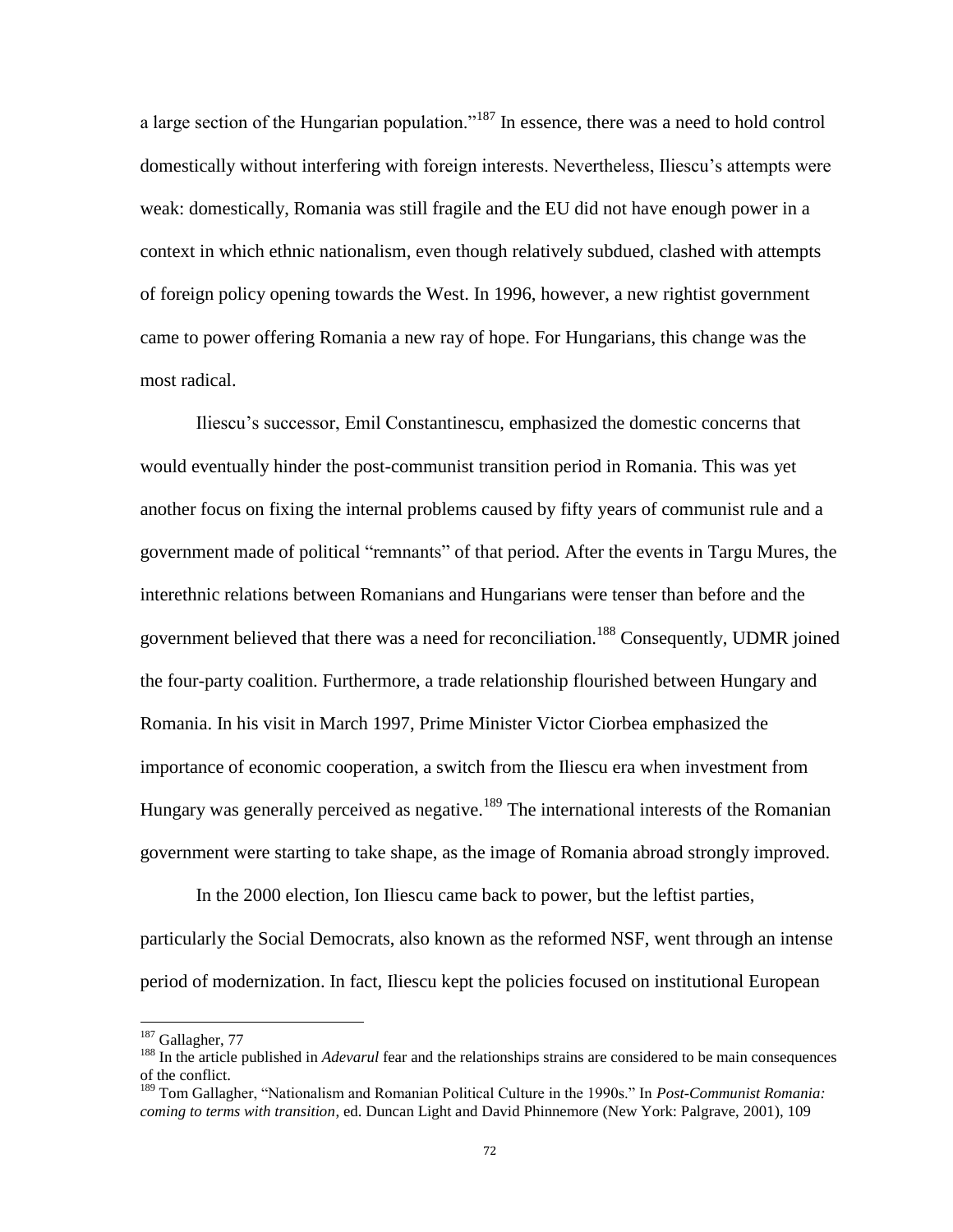integration in place. This conforms to post-communist theory that communist successor parties significantly change only once they use power in order to remain viable. Even if there could be a discussion about a success of the reforming of the Social Democrats after losing the elections in 1996, Iliescu became president after a second round against Corneliu Vadim Tudor, the leader of the Great Romania Party (PRM), a hypernationalist and highly xenophobic rightist party. The concerns among the population led to a clear victory for Iliescu in the second round. The relative success for the Great Romania Party was considered to be evidence of the still prevalent nationalism in Romania. However, I argue that in this case, popular nationalism played a small role. There were no serious negative social implications of the inclusion policies in the case of the Magyar population in this period of time. It could also be argued that it was simply a "protest" vote given to both Tudor and the rest of political class. Journalists Cas Mudde and Anna Siskova emphasized this disillusionment in their article *The Romanian Scenario*. They pointed out that CDR "had promised too much to too many people" but, despite its political discourse on Western-style democracy and openness towards the West, the coalition "soon turned governance into bickering over personal and financial details."<sup>190</sup> The population was disappointed in the performances of both central-left and central-right governments. But fundamentally, European integration became the ultimate goal for the population as well. A backward nationalist ideology would have not fitted the long-term socio-political plan of foreign policy, which was finally attained in 2007, when Romania officially entered the EU.

 $\overline{\phantom{a}}$ 

<sup>190</sup> Cas Mudde and Anna Siskova, "The Romanian Scenario," *Transitions Online*, 15 December 2000.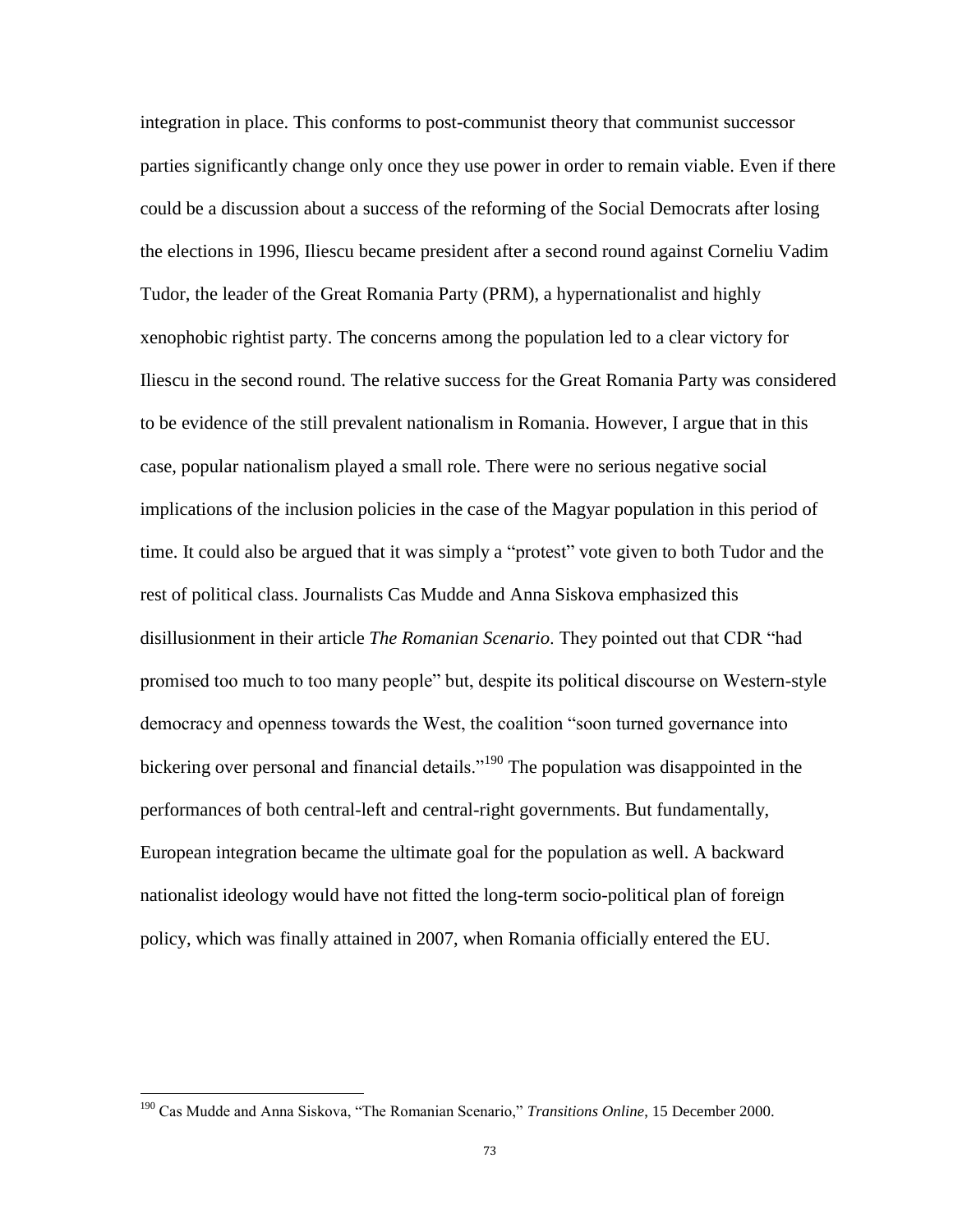## **5.2 The European Union and Its Incentives**

On the surface, the European Union seems very powerful. A number of scholars argue that, in essence, the power of norms is crucial in shaping state behavior.<sup>191</sup> It is the first time when the external factor has used the term "conditionality" or "membership conditionality,' directly linking minority protection with EU membership. However, the greatest criticism comes from the fact that the criteria are extremely vague. Grabbe argues that the "uncertain linkage between fulfilling particular tasks and receiving particular benefits" may diffuse the EU's influence, leaving it unable to directly pressure.<sup>192</sup> Moravcsik and Vachudova would go even further stating that the EU had created a set of standards on protection of ethnic minority rights that they had never set for themselves.<sup>193</sup> This suggests that, as political scientist Melanie Ram notes, "Western efforts to prevent ethnic violence and to help build democracies throughout the region have indeed seen mixed results."<sup>194</sup>

The EU"s demands vis-à-vis minorities have not been precise or even strict in the case of Romania. This leads us to consider that the domestic government established its own minority policy management, focusing on the potential benefits that European integration could bring. I define the prospects offered by the EU as forms of soft forms of democracy promotion. Analyst Milada AnnaVachudova argues that "the greater the benefits of membership, the greater the potential political will to satisfy intrusive membership

<sup>191</sup> Martha Finnemore and Kathryn Sikkink, "International norm dynamics and political change," *International Organization,* Vol. 52, No. 4 (1998): 887-917.

<sup>&</sup>lt;sup>192</sup> Heather Grabbe, "How does Europeanization affect CEE governance? Conditionality, diffusion and diversity," *Journal of European Public Policy*, Vol. 8, No.6 (2001): 1025

<sup>&</sup>lt;sup>193</sup> Andrew Moravcsik and Milada Anna Vachudova, "National Interest, State Power, and EU Enlargement," East European Politics and Societies, Vol. 17, No. 1(Winter 2003): 46.

<sup>&</sup>lt;sup>194</sup> Melanie Ram, "Democratization through European Integration: The Case of Minority Rights in Czech Republic and Romania," *Studies In Comparative International Development*, Vol 38, No. 2 (Summer 2003): 31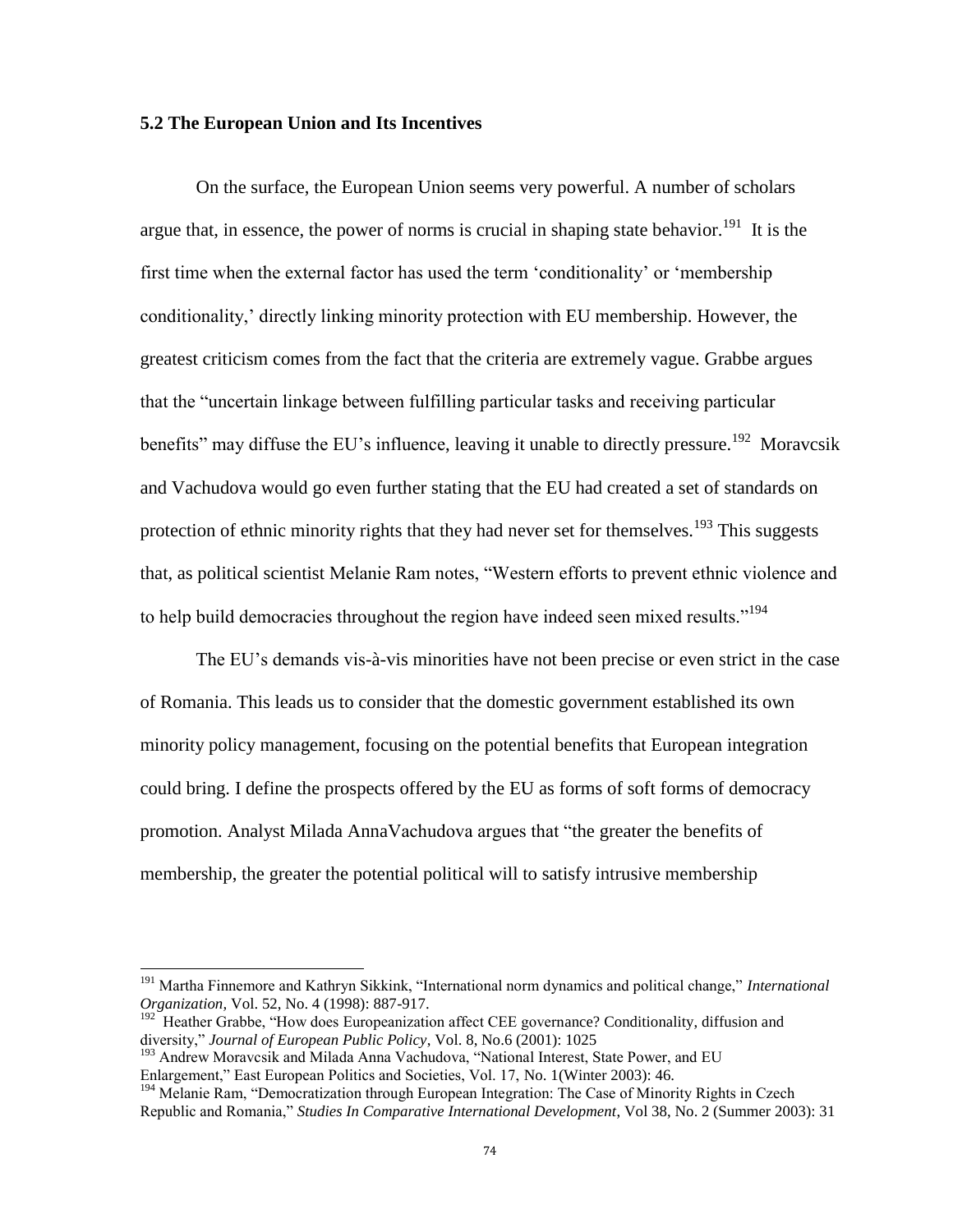requirements on the part of plausible future member states."<sup>195</sup>

The failure to get Romania to pass a law on minorities in the early 1990s ultimately proves the early lack of power of the EU when it comes to involvement in internal use of minority policies. This is further supplemented by the fact that the EU depends on the willingness of the country to participate in the accession process.

In the early 1990s ethnic minorities in Romania demanded a national minority law. The involvement of the EU was relatively strong at first, as the Parliamentary Assembly wrote: "The Assembly proposes that the Romanian authorities and the Romanian Parliament: 1. Adopt and implement as soon as possible, in keeping with the commitments they have made and with Assembly Recommendation 1201, legislation on national minorities and education."<sup>196</sup> Even if UDMR was quick to propose a draft law in December 1993, little happened on the issue after Romania joined the Council of Europe.<sup>197</sup> Furthermore, in January 1995, when the government created a coalition with three nationalist parties, Romanian National Unity Party, the PRM, and the Socialist Workers" Party, the minority language law was not a priority and political scientist Judith Kelley argues that even the International Organizations "stemmed their efforts in realization of their futility."<sup>198</sup> The external interest on the status of ethnic minorities in Romania was clearly persistent, however, in the case of the Roma population.

 $\overline{\phantom{a}}$ 

<sup>&</sup>lt;sup>195</sup> Milada Anna Vachudova, "The Leverage of the European Union on Reform in Postcommunist Europe" (paper presented at Workshop 4, *Enlargement and European Governance*, ECPR Joint Session Workshops, Turin, 22-27 March 2002): 4.

<sup>196</sup> "Opinion No.176 on the application by Romania for membership of the Council of Europe," *Council of Europe Parliamentary Assembly* (1993).

 $197$  A recurrent accession problem. Evidence shows that there is less focus on the internal performance of a country once it has joined a European organization. (e.g. European Union)

<sup>&</sup>lt;sup>198</sup> Judith Kelley, "International Actors on the Domestic Scene: Membership Conditionality and Socialization by International Institutions," *International Organization* 58 (Summer 2004): 443.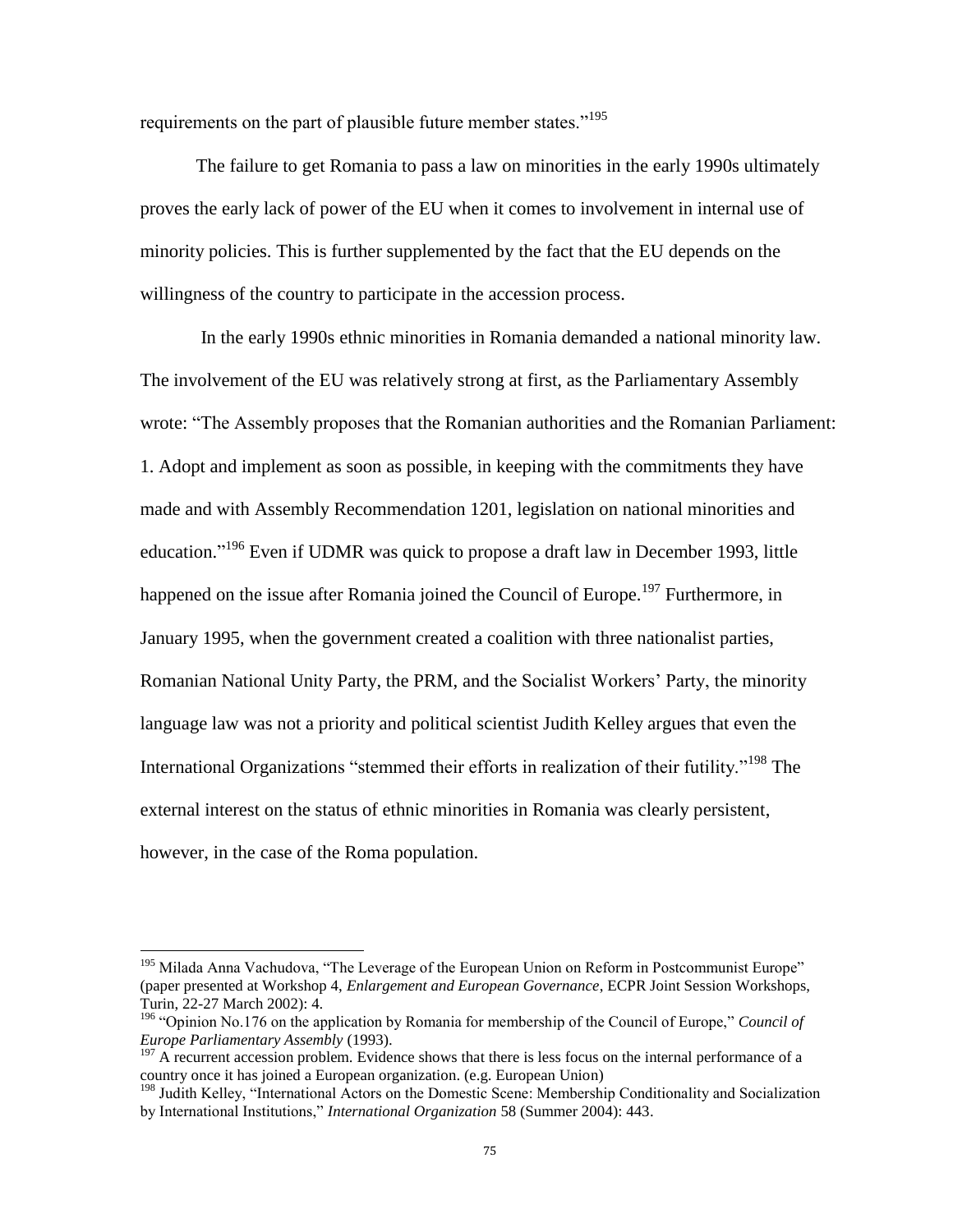The Roma and their status in Romania has been a central point of concern for the European Union and other International Organizations. This can be considered a reactionary attitude to the growing number of the Roma population within Romania, particularly during the communist period: from 0.6% in 1956 to 2.4% in 2002.<sup>199</sup> At the beginning of the 1990s the EU"s attention to the Roma issue was relatively limited, mostly due to the fact that they were not perceived as a dangerous minority to security and stability within the European space. In essence, the relationship between the state and the Hungarian minority posed a greater threat due to the minority's territorial nature and ethnonationalist claims. Analyst Peter Vermeersch also notes the "growing coverage of the Roma"s predicament by the international media and by international advocacy organizations such as Human Rights Watch, Amnesty International, the Project on Ethnic Relations, and the European Roma Rights Center."<sup>200</sup> The growing Roma population in Western Europe, as a consequence of Roma migration, also helped determine its status as a "minority problem." Nevertheless, the marginalization of the Roma as approached by the international community should not be related to the policies settled by Romanian governments. The Roma have been politically and culturally less marginalized, but the social and economic exclusion has increased. In September 1993 the Transylvanian village of Hadareni was the scene of a serious attack upon the Roma: 750 ethnic Romanians and Hungarians killed four Roma, destroyed sixteen Roma dwellings and forced 130 to flee. The main criticism was that the reaction of the government was subdued, as it urged the Roma to simply move on.  $201$  But the concern is socially based

 $\overline{\phantom{a}}$ 

<sup>&</sup>lt;sup>199</sup> The clear numbers are still yet to be determined due to lack of official registration. Taken from "Minoritatile" din Europa de Sud-Est: Romii din Romania," *Centrul de Documentare si Informare Despre Minoritatile din Europa de Sud-Est (CEDIMR-SE)*

<sup>&</sup>lt;sup>200</sup> Peter Vermeersch, "Minority Policy in Central Europe: Exploring the Impact of the EU's Enlargement Strategy," *The Global Review of Ethnopolitics*, Vol. 3, No.2 (January 2004): 8.

<sup>&</sup>lt;sup>201</sup> Zoltan Barany, "Living on the Edge: The East European Roma in Postcommunist Politics and Societies," *Slavic Review*, Vol. 53, No. 2 (Summer 1994): 332.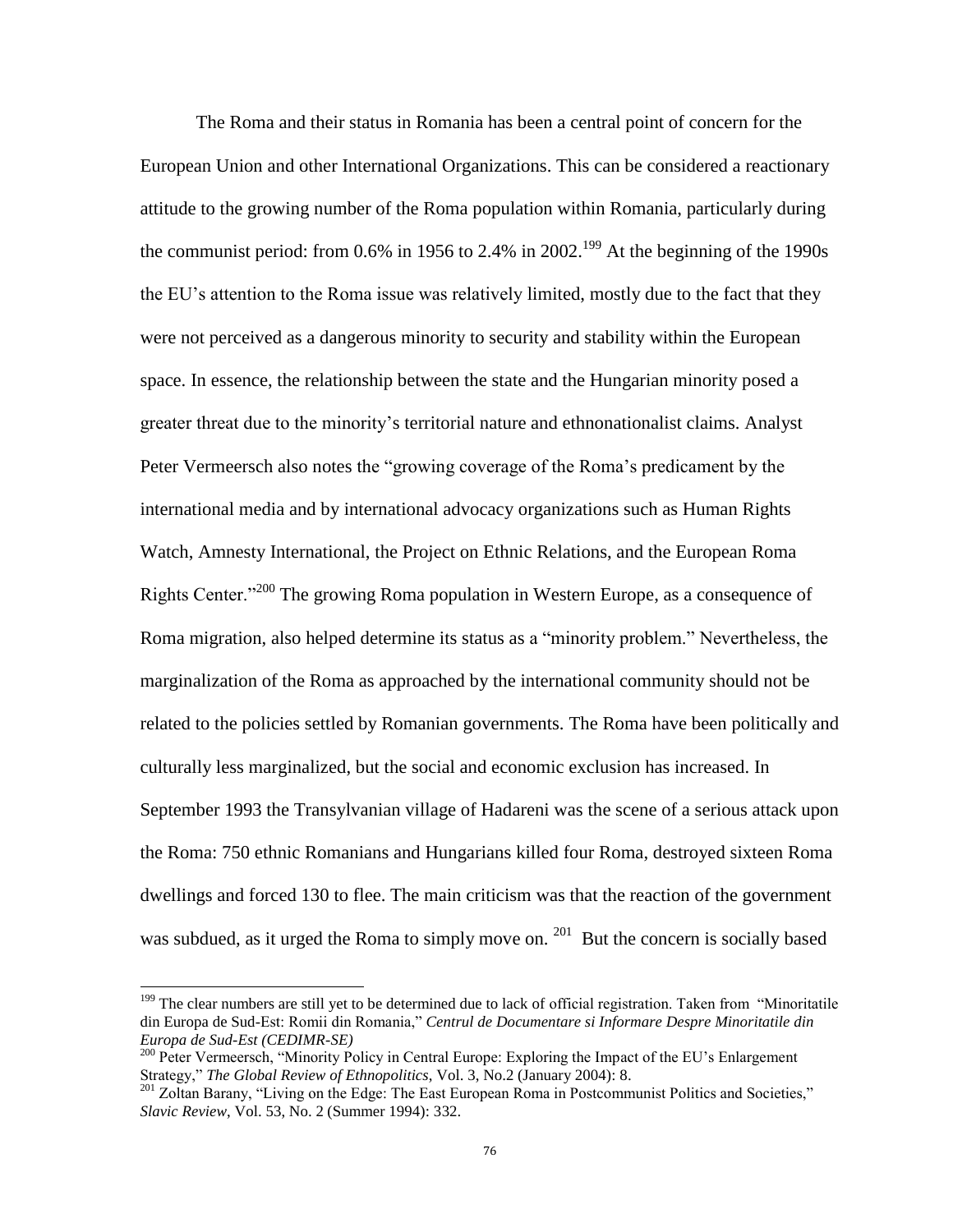on interethnic clashes, national prejudice and discrimination.<sup>202</sup> In 1991 Human Rights Watch published a report that discussed a series of concerns about the status of gypsy discrimination. There is a doubt however about how much discrimination is closely related to direct policies against Roma. The report discusses a campaign against black market dealers in order to keep prices under control and to prevent inflation. While the groups targeted were prominently part of the Romani population, the economic policies were generally framed in order to create an internal balance that Romania needed at the beginning of the transition period.<sup>203</sup> Furthermore, the concept of democratic pluralism led to the decision not to obstruct the formation of Roma parties.<sup>204</sup> Thus, the economic and political interests determined the policies vis-à-vis Roma as well. In this context, the concern of the international organizations has been mainly on the basic type of discrimination of the Romani population and the governmental reaction.

At the beginning of the 1990s Helsinki Watch emphasized that the government in Romania simply did not have any political will in dealing with racial violence that targeted the Roma population or in giving any type of protection.<sup>205</sup> Amnesty International has published reports as well, in which discrimination of Romani has been the main topic of analysis when it comes to Romanian government policies towards minorities. They targeted local conflicts<sup>206</sup> and even elements of concern within the media.<sup>207</sup> As the debate around the

<sup>&</sup>lt;sup>202</sup> "Minoritatile din Europa de Sud-Est: Romii din Romania"

<sup>&</sup>lt;sup>203</sup> Helsinki Watch, "Destroying Ethnic Identity: The Persecution of the Gypsies in Romania," August 1991, 61.

<sup>204</sup> Dan Ionescu, "The Gypsies Organize," *Radio Free Europe Report on Eastern Europe,* 29 June 1990, 42.

<sup>205</sup> Helsinki Watch, "Lynch Law: Violence Againast Roma in Romania," Vol. 6, No. 17 (1994): 5

<sup>&</sup>lt;sup>206</sup> "The mayor of the southern city of Craiova has been fined twice ( $\epsilon$ 700 altogether) by the National Council for Fighting Against Discrimination (CNCD, the statutory body in charge of monitoring the application and observance of legal provisions on preventing, sanctioning and eliminating all forms of discrimination by public and private institutions, persons and companies) for racist remarks expressed on two occasions (20 April and 4 May 2005). The reaction of the authorities to the incidents was initially slow, and action was taken only after a petition to the authorities by the Media Monitoring Group and European Roma Information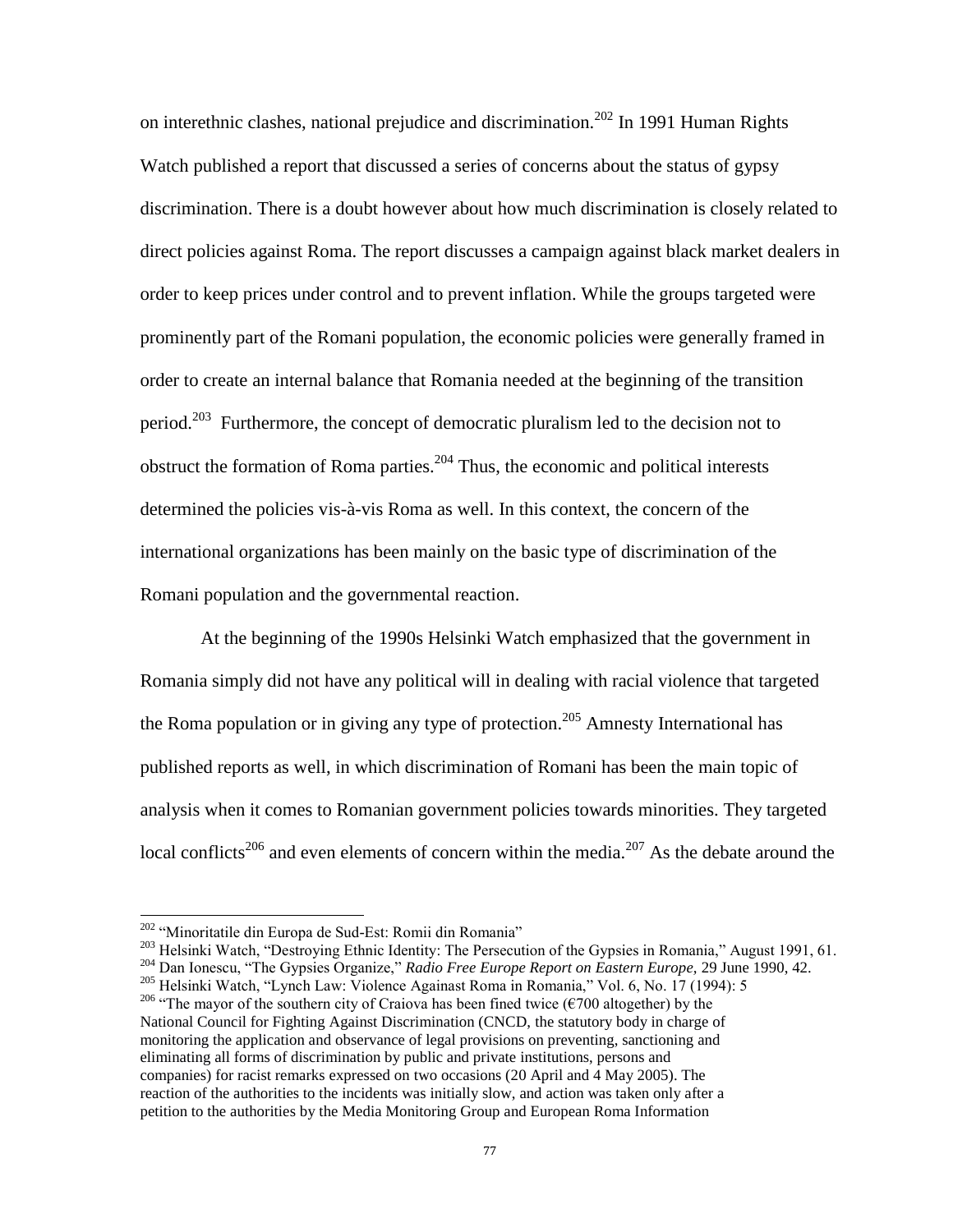Roma population remains a central concern, its coordinates seem to be focused heavily on how social pressure works and how governments *react*. In the Romanian case, the policies have proved to be open since the beginning, due to a series of domestic and international interests. Despite the numerous alerts concerning discrimination and prejudice, these factors were not particularly defined at a policy level. In a Monitoring report from 2006, the EU noted:

There are still cases of institutional violence against and assaulting of Roma, such as police raids and evictions in Roma communities, without providing them with alternative accommodation. Generally, the level of awareness of the Roma situation and of the government strategy for Roma, especially in the local communities, which are responsible for the evictions, is low. Local authorities should be supported to develop community development projects and bring solutions to the problems of legality of Roma settlements or others. The institutional framework for the implementation of the national strategy for Roma is not yet sufficiently effective and it tends to diminish the capacity decisionmaking capacity of the National Agency for Roma and representatives of the Roma population to participate effectively in decision-making in relevant areas. Romania's preparations in this area should be stepped up immediately and continued after accession.<sup>208</sup>

The immediacy to the 2007 accession would suggest that the EU pressure was at a

very high level at the moment of the report. However, the Romanian Center for Ethnocultural

Diversity mentioned in a later analysis that, in fact, the implementation of the EU

requirements was relatively low when it comes to minorities.<sup>209</sup> The weakness of the

suggests, once again, that minority policies in Romania had a reactionary value to incentives

and less on intense pressuring.

Office." Taken from "Bulgaria and Romania: Amnesty International"s Human Rights Concerns in the EU Accession Countries," *Amnesty International* (2005), 11.

<sup>&</sup>lt;sup>207</sup> "The European Roma Information Office (ERIO) reported an increase in racist remarks made against the Roma in the media in the first half of 2005. The neutral terms of "rom" or "rrom" are reportedly only used in the articles addressed to the wider audience in the pan-European context, whilst pejorative terms such as "tigan" and "piranda" are increasingly used in the context of crime, police involvement and scandals." Taken from Amnesty International, 11

<sup>&</sup>lt;sup>208</sup> "Communication from the Commission: Monitoring report on the state of preparedness for EU membership of Bulgaria and Romania," *Commission of the European Communities,* Brussels, 6 September 2006. 40

<sup>209</sup> "Drepturile Minoritatilor in Practica." *Centrul de resurse pentru diversitate culturala* (2006-2007).

<sup>[&</sup>quot;Minority Rights in Practice." *The Center for Resources for Cultural Diversity*].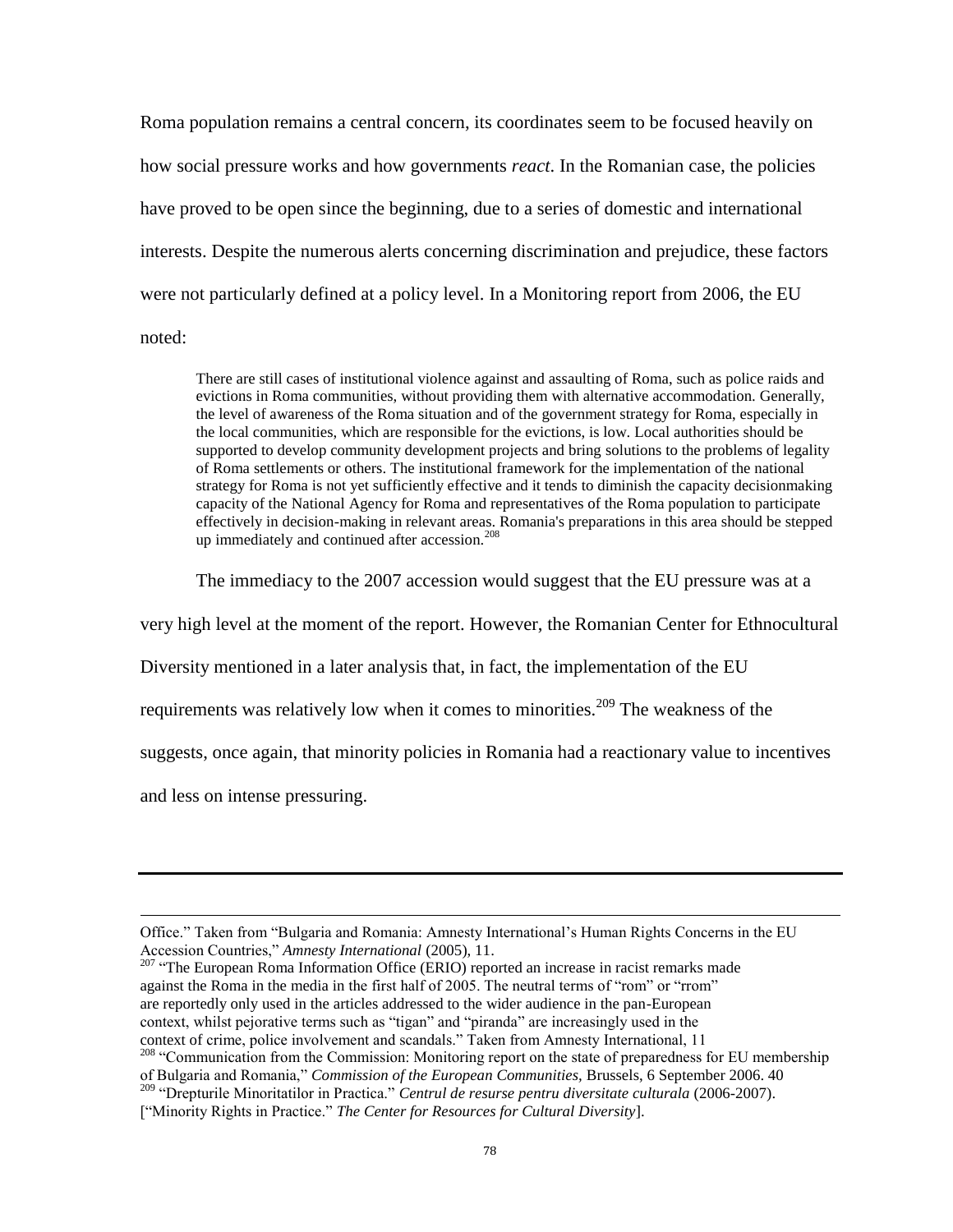The relationship between Romania and the European Community at the beginning of the transition period was fairly weak. The persistence of nationalism, the frail economy, and spread of corruption were a few critical issues for Romania. Furthermore, the issue of minority rights was not clearly defined within the European Community. In the mid 1990s the EU started addressing minority issues. Starting in 1996, when preparing the 1997 Agenda, the EU began a framing of the expectations that the process of accession was to emphasize. The EU stated that certain ethnic minority legislation was a requirement for opening negotiations, but it did not dictate policy formulation. Accession was the incentive and the government modeled its policies based on level of interest, which in the Romanian case was very high.<sup>210</sup>

<sup>&</sup>lt;sup>210</sup> Stephen Deets, "Reimagining the Boundaries of the Nation: Politics and the Development of Ideas on Minority Rights," *East European Politics and Societies*, Vol. 20, No.3 (2006): 429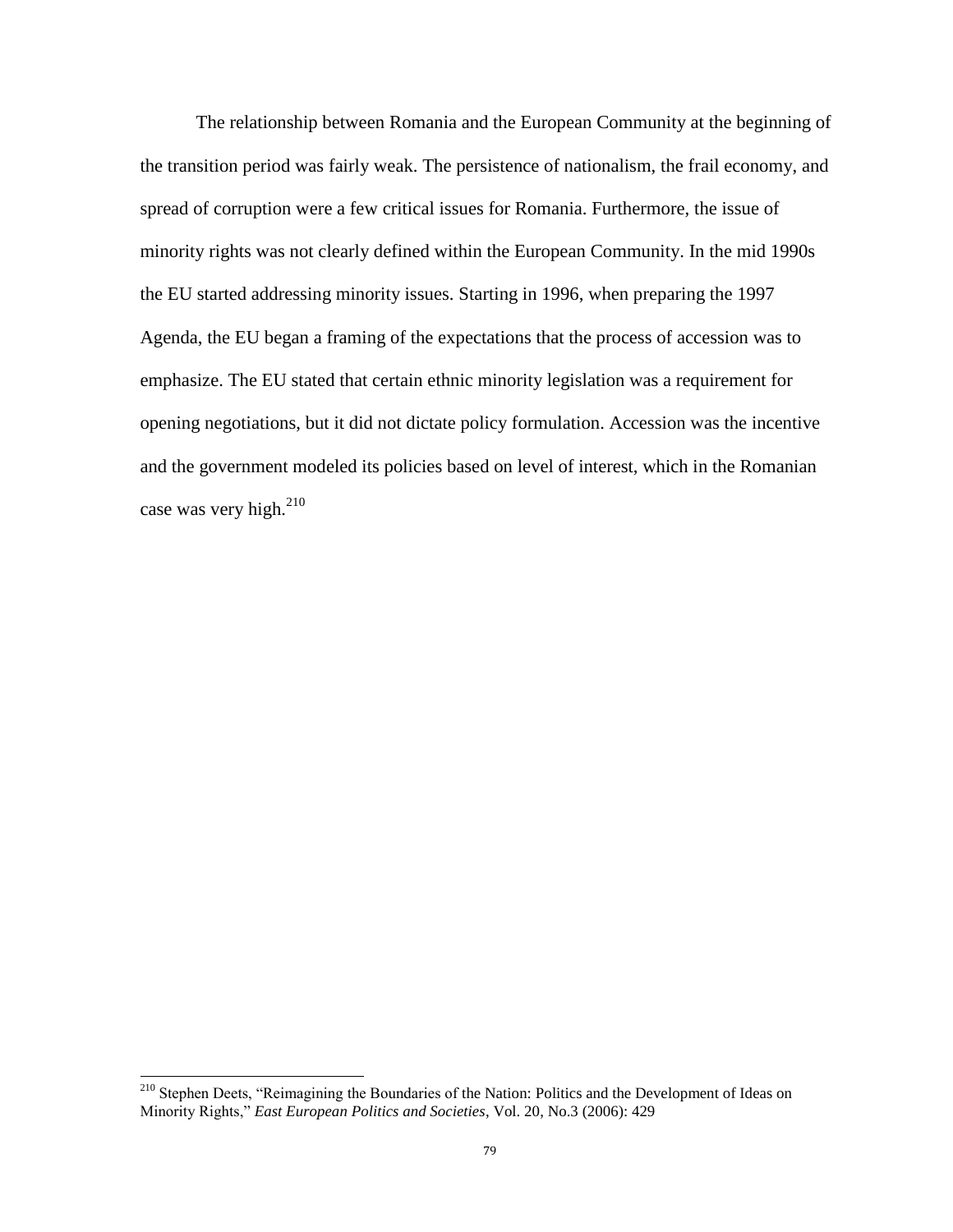## **Conclusions**

The relationship between Romanian state and its minorities has been largely analyzed throughout the years. With post-conflict nation building or European integration preoccupying current international politics of the region, there is a need to focus on the general picture of state construction and how governments managed or controlled their minorities. As the EU kept growing, finally accepting Romania and Bulgaria as members in 2007, there has been a growing focus on how countries in the region have managed "by their own" and the "real" role of the international factors in the internal politics of these states. The emphasis on the economy and political dynamics has, however, hindered an important social aspect: the case of the ethnic minorities. Romania did not go through a civil war rooted in multi-ethnicity and most interests of the external actors, either states or organization, currently seem to be more and more focused on social discrimination vis-à-vis Romani population. However, Romania has had a long history when it comes to ethnic minorities. In this study, I focus on the approach of the state and the main impetuses that came into play in the drafting of the minority policies in the twentieth century.

In 1918 Romania went through a series of geographic changes, as Transylvania, Bessarabia and Bukovina were added to the Great Kingdom. This is the key moment in the relationship between the state and its minorities, mostly because these regions had a number of ethnicities (Hungarians, Ukrainians, Germans, Russian-Bessarabians) that led to a commitment of nation strengthening. This was the main impetus behind these policies of the time, the focus largely being on education and citizenship. Also, the government needed more control and internal legitimacy. But if these factors led to policies of attempted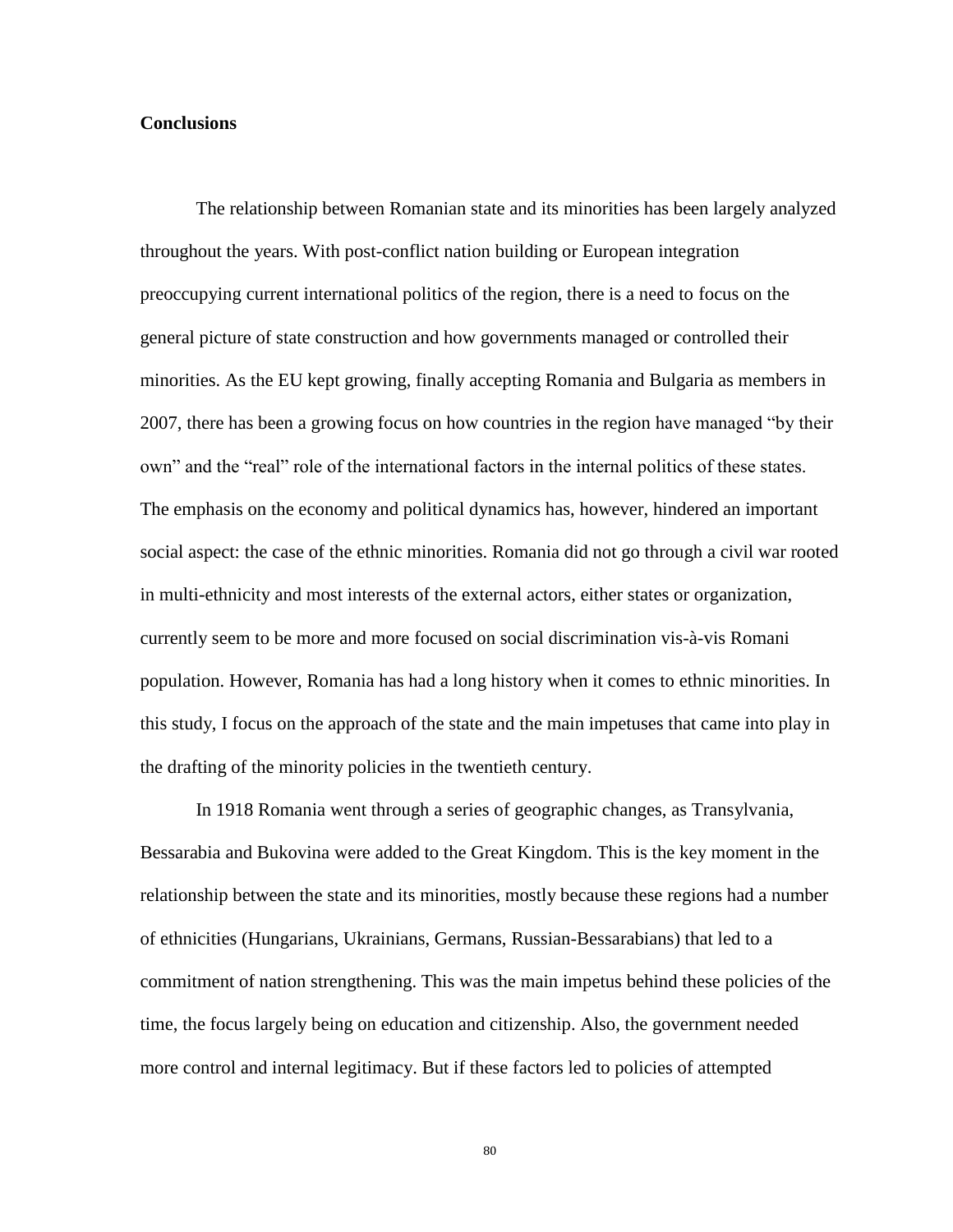assimilation of a large sector of the minority population, grassroots Romanian anti-Semitism of the nineteenth century also developed extensively in the interwar period. Dreams of homogeneity led to a segregation of the Jewish population. The process of nation building largely shadowed the role of the international community of the time. Despite the existence of a relatively enthusiastic League of Nations, its role was minimal and largely purely theoretic in its Minority Treaties.

It is without doubt that during the interwar period the focus on population homogeneity led to political and social xenophobia. There was a remarkable rise of the extreme right. This was not a singular case, but part of an extensive trend in Europe, seen in the rise of Hitler of Mussolini. King Carol II was influenced to a large extent by the personalities of the fascist leaders, but less by the foreign policy of these countries in relation to Romania. Nevertheless, Romania tended to associate its foreign policy more and more with Germany. However, Carol"s personal political interests seemed to have trumped arguments that highlight direct external involvement in domestic policy. In fact, the need of power for the King led to a series of erratic decisions vis-à-vis minorities. On one hand there was a massive trend of acceptance and integration, as seen in the case of Hungarians, Germans or Ukrainians, but the Jews were victims of the growing interwar anti-Semitism. Carol, however, did not lead a definite "crusade" against Jews. His successor Ion Antonescu, however, was the leader of the great anti-Semitic movement in Romania.

General Ion Antonescu, a controversial figure in Romanian history helped orchestrate the Romanian Holocaust, particularly between 1938 and 1944. His alliances with Nazi Germany and friendship with Hilter led to a focus on the pro-Germany foreign policy of Romania. However, the Romanian government"s and Antonescu"s xenophobic policies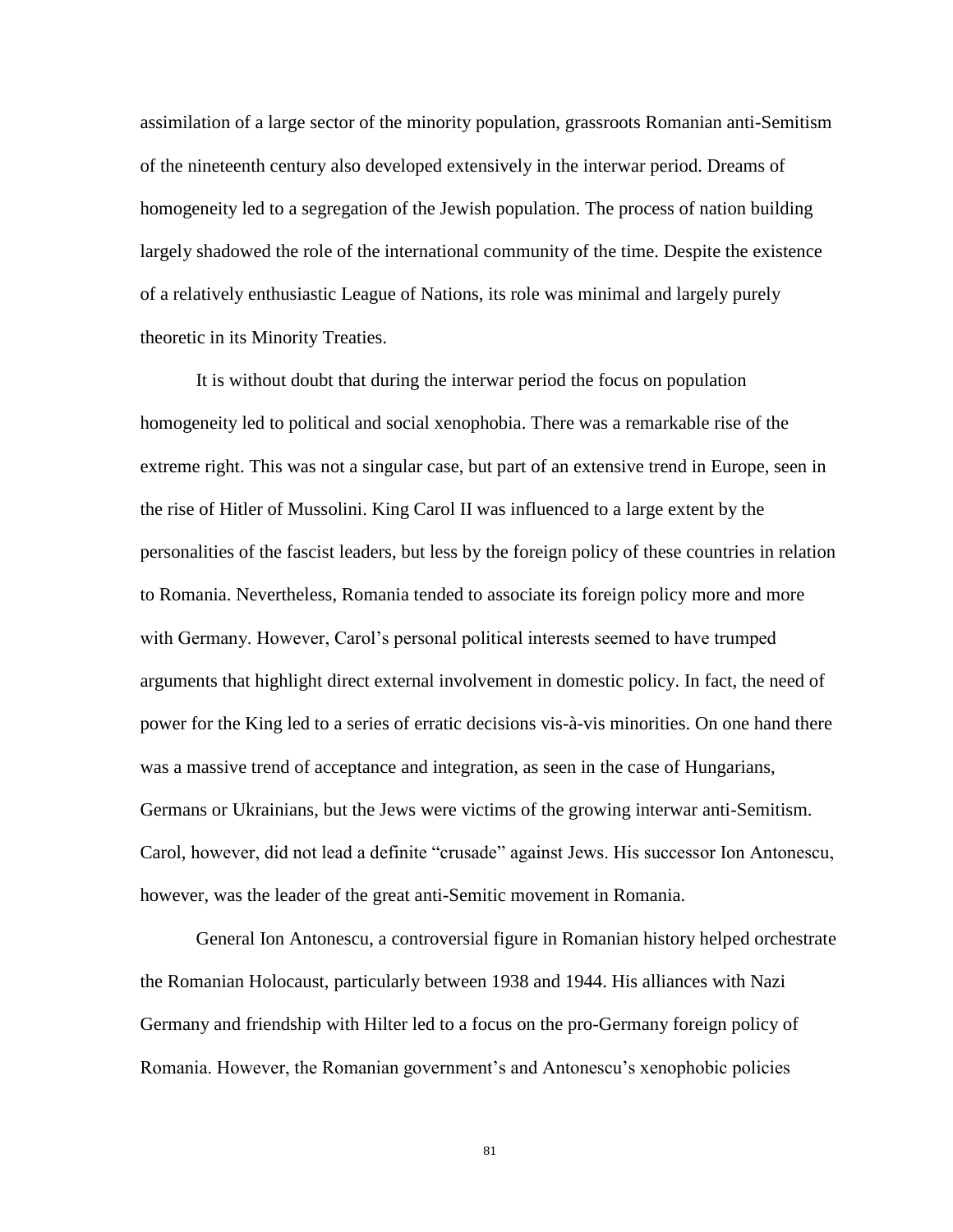against the Jews and the Roma were largely influenced by hypernationalism and ideals of a homogeneous Romania, and only as reactions to the international context of the time. Antonescu"s racial state was not born suddenly. In essence, the Marshal"s hypernationalism stemmed from a previously discriminatory state. The internal focus of his policies can be clearly seen in his decision to save a great number of Jews from being deported to Poland. The dichotomy between his decisions concerning the Jewish and Romani populations led to a series of controversies around his politics, heavily exploited by subsequent regimes.

The communist period in Romania developed in a peculiar manner. Once again, the state reacted to external factors, particularly the influence of the leaders in Moscow. But when it comes to minorities the domestic interests outplayed the potential pressure from Moscow. The initial need for political legitimacy made the communist political leaders draft policies in order to gain supporters of the regime. The Hungarian population, for example, was represented politically and received an autonomous regime. Things changed in 1956 due to the Hungarian Revolution, a matter of concern for the Romanian communists. A series of restrictions followed for the Hungarian population, suggesting that the domestic political interests mattered immensely for the Romanian leaders. The switch from liberal to restrictive policies points to an internal need to centralize power and have a wide control over the population. Nicolae Ceausescu supported a new set of liberal policies concerning minorities. But this halted in 1971, when he started building a nationalist communist state. His minority policies mirrored the interwar period, when the government supported aggressive assimilation. Ceausescu wanted to *overcentralize* power and homogeneity of the state was an important element of interest. This is also a period of migration of German and Jewish populations, supported by Ceausescu. The economic interests of the state had a great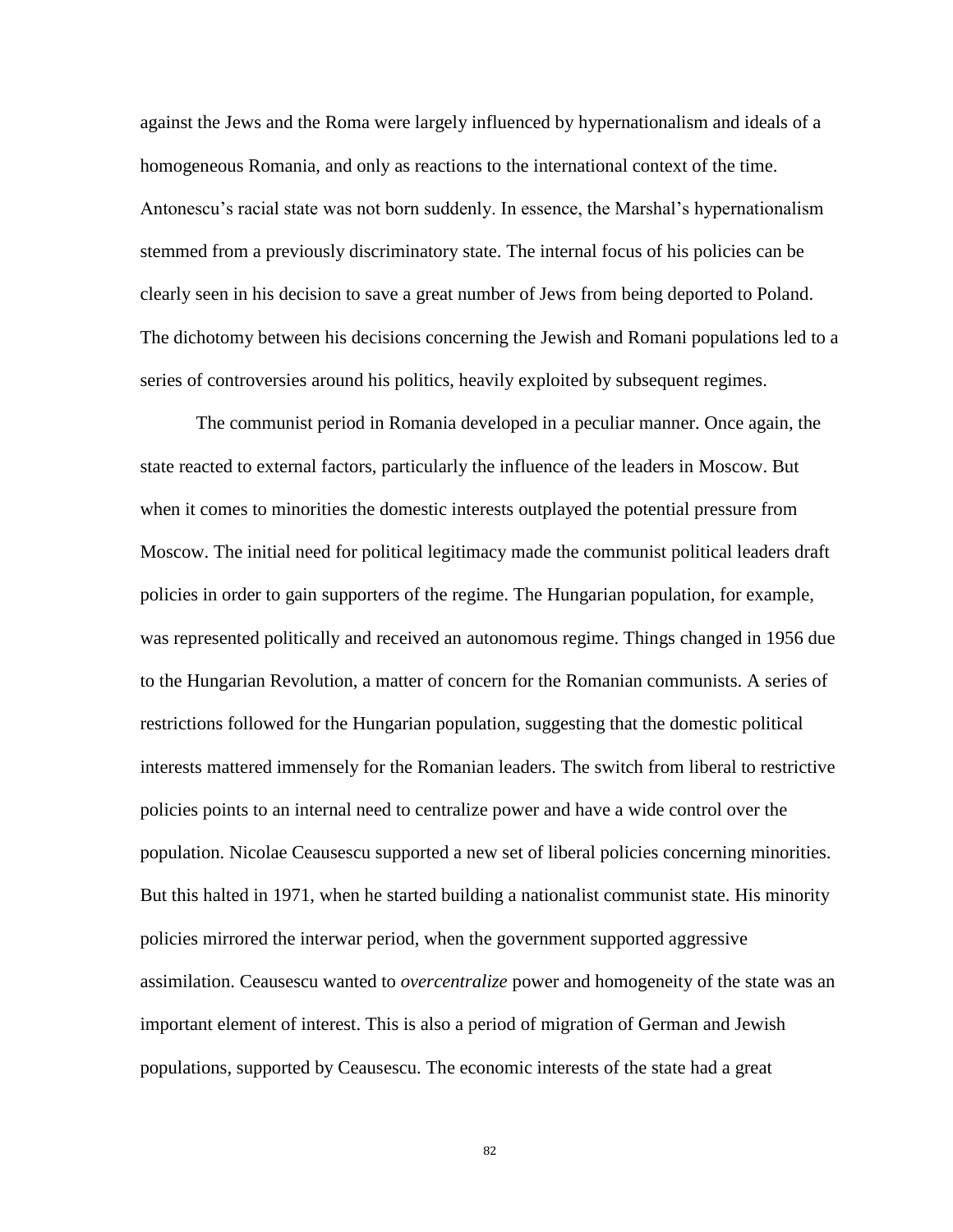influence, especially if one considers that for every person that left for Germany, the state would receive hard currency. In essence, Ceausescu"s policies of assimilation and nonaggressive homogenization based on allowance of migration created a favorable context for the manifestation of the national ideology under communism.

When communism fell in 1989, the government was left with a shattered country from a socio-political and economic point of view. The immediate enthusiasm led to a sudden revival of liberal policies towards minorities. However, the initial government was mostly made of reformed communists, an aspect that hindered, according to some political scientists, interests of accession in the EU. Hence, the influence of the EU at the beginning of the decade was relatively minimal. Romania was still a nationalist state to a great extent. Nevertheless, the potential accession to the EU offered strong incentives, largely emphasized by the elected government of 1996. In essence, the potential support of economic and political development led to an important change of approach by the post-communist governments. This can be clearly seen in the socio-political rights offered to minorities. Despite an international focus on recurrent discrimination vis-à-vis the Roma population in Romania, the reports of the international community did not play a crucial role. The governments did not draft any anti-Roma policies specifically. The discrimination seems to have social motivation only. Even more, these extensive reports on discrimination do not seem to have had any heavy implications in the accession to the EU. The lack of clear focus on the meritocratic accession on the issue of minorities, leads to a strong debate between scholars about the true role of the EU in the relationship between states and minorities. In the Romanian case, the EU"s role was not decisive or singular, the impetus coming, once again, from within.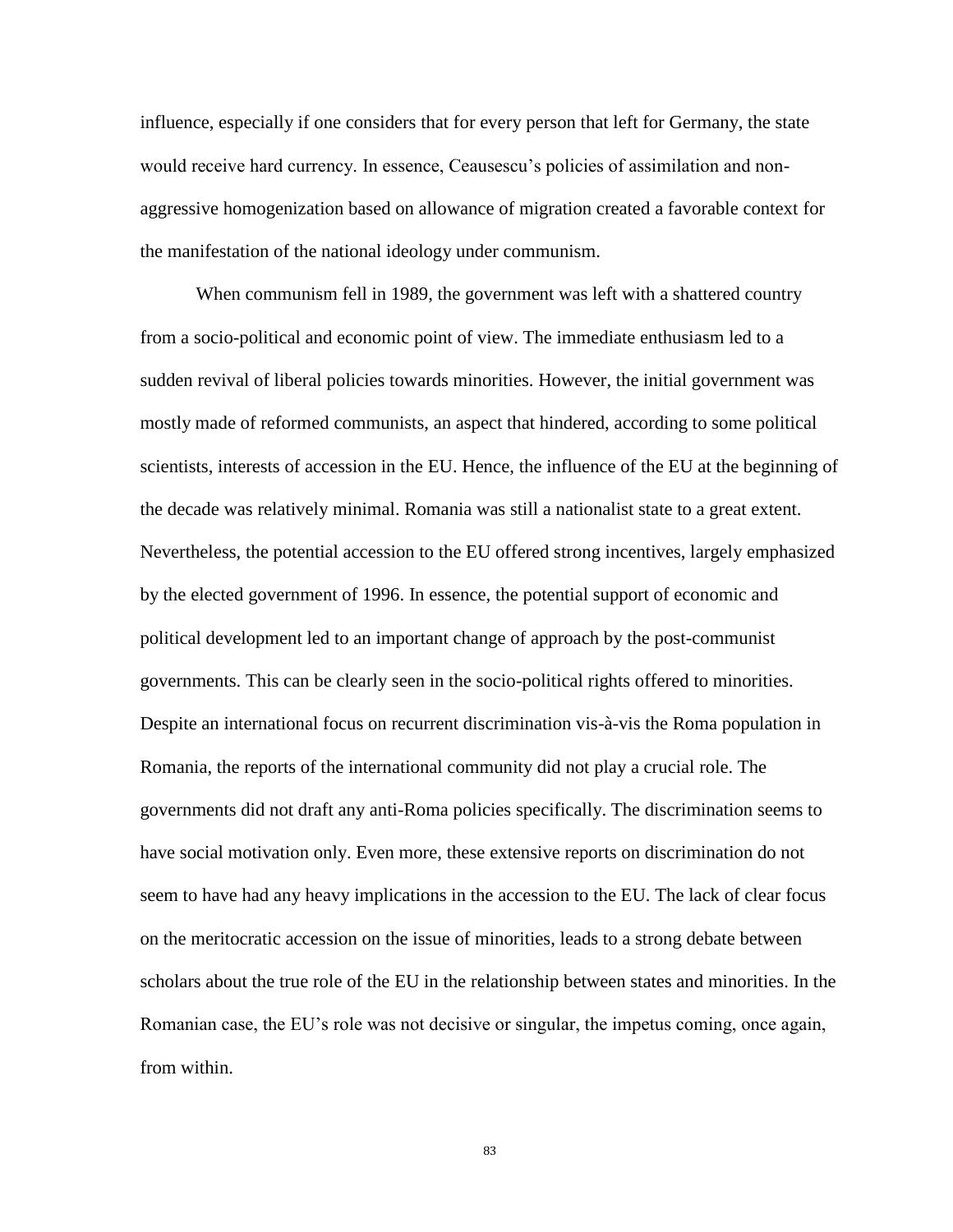The main conclusion that can be drawn from this study is the fact that throughout the twentieth century, the internal needs and interests of the governments, such as domestic legitimization, socio-economic and political domestic interests, have heavily determined minority politics. Whether or not the Romanian governments succeeded in their aims to assimilated, segregate or integrate minorities, it is without doubt that they had great control in dealing with Romanian multi-ethnic society. It is also noticeable that the importance of minorities in Romania has decreased systematically. At this stage, it seems that Romania has stagnated when it comes to managing its minorities. International NGOs and human rights groups have maintained their focus on the discrimination of the Romani population. However, the EU does not seem to have any considerable influence on the matter. When it comes to the Hungarian group, they have been part of the political spectrum in the last twenty years and have played a big role in the last eight years.<sup>211</sup> The main cause for their inclusion was a series of political interests, which involved the need for a majority vote in the Parliament. Hence, an alliance with the Hungarian party has proved to be successful. Ultimately, it seems that the pattern of the focus on the internal impetuses has been kept since the accession in the EU. It is difficult to predict whether the EU would pressure Romania in a case of extreme measures against minorities, such as the expulsion of a specific ethnic group.<sup>212</sup> But in the end, looking at the post-1918 history of the relationship between state and minorities, Romanian governments seem to play by their own rules. At this stage, an extreme action against any minority group would simply not be useful or relevant.

 $\overline{a}$ 

<sup>&</sup>lt;sup>211</sup> In the 2004 elections the UDMR became part of the governing coalition. UDMR President Marko Bela was elected Deputy Prime Minister responsible for Education, Cultural and European Integration.

<sup>&</sup>lt;sup>212</sup> In the light of the 2010 expulsions of the Roma population in France, the EU has had a very aggressive reaction. EU chief Viviane Reding called the deportations a "disgrace" and called for immediate action against the French government. Ian Traynor, "Roma deportations by France a disgrace says EU." *The Guardian*, 14 September 2010.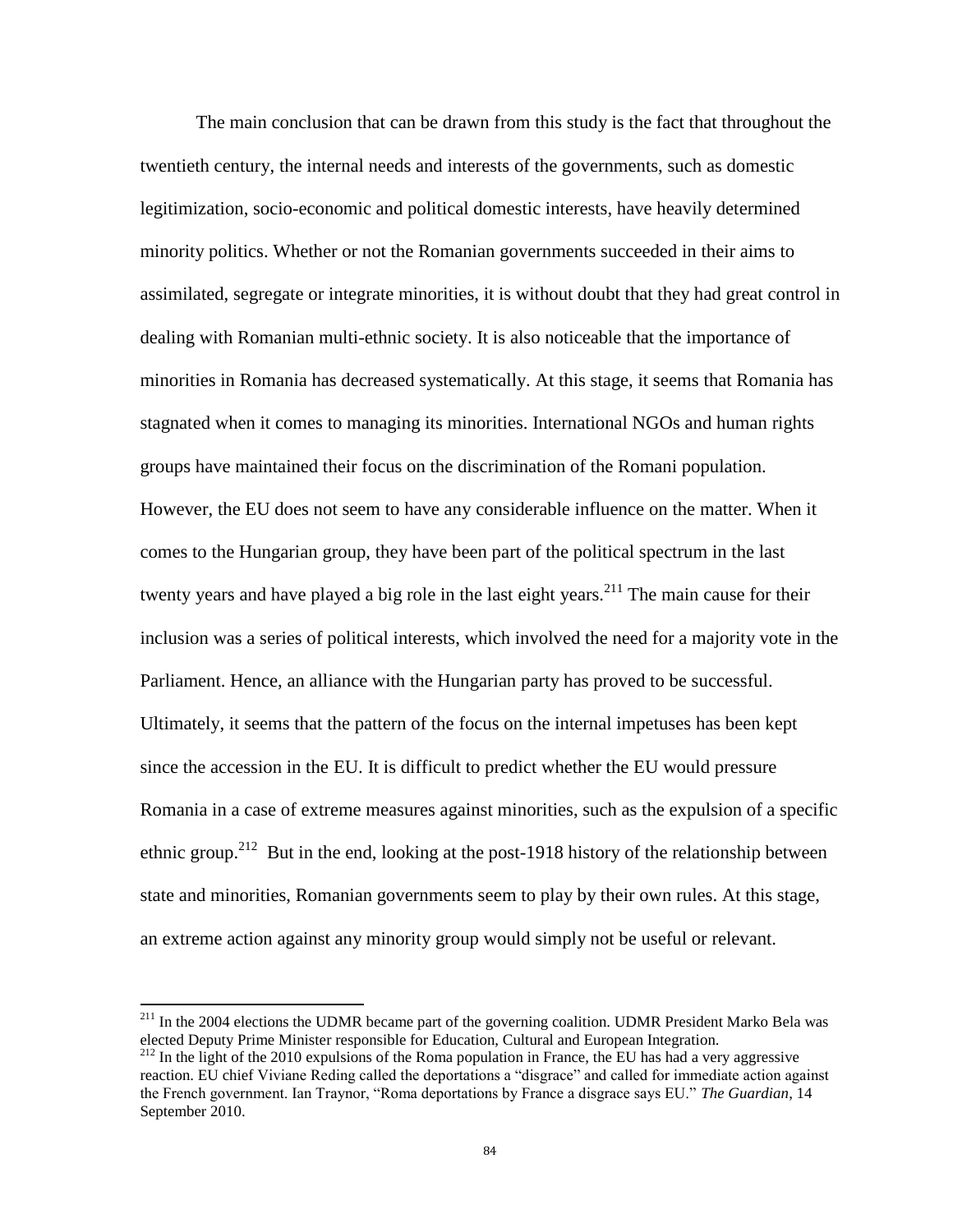# **BIBLIOGRAPHY**

## **Primary Sources**

"23 August 1944." *Documente*, Vol. 1. Bucuresti: Editura Stiintifica si Enciclopedica, 1984.

- "Anuarul Statistic al Romaniei 1937 si 1938." *Institutul Central de Statistica.* In *Cultural Politics of Greater Romania* by Irina Livezeanu, 10. ["Annual Statistics of Romania in 1937 and 1938." *Central Institute of Statistics*.]
- "Article 6." *EC-Romania Europe Agreement*. In *Experimenting with Democracy: Regime Change in the Balkans*, edited by Geoffrey Pridham and Tom Gallagher. New York: Routledge, 2000.

"Articolul 22."Constitutia Republicii Socialiste Romania din 1965. "Articolul 22."In *Buletinul Oficial*, No. 65. 29 October 1986. [Article 22. "The Constitution of the Socialist Republic of Romania since 1965."]

"Comunicat Catre Tara al CSFN" In *Monitorul Oficial, Partea I, Nr. 1*. 22 Decembrie 1989. [Communique to the Country of the National Salvation Front]

- "Constitutia din 1923," *Monitorul Oficial*. 29 March 1923. [Constitution from 1923]
- "Draft of Act concerning Private Teaching." *Board of Education*. Bucharest: Editura Cartea Romaneasca, 1927.
- "Liga Pro Europa." Accessed 18 November 2010.
- "Manuila Plan." In Vladimir Solonari, "An Important New Document on the Romanian Policy of Ethnic Cleansing During World War II." *Holocaust and Genocide Studies*, Vol. 21, No. 2 (2007): 268-297.
- "Ministerul Instructiunii." In *Cultural Politics of Greater Romania* by Irina Livezeanu, 44. [Ministry of Instruction].
- "Minoritatile din Europa de Sud-Est: Romii din Romania." *Centrul de Documentare si Informare Despre Minoritatile din Europa de Sud-Est*. Accessed on 10 December 2010. [Minorities in Southeast Europe: Roma from Romania." [*Center for Documentation and Information on Minorities in Europe-Southeast Europe*].
- "Minorities in Southeast Europe: Hungarians in Romania." *Center for Documentation and Information on Minorities in Europe-Southeast Europe*. Accessed on 10 December 2010.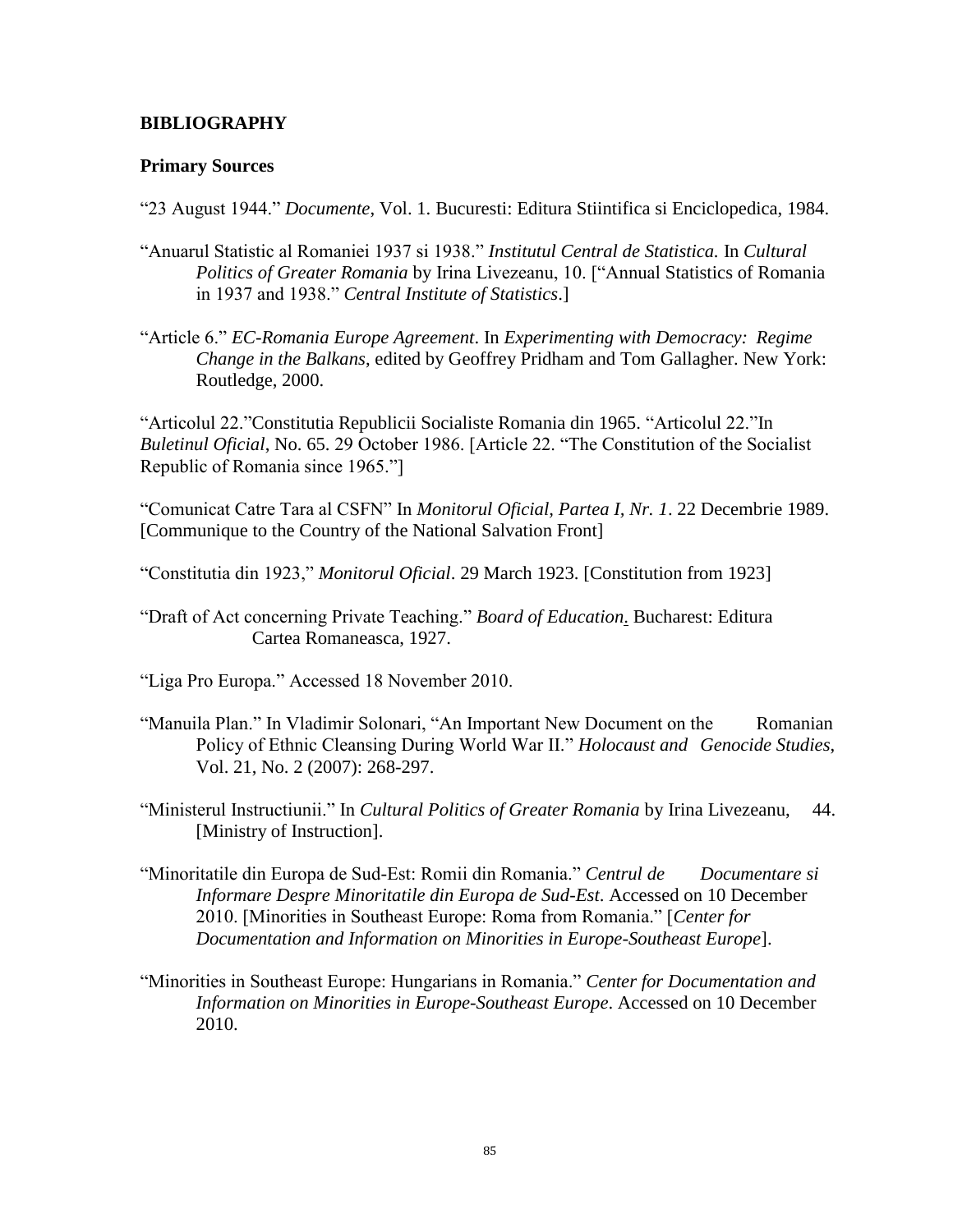"Monitorul Oficial nr. 283 din 22 decembrie 1925." *Colectia Hamangiu,Codul general al Romaniei, legi si regulamente*, Vol 9-13. Bucuresti, 1926. [Hamangiu Collection. General Code of Romania, laws and regulations. Vol. 9-12, 1922-1926]

"Neamul Svabilor din Banat Sta Sa Piara." *Jurnalul National*, 26 April 2004.

"Opinion No.176 on the application by Romania for membership of the Council of Europe," *Council of Europe Parliamentary Assembly* (1993). Accessed 15 March 2011.

"Procesul Marii Tradari Nationale: Stenograma desbaterilor de la Tribunalul Poporului asupra Guvernului Antonescu." Bucharest: Editura Eminescu, 1946. [The Trial of the Great National Treason: Stenogram of Debates at the People"s Court on the Antonescu Government]

"Romania Overview." *Minority Rights Group International*. Accessed 30 October 2010.

"SOS Transylvania." *International Helsinki Federation*. Vienna: International Helsinki Federation for Human Rights, 1988.

"The Role of Ion Antonescu in the Planning and Implementation of Antisemitic and Anti-Roma Policies of the Romanian State." *Final Report of the International Commission on the Holocaust in Romania*, 2004.

- "Treaty of Peace Between The Allied and Associated Powers and Hungary and protocol and Declaration, Signed at Trianon June 4, 1920." *The American Journal of International Law*, Vol. 15 (1921): 1-4.
- *Codul Civil al Romaniei din 27/07/1993, Versiune Actualizata la data de 02/05/2001*. [Civil Code of Romania from 27 July 1993. Updated on 2 May 2001]

*Curierul Israelit*, No. 22 (10 July 1940). In Dennis Deletant, *Hitler's Forgotten Ally*, 19.

*La societe des Nations et de la protection des minorites de race de langue et de religion*. Geneve: *Societe des Nations*, 1927.

*Rompres*. 6 January 1990. In Tom Gallagher, *Romania after Ceausescu: the Politics of Intolerance*. Edinburgh: Edinburgh University Press, 1995.

Achim, Viorel. *Documente priving deportarea tiganilor in Transnistria*, Vol.1. Bucharest: Editura Enciclopedica, 2004. [Documents concerning the deportation of the gypsies in Transnistria].

Ancel, Jean. *Documents Concerning the Fate of Romanian*. *Jewry During the Holocaust*, Vol 3. New York: Beate Klarsfeld Foundation, 1986.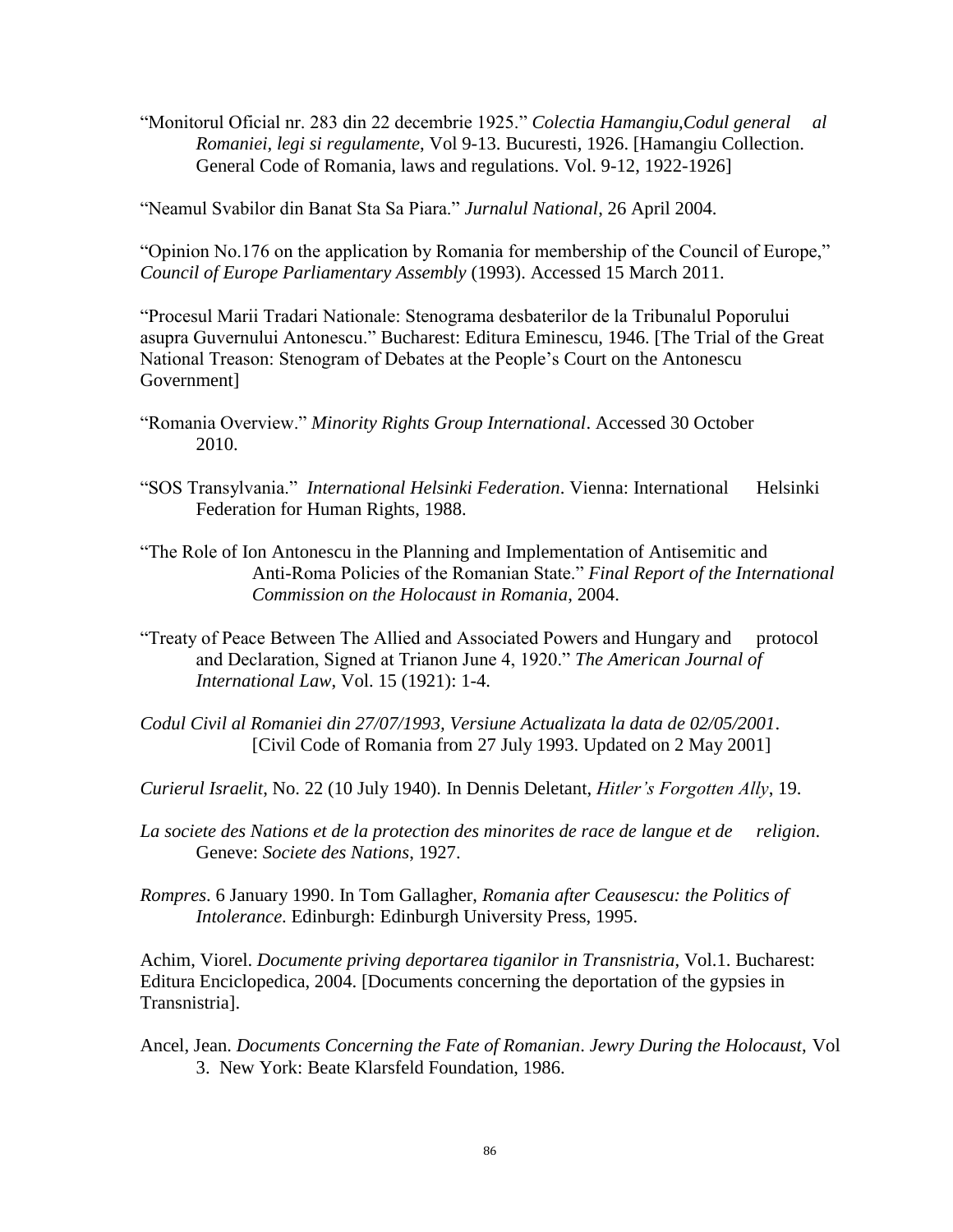Arpad, Varga E. "Hungarians in Transylvania between 1870 and 1995: Supplementary Tables." *Teleki László Foundation* (1999). Accessed on 12 December 2010.

- Amnesty International. *Bulgaria and Romania: Amnesty International's Human Rights Concerns in the EU Accession Countries*. 2005. Accessed on 15 March 2011.
- Carp, Matatias. *Holocaust in Rumania: facts and documents on the annihilation of Rumania's Jews, 1940-1944*. Budapest: Primor Publishing, c1994.

Cornea, Andrei. "Targu Mures dupa 7 ani." *22*. 3-9 June 1997.

- Dorian, Emil*. The Quality of Witness: A Romanian Diary: 1937-1944*. Philadelphia: The Jewish Publication Society of America, 1982.
- Guvernul Romaniei. "Aviz referitor la proiectul de Lege privind statutul minoritatilor nationale din Romania." 2005. [Romanian Government. "Notice concerning the law vis-a-vis the status of national minorities in Romania]

Helsinki Watch. *Destroying Ethnic Identity: The Persecution of the Gypsies in Romania*. August 1991.

\_\_\_\_\_\_\_\_\_\_\_\_ *Lynch Law: Violence Against Roma in Romania* Vol. 6, No. 17. 1994. Accessed on 14 March 2011.

Mudde, Cas and Anna Siskova, "The Romanian Scenario," *Transitions Online*, 15 December 2000.

Regele Carol al II-lea al Romaniei. *Insemnari Zilnice*. Vol. 1. Bucuresti: Editura Scripta, 1995. [King Carol II. *Daily Notes*]

Stalin, J.V. "On the Great Patriotic War of the Soviet Union." In *Works*, Vol. 15. London: Red Star Press, 1984.

Stoica, Mihaela. "Targu Mures 1990: Conflict intre maghiari si romani sau reactivarea fostei Securitati?" *Adevarul*. 17 March 2010. ["Targu Mures 1990: Conflict between Magyars and Romanians or the reactivation of the former Securitate?"

Traynor,Ian. "Roma deportations by France a disgrace says EU." *The Guardian*, 14 September 2010.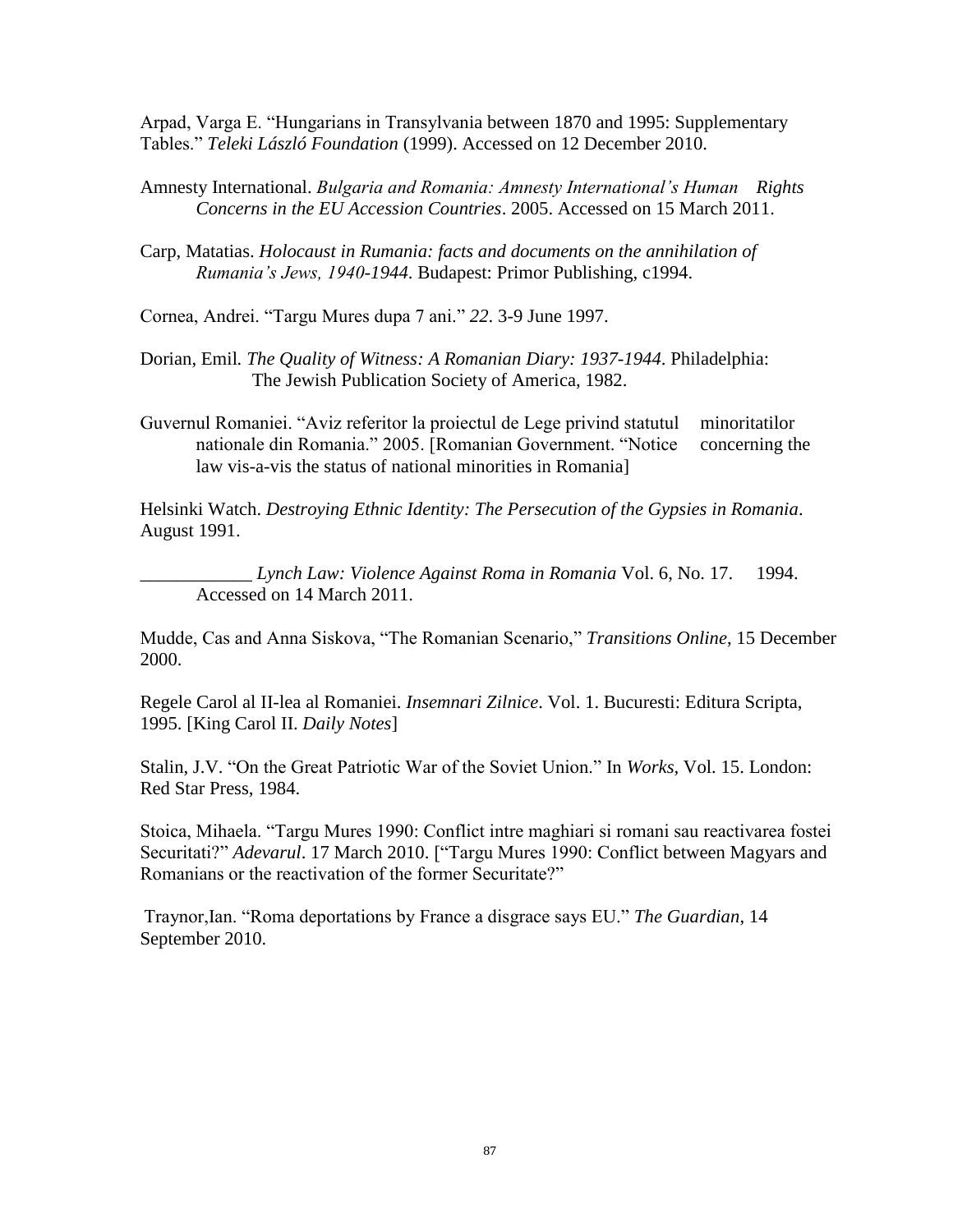#### **Secondary Sources**

Achim,Viorel. "Romanian Memory of the Persecution of Roma." Paper presented at the Symposium *Roma and Sinti Understudied: Victims of Nazism*, Center for Advanced Holocaust Studies, United States Holocaust Memorial Museum, Washington DC, 2002): 59- 77.

- Ancel, Jean. "Antonescu and the Jews." *Yad Vashem Studies*, Vol. 23 (1993): 213-280.
- Barany, Zoltan. "Living on the Edge: The East European Roma in Postcommunist Politics and Societies." *Slavic Review* 53, No.2 (1994): 321-344.
- Barkey, Karen. "Negotiated Paths to Nationhood: a Comparison of Hungary and Romania in the Early Twentieth Century." *East European Politics and Societies*, Vol. 14 (2000): 497-531.
- Benjamin, Lya. *Evreii din Romania intre anii 1940-1944: Izvoare si marturisiri referitoare la evreii din Romania*, Vol. 1-3. Bucharest: Editura Hasefer, 1993- 1996. [Confessions concerning the Jews in Romania]
- Brusis, Martin. "The European Union and Interethnic Power-Sharing Arrangements in Accession Countries." *Journal on Ethnopolitics and Minority Issues in Europe,* Vol. 1 (2003): 1-20.
- Bucur, Maria. *Eugenists and Modernization in Interwar Period*. Pittsburgh: University of Pittsburgh Press, 2002.

\_\_\_\_\_\_\_\_\_\_\_\_\_\_\_\_ "Carol II of Romania" in *Balkan Strongmen: Dictators and Authoritarian Rulers of South Eastern Europe*, edited by Brend J. Fisher, 87- 117. West Lafayette: Purdue University Press, 2007.

- Brubaker, Rogers. *Nationalist Politics in Everyday Ethnicity in a Transylvanian Town*. Princeton: Princeton University Press, 2006.
- Bunce, Valerie. "Political Transition." In Sharon L.Wolchik and Jane L. Curry. *Central and East European Politics: From Communism to Democracy*: 33-54. Lanham: Rowman and Littlefield, 2007.
- Cioran,Emil. *Oeuvres.* Gallmard, 2006.
- Constantiniu, Florin. *O istorie sincera a poporului roman*. Bucuresti: Editura Univers Enciclopedic, 1997.
- Crowe, D.A. "The Gypsy Historical Experience in Romania." In *The Gypsies of Eastern Europe*, edited by D.A. Crowe and John Kolsti. London: Sharpe, 1991.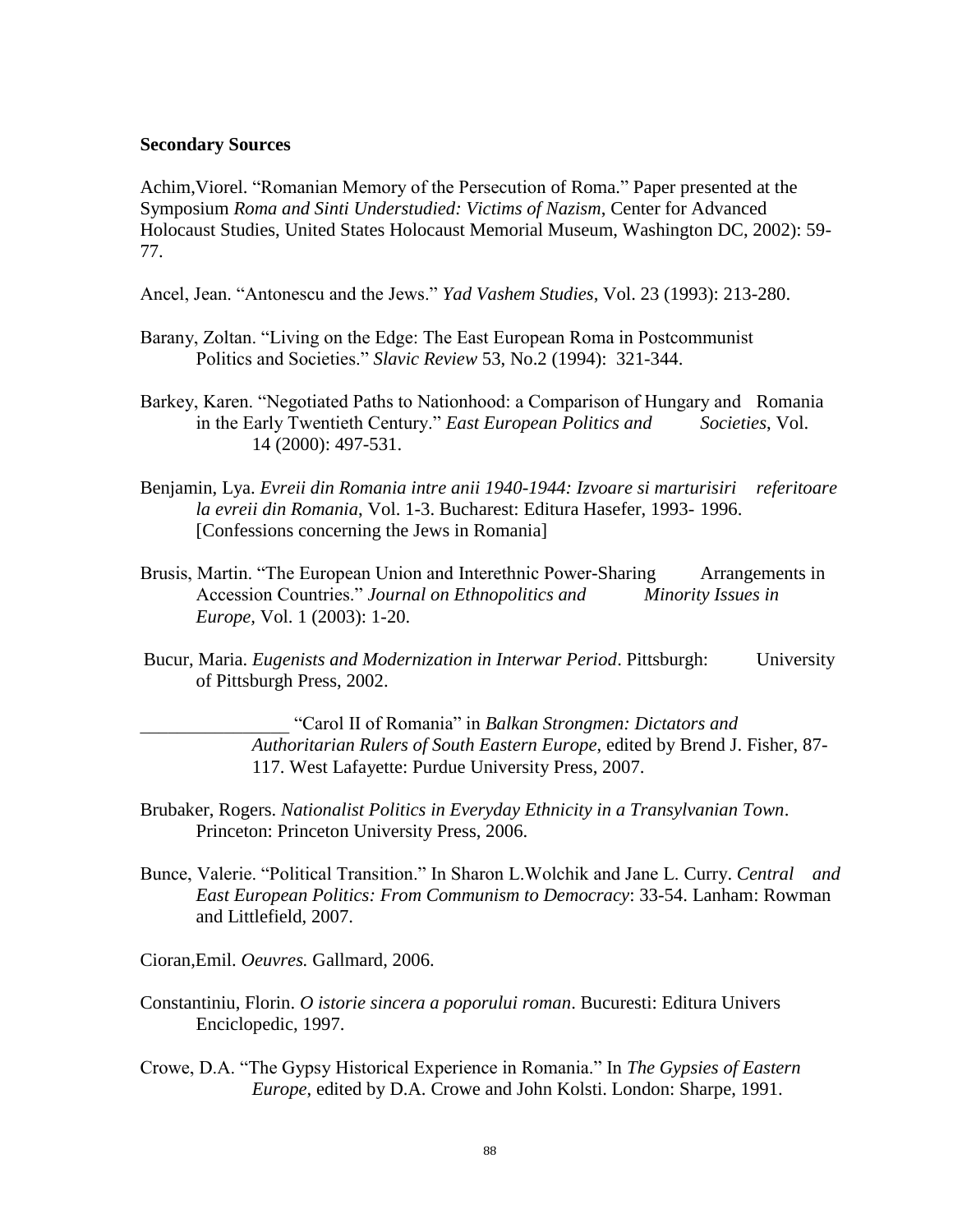Deletant, Dennis. *Hitler's Forgotten Ally: Ion Antonescu and His Regime, Romania 1940-1944*. New York: Palgrave MacMillan, 2006.

\_\_\_\_\_\_\_\_\_\_\_\_\_ *Ceausescu and The Securitate: Coercion and Dissent in Romania, 1965- 1989*. London: Hurts and Company, 1995.

- Fest, Joachim C. *Hitler*. New York: Harcourt, 1974.
- Finnemore, Martha and Kathryn Sikking. "International norm dynamics and political change." *International Organization,* Vol. 52, No.4 (1998): 887-917.
- Fischer-Galati, Stephen. "Romanian Nationalists." In *Nationalism in Eastern Europe*, edited by Peter Sugar and Ivo John Lederer, 373-395. Seattle: University of Washington Press, 1994.
- Frusetta, James and Anca Glont. "Interwar fascism and the post-1989 radical right Ideology, Opportunism and Historical Legacy in Bulgaria and Romania." *Communist and Post-Communist Studies* 42 (December 2009): 551-571.
- Gallagher, Tom. *Romania after Ceausescu: The Politics of Intolerance*. Edinburg: Edinburgh University Press, 1995.

**\_\_\_\_\_\_\_\_\_\_\_\_\_.** Nationalism and Romanian Political Culture in the 1990s." In *Post-Communist Romania: coming to terms with transition*, edited by Duncan Light and David Phinnemore, 104-123. New York: Palgrave, 2001

Glatz, Ferenc. *A Kisebbségi kérdés Közép-Európában tegnap és ma: Tanulmány*. Europa Institute Budapest, 1992.[The Minority Question in Central Europe Yesterday and Today: Study]

Grabbe, Heather. "How does Europeanization affect CEE governance? Conditionality, diffusion and diversity." *Journal of European Public Policy* 8, No. 6 (2001): 1013- 1031.

Hancock, Ian. "The Struggle for the Control of Identity." *The Patrin Web Journal* (1997).

Haynes, Rebecca. *Romanian Policy Towards Germany: 1936-1940*. New York: St Martin"s Press, 2000.

Hitchins, Keith. *Rumania: 1866-1947*. Oxford: Clarendon Press, 1994.

Ioanid, Radu. "The Pogrom of Bucharest 21-23 January 1941." *Holocaust and Genocide Studies*, Vol. 6 (1991): 373-382.

"The Holocaust in Romania: The Iasi Pogrom of June 1941." *Contemporary European History*, Vol. 2 (1993): 119-148.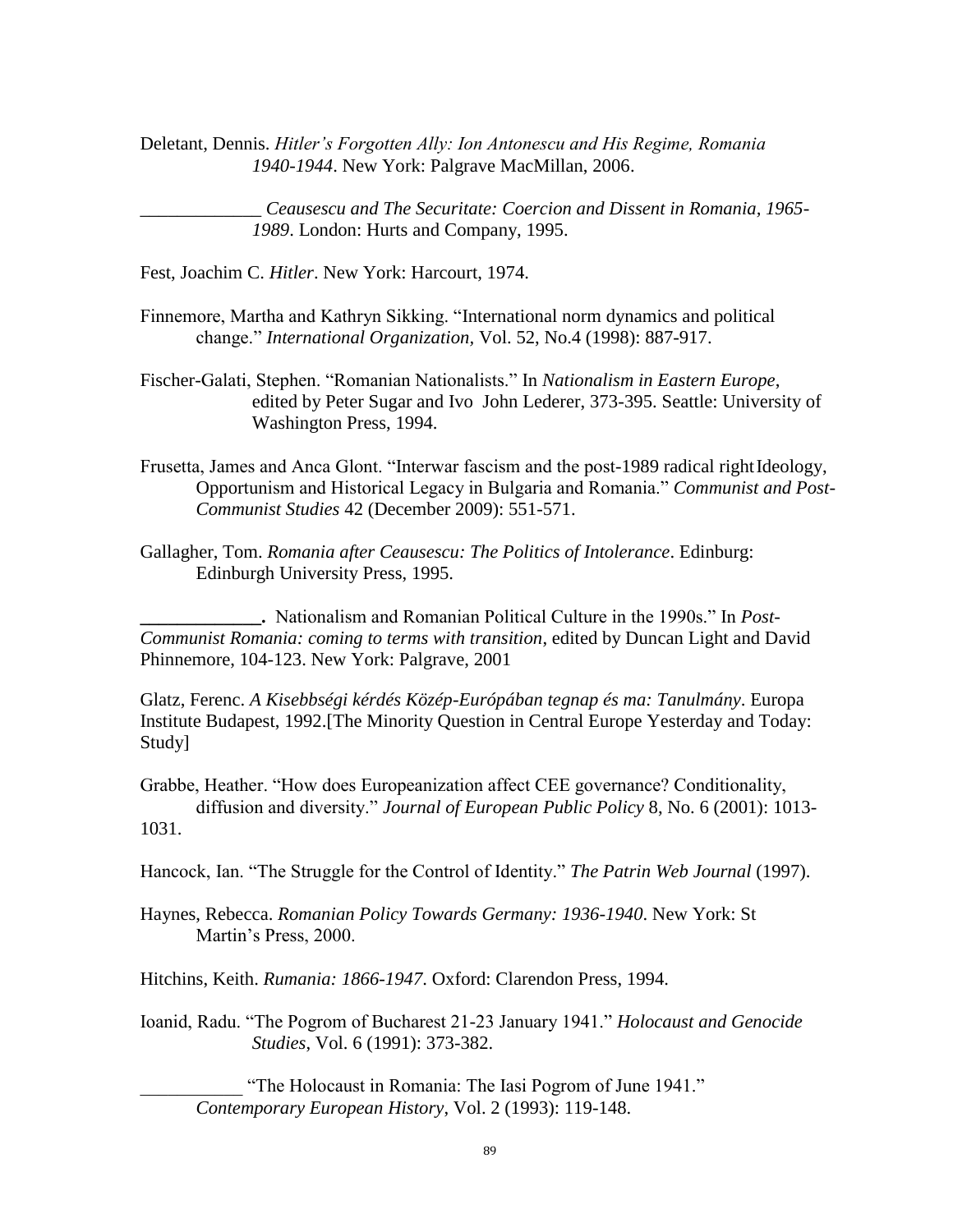Iordachi, Constantin. "Citizenship and National Identity in Romania: A Historical Overview." *Regio Yearbook* (2003): 2-34.

> \_\_\_\_\_\_\_\_\_\_\_\_\_\_\_\_\_ and Viorel Achim. *Romania si Transnistria: Problema Holocaustului. Perspective istorice si comparative*. Bucuresti: Editura Curtea Veche,2004.

- Joo, Rudolf. *The Hungarian Minority's Situation in Ceausescu's Romania: Social Science Monographs*. Boulder, 1994.
- Kelley, Judith. "International Actors on the Domestic Scene: Membership Conditionality and Socialization by International Institutions." *International Organization,* Vol. 58 (2004): 425-457.
- Kershaw, Ian. *Hitler, 1889-1936*: *Hubris*. New York: Norton, 1999.
- Laszlo, Antal G. *Situatia minoritatii ethnice Maghiare in Romania.* Odorheiu Secuiesc: Asociatia Culturala Haaz Rezso, 1993.
- Livezeanu, Irina. *Culture Politics of Greater Romania: regionalism, nation-building, and ethnic struggle 1918-1930*. Ithaca and London: Cornell University Press, 1995.

\_\_\_\_\_\_\_\_\_\_\_\_\_ "The Romanian Holocaust: Family Quarrels." *East European Politics and Society*, Vol. 16 (Fall 2002): 934-947.

- Marguerat, Philippe. *Le III-e Reich et Le Parole Roumain, 1938-1940*. Leiden: A.W. Sythoff.
- Marrus, Michael R. *The Unwanted: European Refugees in the Twentieth Century*. New Oxford: Oxford University Press, 1985.
- McIntosh, Mary E. and Marha Abele Mac Iver, Daniel G. Abele, David B. Nolle. "Minority Rights and Majority Rule: Ethnic Tolerance in Romania and Bulgaria." *Social Forces*, Vol.73 (March 1995): 939-968.
- Mihas, D.E.M. "Romania Between Balkan Nationalism and Democratic Transition." *Politics*, Vol. 17, No. 3 (1997): 175-181.
- Moravcsik, Andrew. And Milada Anna Vachudova. "National Interest, State Power, and EU Enlargement." *East European Politics and Societies* 17, No. 1 (2003): 42-58.
- Musgrave, Thomas D. *Self-Determination and National Minorities*. Oxford: Clarendon Press, 1997.

Payne, S.G. *A History of Fascism*. Madison, 1995.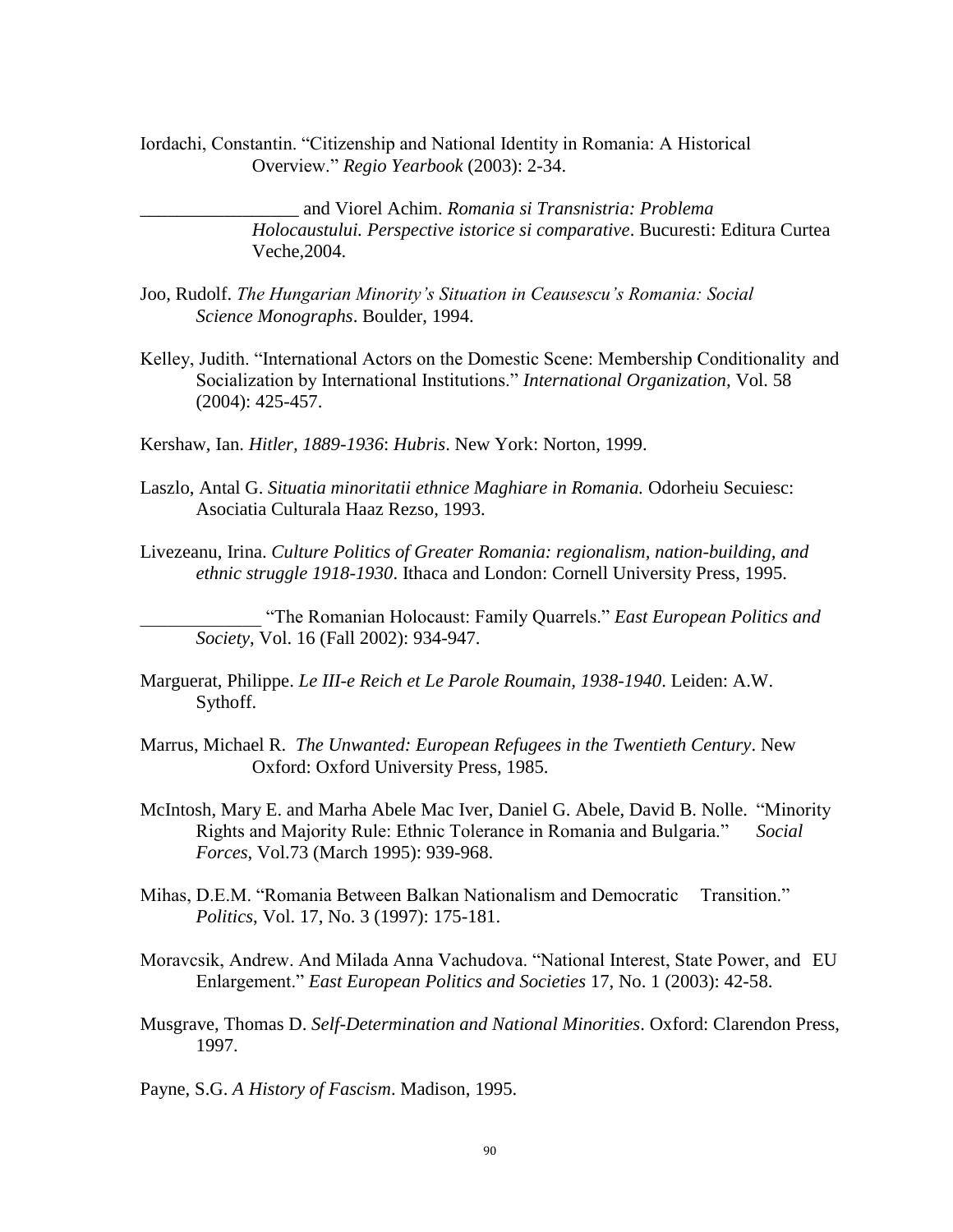- Pilon, Juliana Geran. *The Bloody Flag: Post-communist nationalism in Eastern Europe*. London: Transaction, 1992.
- Preece, Jennifer Jackson. *National Minorities and the European Nation-States System*. Oxford: Clarendon Press, 1998.
- Ram, Melanie. "Democratization through European Integration: The Case of Minority Rights in Czech Republic and Romania." *Studies in Comparative International Development* 38, No.2 (2003): 28-56.
- Rosting, Helmer. "Protection of Minorities by the League of Nations." *The American Journal of International Law* 17 (1923): 641-660.
- Stan, Liviu. "Rasism fata de tigani." *Cuvantul*, Vol. 18, No. 53 (18 January 1941): 1-9.
- Stern, Fritz. *Gold and Iron: Bismarck, Bleichroeder, and the Building of the German Empire*. New York, 1977.
- Solonari, Vladimir. "An Important New Document on the Romanian Policy of Ethnic Cleansing During World War II." *Holocaust and Genocide Studies* 21, No. 2 (2007): 268-297.

\_\_\_\_\_\_\_\_\_\_\_\_\_\_\_\_. *Purifying the Nation: Population Exchange and Ethnic Cleansing in Nazi Allied Romania*. Baltimore: The Johns Hopkins University Press, 2010.

- Schafir, Michael. "Varieties of Antisemitism in Post-Communist East Central Europe: Motivations and Political Discourse." *Jewish Studies at the Central European University* 3 (2003): 175-210.
- Szonyi, Istvan. "Hungary as a security risk: no major concerns," *Berlin: Forschungsinstitute fuer International Politik und Sicherheit*, 1993.
- Verdery, Katherine. *National Ideology under Socialism*. Berkeley: University of California Press, 1995.
- Vermeersch, Peter. "Minority Policy in Central Europe: Exploring the Impact of the EU"s Enlargement Strategy." *The Global Review of Ethnopolitics* 3, No. 2 (2004): 3-19.

Volovici, Leon. "Romanian Jewry under Rabbi Moses Rosen during the Ceausescu Regime." In *Jews and The State: Dangerous Alliances and The Perils of Privilege*, edited by Ezra Mendelsohn. Oxford: Oxford University Press, 2003.

Whitehead, Laurence. *The International Dimensions of Democratization: Europe and the Americas*. Oxford: Oxford University Press, 1996.